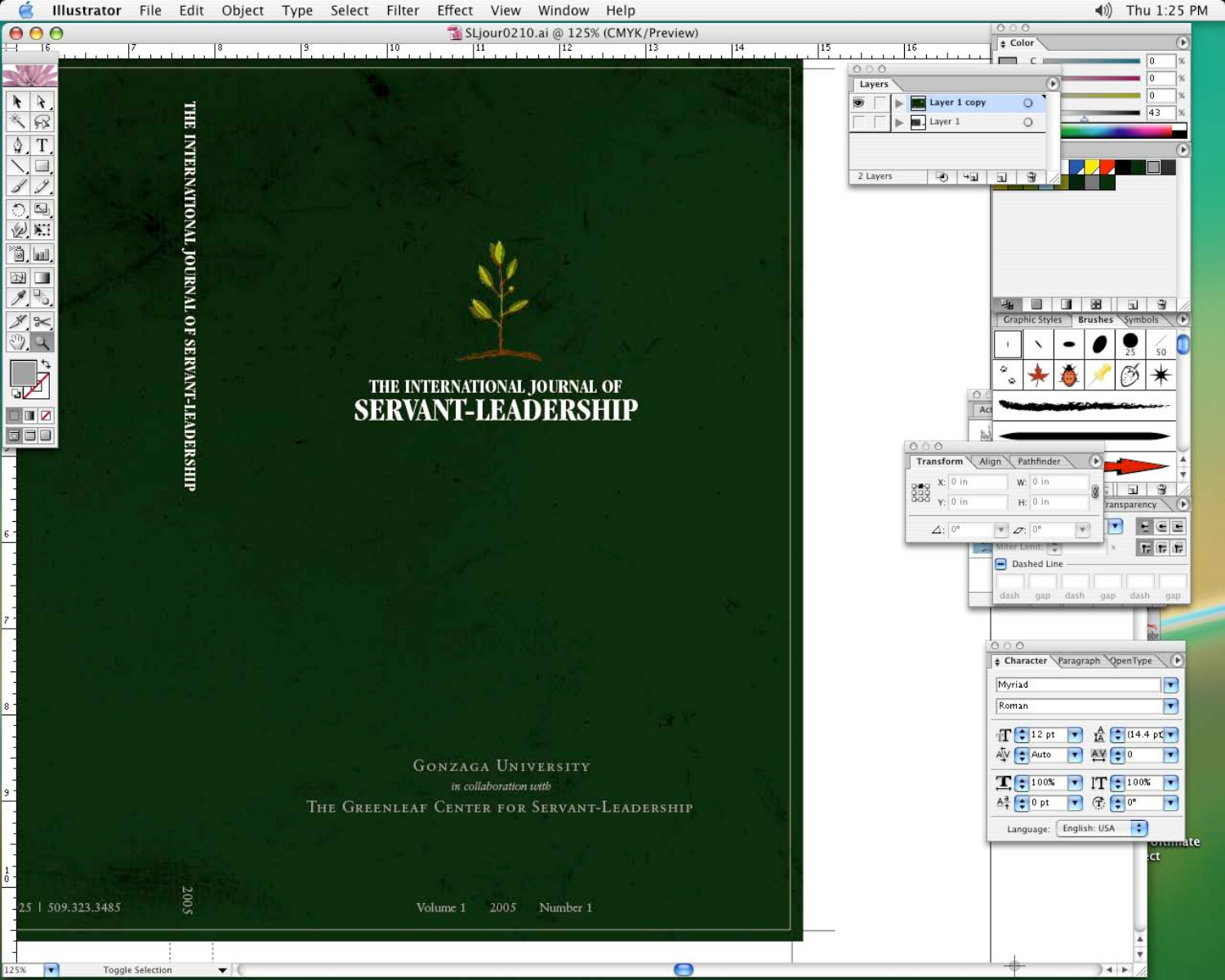# **THE INTERNATIONAL JOURNAL OF SERVANT-LEADERSHIP**

| <b>VOLUME 1</b>                                                                                          | 2005 | <b>NUMBER 1</b> |                            |
|----------------------------------------------------------------------------------------------------------|------|-----------------|----------------------------|
|                                                                                                          |      |                 | i                          |
|                                                                                                          |      |                 | ii                         |
| <b>Introductory Commentary</b>                                                                           |      |                 |                            |
|                                                                                                          |      |                 | $1\,$ $\sim$               |
| Servant-Leadership, A Way of Life Shann Ferch                                                            |      |                 |                            |
| The Poetry of Servant-Leadership                                                                         |      |                 | $9^{\frac{1}{\mathbb{A}}}$ |
| The International Centers for Servant-Leadership                                                         |      |                 | $11 \nL$                   |
|                                                                                                          |      |                 | 13 <sup>2</sup>            |
| The Essence of Servant-Leadership                                                                        |      |                 | 19 <sup>2</sup>            |
| Who Is the Servant-Leader?  Robert Greenleaf                                                             |      |                 | $21$ $\mathbb{R}$          |
| The Understanding and Practice of                                                                        |      |                 | 29                         |
| The Servant-Leader: From Hero to Host<br>An Interview with Margaret Wheatley  Larry Spears, John Noble   |      |                 | 47                         |
| <b>Servant-Leadership Essays, Theory, and Science</b><br>Inaugural Professorial Lecture  Stephen Prosser |      |                 | 77                         |
| Servant-Leadership, Forgiveness,                                                                         |      |                 | 97                         |
| Servant-Leadership in a Changing Culture:<br>Reflections on the Brazilian Context  Robson Marinho        |      |                 | 115                        |
| Servant-Leadership and the<br>Art of TeachingJoshua Powers, John Moore                                   |      |                 | 123                        |
| From Paternalism to the Servant Organization:<br>Expanding the Organizational Leadership                 |      |                 | 155                        |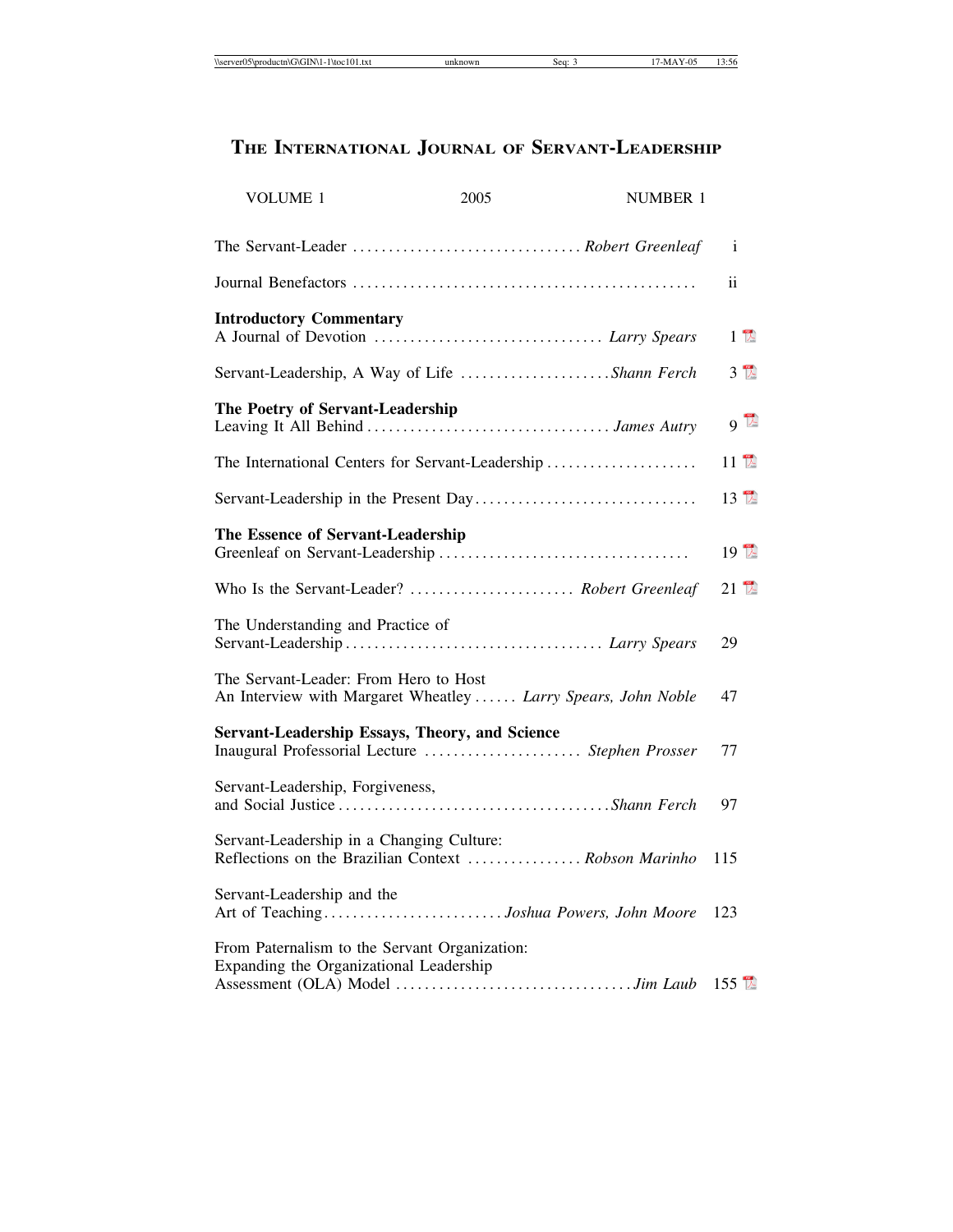| $\sim$<br><b>Service</b><br><i>ilser</i><br><b>MOC</b><br><br>' LAU | sear | -<br>$\sim$<br>.3:56 |
|---------------------------------------------------------------------|------|----------------------|

| Re-Imagining Power in Leadership:<br>Reflection, Integration, and                                                                                                                                |                     |
|--------------------------------------------------------------------------------------------------------------------------------------------------------------------------------------------------|---------------------|
| <b>Servant-Leadership and the Executive</b><br>The Crucial Role of Coaching in                                                                                                                   |                     |
| Servant-Leader Development  Paul Nakai 213                                                                                                                                                       |                     |
| Lives of Servant-Leadership: An Interview with James Joseph<br><b>African American Leaders:</b>                                                                                                  |                     |
| Guardians of Public Values Juana Bordas 231                                                                                                                                                      |                     |
| <b>Servant-Leadership in Film and Print: Reviews</b><br>"Thus Have We Made the World":<br>Using the Film The Mission to Explore<br>the Choice of Servant-Leadership  Michael Lieberman Carey 257 |                     |
| Larry Spears and Michele Lawrence (Eds.)<br>Practicing Servant-Leadership: Succeeding<br>Through Trust, Bravery, and Forgiveness Michael Lieberman Carey                                         | $267 \, \mathrm{K}$ |
| <b>Advisory and Contributing Authors Board, Biographies</b>                                                                                                                                      | 273                 |
|                                                                                                                                                                                                  | 280                 |
| The Poetry of Servant-Leadership<br><b>What Personnel Handbooks</b>                                                                                                                              |                     |
|                                                                                                                                                                                                  | 281                 |
|                                                                                                                                                                                                  | 283                 |
|                                                                                                                                                                                                  | 284                 |
|                                                                                                                                                                                                  | 285                 |
| Authors' Guidelines and Subscription Information                                                                                                                                                 | 286                 |
|                                                                                                                                                                                                  |                     |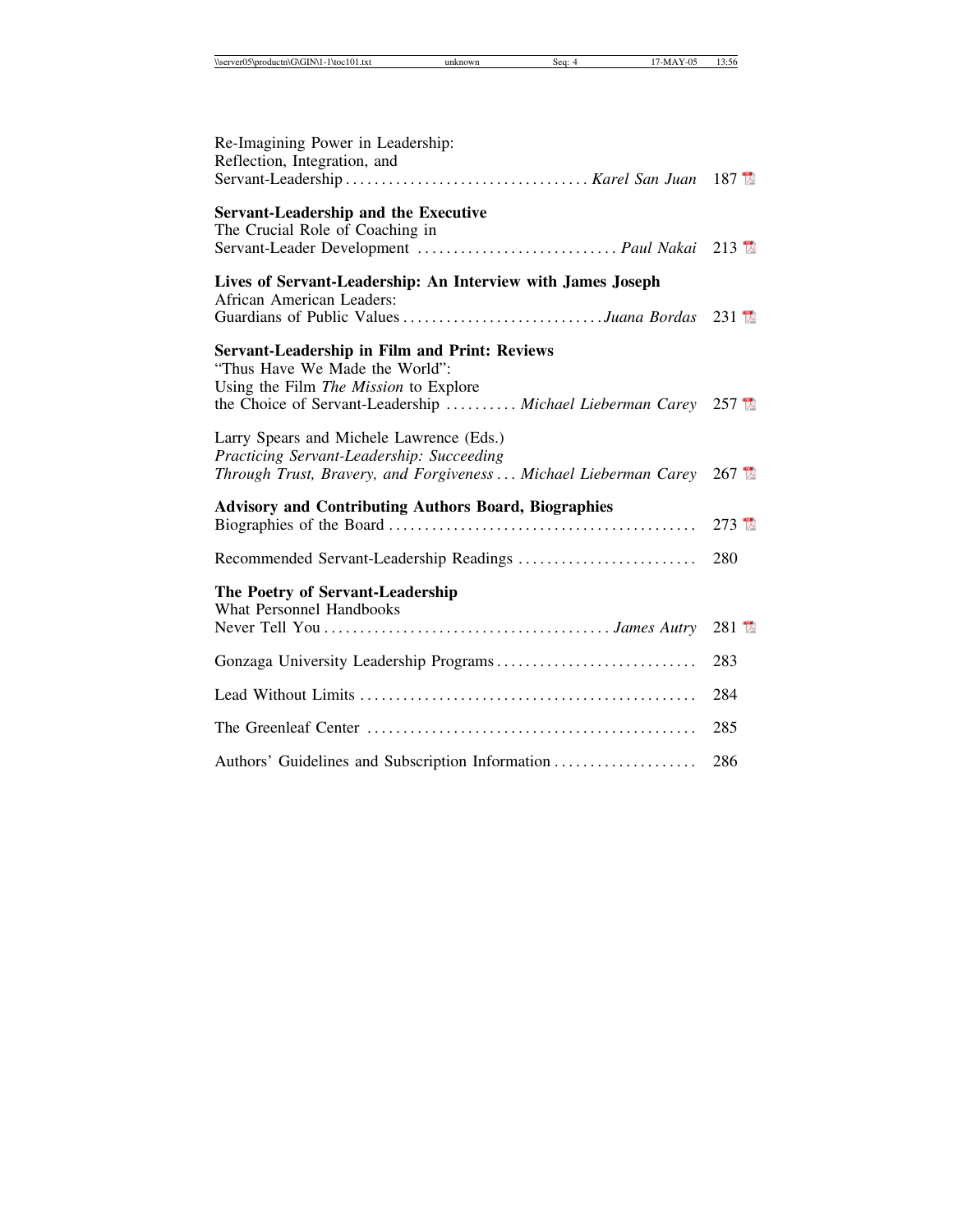

A JOURNAL OF DEVOTION

—LARRY SPEARS

This inaugural issue of *The International Journal of Servant-leadership* marks a significant step forward in the ongoing evolution of servant-leadership. In the thirty-five years since retired AT&T executive Robert K. Greenleaf first coined the term in his 1970 essay, "The Servant as Leader," interest in the study and practice of servant-leadership has grown steadily. Countless individuals and organizations around the world have been influenced by the idea of the servant-as-leader, and the pace is quickening. Examples of this may be found in many places, including:

- Hundreds of books, essays, audio-visual resources, and the like published on servant-leadership since 1970.
- Hundreds of articles published in a wide variety of journals and magazines.
- Over one hundred doctoral dissertations produced on servantleadership.
- Greenleaf's books and essays translated into a dozen different languages and available around the world.
- Greenleaf Center locations in eleven countries.
- Graduate and undergraduate courses taught on servant-leadership, and many other courses now including books and other resources on servant-leadership as text readings.
- The presence of servant-leadership in education: in leadership and management courses; as part of service-learning programs; and in other areas. There are even a handful of residential living units at colleges that have been inspired by Greenleaf's *Teacher as Servant* (contained in *The Servant-leader Within*, 2003, Paulist Press).
- A great many businesses, not-for-profits, community leadership

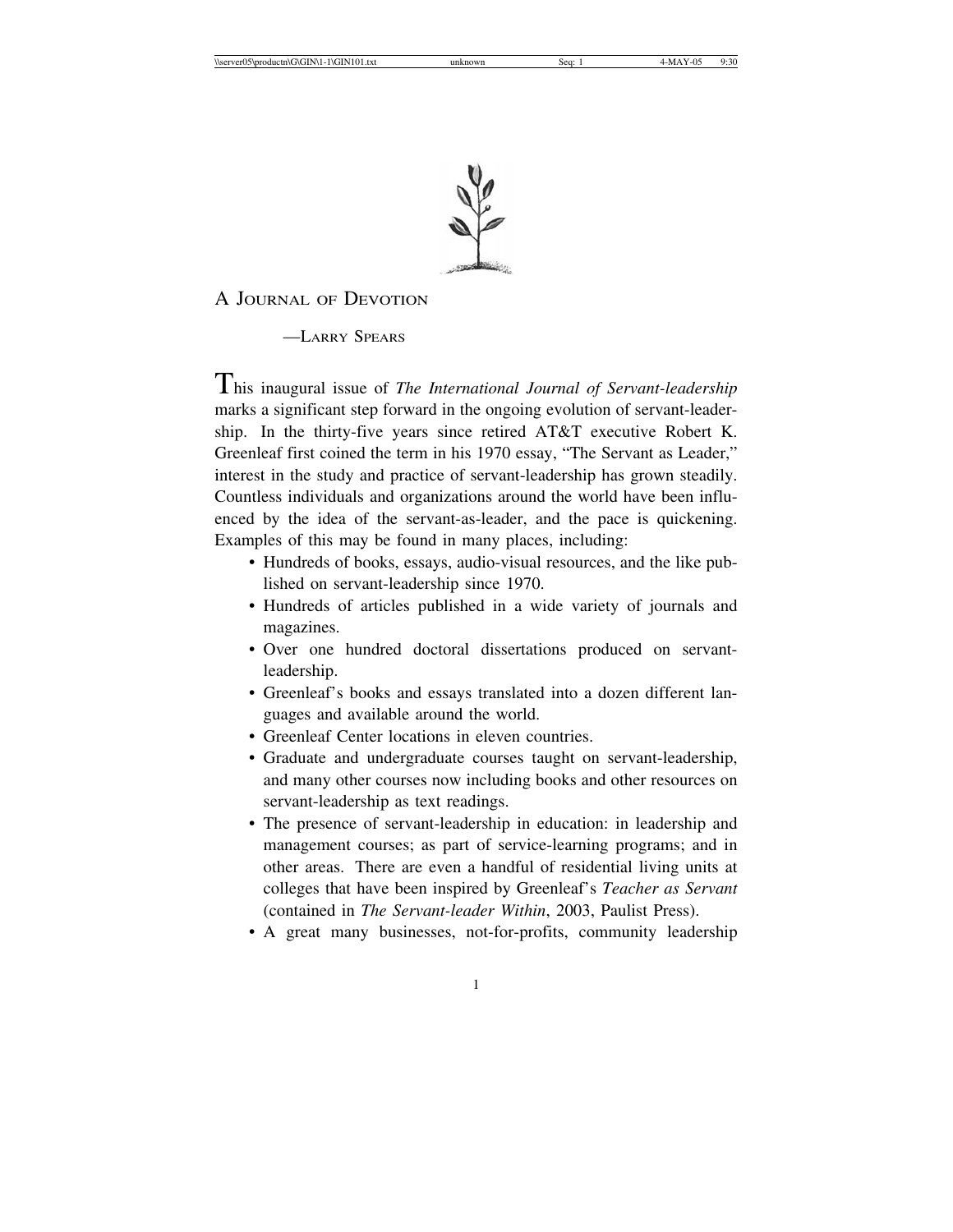¥

groups, and other kinds of institutions today seeking to faithfully practice servant-leadership. Some of the better known business practitioners of servant-leadership include Starbucks, The Men's Wearhouse, The Toro Company, Synovus, Southwest Airlines, US Cellular, and TDIndustries.

With the publication of this first academic journal devoted to research and writing on servant-leadership, we hope to take another significant step forward. This journal is the result of a wonderful and growing collaboration between Gonzaga University and The Greenleaf Center. It has been my pleasure to get to know a number of folks at Gonzaga as this joint project has evolved, chief among them: Michael Carey, Mary McFarland, Fr. Robert Spitzer, and Shann Ferch. I am particularly pleased that this premier issue includes Shann's own groundbreaking essay, "Servant-leadership, Forgiveness, and Social Justice."

I believe that the development and study of servant-leadership is likely to grow significantly in the years and decades to come. Much as the burgeoning field of philanthropic studies was some ten or fifteen years ago, the study of servant-leadership is now poised for a similar kind of development. *The International Journal of Servant-leadership* has been established to help lead the way in the further development of servant-leadership as a legitimate and powerful field for study, research, teaching and publishing.

Welcome.

Larry C. Spears

President & CEO, The Greenleaf Center for Servant-Leadership Senior Advisory Editor, *The International Journal of Servant-Leadership*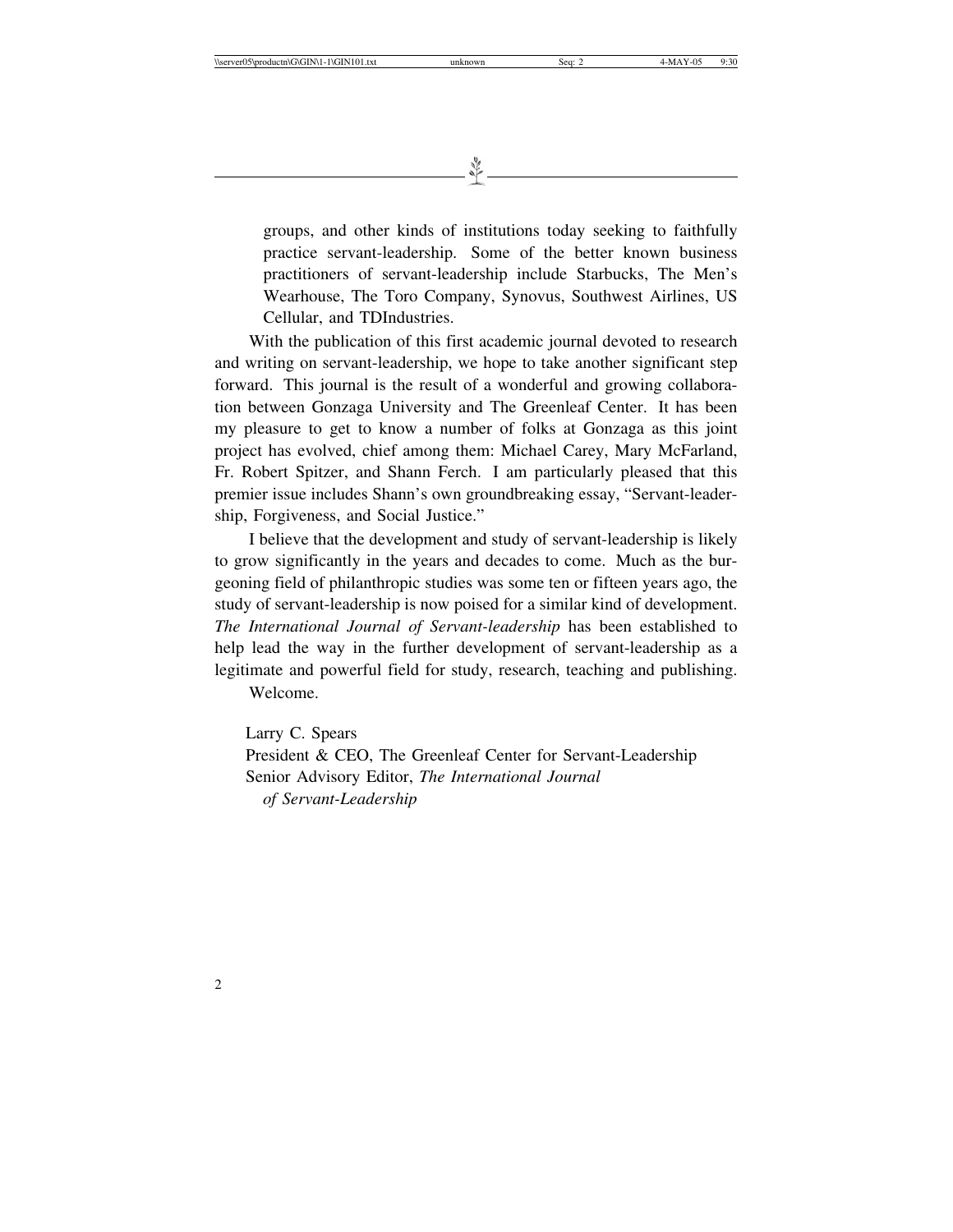

SERVANT-LEADERSHIP, A WAY OF LIFE

—SHANN FERCH

What is it about a child's voice, a child's smiling face and exuberant laughter, that reminds us of the mystery and wonder of existence? Something of freedom is found in that smile, and peace, the simple unburdened essence of being young and alive. Yet so often this essence is clouded in adulthood, becoming increasingly more elusive, and for some seemingly unreachable. At times our lives can be so filled with rapid motion, entanglements, pressure, and confusion we find it difficult to breathe.

Here, in the center of our humanity, the opportunity to live differently presents itself. The discipline involved in growing the interior of the self, the heart and the soul, creates a complex, often unwieldy set of circumstances for all who aspire to lead. Greenleaf's reversal of the aspiration to lead forms a first step for many in the pursuit of a more compassionate and appropriately powerful interior. He stated that the true leader aspires first to serve, and this simple revolutionary thought has unseated the entire historical foundation of most leadership traditions. The person who has lived and grown up under the fast-paced command and control mentality finds it very difficult to turn toward quietness, contemplation, and the thoughtful action of servanthood. Even so, the underlying premise of servant-leadership becomes apparent whenever and wherever it appears. The essence of servant-leadership, shown in the subtle and graceful interactions between people, often takes us unaware, heals us, and draws us to a deeper sense of ourselves.

Consider again the life of a child. There is something wonderful to be noticed in our children, something resilient, perhaps even invincible. I'm speaking of how they are so full of joy. It is difficult to find a depressed child, unless basic needs are not taken care of, and even then their resilience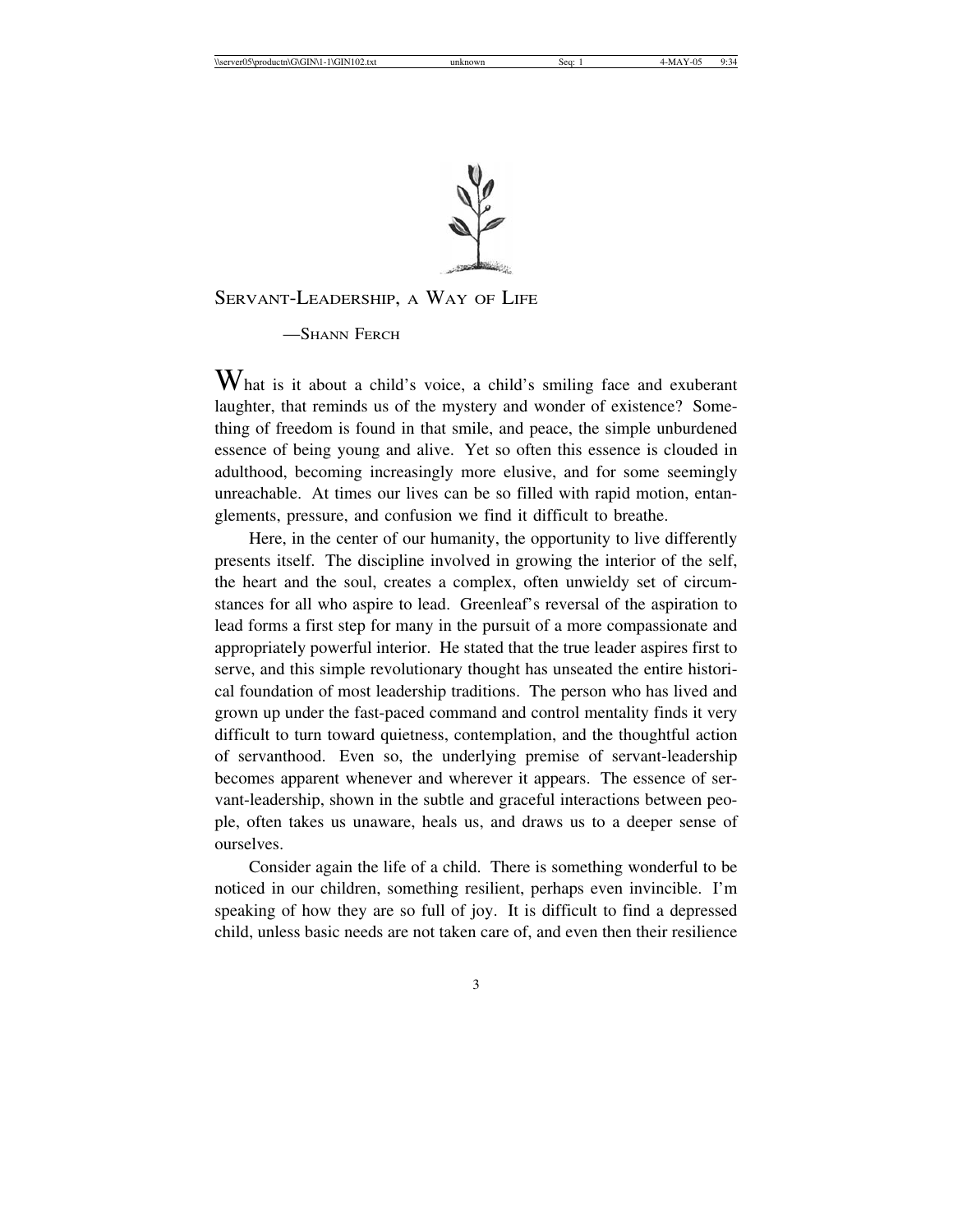| \\server05\productn\G\GIN\1-1\GIN102.txt | unknown | Seq: $2$ | $4-MAY-05$ | 9:34 |
|------------------------------------------|---------|----------|------------|------|
|                                          |         |          |            |      |
|                                          |         |          |            |      |
|                                          |         |          |            |      |
|                                          |         |          |            |      |

is disarming. I remember a time when my daughter was 4 years old. She was sleeping in our bed. She loves to get up early in the morning. I don't love to get up early in the morning. I like to sleep in the morning. That's gone now. But she loves to get up early in the morning, and you recognize that if a child is on your bed and stands up, she might walk a little bit close to the edge of the bed. It's a sixth sense with parents; even if we are halfasleep there is a heightened awareness; we are always ready to grab her ankle if we need to, to keep her safe, to save her if we need to, to catch her, or hold her. So she's walking kind of precariously on our bed on that day, it's pitch black, dark, and she leans over to the window. There are some Venetian blinds there and when she parts the blinds, sunlight pierces the room. She turns around and says in a loud voice, "It's a sunny day!" Just like that and I'm still thinking, *Well I'm not ready for the sunny day. I want to sleep.* She walks back to the middle of the bed and at that point, it's June, the height of summer for us, very hot. December and winter are a long way off. She walks back to the middle of the bed, and she stands in the middle of the bed and I have half an eye on her. She puts both hands in the air above her head and shouts in total happiness, "Christmas presents!"

She's like that. That's joy.

Now consider the counterpart to joy: despair. To live with the legitimate power involved in servant-leadership, not a power that dominates or controls, but a power that heals, restores, and reconciles, humility is necessary. The servant-leader submits to the subtle forces of life that lead away from self-embeddedness and toward the kind of transcendence that is capable of leading and healing the self and beloved others. Herman Hesse's elegant call from *Journey to the East* gives a telling description of this process:

Children live on one side of despair, the awakened on the other.

Joy is a unique and courageous entity, a significant mover in our society, and one of the great engines of humanity. Earlier this year I had the honor of going to the Philippines to interview former President of the Phil-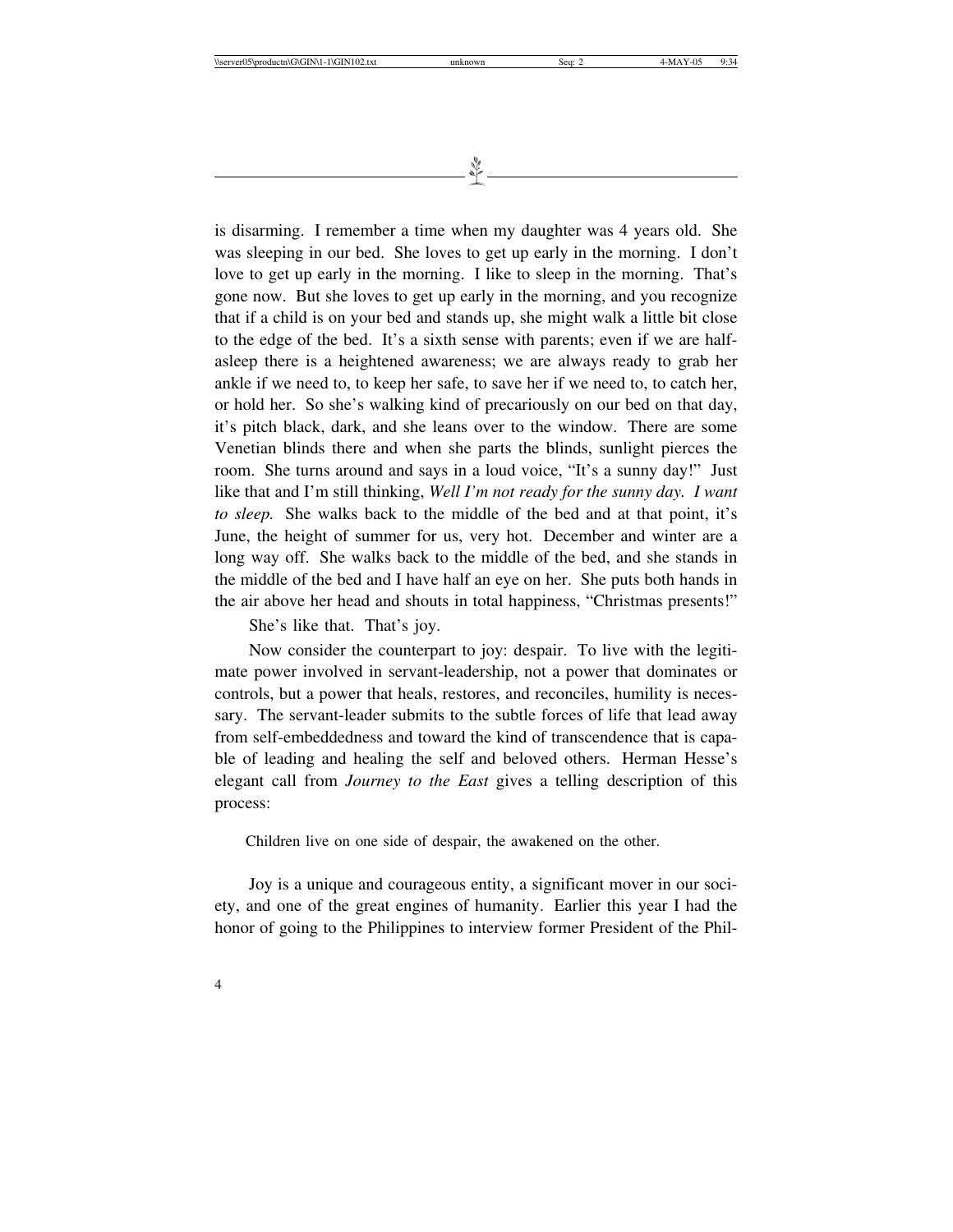ippines, Corazon "Cory" Aquino, a woman so filled with joy merely her presence brings joy to others. A couple of decades ago, only a few short years after her husband Ninoy's martyrdom, her spiritual, non-violent, and love-imbued leadership rallied the great spirit of the Filipino people and toppled the Marcos regime. In many ways, I believe this set the stage for nonviolent movements that ensued in the following years, worldwide. Joy is something that Ninoy and Cory Aquino brought to the world—a great joy in the possibilities, the deep possibilities of life. Some things are worth fighting for, our children, our joy, the fulfillment of a whole life. . . these are worth fighting for, which brings to mind the arresting and graceful sentence Ninoy uttered before returning to the Philippines from exile in the U.S., only to be shot and killed immediately upon his arrival in Manila. The image of his body, dead on the tarmac, became a touchstone of justice and liberty for oppressed people everywhere. Before his arrival, before facing the death he imagined he might face, Ninoy said, "The Filipino is worth dying for."

You see real joy in Ninoy and Cory Aquino. You see boldness and even the willingness to die so that others may have a better life. These are great dreams. Others too have generated great dreams, and in America, someone whom I would call a spiritual brother of President Aquino, Martin Luther King, Jr., also dreamed a great dream, and began to unseat the power abuses, privilege, and elitism that have tended to surround circles of economic, political, and religious leadership in every society. Martin Luther King, Jr., a man of dignity for all people, led through service, action, and a resounding voice of strength, intelligence, and hope. He stated: "Everyone can be great because everyone can serve. You only need a heart full of grace. A soul generated by love."

Like Ninoy and Cory Aquino, and like Martin Luther King, Robert Greenleaf too was a person unafraid to dream a great dream; he is the founder of servant-leadership and his life and thought have richly influenced our ideas of leadership worldwide. One of the things we notice about America today, is that Americans often consciously and unconsciously pro-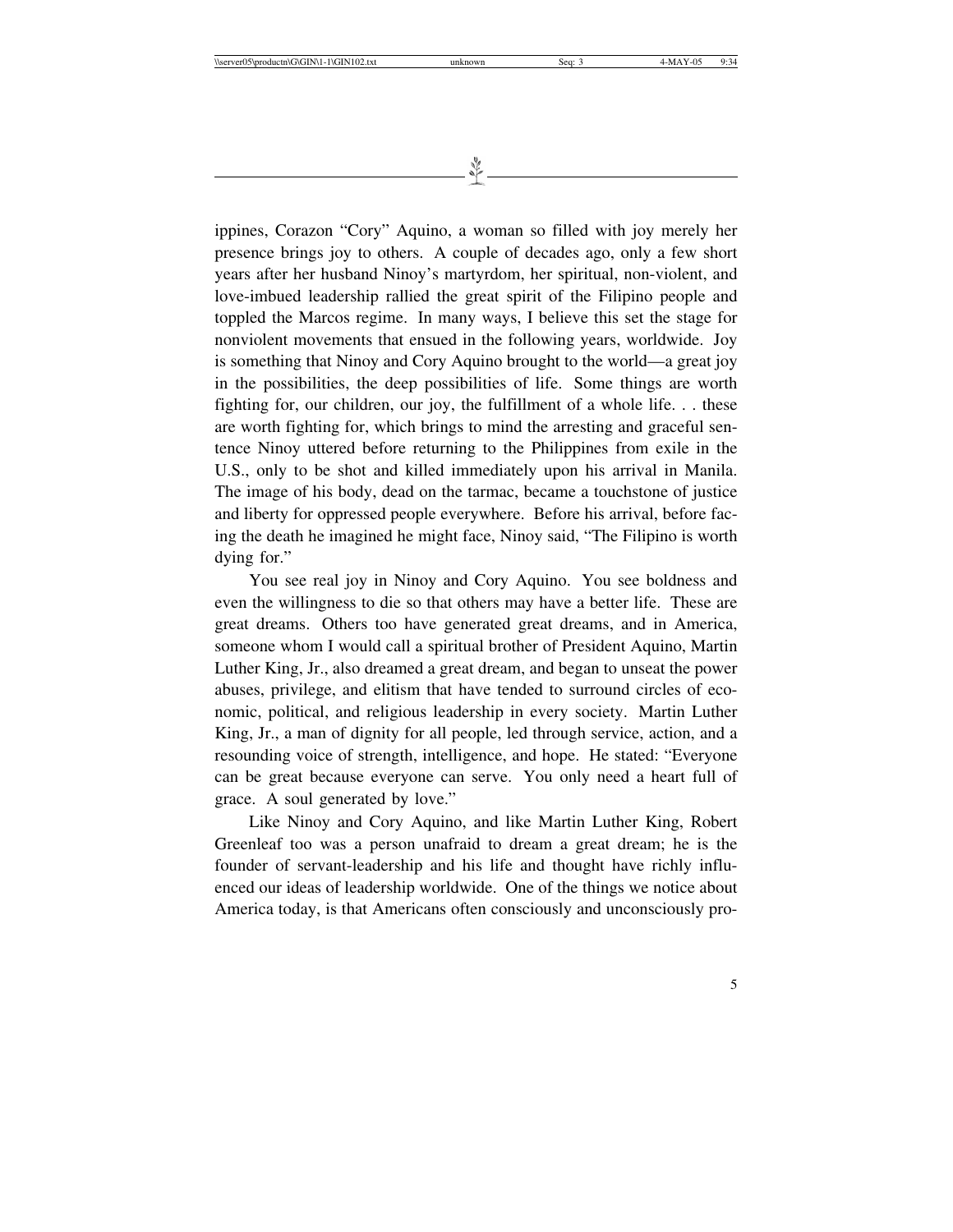mote leadership that is egocentric, overly market- and consumer-driven, and harmful or even violent to ourselves and others. It is an area in which we need both much help and deep healing in our nation. Servant-leadership, from nation to nation, within nations, and internationally within our individual and communal lives, is drawing us to a better, more whole way of being.

Robert Greenleaf said, "For something great to happen there must be a great dream. Behind every great achievement is a dreamer of great dreams."

Consider Vincent Van Gogh, the meditative and vibrant iconoclast. He was not known for his art in his lifetime, yet one of his paintings recently sold for more than eighty million dollars. Though Van Gogh was a brave and deeply perceptive man, full of hope for the world and delight in God, he was also very troubled at times, and in fact he died in despair. Yet his truth lives on. He said, "The most difficult and true work of art is to love someone."

Yes, the most difficult and true work of art is to love someone.

Johann Sebastian Bach, the musician and composer, is another who was largely unknown. His music did not gain a legitimate audience until nearly 100 years after his death. If one of us set out right now to script Bach's music, if we wrote down each note he wrote in his lifetime, it would take more than a decade. Because of this fluid and prolific quality and the unique nuances of his music, he is considered a genius. He could compose entire orchestral arrangements in his head, the entire musical notation for every instrument, without even going to the piano.

George Frideric Handel was alienated, alone even in the midst of the great dream he dreamed. Consider this: he was at the bottom of his career, disrespected in society, dejected, living in obscurity, and at the low point of his life when a deep moment of grace came to him and he wrote *The Messiah*, the music that forms the glorious landscape of so many of our lives today.

My wife, Jennifer, just finished reading William Shirer's *The Rise and Fall of the Third Reich*, a scholarly and shocking book about the rise of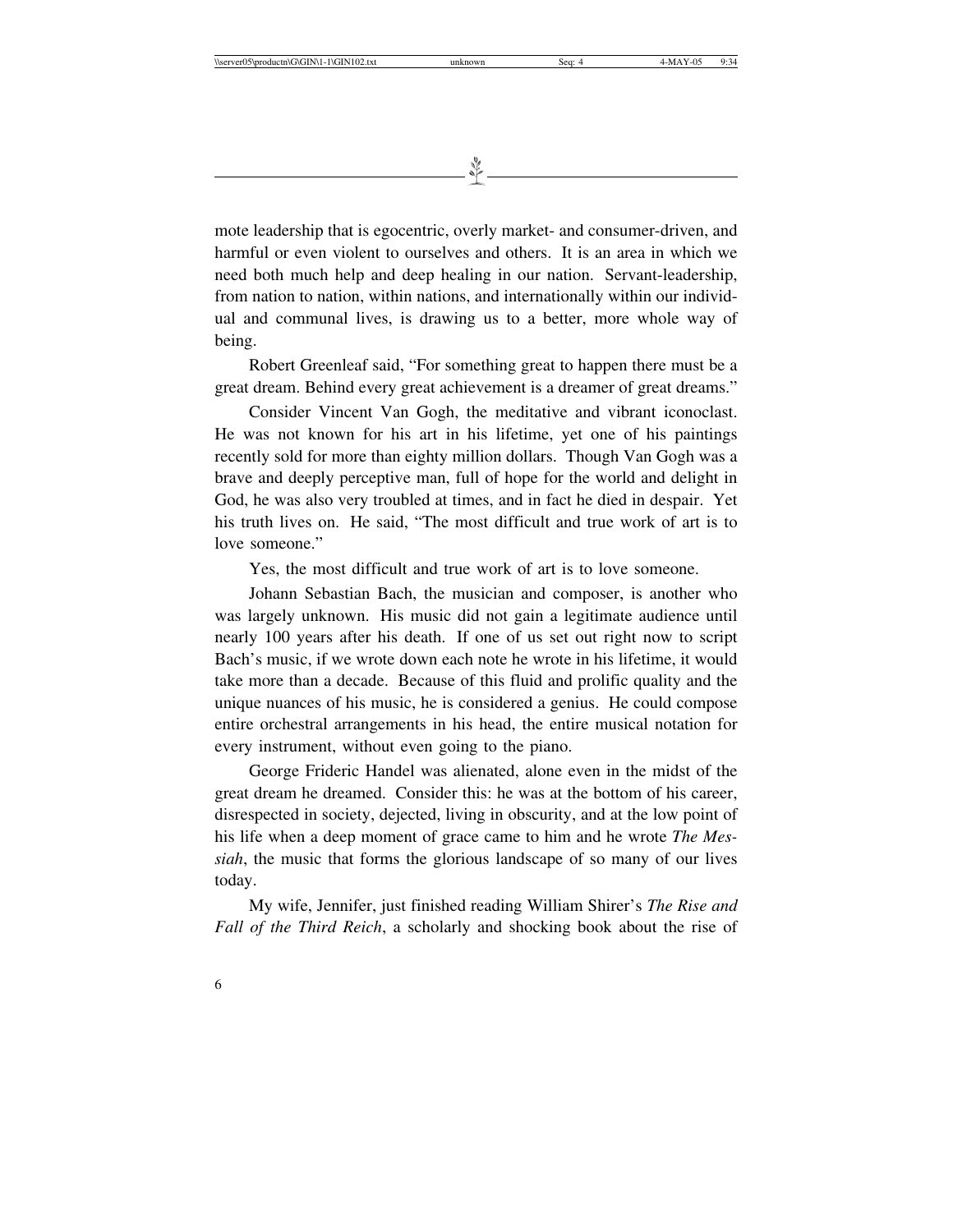Hitler to power and then the tremendous fall. She has relayed to me so many accounts of people showing love and care for each other even in the face of the most atrocious conditions the Nazis had forced on them. Earlier this year, before I flew to the Philippines, she said to me, "You know, I believe it is possible for us to get better in chaos, suffering, and difficulty, rather than getting worse." That's a profound sentence. That's something that heals me as a person just to hear her say it and heals our family just to have her as a part of our family saying it, living it. That we can get better in chaos, suffering and difficulty rather than getting worse: this is what Ninoy and Cory Aquino exemplify. This is what Martin Luther King, Jr. exemplifies. This is what Robert Greenleaf and servant-leadership exemplify.

In the leadership that rose from the Aquinos, MLK, and Robert Greenleaf, we see two significant qualities: deep spirituality and deep love. Their interior fortitude, the strength of their love for people, work, and life, is reflective of one of the vital truths from the scriptures of the Old Testament:

Many waters cannot quench love. Love is stronger than death.

Robert Greenleaf was a businessman in America who devoted himself to silence and to reflective quietness from his own spiritual tradition, which is a Quaker tradition, and out of that he started to form this idea of servantleadership. His definition remains an important compass for all who desire to lead. He listened with awakened purpose. He spoke a lasting vision:

The true test of a servant-leader is this: Do others around the servant-leader become wiser, freer, more autonomous, healthier, and better able themselves to become servants? Will the least privileged of the society be benefited or at least not further deprived?

In lives such as the Aquinos, MLK, and Greenleaf, it becomes very clear, the core of courage and love that is central to servant-leadership. The same courage, the same love is so evident in the beautiful poems, interviews, essays, and science that make up this inaugural edition of *The International Journal of Servant-Leadership*. I want to say how grateful I am to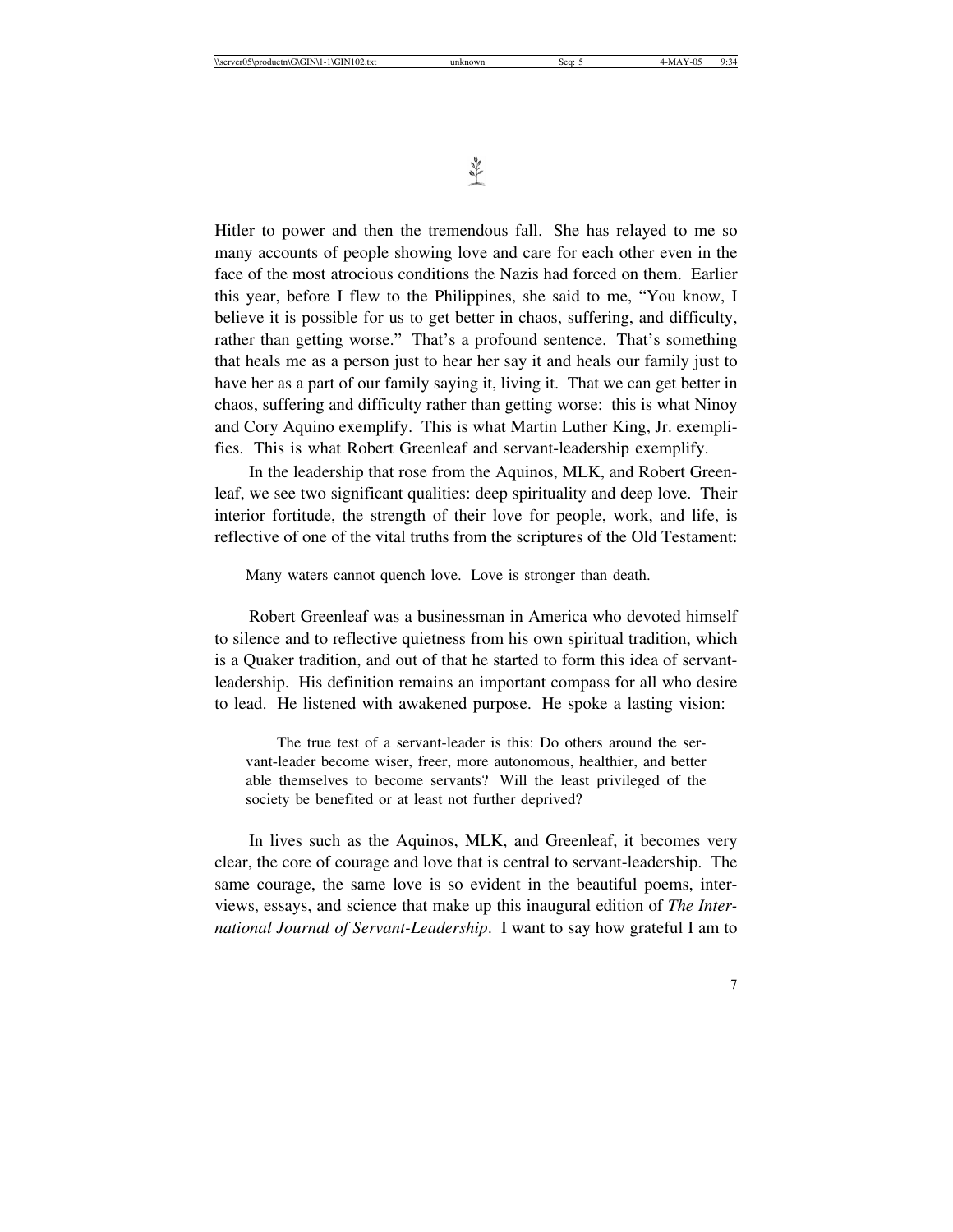| \\server05\productn\G\GIN\1-1\GIN102.txt | unknown | Seq: $6$ | $4-MAY-05$ | 9:34 |
|------------------------------------------|---------|----------|------------|------|
|                                          |         |          |            |      |
|                                          |         |          |            |      |
|                                          |         |          |            |      |

each author whose work appears here. Individually and collectively, their work points through the center of the human endeavor, into the interior, and from there out to the world. I want to thank the directors of the Greenleaf Centers worldwide for their life-giving and heartfelt though usually unheralded role in expanding international goodwill. Notably, the editorial board is made up of scholars who represent the work of servant-leadership in 11 different countries. The journal is designed to keep its finger on the pulse of servant-leadership throughout the world, socially, politically, economically, in science, in the scholarly world, and foremost, in the heart of our humanity. I hope you find the work presented here enlightening, critically rich, and yes, full of joy!

Y

The servant-leader lives a life of significance and others are drawn to their own great significance by being in the presence of the servant-leader. May a discerning love surround us in the pursuit of this great dream.

Shann Ferch, Ph.D. Professor of Leadership Studies Doctoral Program in Leadership Studies Gonzaga University Editor, *The International Journal of Servant-Leadership*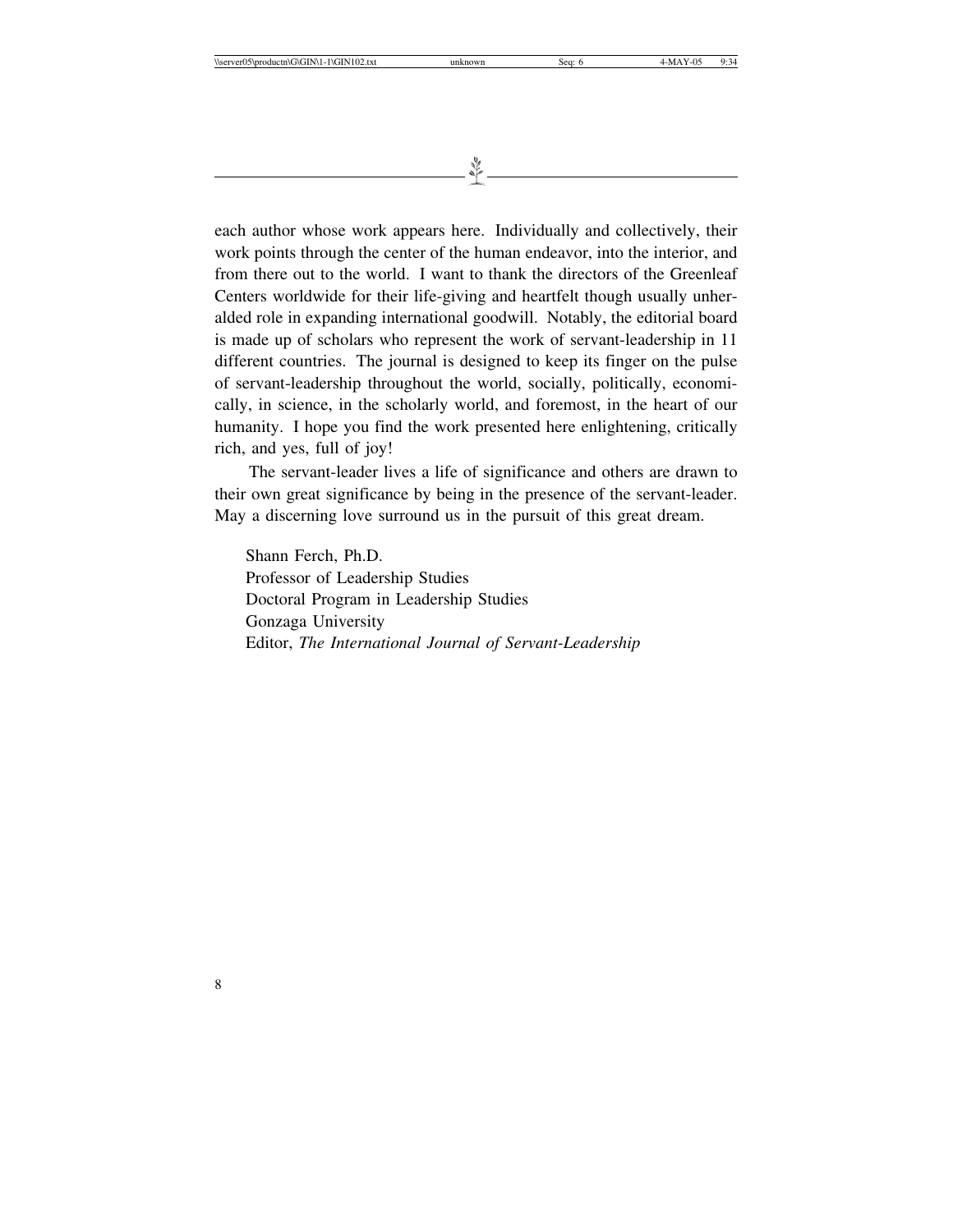## **THE INTERNATIONAL CENTERS FOR SERVANT-LEADERSHIP**

**The Greenleaf Center for Servant-Leadership Australia-New Zealand** Diann and Alison Feldman Feldman and Associates AUSTRALIA

www.greenleaf.org.au

## **Greenleaf Canada**

Laurent Leduc Greenleaf Canada Institute Riverstone House 6 Knoll Drive, Lambton Woods Toronto, ON M9A 4G8 CANADA www.greenleafcanada.org

## **The Center for Servant-Leadership Europe**

Stichting Servant Leadership Nederland Wolga 12 2491 BJ Den Haag tel: 070-3011319 fax: 070-3011314 email: gintveld@voerman.com www.servant-leadership.nl/contact/index.htm

## **The Greenleaf Center for Servant-Leadership, Japan** Ryo Ishida

JAPAN e-mail: ishidar@dbm-j.co.jp

## **The Greenleaf Center for Servant-Leadership, Korea** Kwan Eung Lee and Miok Cho ELTech Trust Management Institute REPUBLIC OF KOREA www.eltechtrust.com

**The Center for Servant-Leadership Philippines** Eleanor M. Santiago, MD PHILIPPINES e-mail: servleadphil@hotmail.com

**The Greenleaf Center for Servant-Leadership, Singapore** Hee Piang Chin/Guat Low Tin/Sally Chew-Ong Gek Tee The Girls' Brigade Singapore SINGAPORE www.greenleafasia.org

**The Greenleaf Centre for Servant-Leadership, Southern Africa**  Andrew Payne SOUTH AFRICA e-mail: greenleaf@worldonline.co.za

**The Greenleaf Centre for Servant-Leadership, United Kingdom** John Noble, England UNITED KINGDOM e-mail: jnoble@greenleaf.netkonect.co.uk www.greenleaf.org.uk www.servantleadership.org.uk

# **The Greenleaf Center for Servant-**

**Leadership, Brazil** Robson Marinho, Coordinator - M.A. in Leadership University of Santo Amaro Av. Adolfo Pinheiro, 1000 - SL 2 - Santo Amaro Sao Paulo, SP 04734-002, BRAZIL marinho@unisa.br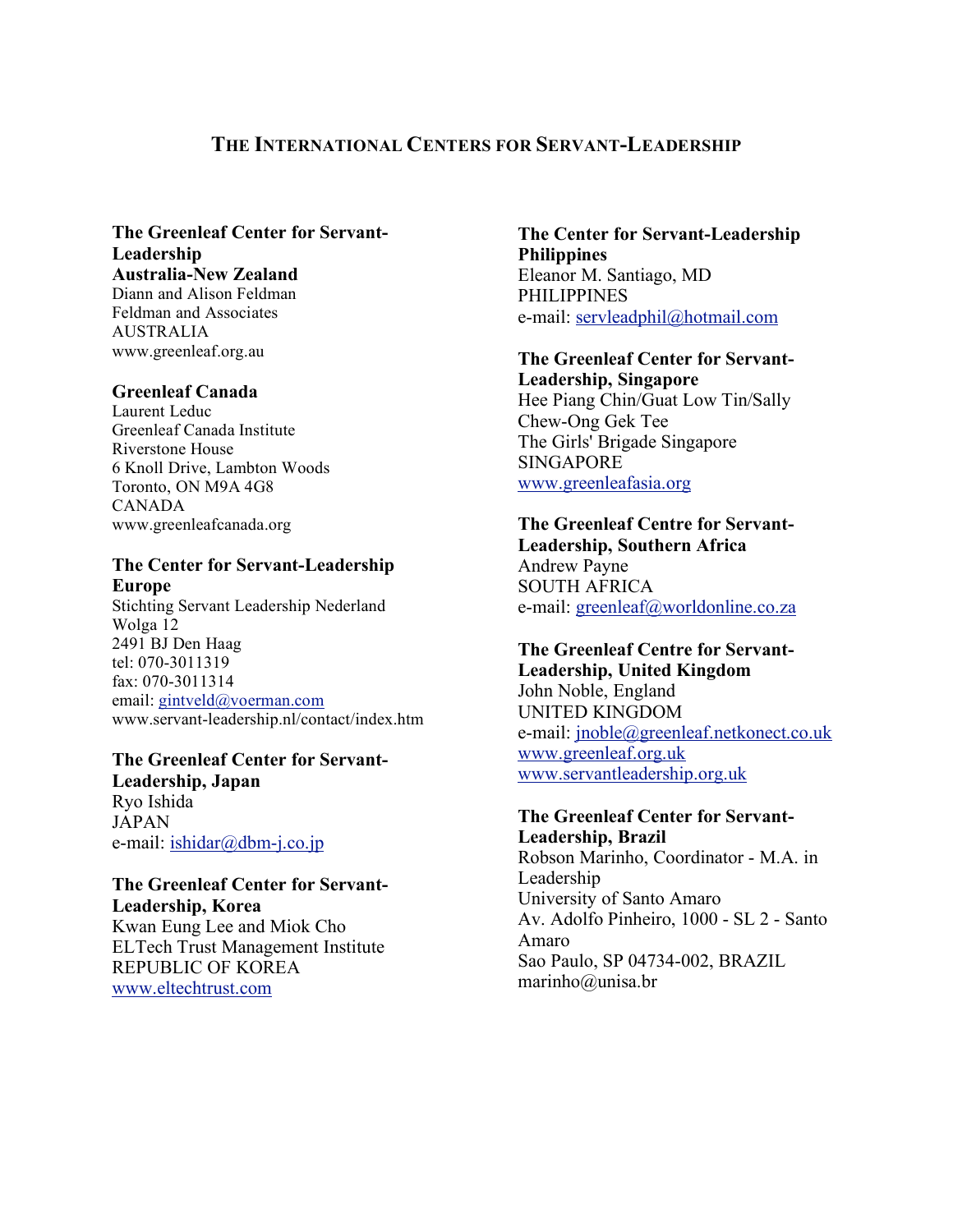

## SERVANT-LEADERSHIP IN THE PRESENT DAY

"Servant-leadership is now part of the vocabulary of enlightened leadership. Bob Greenleaf, along with other notables such as McGregor, Drucker, and Follett, has created a new thought-world of leadership that contains such virtues as growth, responsibility and love."

**Warren Bennis**, Distinguished Professor, Marshall School of Business, University of Southern California; *On Leadership*

"I truly believe that servant-leadership has never been more applicable to the world of leadership than it is today."

**Ken Blanchard**, *The Heart of Leadership*

"We are each indebted to Greenleaf for bringing spirit and values into the workplace. His ideas will have enduring value for every generation of leaders."

#### **Peter Block**, *Stewardship*

"Anyone can be a servant-leader. Any one of us can take initiative; it doesn't require that we be appointed a leader; but it does require that we operate from moral authority. The spirit of servant-leadership is the spirit of moral authority. . .. I congratulate the Greenleaf Center for its invaluable service to society, and for carrying the torch of servant-leadership over the years."

**Stephen R. Covey**, *The 7 Habits of Highly Effective People*

"The servant-leader is servant first. Becoming a servant-leader begins with the natural feeling that one wants to serve, to serve first."

**Robert K. Greenleaf**, *The Servant as Leader*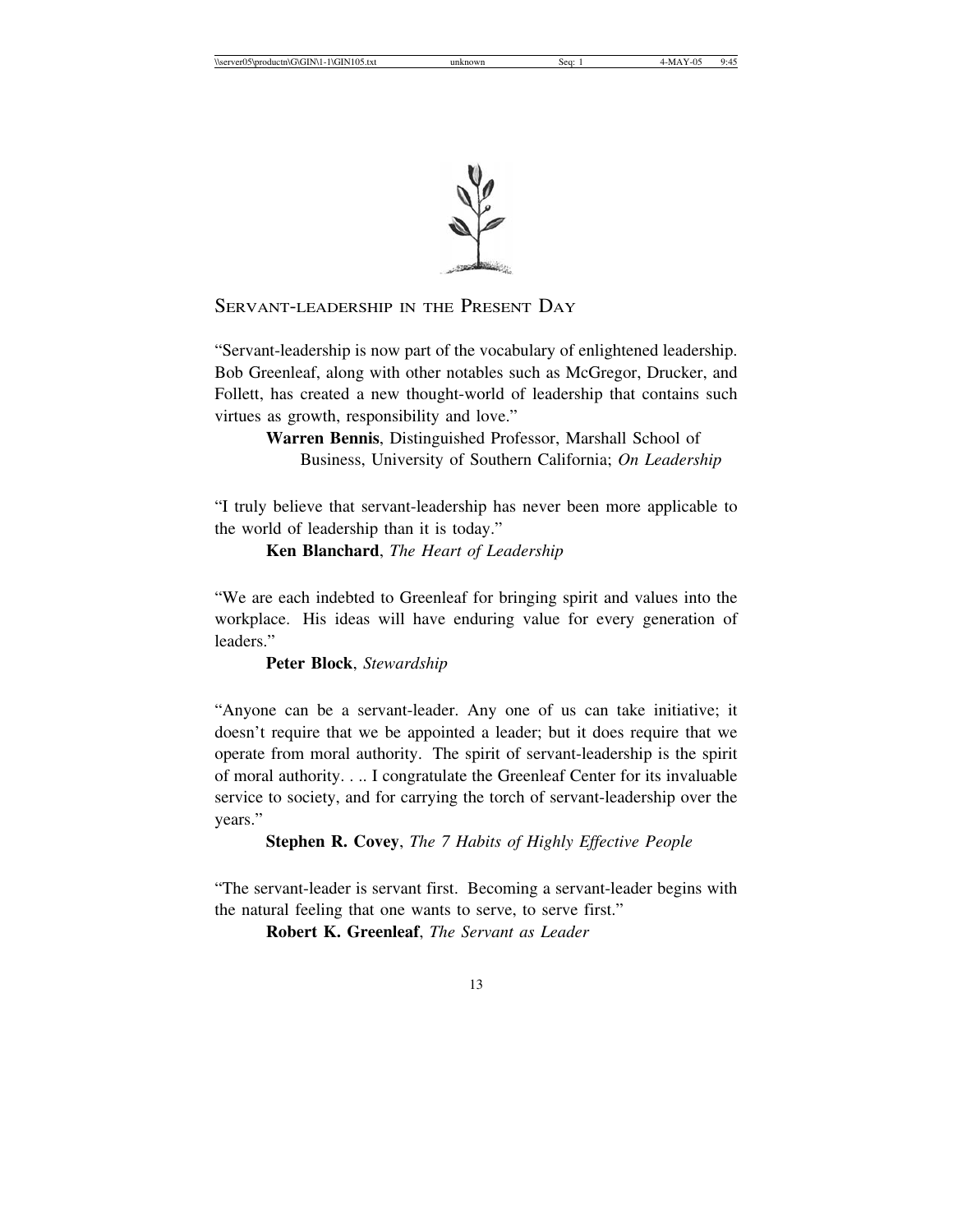| \\server05\productn\G\GIN\1-1\GIN105.txt | unknown | Sea: | $Y-05$<br>A A | 9:45 |
|------------------------------------------|---------|------|---------------|------|
|                                          |         |      |               |      |

"With its deeper resonances in our spiritual traditions, Greenleaf reminds us that the essence of leadership is service, and therefore the welfare of people. Anchored in this way, we can distinguish between the tools of influence, persuasion, and power from the orienting values defining leadership to which these tools are applied."

**Ronald Heifetz**, *Leadership Without Easy Answers*

"The most difficult step, Greenleaf has written, that any developing servantleader must take, is to begin the personal journey toward wholeness and self-discovery."

**Joseph Jaworski**, *Synchronicity*

"After thirty years Robert K. Greenleaf's work has struck a resonant chord in the minds and hearts of scholars and practitioners alike. His message lives through others, the true legacy of a servant-leader."

**Jim Kouzes**, *The Leadership Challenge*

"Robert Greenleaf takes us beyond cynicism and cheap tricks and simplified techniques into the heart of the matter, into the spiritual lives of those who lead."

**Parker Palmer**, *The Courage to Teach*

"Servant-leadership is more than a concept. As far as I'm concerned, it is a fact. I would simply define it by saying that any great leader, by which I also mean an ethical leader of any group, will see herself or himself primarily as a servant of that group and will act accordingly."

**M. Scott Peck**, *The Road Less Traveled*

"No one in the past 30 years has had a more profound impact on thinking about leadership than Robert Greenleaf. If we sought an objective measure of the quality of leadership available to society, there would be none better than the number of people reading and studying his writings."

**Peter M. Senge**, *The Fifth Discipline*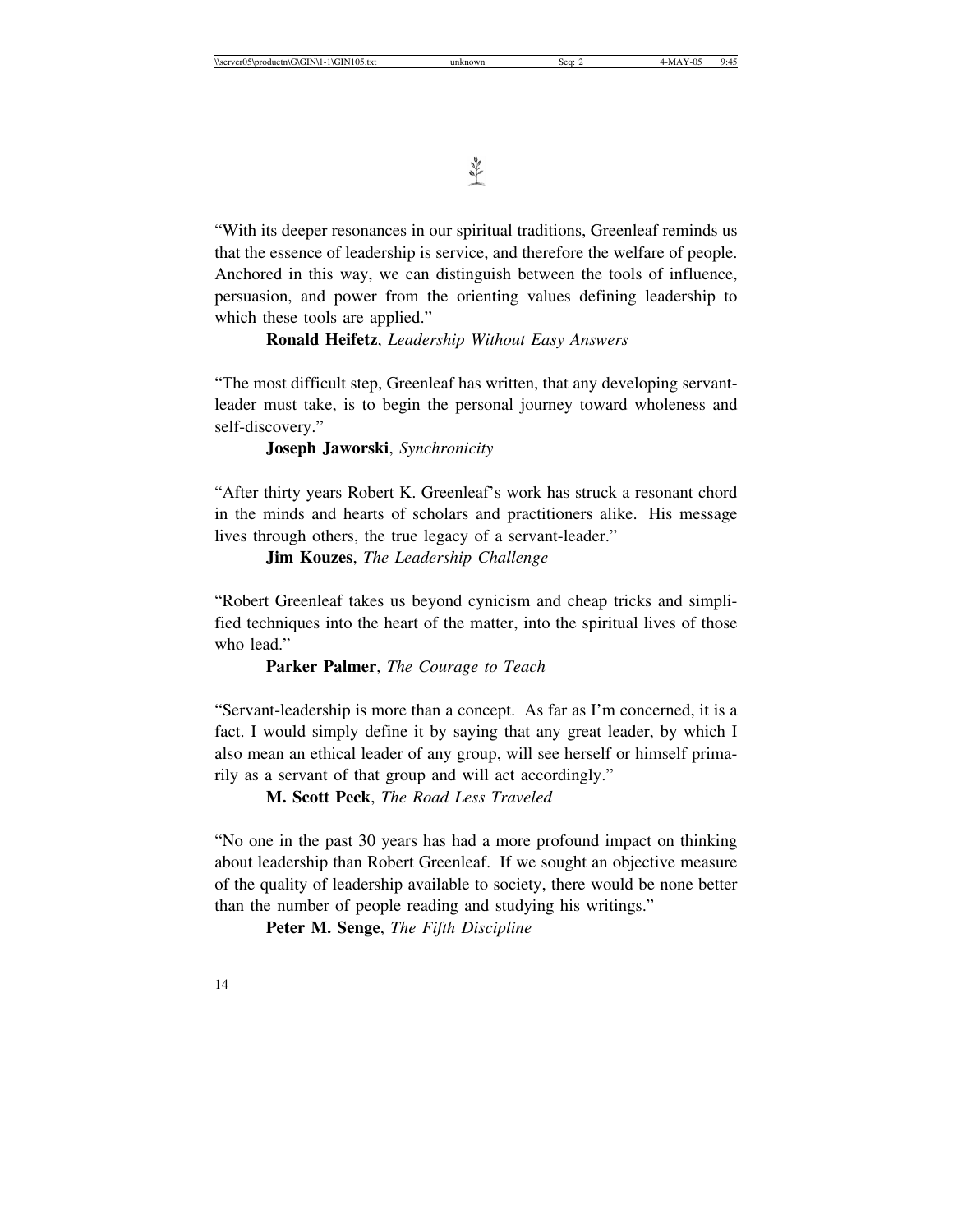"Servant-leadership offers hope and wisdom for a new era in human development, and for the creation of better, more caring institutions."

¥e

**Larry C. Spears**, President & CEO, The Greenleaf Center for Servant-Leadership; editor/contributing author, *Insights on Leadership*

"I believe that Greenleaf knew so much when he said the criterion of successful servant-leadership is that those we serve are healthier and wiser and freer and more autonomous, and perhaps they even loved our leadership so much that they also want to serve others."

**Margaret Wheatley**, *Leadership and the New Science*

"Despite all the buzz about modern leadership techniques, no one knows better than Greenleaf what really matters."

*Working Woman* magazine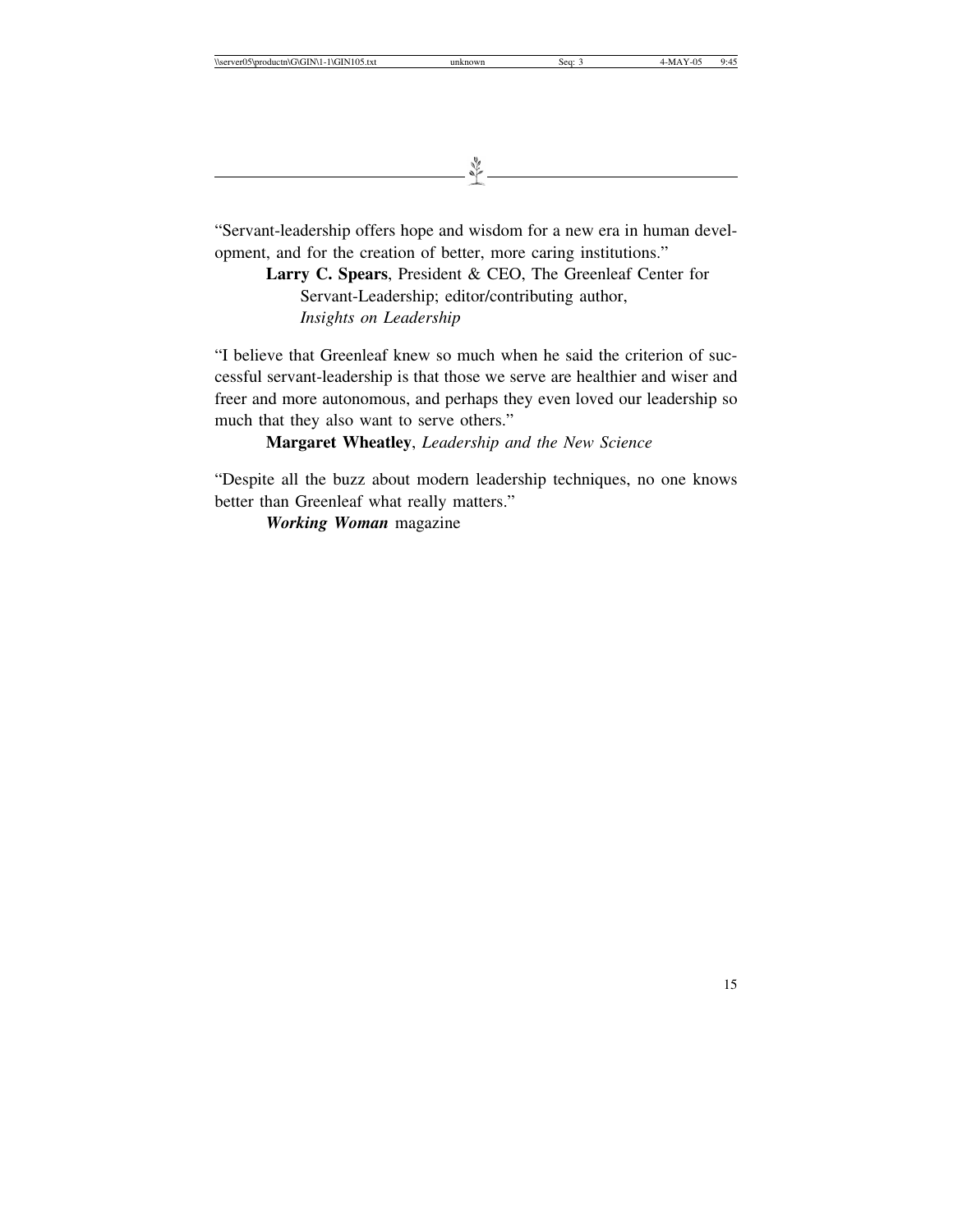| 105<br>Ωc<br>21 N<br>$\lambda$<br><i><b>Nserv</b></i><br>,,,,<br>,,,,,,,,,,<br>.<br>.<br>W.J.U<br>. .<br>w | seq: | u∙⊿<br><b>вл.</b><br>. |
|------------------------------------------------------------------------------------------------------------|------|------------------------|
|------------------------------------------------------------------------------------------------------------|------|------------------------|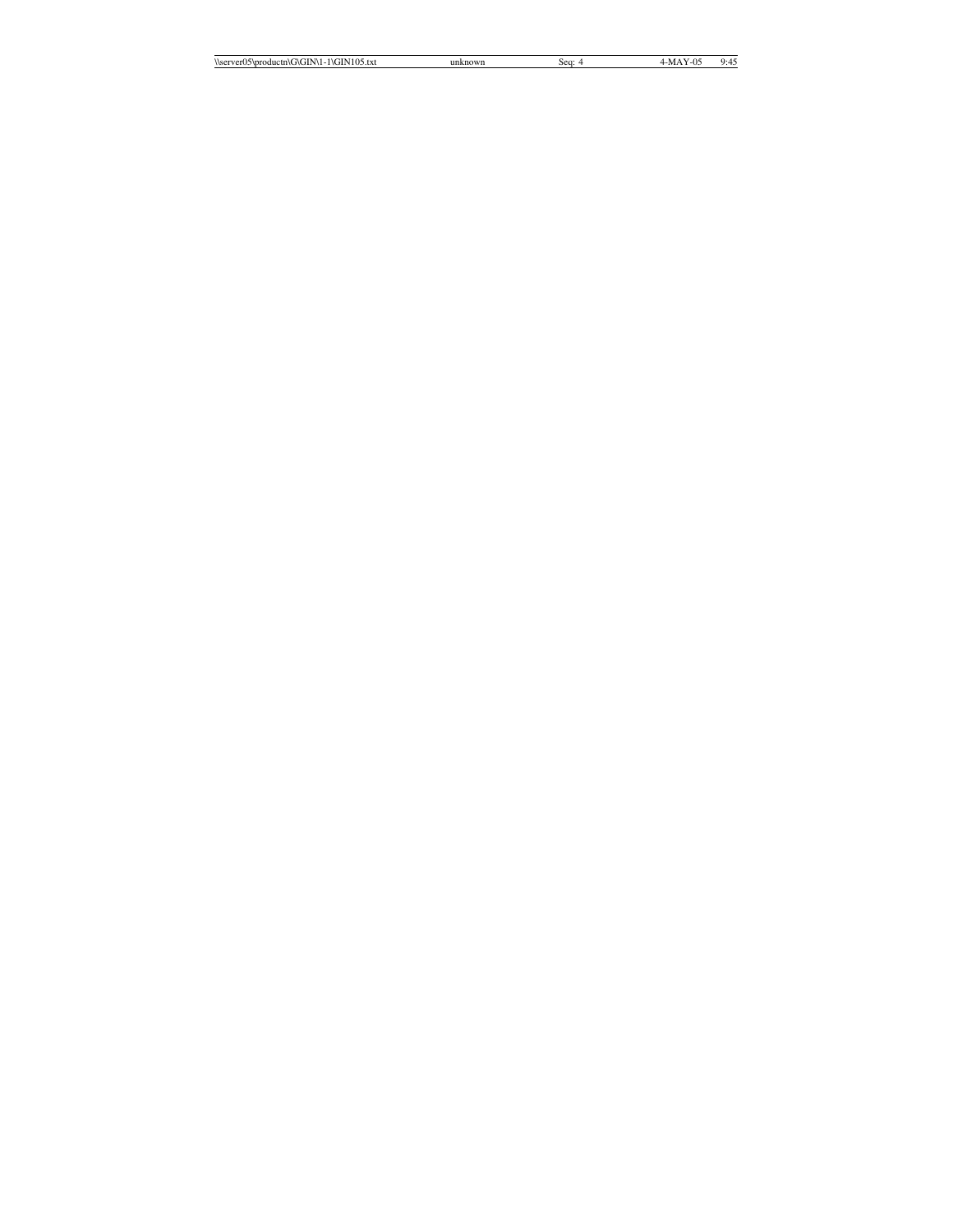

GREENLEAF ON SERVANT-LEADERSHIP

Robert K. Greenleaf coined the term *servant-leadership* in his seminal 1970 essay, "The Servant as Leader." The servant-leader concept has had a deep and lasting influence over the past three decades on many modern leadership ideas and practices. Greenleaf spent his first career of 40 years at AT&T, retiring as director of management research in 1964. That same year Greenleaf founded The Center for Applied Ethics (later renamed The Greenleaf Center for Servant-Leadership). He went on to have an illustrious 25-year second career as an author, a teacher, and a consultant. Greenleaf, who died in 1990, was the author of numerous books and essays on the theme of the servant as leader. His available published books now include *The Servant-Leader Within* (2003), *Servant-Leadership* (2002, 1977), *The Power of Servant-Leadership* (1998), *On Becoming a Servant-Leader* (1996), and *Seeker and Servant* (1996), along with many other separately published essays that are available through The Greenleaf Center.

This short excerpt from Greenleaf's essay "The Servant as Leader" contains an essential understanding of the origin of the term and definition of *servant-leader*. Here Greenleaf relates how his reading of Hermann Hesse's *Journey to the East* led to his developing the servant-as-leader terminology.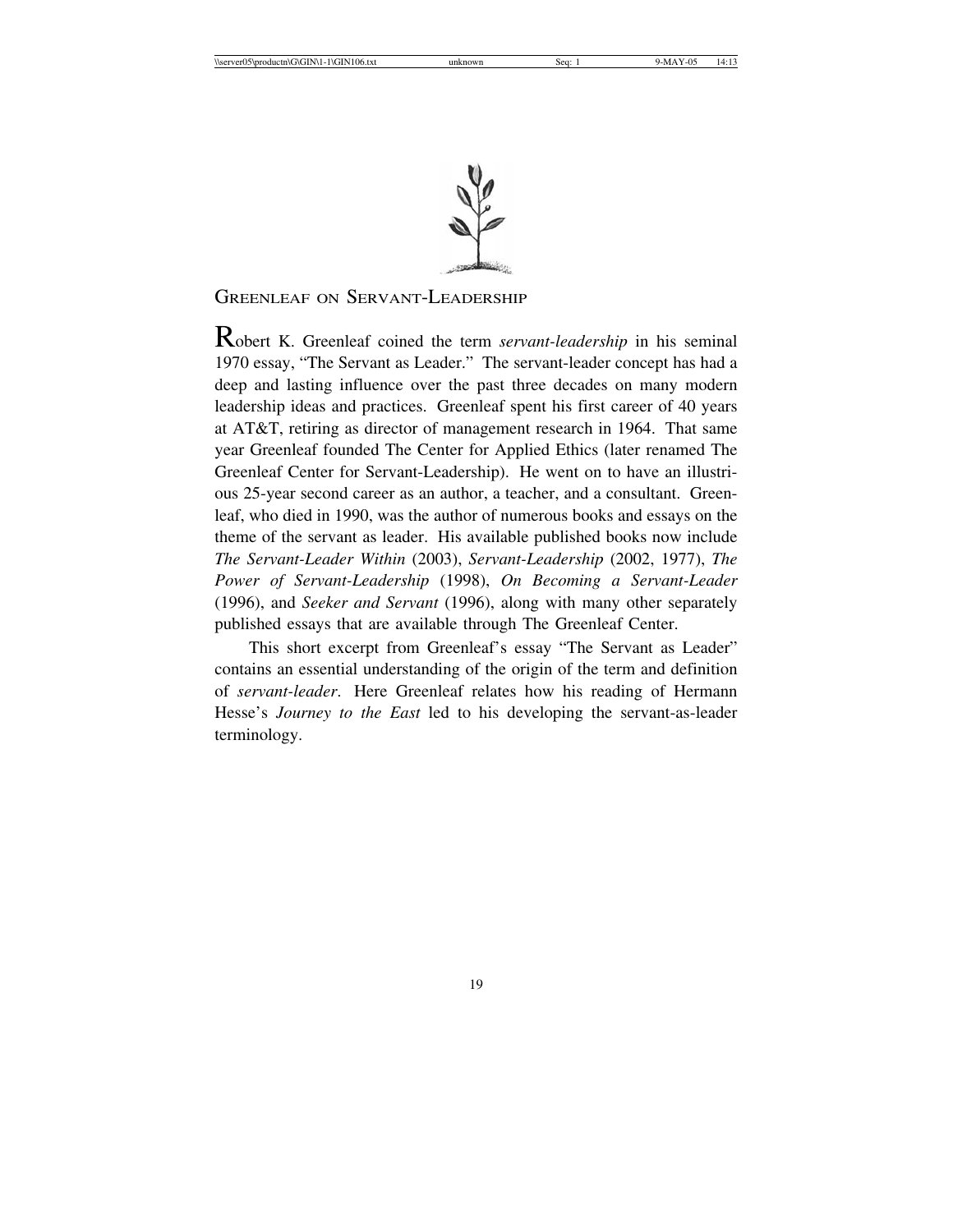| √106.txt<br>oductn\G\GIN\1-1\GIN1^<br>\\server(<br>١DΓ<br>vuu <i>j</i> | .sea<br><b>YY 11</b> | $\sim$<br>ıд·<br>- 13.73 |
|------------------------------------------------------------------------|----------------------|--------------------------|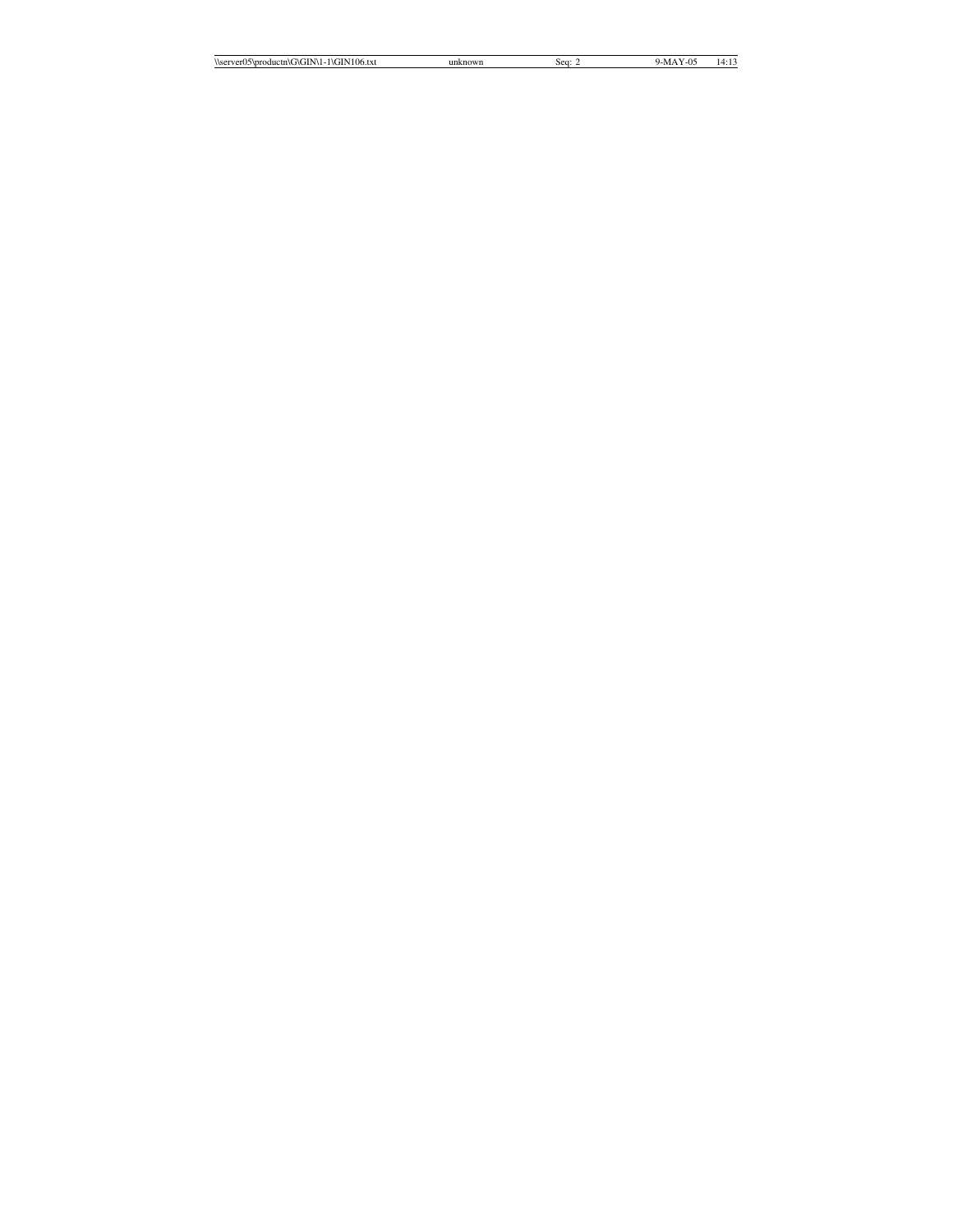

WHO IS THE SERVANT-LEADER?

—ROBERT K. GREENLEAF

Servant and leader—can these two roles be fused in one real person, in all levels of status or calling? If so, can that person live and be productive in the real world of the present? My sense of the present leads me to say yes to both questions. This chapter is an attempt to explain why and to suggest how.

The idea of the servant as leader came out of reading Hermann Hesse's *Journey to the East*. In this story we see a band of men on a mythical journey, probably also Hesse's own journey. The central figure of the story is Leo, who accompanies the party as the servant who does their menial chores, but who also sustains them with his spirit and his song. He is a person of extraordinary presence. All goes well until Leo disappears. Then the group falls into disarray and the journey is abandoned. They cannot make it without the servant Leo. The narrator, one of the party, after some years of wandering, finds Leo and is taken into the Order that had sponsored the journey. There he discovers that Leo, whom he had known first as servant, was in fact the titular head of the Order, its guiding spirit, a great and noble leader.

One can muse on what Hesse was trying to say when he wrote this story. We know that most of his fiction was autobiographical, that he led a tortured life, and that *Journey to the East* suggests a turn toward the serenity he achieved in his old age. There has been much speculation by critics on Hesse's life and work, some of it centering on this story, which they find the most puzzling. But to me, this story clearly says that the great leader is seen as servant first, and that simple fact is the key to his greatness. Leo was actually the leader all of the time, but he was servant first because that was what he was, deep down inside. Leadership was bestowed on a man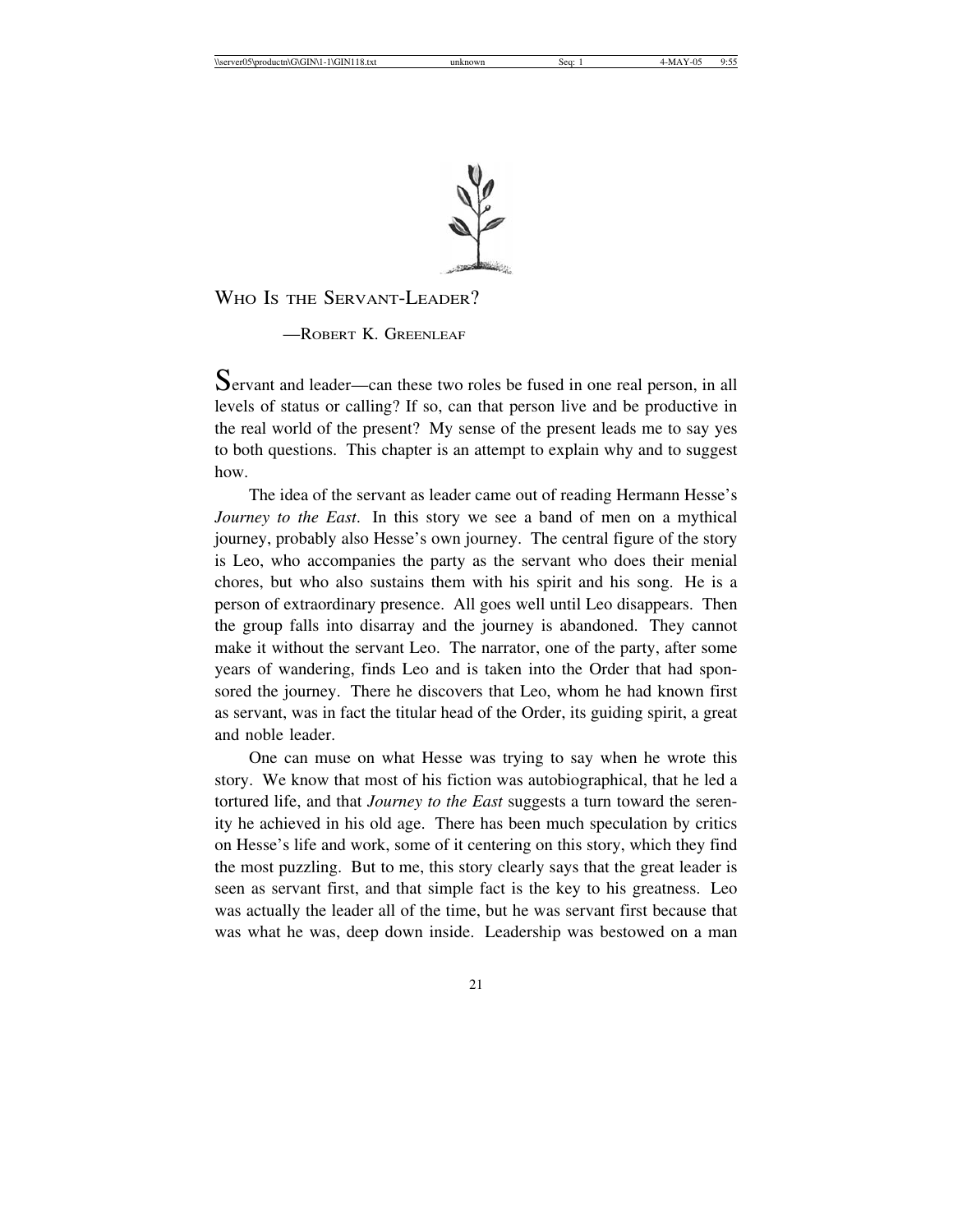who was by nature a servant. It was something given, or assumed, that could be taken away. His servant nature was the real man, not bestowed, not assumed, and not to be taken away. He was servant first.

I mention Hesse and *Journey to the East* for two reasons. First, I want to acknowledge the source of the idea of *the servant as leader*. Then I want to use this reference as an introduction to a brief discussion of prophecy.

In 1958 when I first read about Leo, if I had been listening to contemporary prophecy as intently as I do now, the first draft of this piece might have been written then. As it was, the idea lay dormant for 11 years during which I came to believe that we in this country were in a leadership crisis and that I should do what I could about it. I became painfully aware of how dull my sense of contemporary prophecy had been. And I have reflected much on why we do not hear and heed the prophetic voices in our midst (not a new question in our times, nor more critical than heretofore).

I now embrace the theory of prophecy which holds that prophetic voices of great clarity, and with a quality of insight equal to that of any age, are speaking cogently all of the time. Men and women of a stature equal to the greatest prophets of the past are with us now, addressing the problems of the day and pointing to a better way to live fully and serenely in these times.

The variable that marks some periods as barren and some as rich in prophetic vision is in the interest, the level of seeking, and the responsiveness of the bearers. The variable is not in the presence or absence or the relative quality and force of the prophetic voices. Prophets grow in stature as people respond to their message. If their early attempts are ignored or spurned, their talent may wither away.

It is seekers, then, who make prophets, and the initiative of any one of us in searching for and responding to the voice of contemporary prophets may mark the turning point in their growth and service. But since we are the product of our own history, we see current prophecy within the context of past wisdom. We listen to as wide a range of contemporary thought as we can attend to. Then we choose those we elect to heed as prophets—both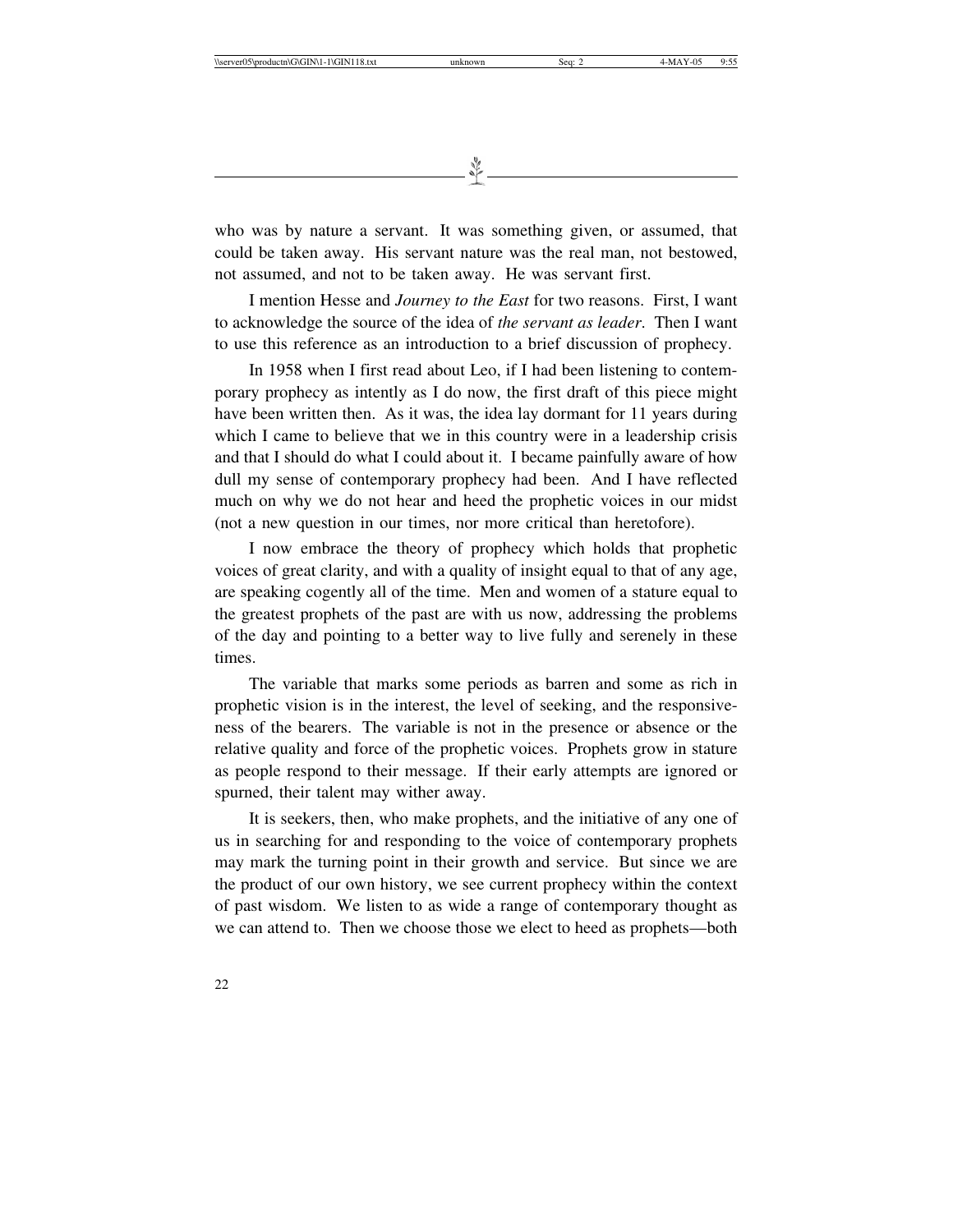old and new—and meld their advice with our own leadings. This we test in real-life experiences to establish our own position.

One does not, of course, ignore the great voices of the past. One does not awaken each morning with the compulsion to reinvent the wheel. But if one is servant, either leader or follower, one is always searching, listening, expecting that a better wheel for these times is in the making. It may emerge any day. Any one of us may discover it from personal experience. I am hopeful.

I am hopeful for these times, despite the tension and conflict, because more natural servants are trying to see clearly the world as it is and are listening carefully to prophetic voices that are speaking now. They are challenging the pervasive injustice with greater force, and they are taking sharper issue with the wide disparity between the quality of society they know is reasonable and possible with available resources and the actual performance of the institutions that exist to serve society.

A fresh, critical look is being taken at the issues of power and authority, and people are beginning to learn, however haltingly, to relate to one another in less coercive and more creatively supporting ways. A new moral principle is emerging, which holds that the only authority deserving one's allegiance is that which is freely and knowingly granted by the led to the leader in response to, and in proportion to, the clearly evident servant stature of the leader. Those who choose to follow this principle will not casually accept the authority of existing institutions. Rather, they will freely respond only to individuals who are chosen as leaders because they are proven and trusted as servants. To the extent that this principle prevails in the future, the only truly viable institutions will be those that are predominantly servant-led.

I am mindful of the long road ahead before these trends, which I see so clearly, become a major society-shaping force. We are not there yet. But I see encouraging movement on the horizon.

What direction will the movement take? Much depends on whether those who stir the ferment will come to grips with the age-old problem of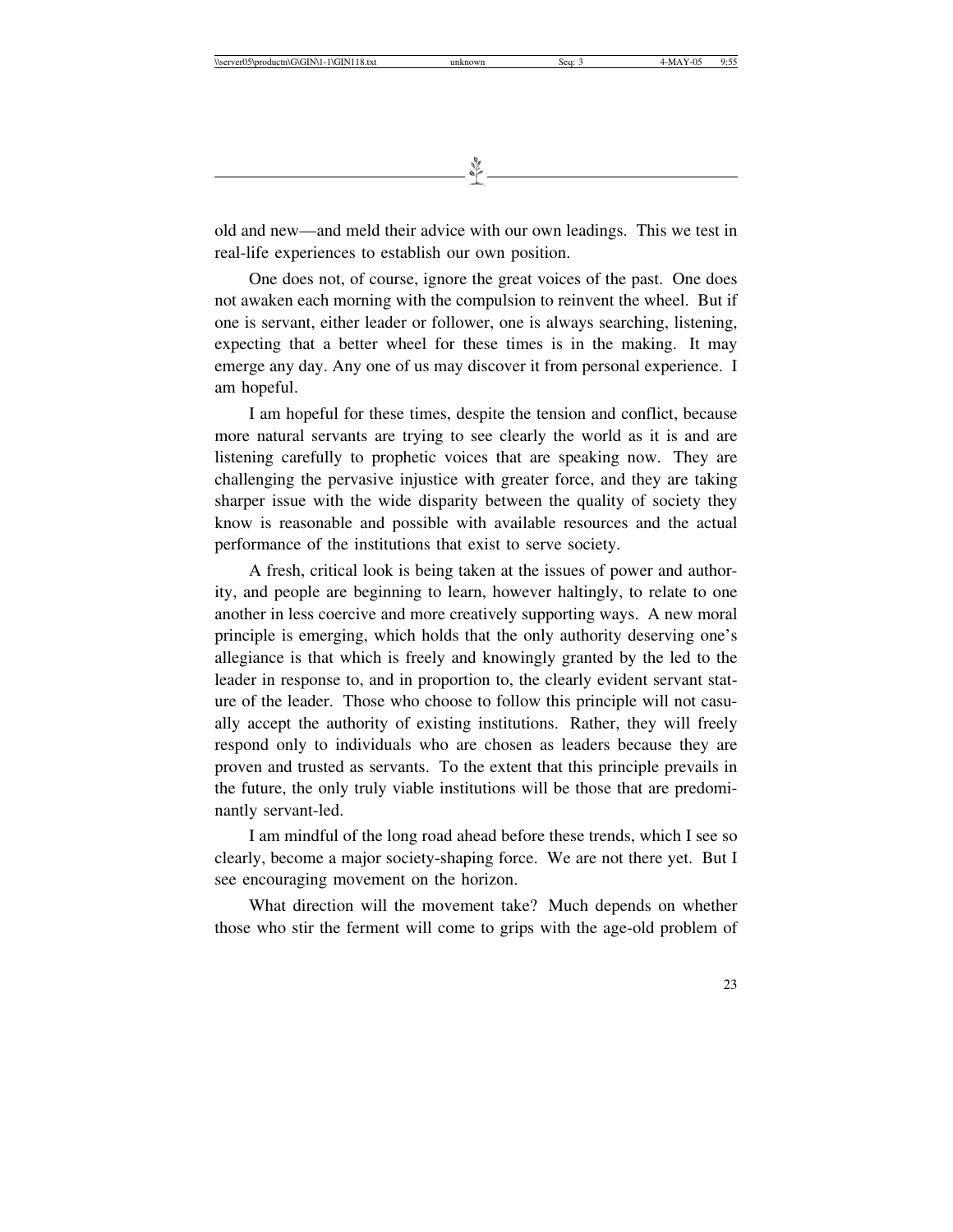how to live in a human society. I say this because so many, having made their awesome decision for autonomy and independence from tradition, and having taken their firm stand against injustice and hypocrisy, find it hard to convert themselves into affirmative builders of a better society. How many of them will seek their personal fulfillment by making the hard choices, and by undertaking the rigorous preparation that building a better society requires? It all depends on what kind of leaders emerge and how they we—respond to them.

My thesis, that more servants should emerge as leaders, or should follow only servant-leaders, is not a popular one. It is much more comfortable to go with a less-demanding point of view about what is expected of one now. There are several undemanding, plausibly argued alternatives from which to choose. One, since society seems corrupt, is to seek to avoid the center of it by retreating to an idyllic existence that minimizes involvement with the "system" (with the system that makes such withdrawal possible). Then there is the assumption that since the effort to reform existing institutions has not brought instant perfection, the remedy is to destroy them completely so that fresh, new, perfect ones can grow. Not much thought seems to be given to the problem of where the new seed will come from or who the gardener to tend them will be. The concept of the servant-leader stands in sharp contrast to this kind of thinking.

Yet it is understandable that the easier alternatives would be chosen, especially by young people. By extending education for so many so far into the adult years, normal participation in society is effectively denied when young people are ready for it. With education that is preponderantly abstract and analytical it is no wonder that a preoccupation with criticism exists and that not much thought is given to "What can I do about it?"

Criticism has its place, but as a total preoccupation it is sterile. In a time of crisis, like the leadership crisis we are now in, if too many potential builders are completely absorbed with dissecting the wrong and striving for instant perfection, then the movement so many of us want to see will be set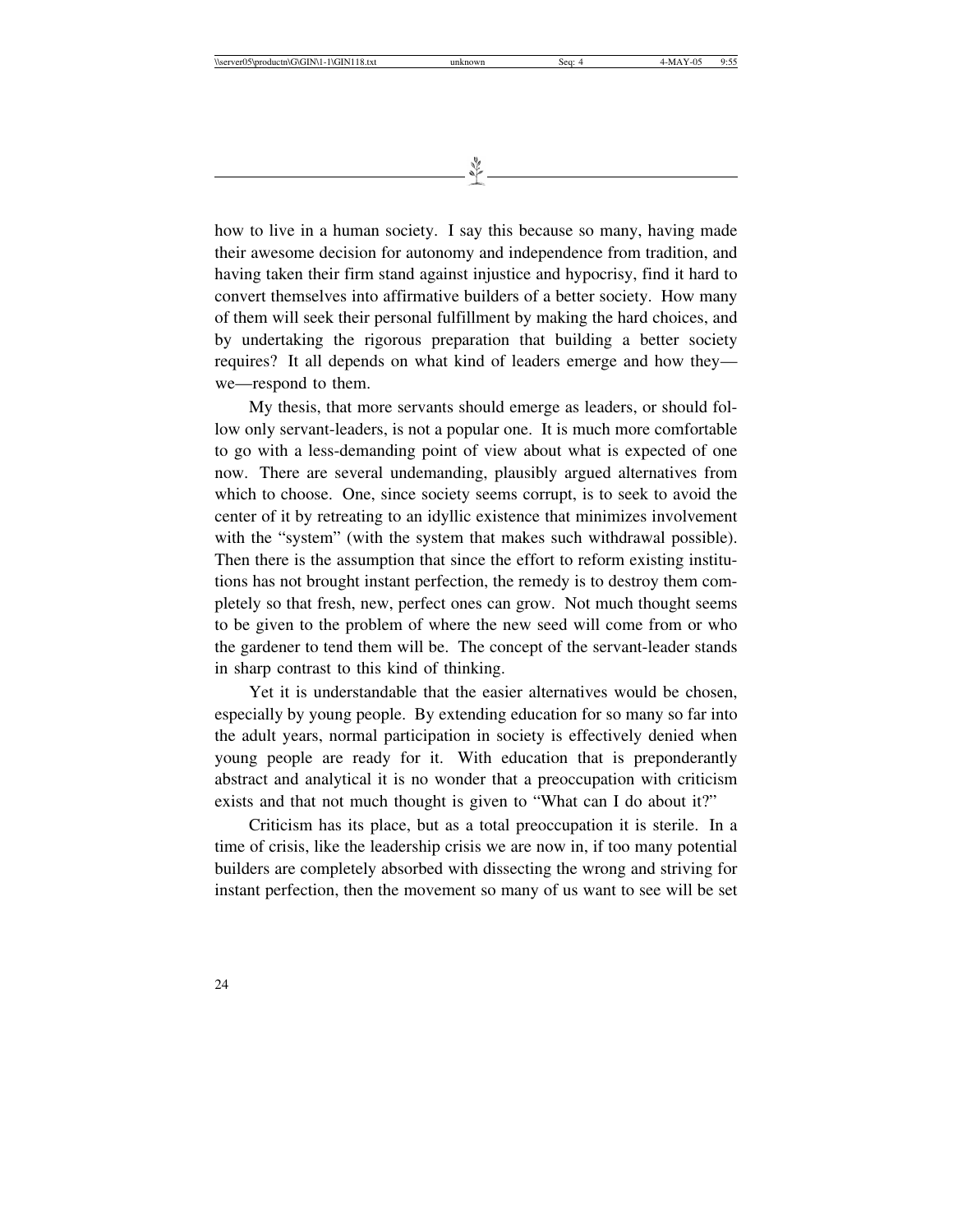back. The danger, perhaps, is to hear the analyst too much and the artist too little.

Albert Camus stands apart from other great artists of his time, in my view, and deserves the title of prophet, because of his unrelenting demand that each of us confront the exacting terms of our own existence, and, like Sisyphus, accept our rock and find our happiness by dealing with it. Camus sums up the relevance of his position to our concern for the servant as leader in the last paragraph of his last published lecture, entitled *Create Dangerously*:

One may long, as I do, for a gentler flame, a respite, a pause for musing. But perhaps there is no other peace for the artist than what he finds in the heat of combat. "Every wall is a door," Emerson correctly said. Let us not look for the door, and the way out, anywhere but in the wall against which we are living. Instead, let us seek the respite where it is—in the very thick of battle. For in my opinion, and this is where I shall close, it is there. Great ideas, it has been said, come into the world as gently as doves. Perhaps, then, if we listen attentively, we shall hear, amid the uproar of empires and nations, a faint flutter of wings, the gentle stirring of life and hope. Some will say that this hope lies in a nation; others, in a man. I believe rather that it is awakened, revived, nourished by millions of solitary individuals whose deeds and works every day negate frontiers and the crudest implications of history. As a result, there shines forth fleetingly the ever-threatened truth that each and every man, on the foundations of his own sufferings and joys, builds for them all.

WHO IS THE SERVANT-LEADER?

The servant-leader is servant first—as Leo was portrayed. Becoming a servant-leader begins with the natural feeling that one wants to serve, to serve first. Then conscious choice brings one to aspire to lead. That person is sharply different from one who is leader first, perhaps because of the need to assuage an unusual power drive or to acquire material possessions. For such people, it will be a later choice to serve—after leadership is estab-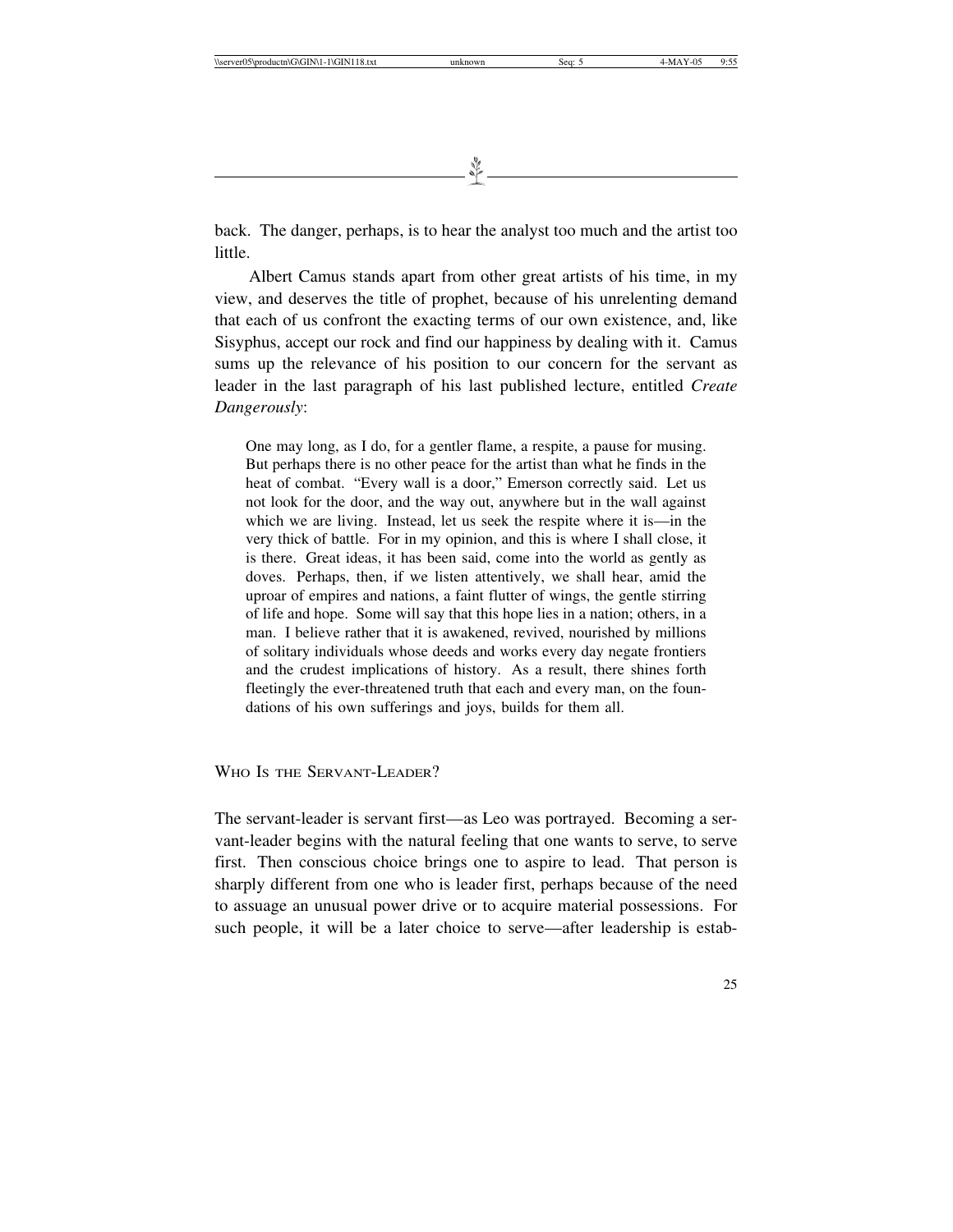lished. The leader-first and the servant-first are two extreme types. Between them are the shadings and blends that are part of the infinite variety of human nature.

The difference manifests itself in the care taken by the servant first to make sure that other people's highest priority needs are being served. The best test, and most difficult to administer, is this: Do those served grow as persons? Do they, while being served, become healthier, wiser, freer, more autonomous, more likely themselves to become servants? And what is the effect on the least privileged in society; will they benefit, or, at least, not be further deprived?

All of this rests on the assumption that the only way to change a society (or just make it go) is to produce people, enough people, who will change it (or make it go). The urgent problems of our day—the disposition to venture into immoral and senseless wars, destruction of the environment, poverty, alienation, discrimination, overpopulation—exist because of human failures, individual failures, one-person-at-a-time, one-action-at-atime failures.

If we make it out of all of this (and this is written in the belief that we will), the system will be whatever works best. The builders will find the useful pieces wherever they are, and invent new ones when needed, all without reference to ideological coloration. "How do we get the right things done?" will be the watchword of the day, every day. And the context of those who bring it on will be: All men and women who are touched by the effort grow taller, and become healthier, stronger, more autonomous, and more disposed to serve.

Leo the servant, and the exemplar of the servant-leader, has one further portent for us. If we assume that Hermann Hesse is the narrator in *Journey to the East* (not a difficult assumption to make), at the end of the story he establishes his identity. His final confrontation at the close of his initiation into the Order is with a small transparent sculpture: two figures joined together. One is Leo, the other is the narrator. The narrator notes that a movement of substance is taking place within the transparent sculpture.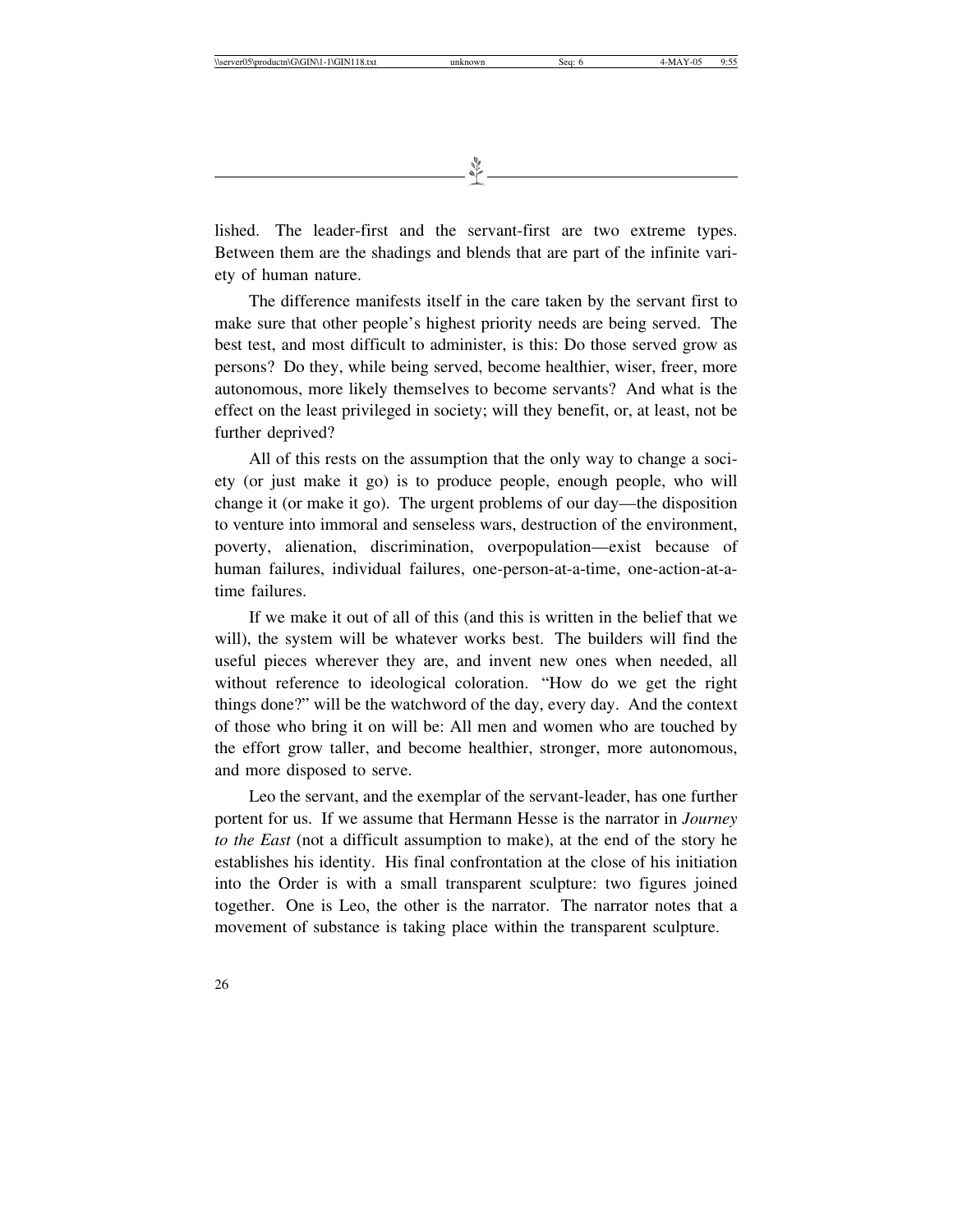| \\server05\productn\G\GIN\1-1\GIN118.txt | unknown | Seq: | $4-MAY-05$ | 9:55 |
|------------------------------------------|---------|------|------------|------|
|                                          |         |      |            |      |
|                                          |         |      |            |      |
|                                          |         |      |            |      |
|                                          |         |      |            |      |

¥

I perceived that my image was in the process of adding to and flowing into Leo's, nourishing and strengthening it. It seemed that, in time. . . only one would remain: Leo. He must grow, I must disappear. As I stood there and looked and tried to understand what I saw, I recalled a short conversation that I had once had with Leo during the festive days at Bremgarten. We had talked about the creations of poetry being more vivid and real than the poets themselves.

What Hesse may be telling us here is that Leo is the symbolic personification of Hesse's aspiration to serve through his literary creations—creations that are greater than Hesse himself—and that his work, for which he was but the channel, will carry on and serve and lead in a way that he, a twisted and tormented man, could not—as he created.

Does not Hesse dramatize, in extreme form, the dilemma of us all? Except as we venture to create, we cannot project ourselves beyond ourselves to serve and lead.

To which Camus would add: *Create dangerously!*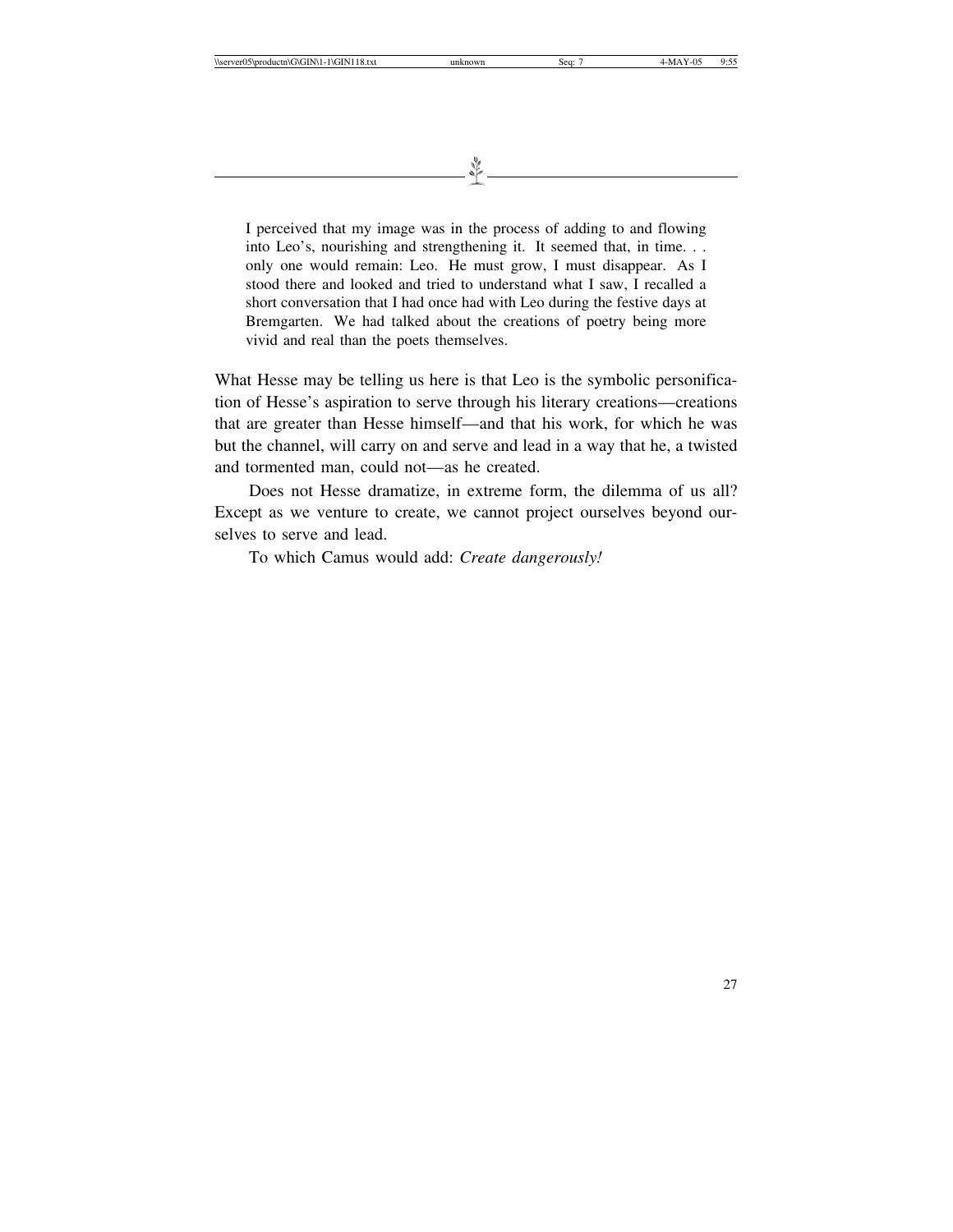| $\Omega$<br>$+1$<br><i><b>Nserv</b></i><br>$\boldsymbol{\mathcal{M}}$<br>' \ I J I<br>$\cdots$<br>$10.1\lambda$<br>,,,,,,,,,,, | Seq. | u.<br>.<br>. |
|--------------------------------------------------------------------------------------------------------------------------------|------|--------------|
|--------------------------------------------------------------------------------------------------------------------------------|------|--------------|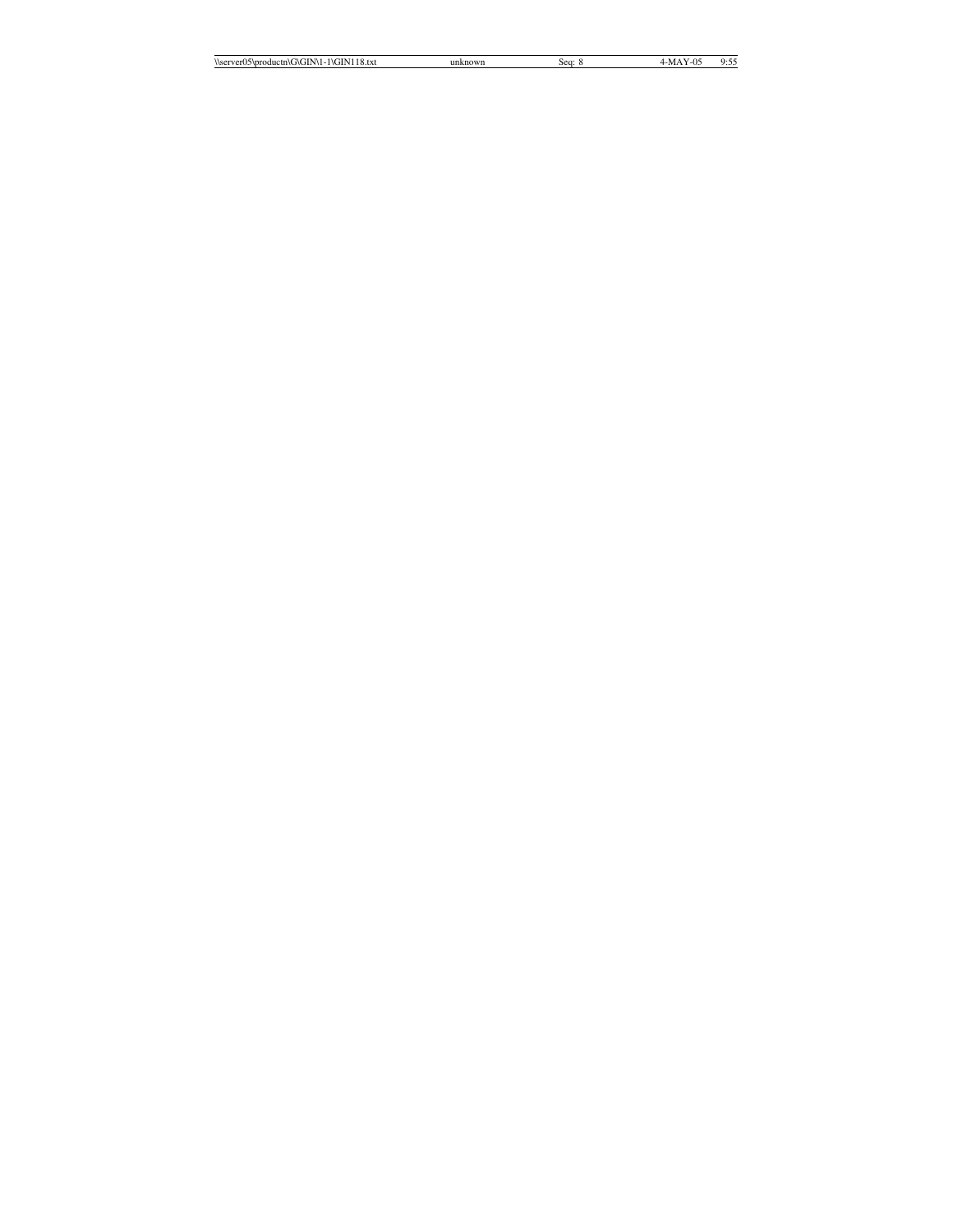

FROM PATERNALISM TO THE SERVANT ORGANIZATION: EXPANDING THE ORGANIZATIONAL LEADERSHIP ASSESSMENT (OLA) MODEL

> —JIM LAUB INDIANA WESLEYAN UNIVERSITY

*Servant-leadership* is becoming an increasingly accepted term in the leadership and organizational literature. When the likes of Peter Senge (1997), Stephen Covey (1994), Margaret Wheatley (1994), and Ronald Heifetz (1994) give credence to and promote the term, we notice that the *idea* of servant-leadership is gaining a profound and wide audience. Leaders, writers and researchers who have espoused this idea of leadership have done so for many reasons. Some do so because they believe that it is the *right* way to view leadership. Those with this view are drawn to servant-leadership because of its moral and ethical moorings or its roots in multiple religious traditions. These leaders are less concerned with the pragmatic side of the concept, the question of "Does it work?", since the philosophical "rightness" of their belief is sufficient to maintain commitment. Other leaders are pursuing the concept because it *works*. They see the pragmatic benefits of the servant-leader model worked out in successful companies. Among many examples of effective servant-led companies, they point to the fact that Southwest Airlines is the only airline to maintain consistent profit while boldly caring for and maintaining all of its employees, even after the devastation of September 11. This impressive accomplishment is often attributed to Southwest's commitment to servant-leadership. *Fortune* magazine's annual 100 Best Companies list lends support to the idea that servant-led organizations may be more successful than non-servant-led companies. Millard combined the two rationales for his support of servant-

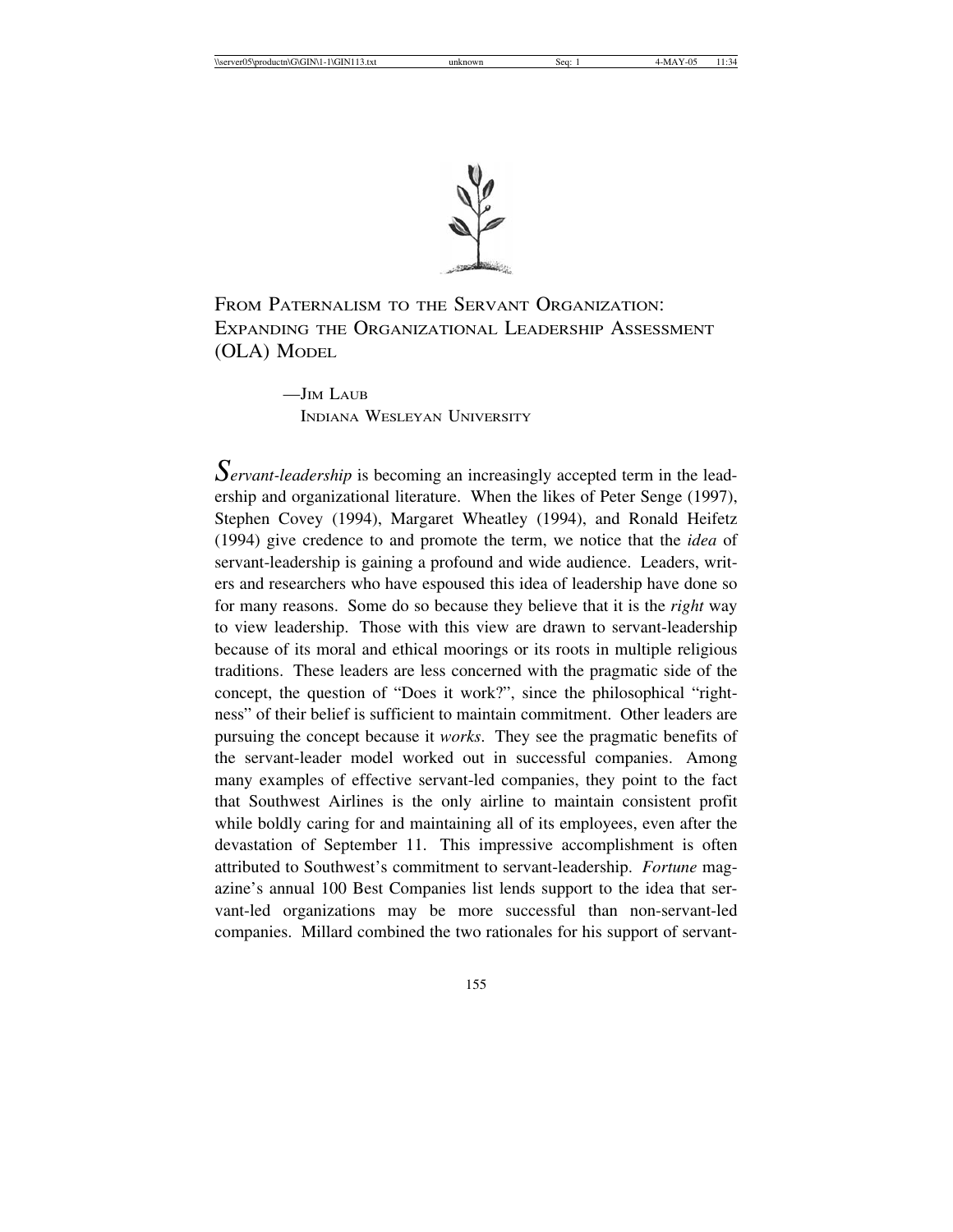leadership in his article "Servant-leadership—It's Right and It Works!" (1995).

In the past few years, The Robert K. Greenleaf Center for Servant-Leadership has opened up eight international offices, in Canada, the Netherlands, Korea, the Philippines, Singapore, South Africa, the United Kingdom, and Australia. This crossing of cultural borders shows that the message of servant-leadership is expanding and gaining an increased level of acceptance. What does all this tell us? It would seem that the *idea* of servant-leadership resonates with a growing number of multicultural leaders, and that more are espousing the concept as being representative of their organizations. This brings a refreshing sense of international dialogue, growth, and community to the forefront in understanding servantleadership.

Considering these positive signs, more research-oriented questions can be given greater room for development. Can we begin to operationalize some of the thought surrounding the term *servant-leadership*? Can we scientifically and humbly try to identify it within organizations? Do we know what it means when an organization is not servant-led? How do we diagnose servant-mindedness in organizations, and how do we help leaders to develop this mindset if they are so inclined? Finally, can we speak and contribute to the research base to support servant-leadership?

One of the most interesting questions, and one to be addressed in this paper, is, Do we know what servant-leadership is not? In other words, when leaders or organizations are not servant-minded, what are they? Normally, we have contrasted the servant-leader with the autocratic leader. This is a useful contrast. The term *autocratic* is used as a label for leaders who use a power-and-authority, control-oriented leadership *over* others. It is, in many ways, what servant-leadership is not. When you break the English word down to its Latin root you find that "auto" means *self,* while "cratic" means *rule*. Self-rule. It would appear then that autocratic leadership may stand as the antithesis of servant-leadership. So, where is the concern? It is not that autocratic leadership is *not* the opposite of servant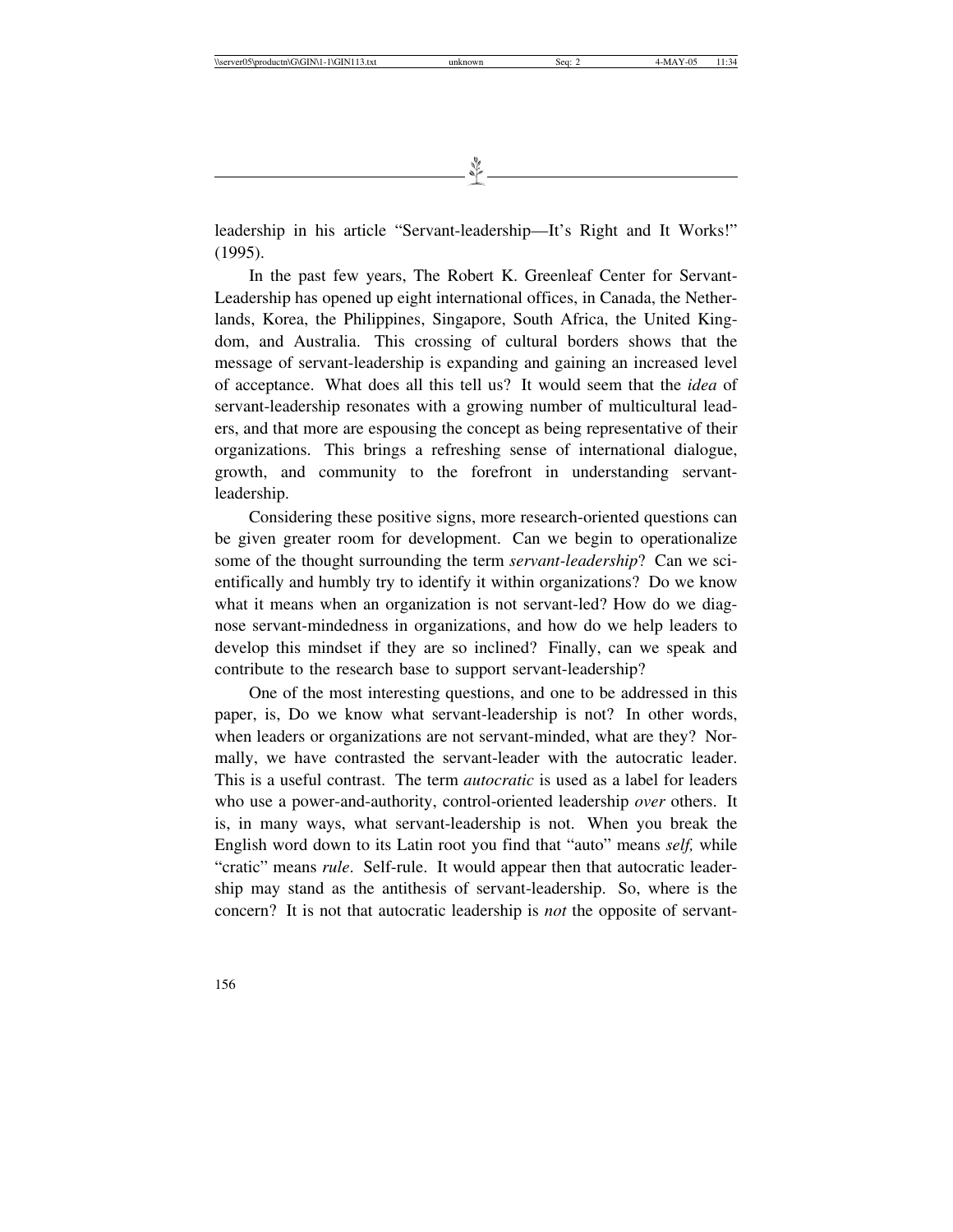leadership; rather, it is that these two terms are insufficient to explain how most organizational leadership is practiced today.

Many discussions of these two opposing viewpoints of leadership draw them in sharp contrast to each other and, to be sure, there is much to learn from this exercise. However, most organizational leadership appears to be neither autocratic nor servant. By focusing on only these two extremes of leadership, we may be missing the reality in which most workers experience their organizations. Research is beginning to suggest that most organizations today operate within a paternalistic view of leadership and that this, more than any other reason, hinders them from becoming true servant organizations. This perspective began to emerge once the technology was developed to measure servant-leadership within organizations through the Organizational Leadership Assessment (OLA).

THE DEVELOPMENT OF THE ORGANIZATIONAL LEADERSHIP ASSESSMENT (OLA)

The OLA was developed through a research study I completed in 1999 that attempted to answer three key questions: *How is servant-leadership defined? What are the characteristics of servant-leadership? Can the presence of these characteristics within organizations be assessed through a written instrument?* The first question was pursued on the basis that servant-leadership as a ground of scientific inquiry, theory, and practice is fertile for further development. Robert Greenleaf (1970) founded the concept in contemporary leadership. He and others have deeply influenced thought and practice regarding leadership, but operational definitions useful for research before 1999 had not yet been established; from a scientific perspective these are needed to begin to empirically address critical questions surrounding the concept.

There were two main parts to the study I completed in 1999. Part one involved a Delphi survey to determine the characteristics of servant-leadership, leading to a definition; and part two used these characteristics to construct the *Organizational Leadership Assessment (OLA)* instrument.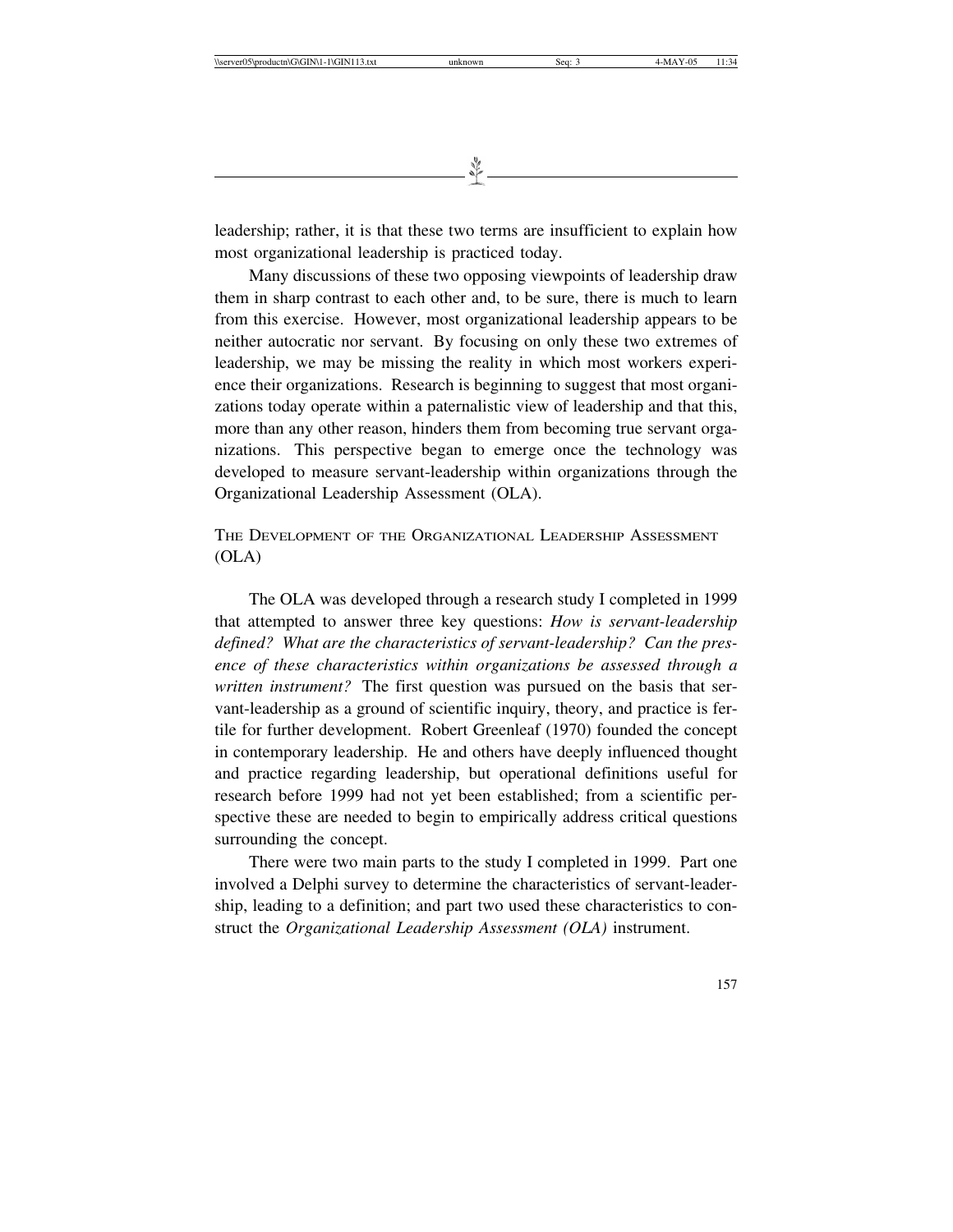A three-part Delphi survey was conducted with fourteen authorities from the field of servant-leadership. The experts were chosen based upon their having written on servant-leadership or having taught at the university level on the subject. Fourteen of the original 25 experts who were asked to participate completed all three parts of the Delphi. These participants included: Larry Spears, The Greenleaf Center for Servant-Leadership; Jim Kouzes, Learning Systems, Inc./The Tom Peters Group; Ann McGee-Cooper and Duane Trammell, Ann McGee-Cooper & Associates (note: these two worked together on a single response for each part of the survey and were therefore counted as one respondent); Dr. Bill Millard, Life Discovery and Indiana Wesleyan University; Lea Williams, Bennett College; Dr. Joe Roberts, Suncoast Church of Christ; Jack Lowe, Jr., TDIndustries; Dr. Pam Walker, Cerritos College; Grace Barnes, Azusa Pacific University; Ann Liprie-Spence, McMurray University; Deborah Campbell, Servant-Leadership Community of West Ohio; Dr. Ted Ward, Trinity Evangelical Divinity School and Michigan State University; and Bishop Bennett Sims, The Institute for Servant-Leadership.

The results from this Delphi process became the basis for the development of an OLA model of servant organizations (see figure 1). According to this model, servant-leadership is defined as an understanding and practice of leadership that places the good of those led over the self-interest of the leader. In addition, servant-leadership promotes the valuing and developing of people, the building of community, the practice of authenticity, the providing of leadership for the good of those led, and the sharing of power and status for the common good of each individual, the total organization, and those served by the organization.

This model provides one useful way of looking at organizations through a lens of servant-leadership understanding. Notably, there are other models of servant-leadership (Wong & Page, 2003; Sendjaya, 2003; Patterson, 2003), including the excellent foundational work of Spears (1994) and his list of the ten characteristics of the servant-leader drawn from the work of Robert Greenleaf. Each of these models offers a unique lens, a way of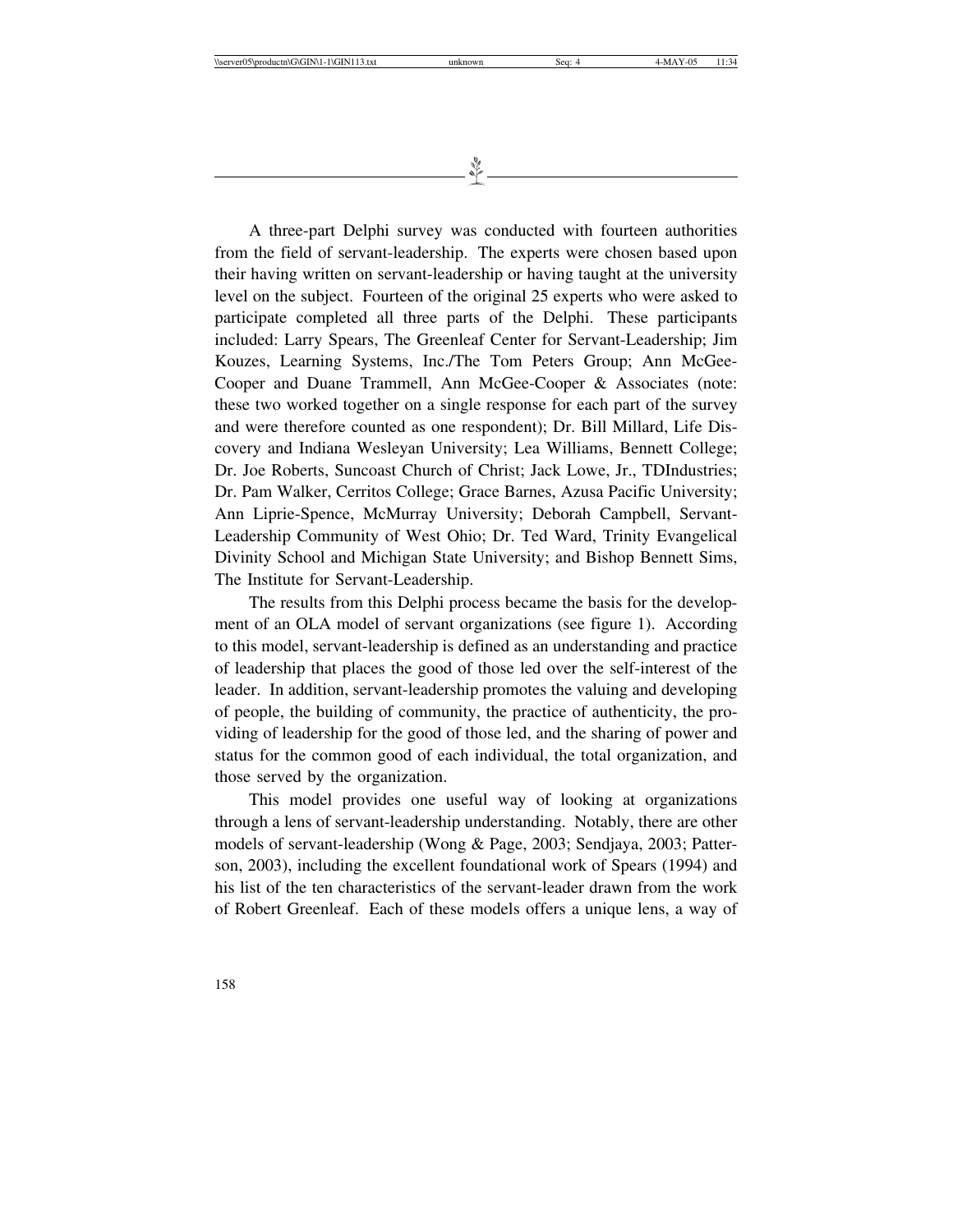seeing that provides us with a means to operationalize and apply this concept of servant-leadership.

The expert panel was asked to name and rate the characteristics of the servant-leader. A thorough review of the literature was also provided to them in the process. All characteristics that were rated from *Necessary* to *Essential* in the final survey were used in the construction of the *OLA* instrument. A significant  $(p<.05)$  decrease was found in the interquartile range between round two and round three of the Delphi process, indicating a move toward consensus. This research process provided strong construct validity for the instrument. The original 80-item OLA was field tested with 828 individuals from 41 organizations. All of these organizations were from the United States, with the exception of one from the Netherlands, and they represented a wide variety of organizational types: corporate, government, educational, and religious. Estimated reliability of the OLA, using the Cronbach-Alpha coefficient, was .98.

The OLA was then revised to 60 total items plus six items to measure Job Satisfaction. The high reliability was maintained while making the instrument easier to complete. The average time to complete the OLA is 15 minutes. One way ANOVA and correlation tests were run with demographic data and the *OLA* score and also with the job satisfaction score. A significant (p<.01) positive correlation of .653 was found between the *OLA* score and the job satisfaction score. A factor analysis revealed a two-factor solution composed of organization assessment items and leadership assessment items. Potential subscores were considered, but there was a high correlation between the scales; therefore use of the overall *OLA* score is recommended for research purposes.

The OLA has shown itself to be highly reliable with strong construct and face validity. It has been used in multiple research projects as well as for organizational diagnosis and consulting. The instrument has been translated into Spanish, Dutch, and Japanese.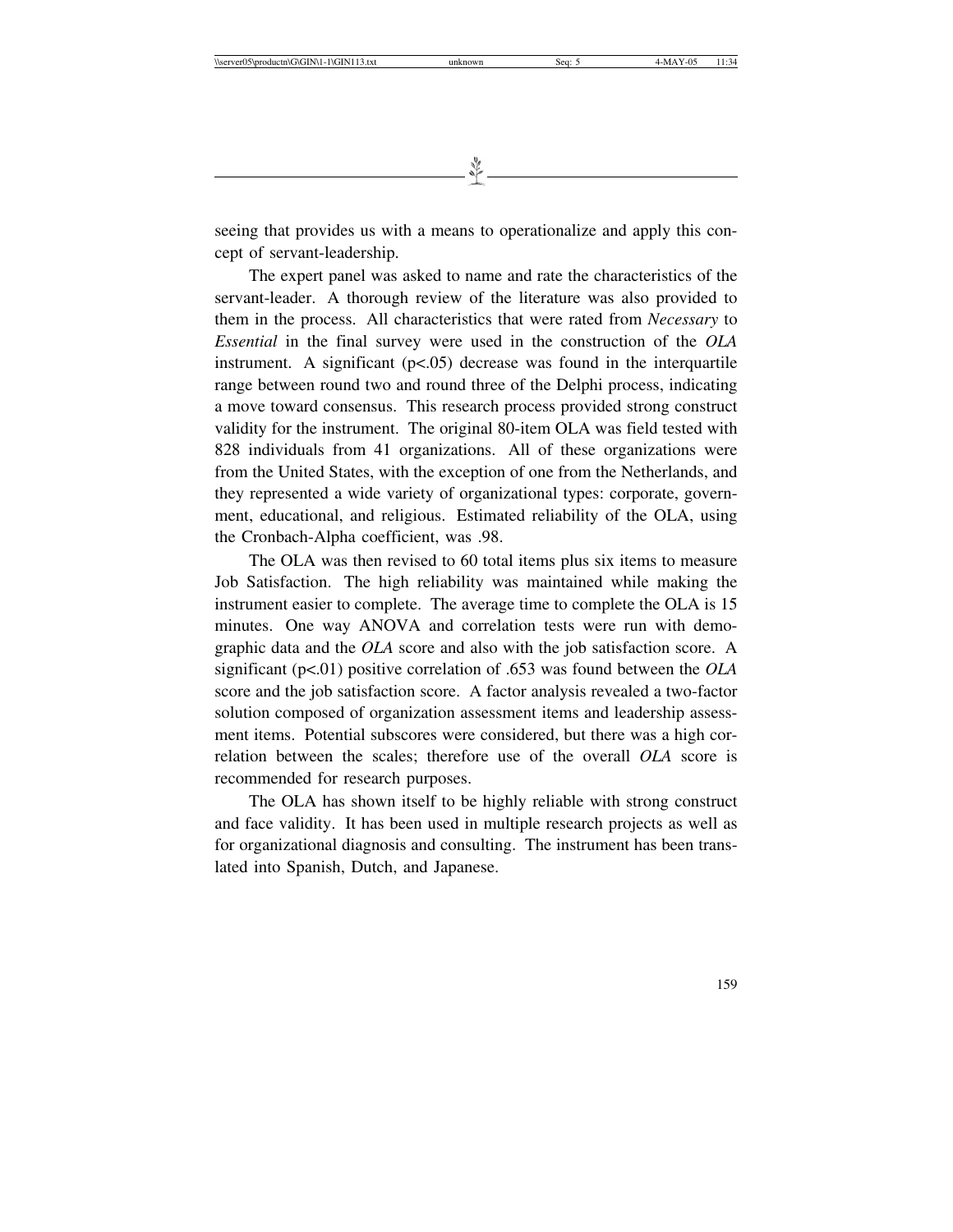| <b>Nservert</b><br>95\productn\G\GIN\1-1\GIN113.txt | :nown | Seq: | $\Omega^{\varepsilon}$ | <br>. |
|-----------------------------------------------------|-------|------|------------------------|-------|
|                                                     |       |      |                        |       |

*Figure 1*: Servant-leadership and a servant organization (OLA) model

Ne

| Servant-leadership is<br>an understanding and practice of leadership that places the good of those led over the<br>self-interest of the leader. Servant-leadership promotes the valuing and developing of<br>people, the building of community, the practice of authenticity, the providing of<br>leadership for the good of those led, and the sharing of power and status for the common<br>good of each individual, the total organization, and those served by the organization. |                                                                                                                                                                       |  |  |  |
|--------------------------------------------------------------------------------------------------------------------------------------------------------------------------------------------------------------------------------------------------------------------------------------------------------------------------------------------------------------------------------------------------------------------------------------------------------------------------------------|-----------------------------------------------------------------------------------------------------------------------------------------------------------------------|--|--|--|
| The Servant-Leader                                                                                                                                                                                                                                                                                                                                                                                                                                                                   |                                                                                                                                                                       |  |  |  |
| <b>Values People</b>                                                                                                                                                                                                                                                                                                                                                                                                                                                                 | By trusting $&$ believing in people<br>٠<br>By serving others' needs before his or her own<br>By receptive, non-judgmental listening                                  |  |  |  |
| Develops People                                                                                                                                                                                                                                                                                                                                                                                                                                                                      | By providing opportunities for learning and growth<br>$\bullet$<br>By modeling appropriate behavior<br>By building up others through encouragement and<br>affirmation |  |  |  |
| <b>Builds Community</b>                                                                                                                                                                                                                                                                                                                                                                                                                                                              | By building strong personal relationships<br>By working collaboratively with others<br>By valuing the differences of others                                           |  |  |  |
| Displays Authenticity                                                                                                                                                                                                                                                                                                                                                                                                                                                                | By being open and accountable to others<br>٠<br>By a willingness to learn from others<br>By maintaining integrity and trust                                           |  |  |  |
| Provides Leadership                                                                                                                                                                                                                                                                                                                                                                                                                                                                  | By envisioning the future<br>By taking initiative<br>By clarifying goals                                                                                              |  |  |  |
| <b>Shares Leadership</b>                                                                                                                                                                                                                                                                                                                                                                                                                                                             | By facilitating a shared vision<br>$\bullet$<br>By sharing power and releasing control<br>By sharing status and promoting others                                      |  |  |  |

# *The Servant Organization is …*

an organization in which the characteristics of servant-leadership are displayed through the organizational culture, and are valued and practiced by the leadership and workforce.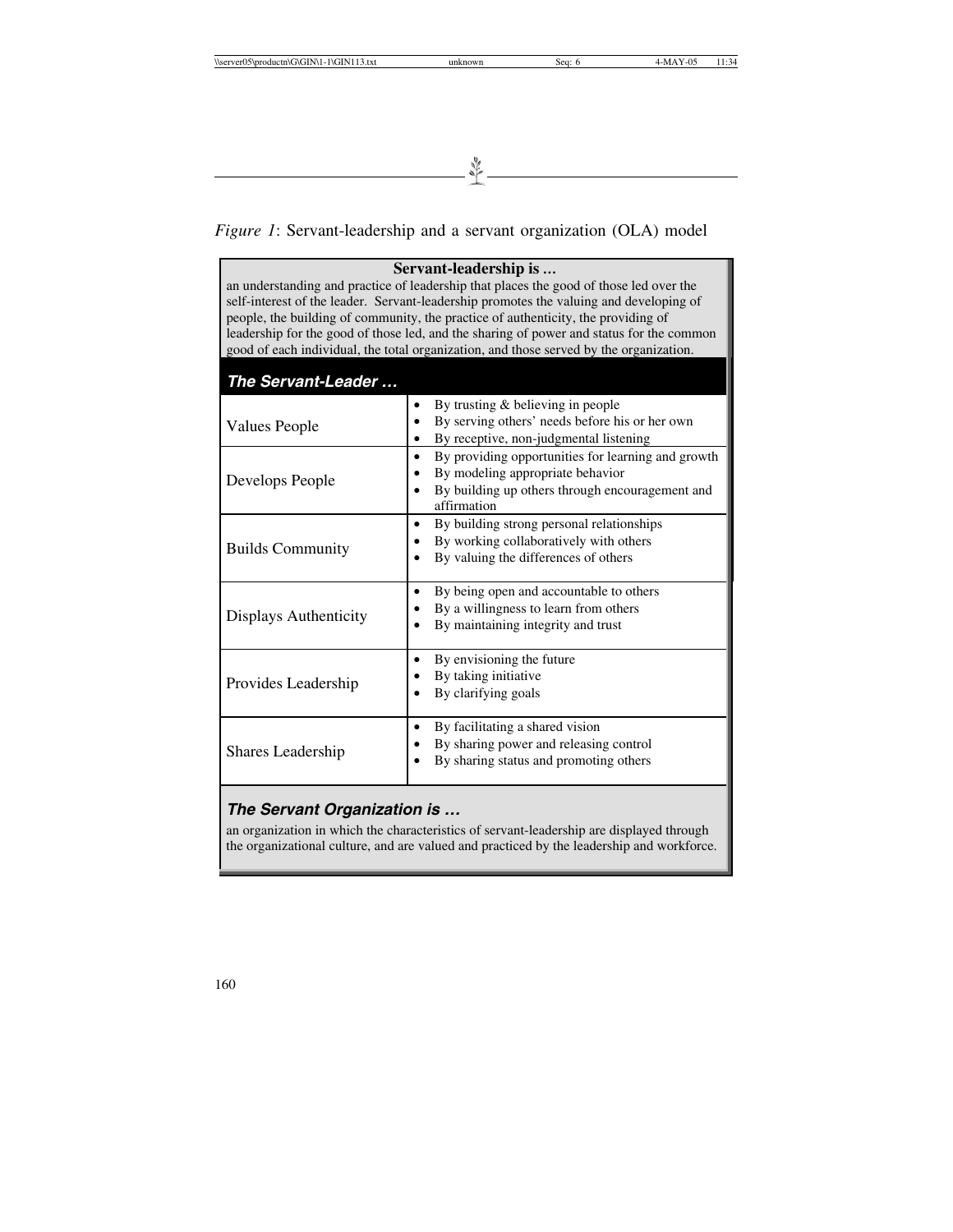| \\server05\productn\G\GIN\1-1\GIN113.txt | unknown        | Seq: 7 | 4-MAY-05 | 11:34 |
|------------------------------------------|----------------|--------|----------|-------|
|                                          |                |        |          |       |
|                                          |                |        |          |       |
|                                          |                |        |          |       |
|                                          |                |        |          |       |
|                                          |                |        |          |       |
|                                          |                |        |          |       |
|                                          |                |        |          |       |
|                                          |                |        |          |       |
|                                          | <b>COMPANY</b> |        |          |       |

UTILIZING THE OLA WITHIN ORGANIZATIONS: DISCOVERING THE PATERNALISTIC ORGANIZATION

The average score on the OLA is 3.64 on a 5-point scale. The score of 4.0 indicates the level of "Agreement" and is the breakpoint score for identifying an organization as Servant. Therefore the average response on the OLA is below that of Servant. But, what does it mean for an organization to score below agreement on the OLA? Does it mean that it is a totally non-servant (Autocratic) entity? How does an organization deal with this information and work with it to improve and become more of a servantminded organization?

It was clear that the original OLA model needed to be expanded to provide a better description of what the various scores might mean. It was in this process that the Paternalistic Leadership view was discovered as the most meaningful way of describing how most workers experience leadership within their organizations.

What is paternalism in leadership? It is the view the leader has of himor herself as parent *over* the led. This parental view of leadership has farreaching effects, as we will see later in this paper. The paternalistic view of leadership is not new. James O'Toole observed that

rule by a few wise and virtuous men has been the preferred mode since 400 B.C., the era of two influential near contemporaries, Plato in the West and Confucius in the East. Both believed that chaos is the enemy of efficiency and that it can be averted only by the strong leadership of an enlightened elite. (1995, p. 185)

The kind of benevolent rule described here has the effect of producing a child-like response in the followers. The led readily accept that the leaders know more, are wiser, and that the led must simply follow, even if it means abdicating their own responsibility to lead.

O'Toole describes two contemporary organizational leaders who understand that paternalism in leadership is limiting to the success of their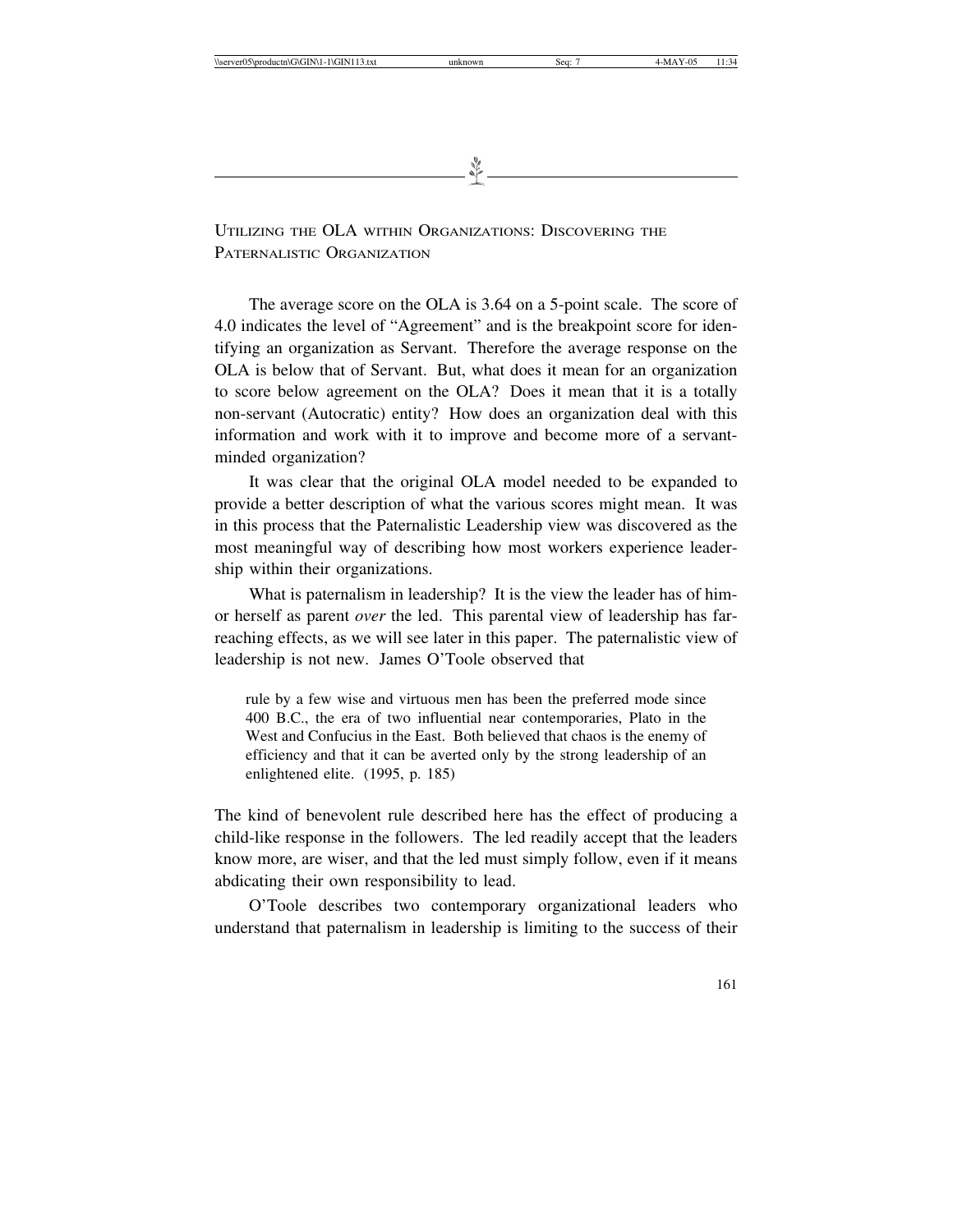| \\server05\productn\G\GIN\1-1\GIN113.txt | unknown | Seq: 8 | $4-MAY-05$ | 11:34 |
|------------------------------------------|---------|--------|------------|-------|
|                                          |         |        |            |       |
|                                          |         |        |            |       |
|                                          |         |        |            |       |
|                                          |         |        |            |       |
|                                          |         |        |            |       |

organizations. Ricardo Semler, CEO of Brazil's Semco, when describing the success of his organization, states that "It's all very simple; all we are doing is treating people like adults." This attitude is all the more remarkable when considering Brazil's history of political authoritarianism. O'Toole's response was, "so much for arguments . . . that paternalism is 'necessary' in the developing world." Gordon Forward, president of Chapparal Steel of Texas, believes in a system in which all employees are viewed as grown-ups capable of accepting real responsibilities, a system he cleverly calls "management by adultery" (p. 61).

The reality and pervasiveness of paternalistic leadership has not been well explored in the leadership literature, but according to the research conducted with the Organizational Leadership Assessment (OLA), paternalistic organizations represent the majority of organizations. The ability to identify organizations as paternalistic began with the application of the A-P-S model to the existing OLA Model.

## *The A-P-S Model*

The A-P-S Model (Autocratic-Paternalistic-Servant) (see figure 2) provides the framework for developing the six levels of organizational health as measured by the OLA. The model provides three distinct paradigms of leadership. Within these paradigms, leaders choose how they will view themselves as leaders, how they will view those led, and how they will view the role and purpose of leadership.

The servant-leader sees him or herself as a steward of the organization and its people. These individuals put the needs of the led first, before their own self-interest, and they treat workers as partners. The autocratic leader sees him- or herself as a dictator. They put their own needs as leader first and treat their workers as their servants. To be sure, they would not use these terms, but the reality still exists as perceived by the workforce.

The paternalistic leader sees him- or herself as a parent. Such leaders normally will put the needs of the organization first and will treat the workers as children. The paternalistic leader can be either negative or positive,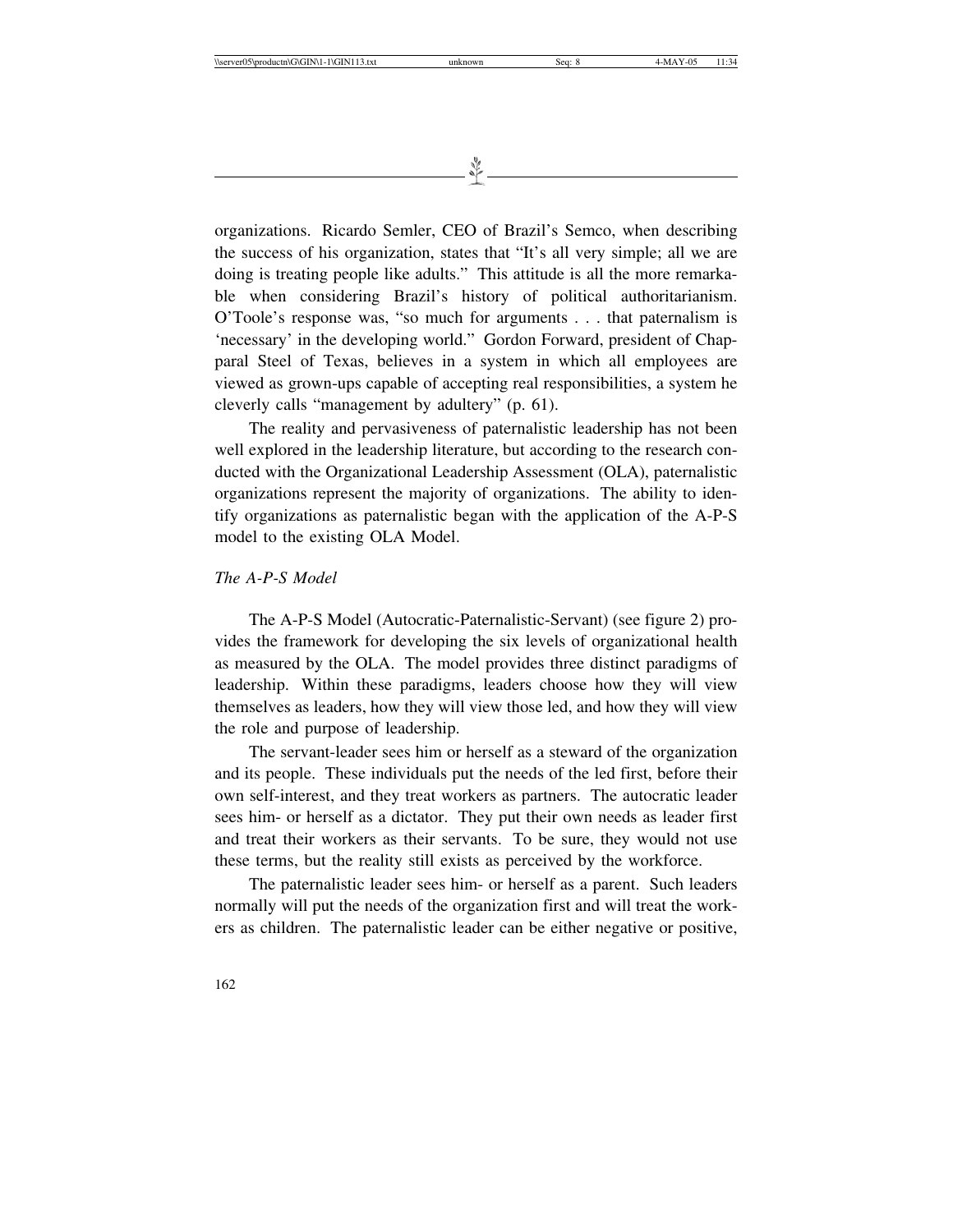| \\server05\productn\G\GIN\1-1\GIN113.txt | unknown | Seq: $9$ | $4-MAY-05$ | 11:34 |
|------------------------------------------|---------|----------|------------|-------|
|                                          |         |          |            |       |
|                                          |         |          |            |       |
|                                          |         |          |            |       |
|                                          |         |          |            |       |
|                                          |         |          |            |       |
|                                          |         |          |            |       |
|                                          |         |          |            |       |

*Figure 2:* The A-P-S Model



but still remains firmly in the parent role. It is the contention of this author that many of the organizations that view themselves as servant organizations may be, in fact, a positive version of a paternalistic organization. Servant-leadership is so much more than people being treated well within an organization. Getting to the level of servant organization requires a mindshift in which the leaders see themselves differently, view the led differently, and reshape their whole view of the purpose and meaning of leadership. This notion will become clearer as we consider the six power levels of organizational health as assessed by the OLA.

### *Identifying Organizational Power Levels*

The OLA identifies six levels of organizational health, each designated by a power level. These power levels are determined by the extent to which the six key areas (figure 1—OLA Model) of servant-leadership are present in the organization. In an  $\text{Org}^5$  and  $\text{Org}^6$  these characteristics are perceived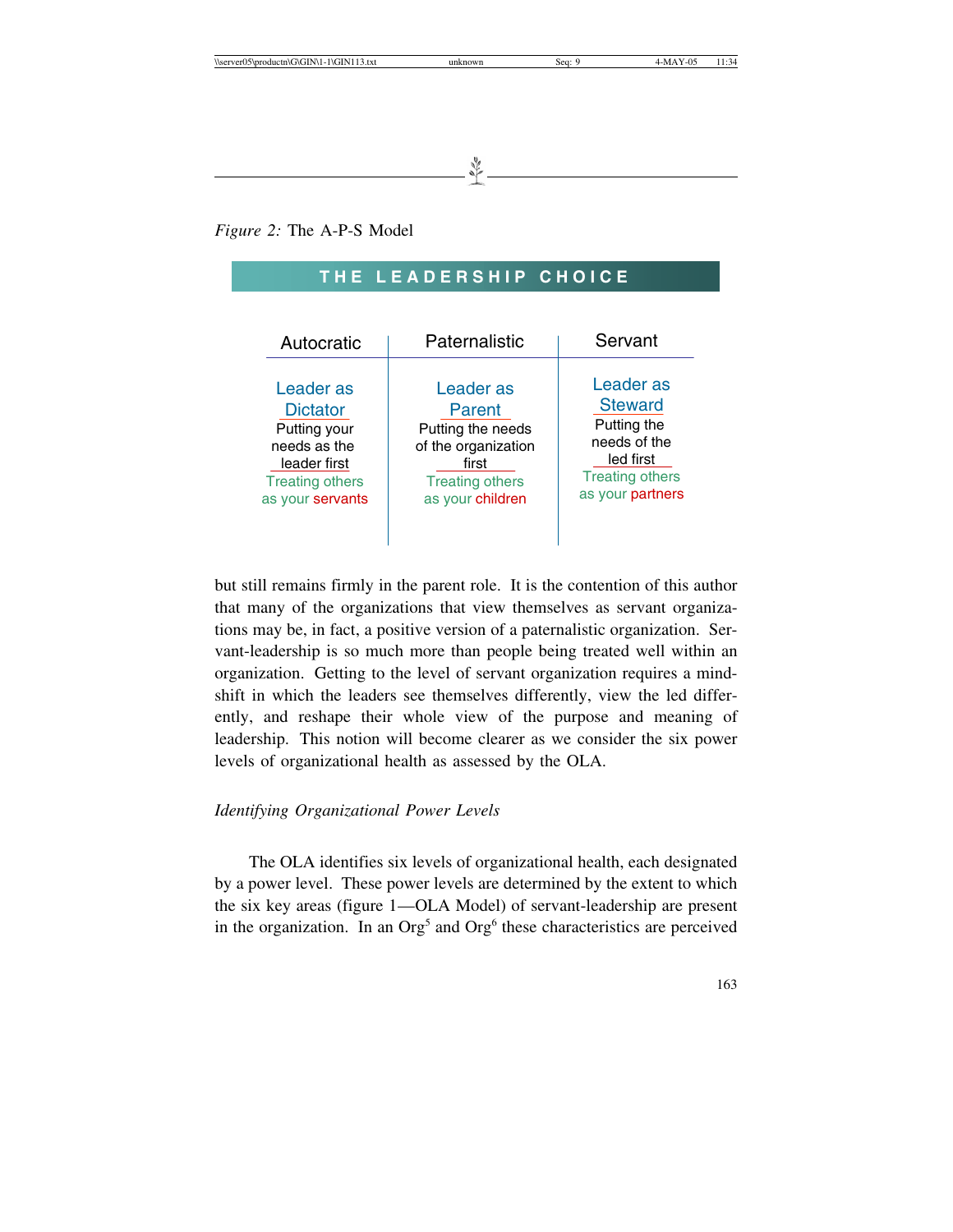to be present within the leadership and throughout the organization. In an Org<sup>1</sup> and Org<sup>2</sup>, these characteristics are mostly absent. The Org<sup>3</sup> and Org<sup>4</sup> levels represent organizations with a varied mix of these characteristics.

The power levels are presented exponentially to represent an important reality. An Org<sup>5</sup> (to the 5th power) is incredibly more powerful than an  $Org<sup>2</sup>$  (to the 2nd power). This is done intentionally to represent three very different ways of looking at growth and change within organizations.

First, there is *inertia* or the inability to move or change  $(Org<sup>1</sup> - Org<sup>2</sup>)$ . This lack of growth will keep the organization from moving toward greater health and performance. The organization still functions, but it operates only on the energy of the past. It lacks the organizational health to move positively toward the future.

Second, there is gradual or *incremental* change  $(Org<sup>3</sup> - Org<sup>4</sup>)$ . This kind of growth requires a steady, measured energy—the ability for an organization to better what it has done in the past in order to make improvements over time. This organization can and will improve, but it will begin to rest on a plateau of "good enough," dulled by its own achievement and success with an ever-growing contentment with being just a little better than the rest.

Third, there is exponential or *quantum* change  $(Org^5 - Org^6)$ . This kind of change requires something very different from what has been done in the past. It requires a totally new way of thinking about organizations and leadership. It requires a true paradigm change, a mind-shift that sees all in the organization as potential leaders and refuses to measure itself against anything less than its own incredible potential. An organization cannot simply move from inertia to incremental change to quantum growth. Moving from one of these levels to the next requires a major shift in thinking and behaving (figure 3). Such changes are never easy, but must be made, or the organization will continue to merely perpetuate itself without generating the power or energy to move to the next level. A mindshift of this nature first requires a new awareness. The OLA provides a place to begin this awareness by graphically presenting and contrasting the perception of the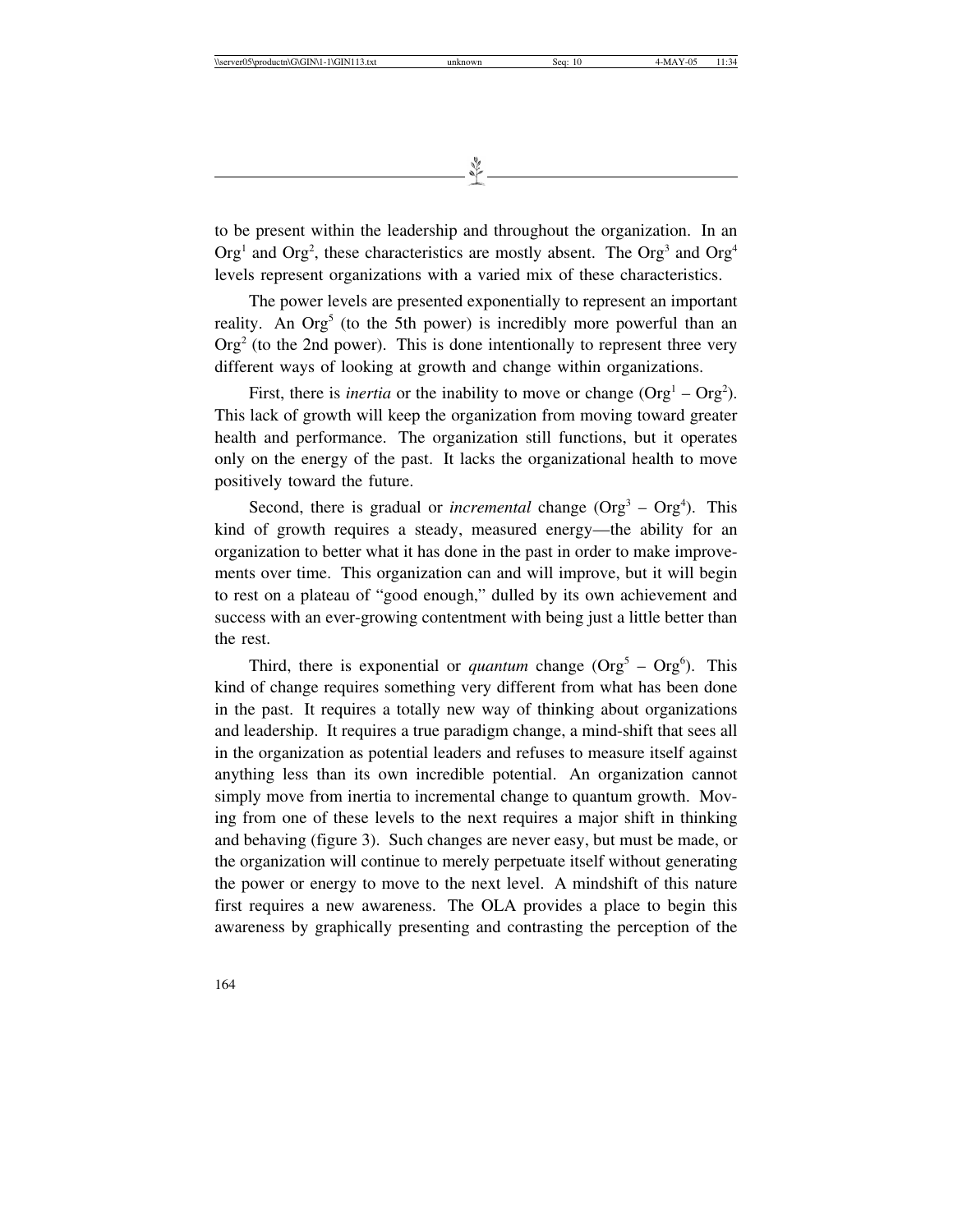| \\server05\productn\G\GIN\1-1\GIN113.txt | unknown | Seq: | $4-MAY-05$ | 11:34 |
|------------------------------------------|---------|------|------------|-------|
|                                          |         |      |            |       |
|                                          |         |      |            |       |
|                                          |         |      |            |       |

top leaders, the managers, and the workforce. The power level of the organization is determined by the workforce perception, because the workforce is the largest group and the one that is closest to the core business of the organization. The reality of the lack of perception match between top leaders and workforce also make this necessary. This perception match issue will be presented later in this paper.

*Figure 3:* Required Mindshift Points Leading to Optimal Organizational Health



This is the servant organization, the powerful organization. Power is the ability to do—to act. In an organization it provides the capacity to fulfill a compelling vision, to meet goals, to develop the highest quality workers and to deal effectively and creatively with ever-present change.

An interesting paradox is that we are the most powerful when we give our power away. Shared power within a healthy organizational environment provides for an exponential growth in the ability to act. The healthy organization is in the best position to leverage its resources, its strategies, and its dreams. Figure 4 shows the relationship of the A-P-S model to the six organizational power levels.

Autocratic is the leadership paradigm most connected with Org<sup>1</sup> (Toxic health) and Org<sup>2</sup> (Poor health). This kind of leadership is one of "self-rule" in which the organization exists to serve the needs and interests of the leader first. This often leads to the oppression of the worker to satisfy the whims of the leader.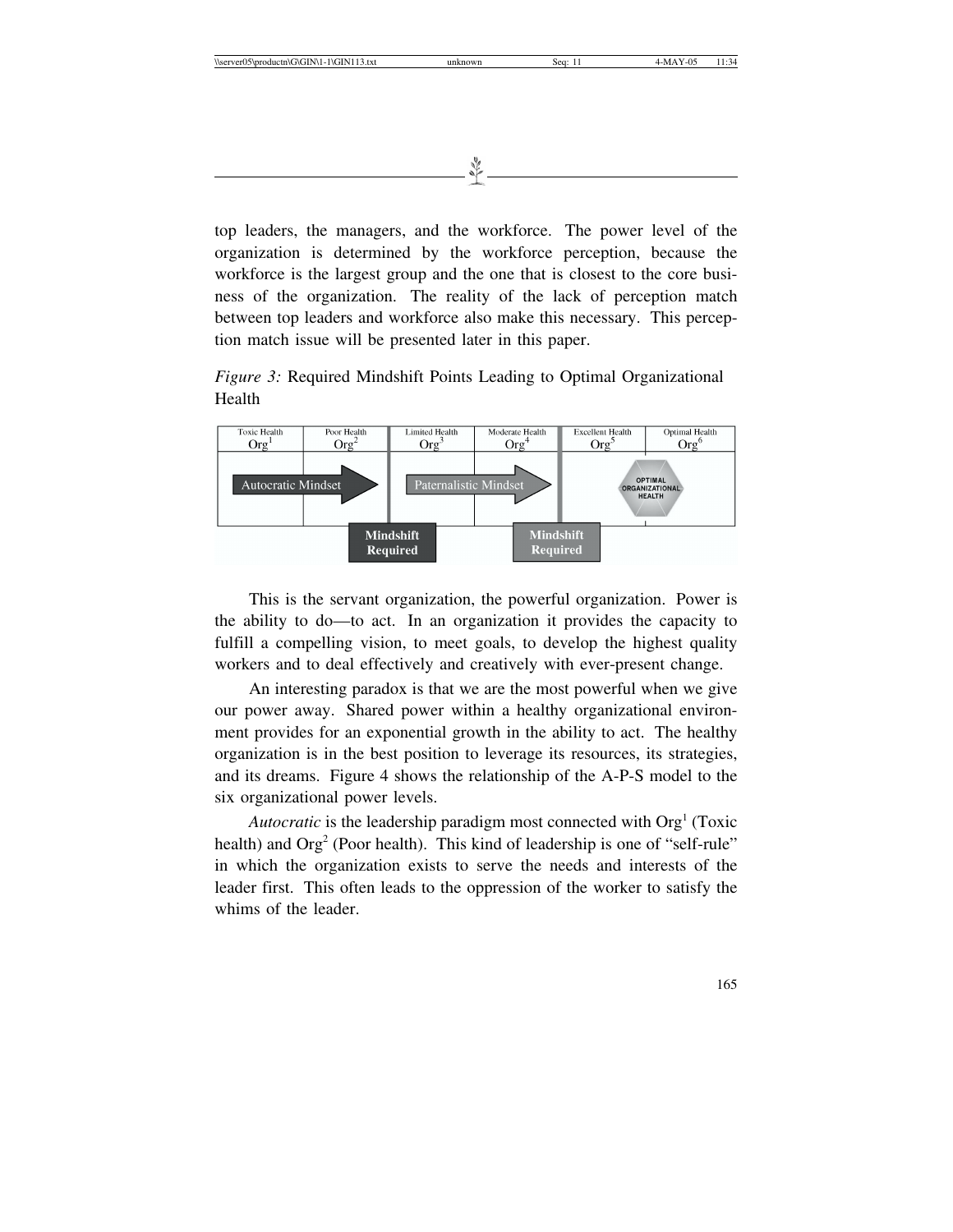| \\server05\productn\G\GIN\1-1\GIN113.txt | unknown | Seq: 12 | 4-MAY-05 | 11:34 |
|------------------------------------------|---------|---------|----------|-------|
|                                          |         |         |          |       |
|                                          |         |         |          |       |
|                                          |         |         |          |       |
|                                          |         |         |          |       |
|                                          |         |         |          |       |
|                                          |         |         |          |       |
|                                          |         |         |          |       |
|                                          |         |         |          |       |

Paternalistic is the leadership paradigm most connected with Org<sup>3</sup> (Limited health) and  $\text{Org}^4$  (Moderate health). This kind of leadership is one of leaders seeing themselves as parent to those led. This parental view of leadership encourages the led to take on the role of children. This leads to an unhealthy transactional leadership that operates more on compliance than on true individual motivation.

Servant is the leadership paradigm most connected with Org<sup>5</sup> (Excellent health) and Org<sup>6</sup> (Optimal health). It is the view of leadership characterized by the six key areas of servant-leadership defined in the OLA. This view sees leadership as serving the needs of those led over the self-interest of the leader. In this kind of organization *all* people are encouraged to lead and serve. This produces a community of care in which the needs of all are served, and the organization is able to put its energy into fulfilling its shared mission.

*Figure 4:* Relation of the A-P-S model to the Six Levels of Organizational Health



# *Testing the Accuracy of the Six Organizational Level Descriptions*

A full-page description was written for each of the six organizational levels (see Appendix). The description of Levels 5 and 6 (Servant Mindset) utilized the six key areas of Servant-leadership (OLA Model) as these characteristics relate to the worker, the leadership, the culture, teams, and the outlook for the organization. Levels 1 and 2 (Autocratic) were written based on the absence of the servant characteristics. Levels 3 and 4 (Paternalistic) were written based on the limited presence of the servant character-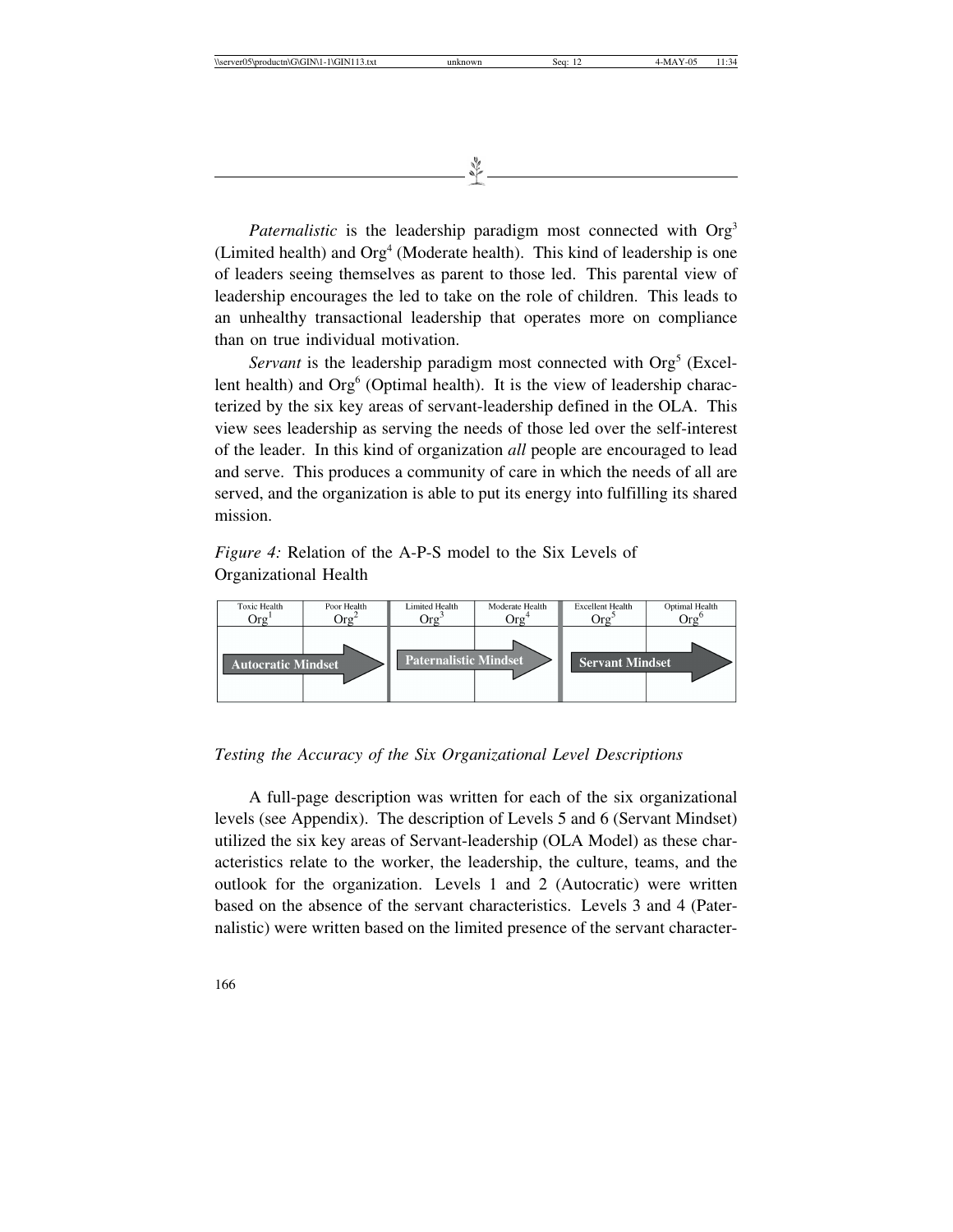| \\server05\productn\G\GIN\1-1\GIN113.txt | unknown | Seq: 13 | $4-MAY-05$ | 11:34 |
|------------------------------------------|---------|---------|------------|-------|
|                                          |         |         |            |       |
|                                          |         |         |            |       |
|                                          |         |         |            |       |
|                                          |         |         |            |       |
|                                          |         |         |            |       |
|                                          |         |         |            |       |

No

istics as shaped by a parental leadership environment. These six descriptions were then tested with 136 adult students from various courses in the Adult and Professional Studies program of Indiana Wesleyan University. Each adult student took the OLA on his or her organization. The OLA was then scored and the appropriate full-page description brought back to the student for review. Table 1 provides the total number of adult students/ organizations participating in the study, along with the different organizational power levels determined.

|  | TABLE 1: Organizational Levels Identified |  |  |
|--|-------------------------------------------|--|--|
|--|-------------------------------------------|--|--|

| Org<br>Level   | Adult students/<br>organizations | $\%$ of total |               | Adult students/<br>organizations | $\%$ of total |
|----------------|----------------------------------|---------------|---------------|----------------------------------|---------------|
|                | 10                               | 7.36%         | Autocratic    | 42                               | 30.88%        |
| 2              | 32                               | 23.53%        |               |                                  |               |
| 3              | 46                               | 33.82%        | Paternalistic | 78                               | 57.35%        |
| $\overline{4}$ | 32                               | 23.53%        |               |                                  |               |
| 5              | 13                               | $9.55\%$      | Servant       | 16                               | 11.77%        |
| 6              | 3                                | 2.21%         |               |                                  |               |
| Total          | 136                              | 100%          |               | 136                              | 100%          |

Table 2 provides the results of their assessment of the accuracy of the organizational descriptions. Each adult student rated the organizational description on the following scale and then the indicated values were assigned to each response.

- Very inaccurate  $= 1$
- Inaccurate  $= 2$
- Somewhat inaccurate  $= 3$
- Somewhat accurate  $= 4$
- Accurate  $= 5$
- Very accurate  $= 6$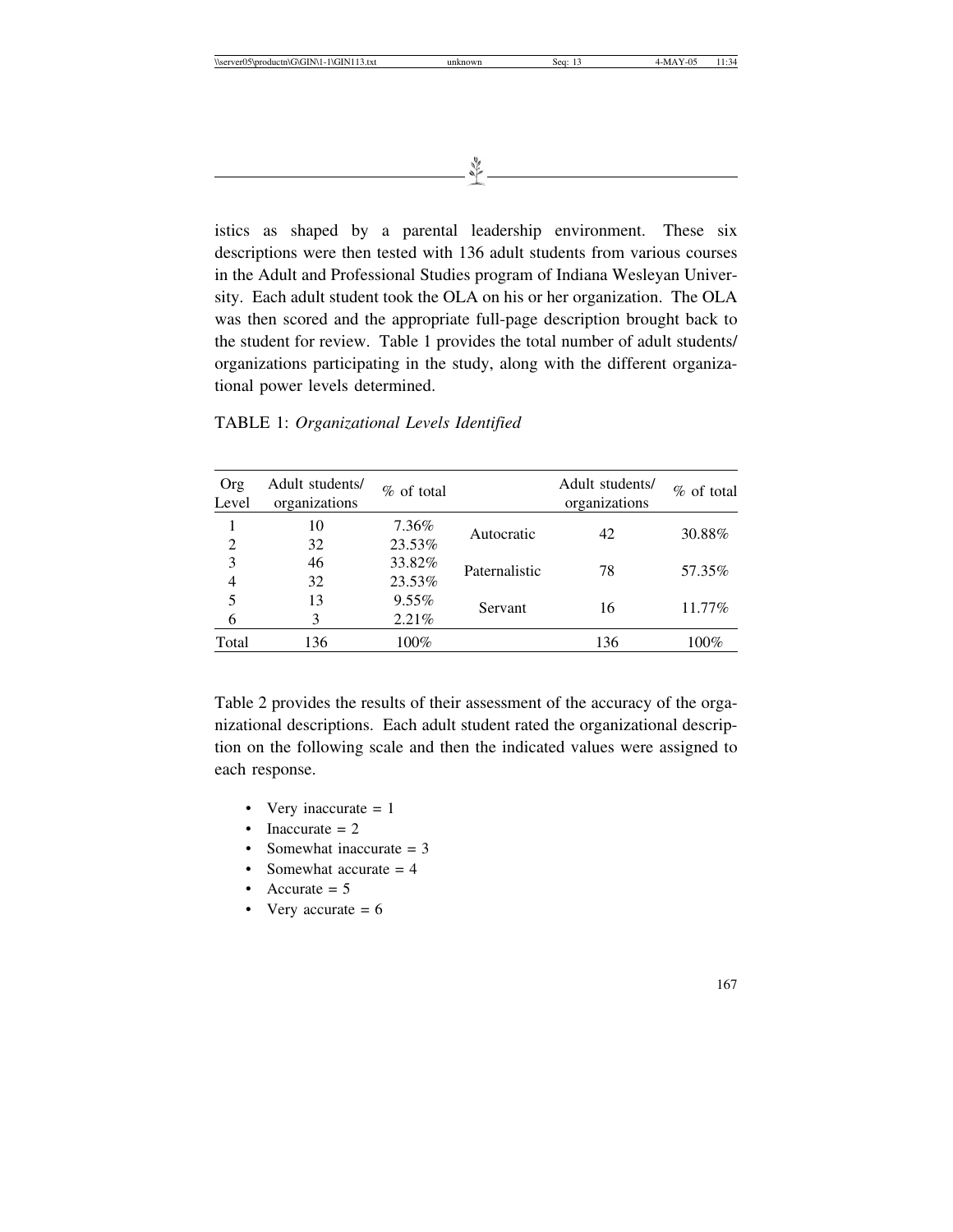| \\server05\productn\G\GIN\1-1\GIN113.txt | unknown | Sea: | $4-MAY-05$ | 11:34 |
|------------------------------------------|---------|------|------------|-------|
|                                          |         |      |            |       |
|                                          |         |      |            |       |
|                                          |         |      |            |       |

The students first read the entire description through and provided an accuracy rating. They then were asked to read each section and provide an accuracy rating for each section.

| Org<br>Level | Entire<br>Description | Workers<br>Section | Leaders<br>Section | Team<br>Section | Culture<br>Section | Outlook<br>Section |
|--------------|-----------------------|--------------------|--------------------|-----------------|--------------------|--------------------|
|              | 5.30                  | 5.20               | 5.60               | 5.60            | 5.00               | 5.50               |
| 2            | 4.88                  | 5.00               | 5.09               | 4.47            | 4.75               | 5.09               |
| 3            | 4.87                  | 4.91               | 4.98               | 4.70            | 5.13               | 4.96               |
| 4            | 5.06                  | 4.75               | 5.25               | 4.58            | 4.97               | 5.34               |
| 5            | 5.31                  | 5.38               | 5.23               | 5.38            | 5.23               | 5.38               |
| 6            | 5.67                  | 5.67               | 6.00               | 5.33            | 6.00               | 6.00               |
| Total        | 5.18                  | 5.15               | 5.35               | 5.01            | 5.18               | 5.37               |

TABLE 2: *Accuracy responses*

The overall conclusion is that the organizational level descriptions are seen as accurate, and therefore useful for providing a description of what it means to be at the various scoring levels of the OLA. These descriptions are presented not as objective truth, but as a description that most people in the organization will find accurate. This description then becomes a starting point for a discussion on how the organization is being experienced by its people: workforce, managers, and top leadership. This discussion is important to begin to address the implications of the autocratic and paternalistic leadership that is most prevalent in our organizations today.

Admittedly, the research referred to here is a single study with a relatively small sample taken from a limited cultural perspective. However, if, as this study suggests, paternalistic organizations account for 57% of total organizations, then another important vista presents itself for helping people and organizations become more whole. Seeing the difference between paternalistic and servant characteristics and their impact on organizational health and success can open important doorways in personal and organiza-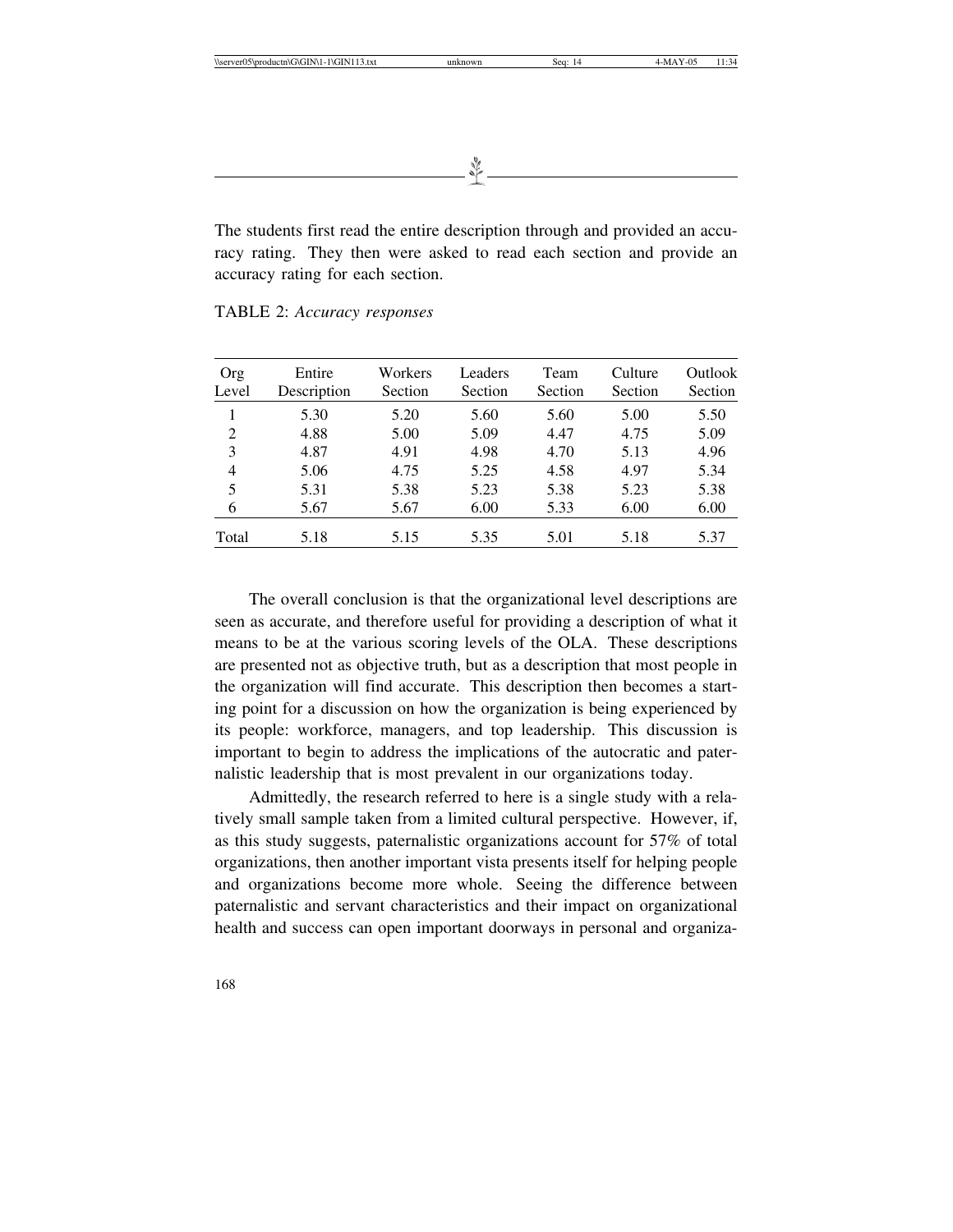| \\server05\productn\G\GIN\1-1\GIN113.txt | unknown    | Seq: 15 | 4-MAY-05 | 11:34 |
|------------------------------------------|------------|---------|----------|-------|
|                                          |            |         |          |       |
|                                          |            |         |          |       |
|                                          |            |         |          |       |
|                                          |            |         |          |       |
|                                          |            |         |          |       |
|                                          |            |         |          |       |
|                                          |            |         |          |       |
|                                          | $\sqrt{2}$ |         |          |       |
|                                          |            |         |          |       |

tional life. A dialogue then becomes possible in beginning to discuss the results of a parental style of leadership. Parent-Adult-Child dynamics applied to organizational life provide a way of entering this critical discussion.

T

# *Understanding the Nature of Paternalistic Leadership*

Since most organizations operate within a paternalistic understanding and practice of leadership, is it important that we know what that means, and what an organization can do to improve. Parent-Adult-Child dynamics, based on the concept of Transactional Analysis (Harris, 1969) suggests that when a leader acts in the role of parent, the workers tend to react in the role of child. This is an unhealthy situation that accurately describes the communication and interactions within paternalistic (parental-led) organizations.



In a paternalistic organization, leaders operate in the role of Parent. Within an Org<sup>3</sup> (Negative Paternalistic) environment, the leaders often view the workers as less than capable children who need strong guidance and control from the leadership. Within an  $Org<sup>4</sup>$  (Positive Paternalistic) environment, the leaders view the workers as very capable children who continue to need the wisdom and foresight of the leader (a "Father knows best" mentality).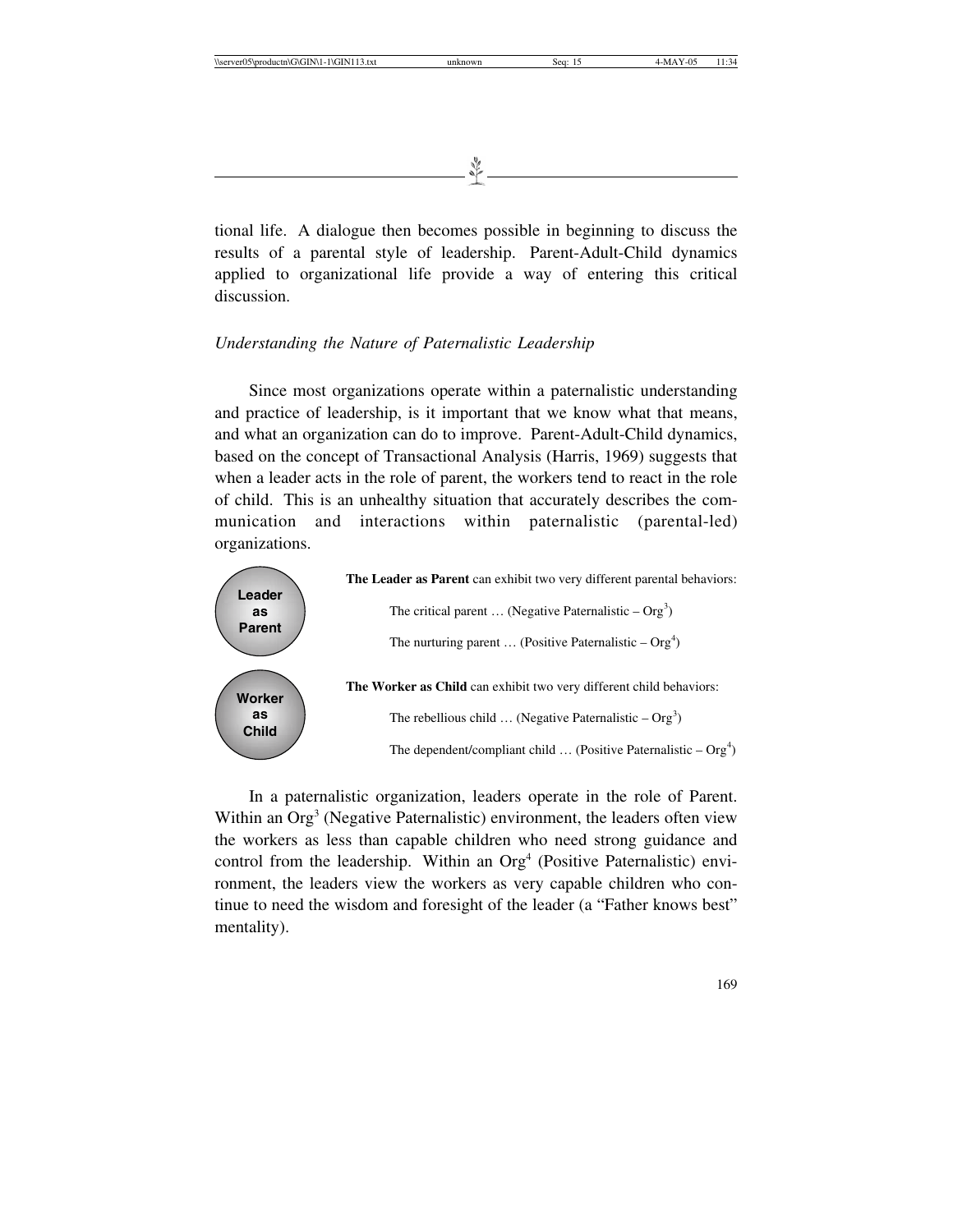

This relationship becomes self-perpetuating, as each role tends to draw out and encourage the opposite role. This is an unhealthy situation for any organization that desires to develop leadership throughout the organization, empower others to act, and build a community of capable partners to fulfill an agreed-upon mission and vision.

The answer to this dilemma is to foster adult roles that emphasize open, direct communication, partnership, receptive listening, and mutual respect. When a leader operates in the role of Adult and relates to the worker in this way, the worker tends then to react in the role of Adult. This is the healthiest scenario—when people at all levels of the organization trust and respect one another and encourage active participation and leadership, the organization as a whole prospers.



This is a healthy organization, one in which people serve the interests of others above their own self-interest for the good of the organization as a whole. This is a servant organization in which all people talk and act as adults and partners for the good of each person and the organization as a whole. When an organization integrates the six key areas (OLA Model) of a healthy organization and works to achieve a healthy adult maturity in relationships, in light of the concepts defined in the OLA this organization is likely moving toward optimal organizational health.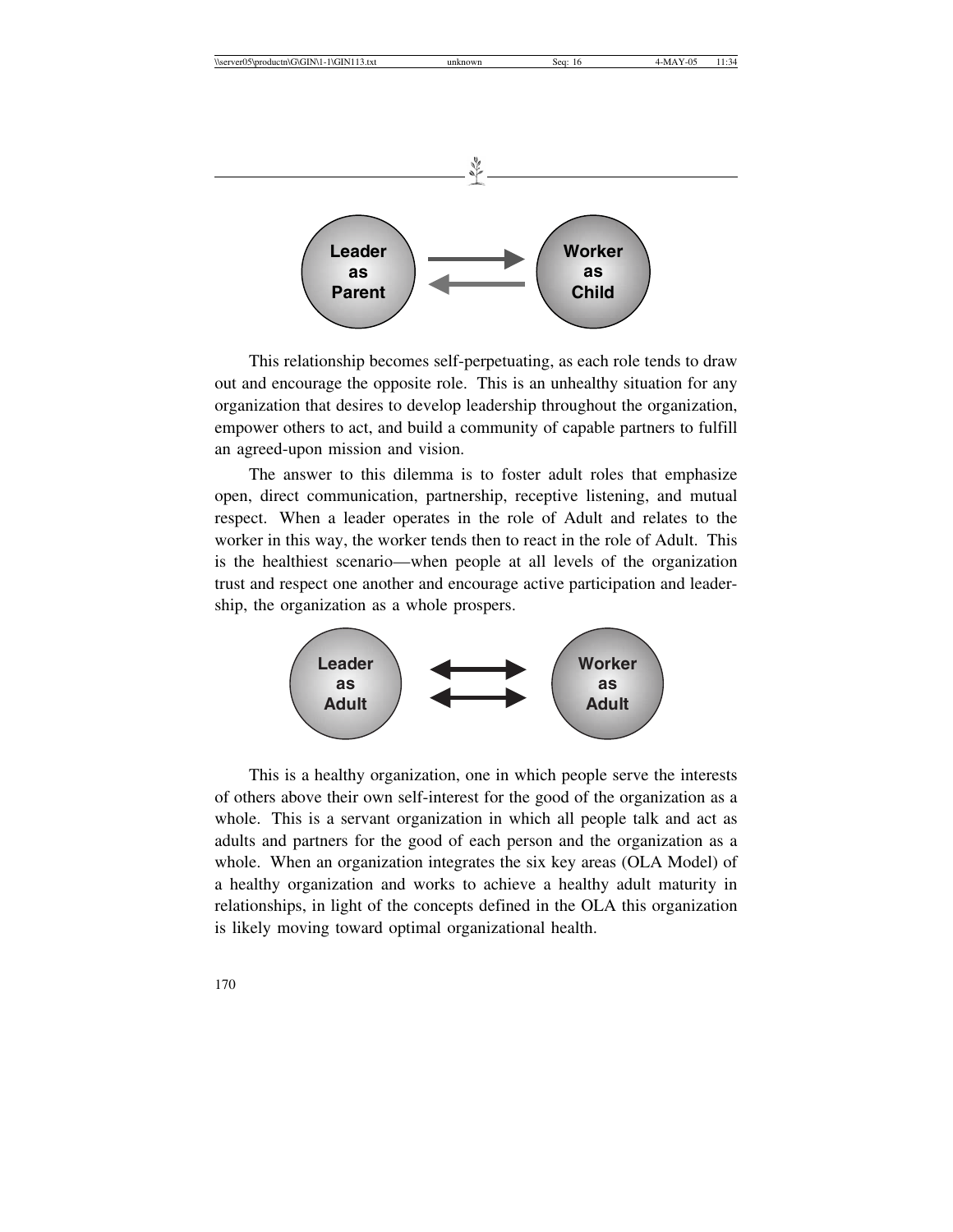| \\server05\productn\G\GIN\1-1\GIN113.txt | unknown | Seq: 17 | $4-MAY-05$ | 11:34 |
|------------------------------------------|---------|---------|------------|-------|
|                                          |         |         |            |       |
|                                          |         |         |            |       |
|                                          |         |         |            |       |
|                                          |         |         |            |       |
|                                          |         |         |            |       |
|                                          |         |         |            |       |
|                                          |         |         |            |       |

Paternalistic organizations share another key characteristic. Research has revealed a lack of perception match among top leaders, management, and the workforce related to how the organization exhibits servant-leadership characteristics. This perception gap is most pronounced between the top leadership and the workforce.

# *Identifying the Perception Match*

Research utilizing the OLA has revealed a common phenomenon within organizations.

A significant difference,  $F(2,807) = 9.611$ ,  $p<.05$ , was found in OLA scores between top leadership, and the categories of management/supervision and workforce, with top leadership scoring higher. No significant (p>.05) difference was found in the OLA scores of management/supervision and workforce. A significant (p<.01) negative relationship of −.139 existed between position/role and the total instrument score, indicating that the higher the position in the organization, the higher the scores on the instrument. Table 3 shows the means and standard deviations for each category.

| <i>Position/role</i>   | N   | M      | SD    |
|------------------------|-----|--------|-------|
| Top Leadership         | 102 | 297.78 | 35.01 |
| Management/Supervision | 197 | 278.59 | 46.76 |
| Workforce              | 511 | 274.88 | 50.89 |
| Total                  | 810 | 278.67 | 48.69 |

# TABLE 3. *OLA Means and Standard Deviations by Position/Role*

This finding, of a significant difference between top leadership perceptions and those of the workforce, has been confirmed through later research in an American cultural context (Horsman, 2001; Thompson, 2002; Ledbetter, 2003). Osburn's study, utilizing the OLA within a Japanese cultural con-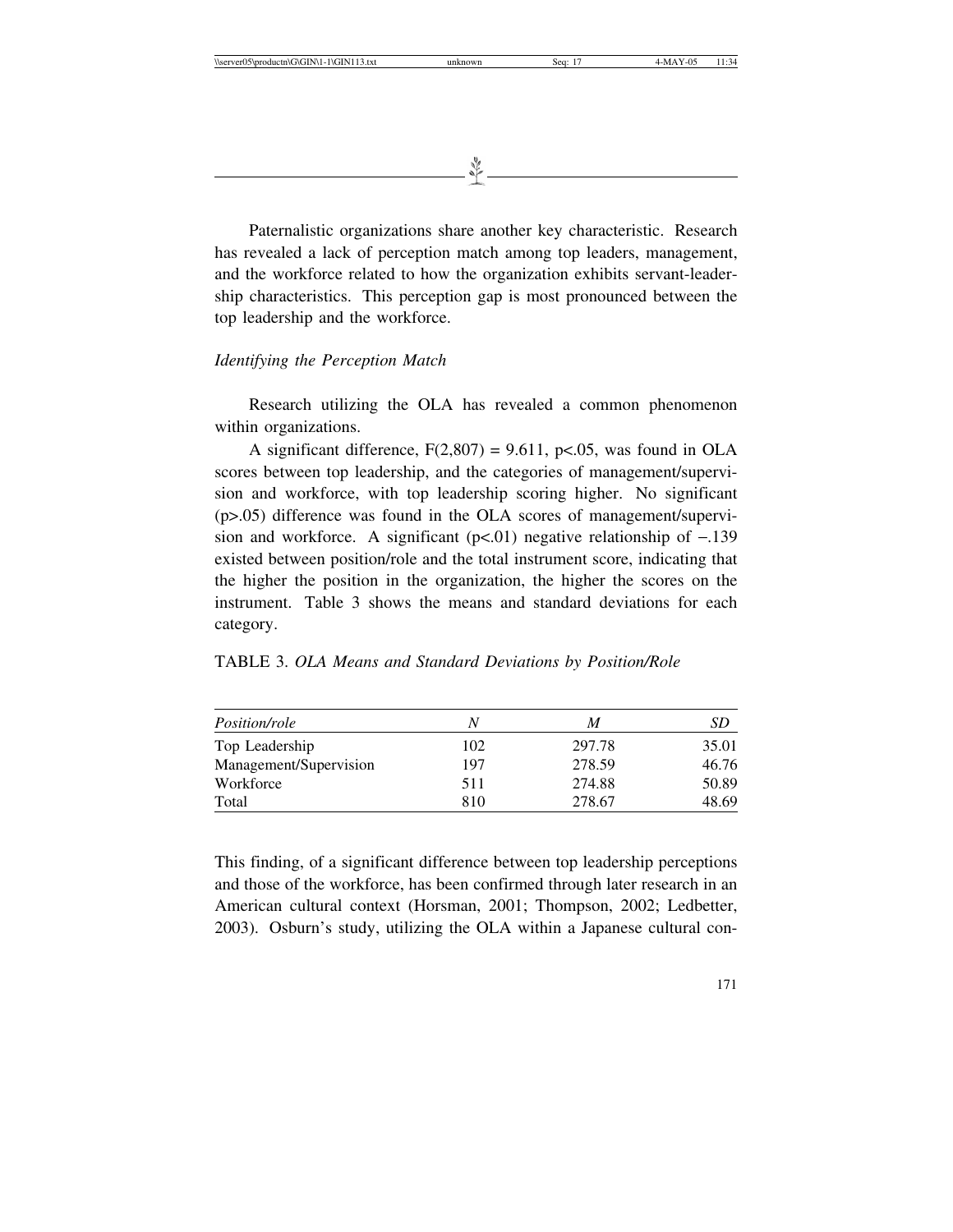text, found that "overall ratings seem to decline with status. While the Top Leaders respondent has a combined mean of 3.9, the averages were 3.3, 3.1, and 2.9 for the Teachers, Managers, and Workforce, respectively" (2004, p.12). Certainly, more study needs to occur within various cultural contexts to see if this result continues to hold true across cultures.

A clear lack of perception match exists between the top leadership in an organization and the workforce in terms of how the organization is viewed. Top leaders frequently see the organization more positively (in terms of the OLA's six key areas of servant-leadership) than do the members of the workforce. In other words, when an organization, as perceived by the workforce, sees itself as an  $Org^4$ , it is quite common to see the top leadership of this organization perceiving it as an Org<sup>5</sup>.

Does this lack of perception match make a difference? Does it affect how different workers and leaders work together in the organization? Does it affect the performance of an organization in any way? More research needs to be done on these critical questions, but it would seem that this lack of congruent perception does make a difference.

When a low perception match exists between leaders and workers, it is clear that they are *experiencing* the organization in very different ways. Some, commonly the leadership, may be assuming that the organization is healthier than it really is, and therefore do not see the need for addressing unhealthy aspects of the organization. This is not surprising, since top leaders often find themselves insulated from the reality of the day-to-day functioning of the organization. This lack of awareness is dangerous and tends to perpetuate an "us-and-them" mentality that works against true community.

Others, commonly members of the workforce, know that the things that they are experiencing often are not understood by the leadership, and communication suffers. An effective, healthy organization tends to share an accurate awareness of its strengths and weaknesses so that a healthy and positive consensus begins to emerge in terms of organizational improvement. These two critical issues—shared awareness and open communica-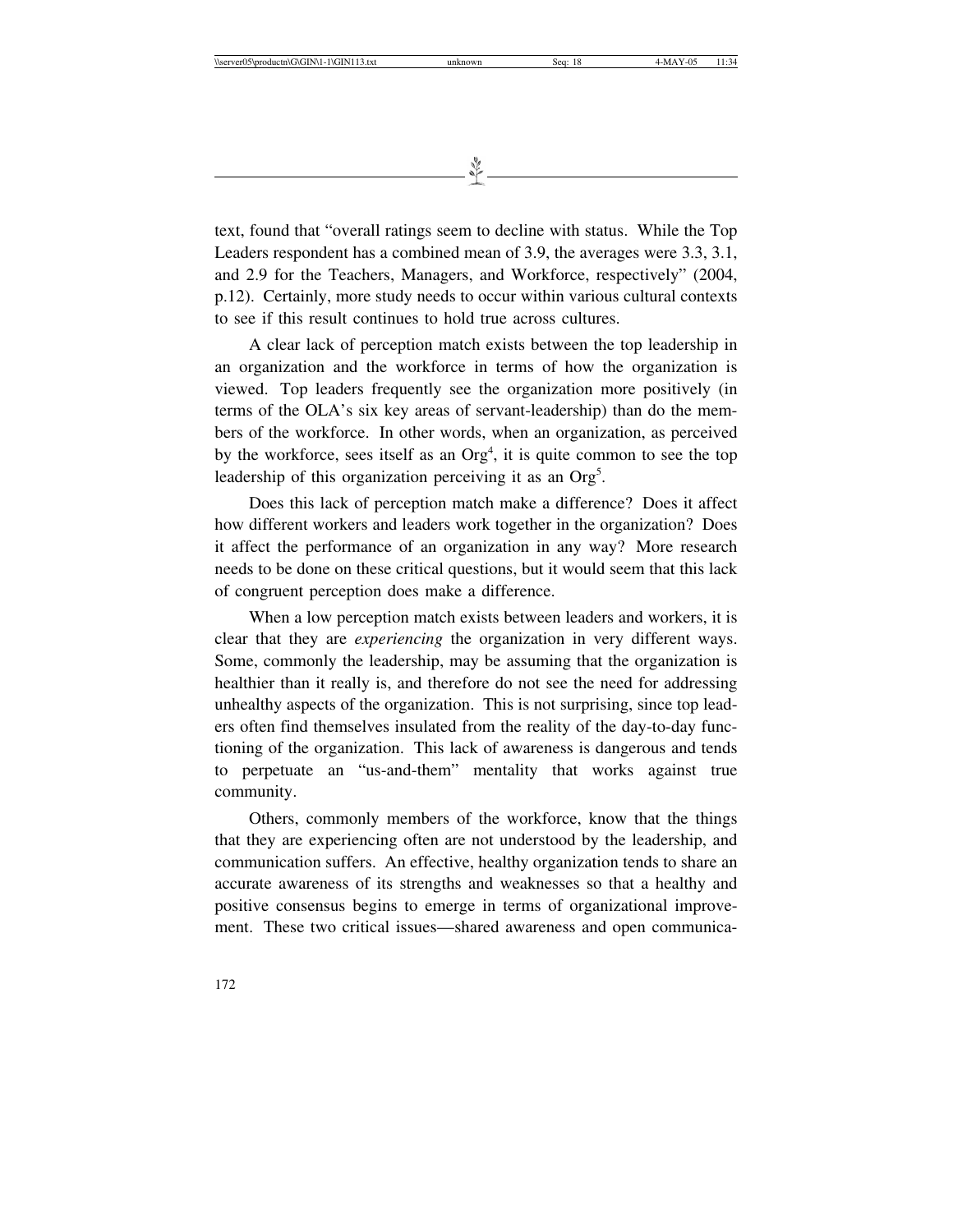| \\server05\productn\G\GIN\1-1\GIN113.txt | unknown | Seq: 19 | $4-MAY-05$ | 11:34 |
|------------------------------------------|---------|---------|------------|-------|
|                                          |         |         |            |       |
|                                          |         |         |            |       |
|                                          |         |         |            |       |
|                                          |         |         |            |       |
|                                          |         |         |            |       |
|                                          |         |         |            |       |
|                                          | M       |         |            |       |
|                                          |         |         |            |       |
|                                          | ويتطعن  |         |            |       |

tion—may be more essential than we imagine for establishing and growing the trust needed to create an organization that is healthy and growing.

# *Foundations and Limitations*

The addition of the A-P-S model to the existing OLA model of servant-leadership and the creation of the six levels of organizational health can be a strong foundation from which to assist organizations in their development toward greater health. Here is a summary of what can be affirmed in this expanding area of servant-leadership research and servant organizational development. The OLA model hopes to provide the following for ongoing servant-leadership research:

- 1. An operational definition of servant-leadership.
- 2. A description of what servant-leadership is not through a model of contrasting mindsets of leadership.
- 3. The ability to measure the perception of servant-leadership characteristics in organizations.
- 4. The ability to determine whether a perception match exists between top leaders and the workforce within organizations.

Additionally, it is important to acknowledge the limitations of this study. The OLA and the research that produced it emerged out of an American cultural perspective, and this Western cultural bias should caution researchers to avoid generalizing these findings to other cultures. Will this model find application within other cultures and viewpoints? More study remains to be done, and ideally new studies will emerge out of multiple world cultures to provide a balance and a challenge to the concepts presented here. Also, there is a diversity of cultures within the American experience, and each of these cultures brings unique insights and experiences into the understanding of leadership and organizational life. In the OLA, I am not claiming that there is one definition and one model of servant-leadership that will be applied to all. This paper provides one model,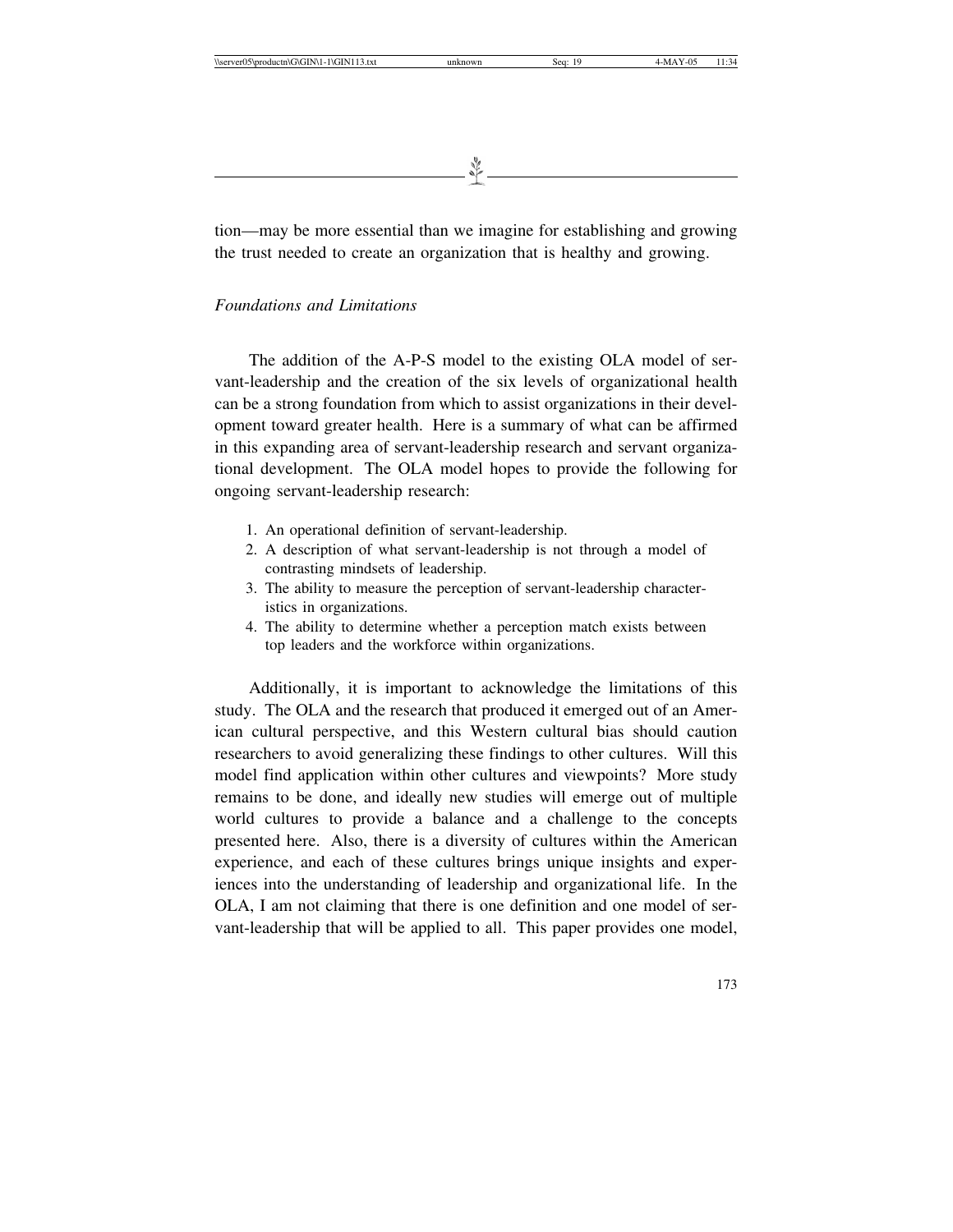one that remains to be tested, challenged, and ultimately improved or changed altogether.

There certainly are inherent limitations to the scientific study of such concepts. Servant-leadership involves issues of the heart and of the soul, topics that don't fit well within the cold analysis of the scientific model. We must be careful not to obscure the truth by attempting to categorize and fully explain it. Servant-leadership calls for a process of listening over speaking, of reflection over thoughtless action, and of inquiry over certainty. In light of this, it is important that we continue to seek a strong research base for the concept and application of servant-leadership. This kind of process will never give us the complete picture, but it can provide significant insights that are not available through other means.

## *Ongoing Research Possibilities*

More questions than answers remain. Here are several research questions that can be considered and pursued. It is hoped that the OLA instrument will provide a resource to address these questions, and others, to promote servant-leadership research in the years to come.

- What is the relationship between the OLA score and organizational health factors? Are servant organizations healthier than paternalistic or autocratic organizations?
- How can we better understand the Paternalistic Organization? What are the limitations of this mindset and practice?
- How can we improve communication within Paternalistic Organizations utilizing the Parent-Adult-Child dynamics model?
- What is the significance of the Perception Match within organizations? What does it mean for organizational communication and shared awareness?
- How can we better assist organizational leadership in navigating the necessary mindshifts needed to move toward a healthier, more servantminded organization?
- To what level do these concepts translate to other cultures and worldviews?
- 174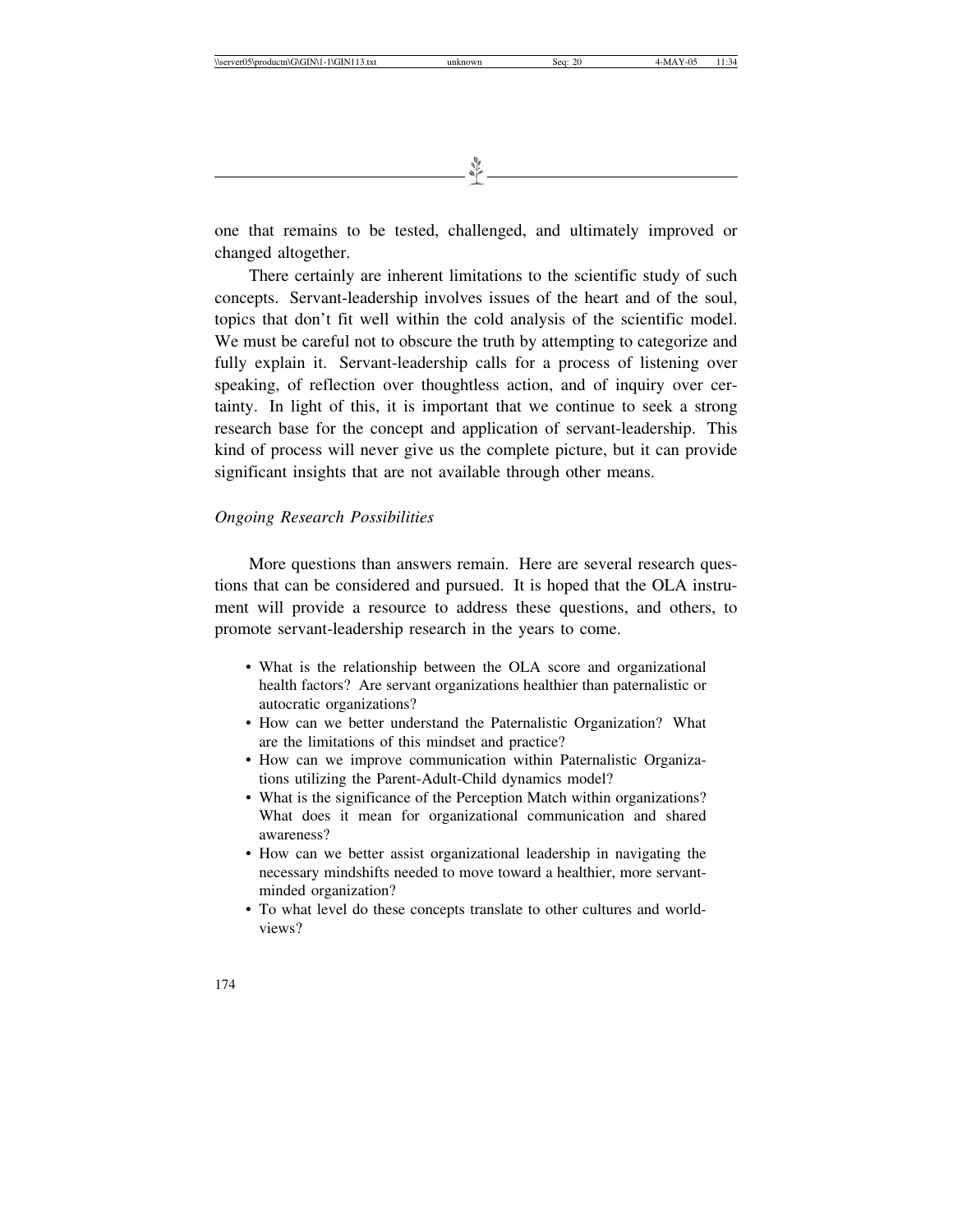| \\server05\productn\G\GIN\1-1\GIN113.txt | unknown           | Seq: 21 | 4-MAY-05 | 11:34 |
|------------------------------------------|-------------------|---------|----------|-------|
|                                          |                   |         |          |       |
|                                          |                   |         |          |       |
|                                          |                   |         |          |       |
|                                          |                   |         |          |       |
|                                          |                   |         |          |       |
|                                          |                   |         |          |       |
|                                          | ØF.               |         |          |       |
|                                          |                   |         |          |       |
|                                          | <b>Contractor</b> |         |          |       |

• What training programs can be developed to assist organizations to develop toward becoming true servant organizations?

# **CONCLUSION**

What is a healthy organization? Why do organizations so often fall short of their potential? Why do workers report that they are working at low levels of productivity? What would it take for our organizations to fulfill their mission and reach their vision while developing healthy, productive workers? What kind of leadership could make this happen?

World history is written around the use and abuse of leadership power. This type of leadership, even when revealed to be harmful and counterproductive, does not die easily. This is not surprising, since positional leadership has always brought with it the perks and benefits that can be hard to turn away from. Autocratic rule has always been around and is firmly with us today.

However, this research suggests that paternalistic leadership may hold the strongest influence in our organizations, more pervasive even than autocratic leadership. This model needs to be further explored and explained so that organizations can begin to accept their limitations and move beyond them toward a servant-minded paradigm of leadership.

The healthy organization is an organization in which the characteristics of servant-leadership are displayed through the organizational culture and are valued and practiced by the leadership and workforce. This is a healthy, servant organization—one that puts the needs of others first and, through so doing, gains profound and pervasive power. Leaders can choose this kind of an organization. They can choose a different way of thinking about leadership and how it impacts their organizations.

What might happen if that were to take place? What vision could be realized? What might the future of organizational life become? Within this vision: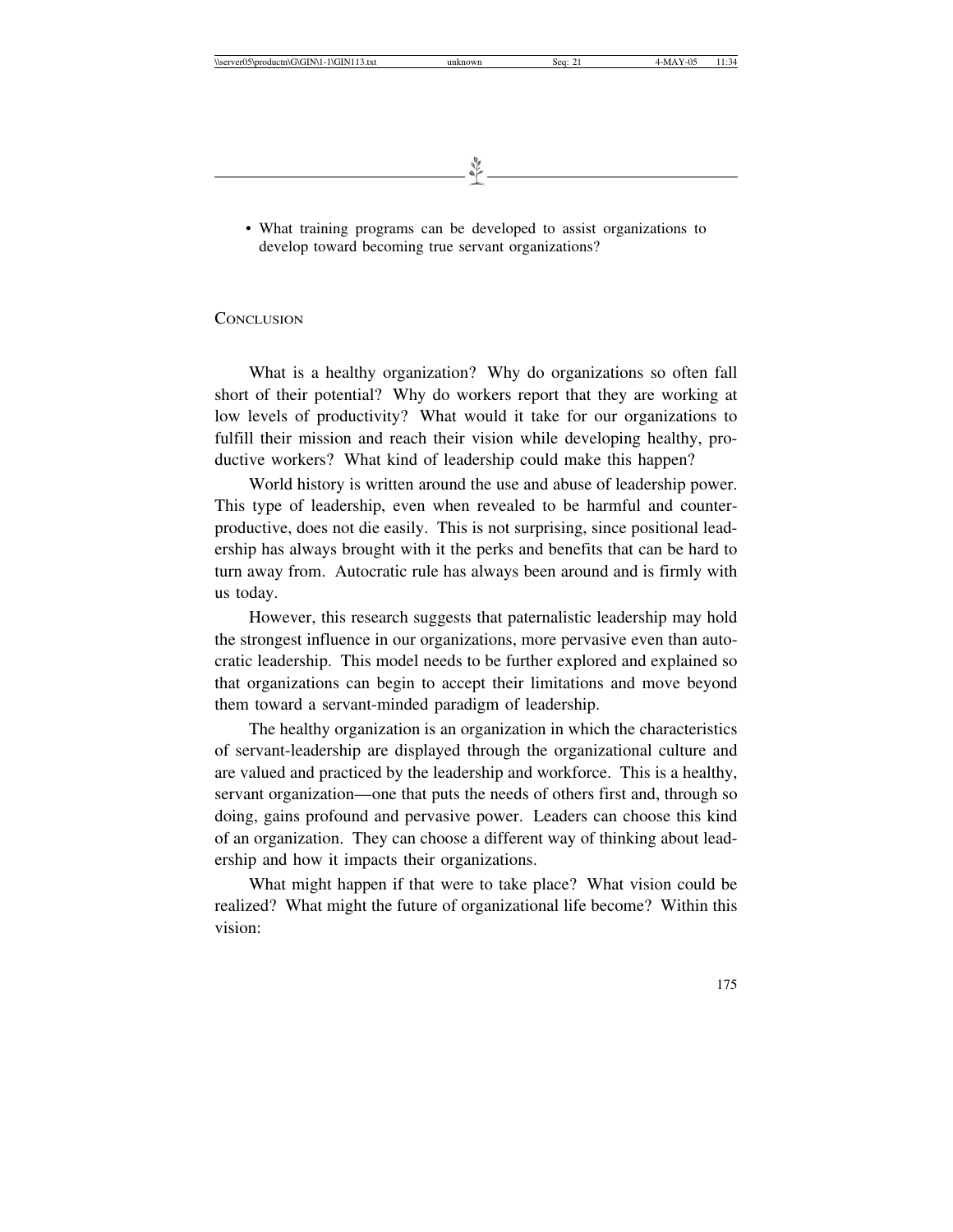- 
- 1. Workers, Managers and Top Leaders will be working together in a committed partnership based on common awareness, vision, and open, honest communication.
- 2. People throughout all organizations will be valued and developed toward their full potential.
- 3. Leadership will be shared and developed at all levels of the organization, providing for continual improvement and rapid response to changing needs.
- 4. Creativity will be unleashed, providing new products, better services, and dynamic solutions to societal needs.
- 5. The health of the workplace will overflow into the homes and neighborhoods of our communities, allowing for engagement of citizens in the remaking of their communities.
- 6. Organizations of all types and sizes—for-profit business, education, non-profit community organizations, government, medical, and associations of various kinds—will be challenged to improve the way they lead and serve within their organizations.

Through the accumulation of these changes, a critical mass of organizations will begin to take seriously their responsibility to lead and serve their communities, their workers, and their world who will, through the power of their example, create a new model of leadership that will literally transform the way organizations are experienced, and invigorate the influence of such organizations throughout the world.

Jim Laub is Associate Professor of Leadership in the Doctorate in Organizational Leadership Program at Indiana Wesleyan University, Marion, Indiana, United States of America. Dr. Laub came to Indiana Wesleyan from World Servants, an international service organization. Prior to that, his work included experience with a youth organization targeting inner-city, at-risk youth in Miami, Florida, as well as training and project coordination. He has worked in multiple cultures around the world. His

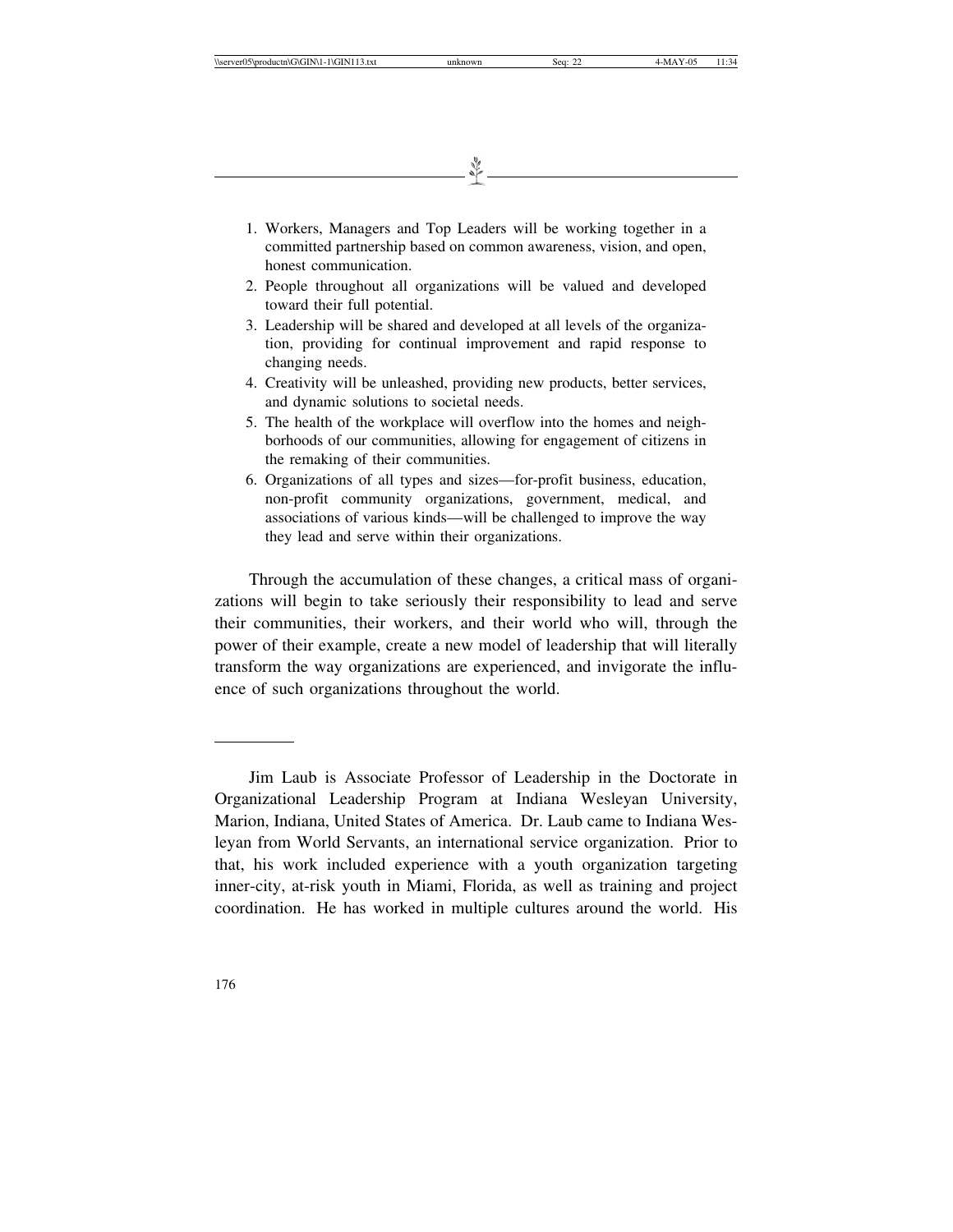| \\server05\productn\G\GIN\1-1\GIN113.txt | unknown | Seq: 23 | $4-MAY-05$ | 11:34 |
|------------------------------------------|---------|---------|------------|-------|
|                                          |         |         |            |       |
|                                          |         |         |            |       |
|                                          |         |         |            |       |

**REFERENCES** 

doctoral research at Florida Atlantic University created the first quantitative

Covey, S. R. (1994). Serving the one. *Executive Excellence, 11*(9), 3-4.

assessment tool to measure servant-leadership in organizations.

- Laub, J. A. (1999). *Assessing the servant organization: Development of the servant organizational leadership (SOLA) instrument*. Unpublished doctoral dissertation, Florida Atlantic University.
- Greenleaf, R. K. (1970). *The servant as leader.* Indianapolis, IN: The Robert K. Greenleaf Center.
- Harris, T. A. (1969). *I'm OK, you're OK: A practical guide to Transactional Analysis.* New York, NY: Harper & Row.
- Heifetz, R. A. (1994). *Leadership without easy answers.* Cambridge, MA: Harvard University Press.
- Horsman, J. H. (2001). *Perspectives of servant-leadership and spirit in organizations.* Unpublished doctoral dissertation, Gonzaga University.
- Ledbetter, D. S. (2003). *Law enforcement leaders and servant-leadership: A reliability study of the organizational leadership assessment.* Unpublished doctoral dissertation, Regent University.
- Millard, B. (1995). *Servant-leadership—it's right and it works!* Colorado Springs, CO: Life Discovery Publications.
- Osburn, E. (2004). *Evaluating a servant organization in the Japanese context: An Organizational Leadership Assessment of Seigakuin University.* A paper submitted at Regent University.
- O'Toole, J. (1995). *Leading change: Overcoming the ideology of comfort and the tyranny of custom.* San Francisco, CA: Jossey-Bass Publishers.
- Patterson, K. (2003). *Servant-leadership: A theoretical model.* Paper presented at the 2003 Servant-leadership Research Roundtable, Virginia Beach, VA.
- Sendjava, S. (2003, October). *Development and validation of servant-leadership behavior scale.* Paper presented at the 2003 Servant-leadership Research Roundtable, Virginia Beach, VA.
- Senge, P. M. (1997). Creating learning communities. *Executive Excellence, 14*(3), 17-18.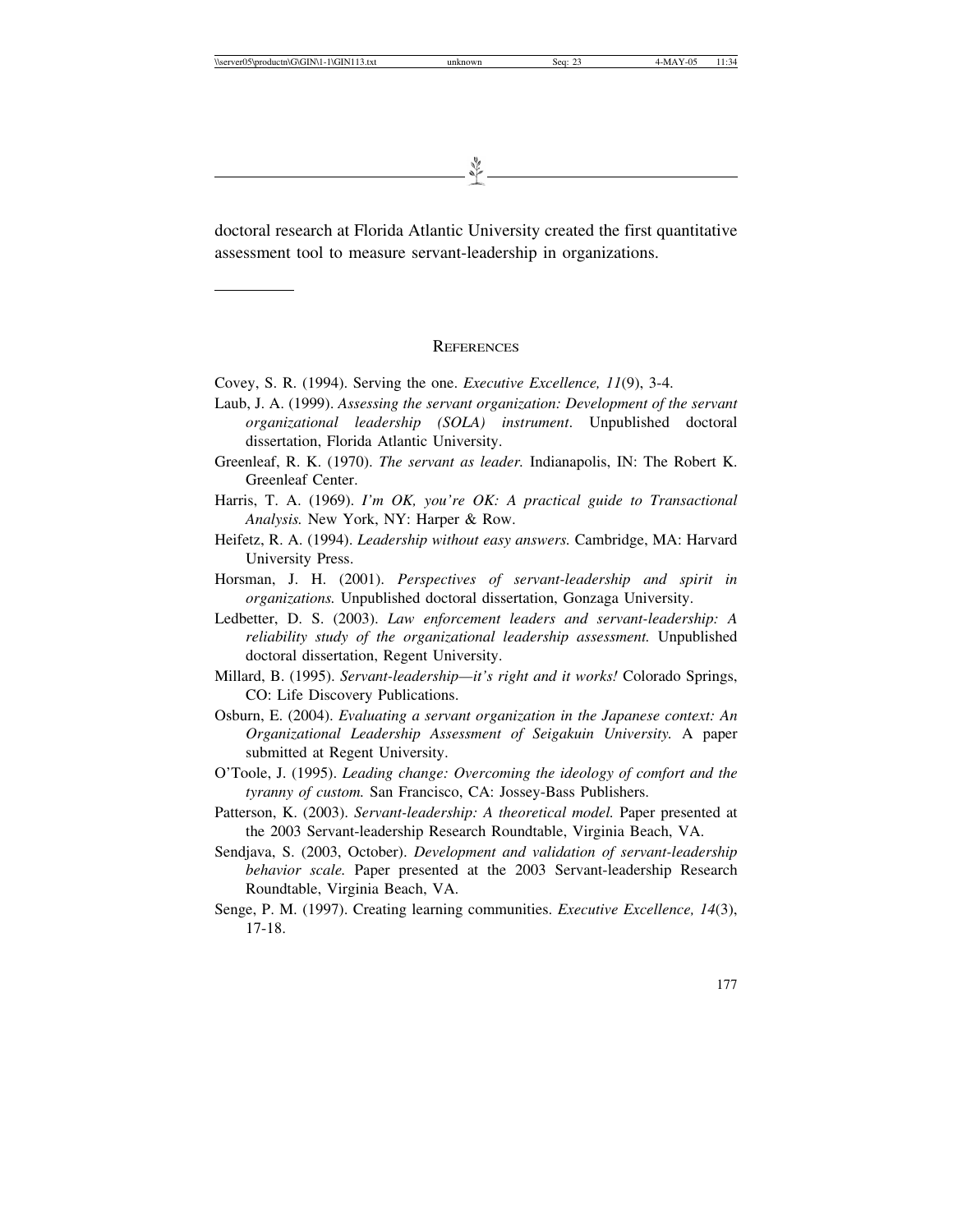

Spears, L. C. (1994). Servant-leadership: Quest for caring leadership. *Inner Quest*, *2*, 1-4.

- Thompson, R. S. (2002). *The perception of servant-leadership characteristics and job satisfaction in a church-related college.* Unpublished doctoral dissertation, Indiana State University.
- Wheatley, M. J. (1994). *Leadership and the new science: Learning about organizations from an orderly universe.* San Francisco, CA: Berrett-Koehler.
- Wong, P. T. P., & Page, D. (2003, October). *Servant-leadership: An opponentprocess model and the revised servant-leadership profile.* Paper presented at the 2003 Servant-leadership Research Roundtable, Virginia Beach, VA.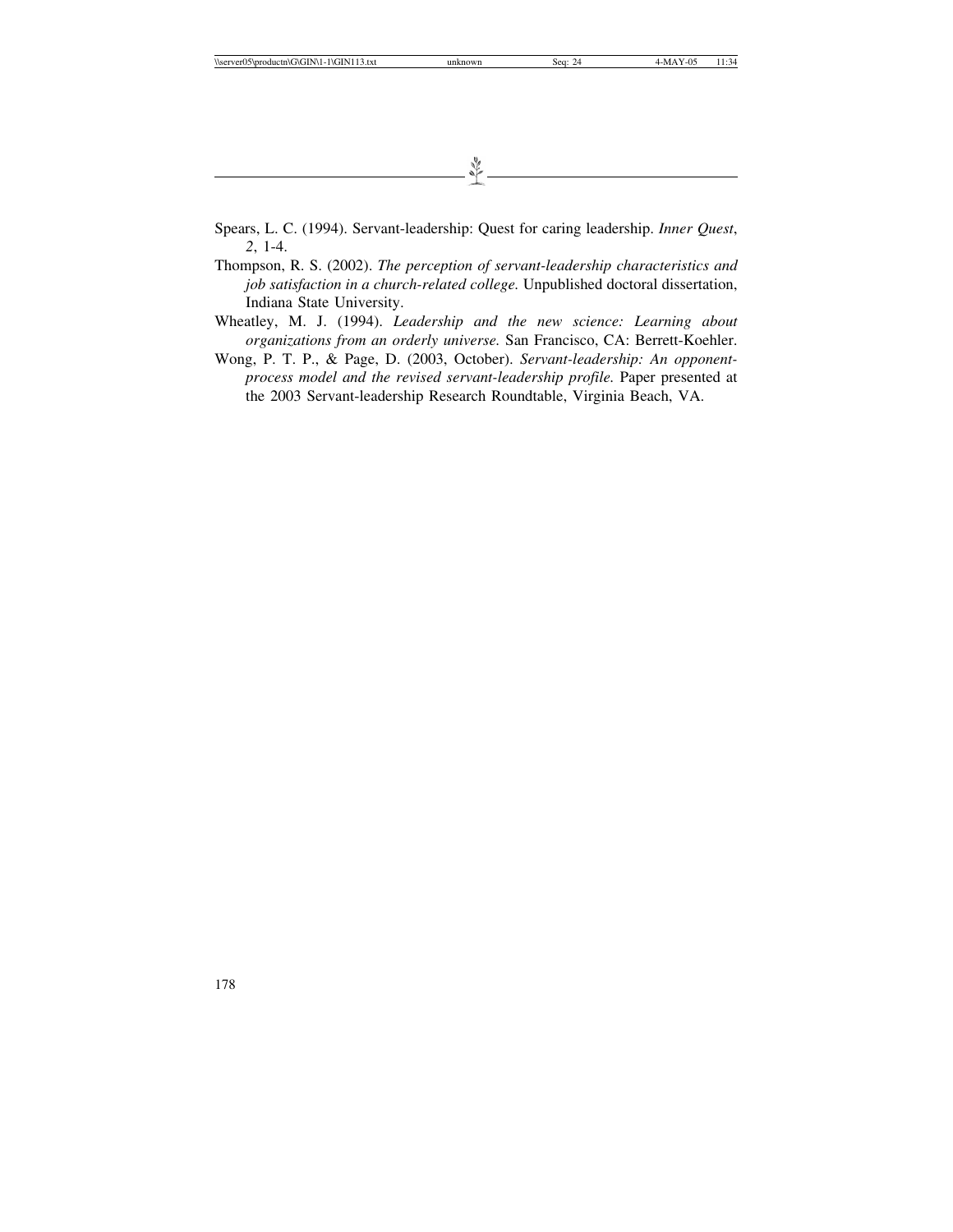<u> 1989 - Johann Barbara, martxa a</u>

 $\frac{1}{2}$ 

# **APPENDIX**

| $Org2$ Description – Poor Organizational Health  Page 182               |  |
|-------------------------------------------------------------------------|--|
| $Org3$ Description – Limited Organizational Health  Page 183            |  |
| Org <sup>4</sup> Description – Moderate Organizational Health  Page 184 |  |
| $Org5$ Description – Excellent Organizational Health  Page 185          |  |
| Org <sup>6</sup> Description – Optimal Organizational Health Page 186   |  |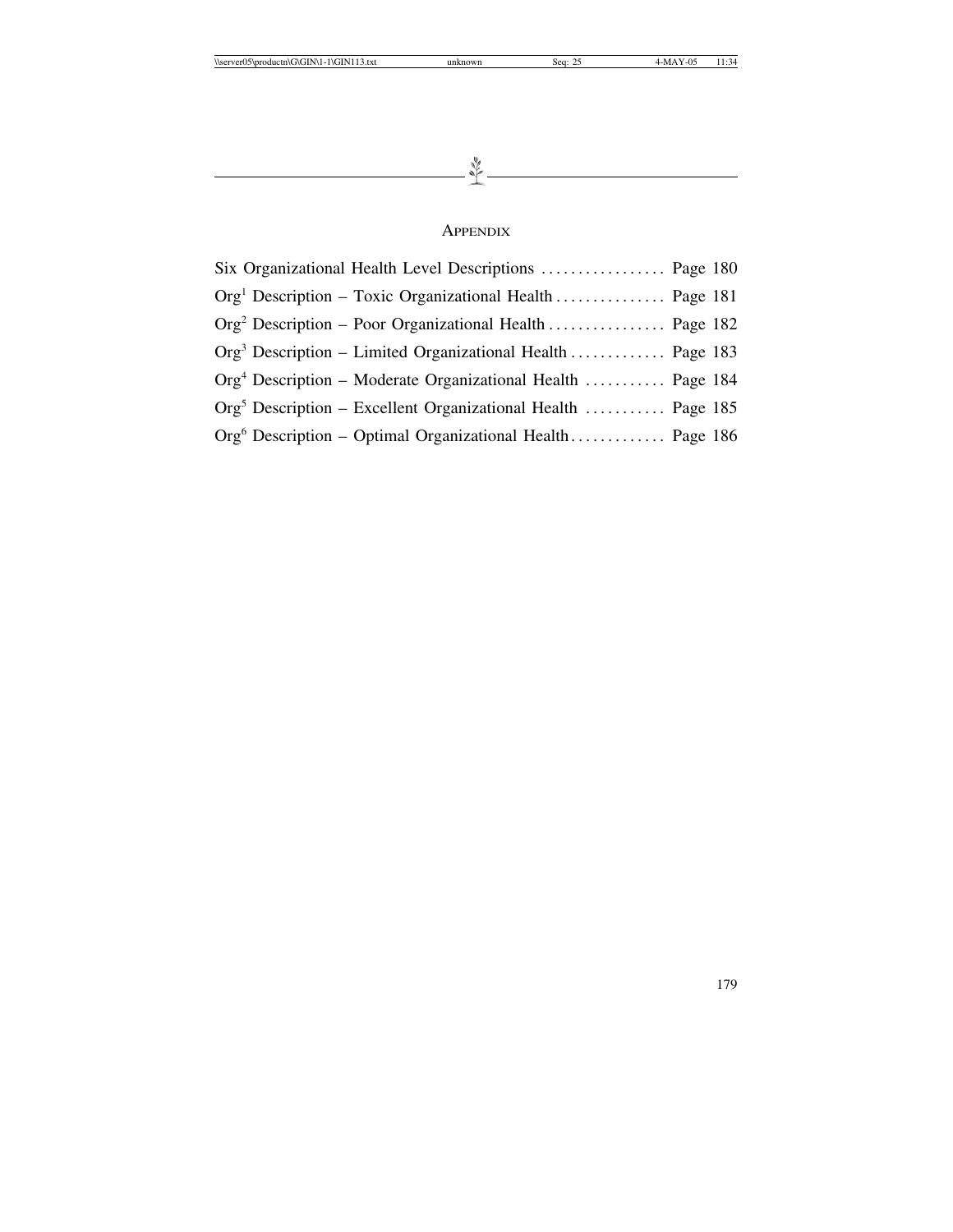**Alge** 

# SIX ORGANIZATIONAL HEALTH LEVEL DESCRIPTIONS

|                              | Org <sup>6</sup> | Optimal<br>Health          | Workers experience this organization as a servant-minded organization<br>characterized by authenticity, the valuing and developing of people, the building<br>of community, and the providing and sharing of positive leadership. These<br>characteristics are evident throughout the entire organization. People are trusted<br>and are trustworthy throughout the organization. They are motivated to serve the<br>interests of each other before their own self-interest and are open to learning<br>from each other. Leaders and workers view each other as partners working in a<br>spirit of collaboration.                                                         |
|------------------------------|------------------|----------------------------|---------------------------------------------------------------------------------------------------------------------------------------------------------------------------------------------------------------------------------------------------------------------------------------------------------------------------------------------------------------------------------------------------------------------------------------------------------------------------------------------------------------------------------------------------------------------------------------------------------------------------------------------------------------------------|
| Servant-leadership           | $\mathbf{Org}^5$ | <b>Excellent</b><br>Health | Workers experience this organization as a servant-oriented organization<br>characterized by authenticity, the valuing and developing of people, the building<br>of community, and the providing and sharing of positive leadership. These<br>characteristics are evident throughout much of the organization. People are<br>trusted and are trustworthy. They are motivated to serve the interests of each<br>other before their own self-interest and are open to learning from each other.<br>Leaders and workers view each other as partners working in a spirit of<br>collaboration.                                                                                  |
|                              | Org <sup>4</sup> | Moderate<br>Health         | Workers experience this organization as a positively paternalistic (parental-led)<br>organization characterized by a moderate level of trust and trustworthiness along<br>with occasional uncertainty and fear. Creativity is encouraged as long as it<br>doesn't move the organization too far beyond the status quo. Risks can be taken,<br>but failure is sometimes feared. Goals are mostly clear, though the overall<br>direction of the organization is sometimes confused. Leaders often take the role<br>of nurturing parent while workers assume the role of the cared-for child.                                                                                |
| Paternalistic Leadership     | $\mathbf{Org}^3$ | Limited<br>Health          | Workers experience this organization as a negatively paternalistic (parental-led)<br>organization characterized by minimal to moderate levels of trust and<br>trustworthiness along with an underlying uncertainty and fear. People feel that<br>they must prove themselves and that they are only as good as their last<br>performance. Workers are sometimes listened to, but only when they speak in<br>line with the values and priorities of the leaders. Conformity is expected, while<br>individual expression is discouraged. Leaders often take the role of critical<br>parent while workers assume the role of the cautious child.                              |
| <b>Autocratic Leadership</b> | Org <sup>2</sup> | Poor<br>Health             | Workers experience this organization as an autocratic-led organization<br>characterized by low levels of trust and trustworthiness and high levels of<br>uncertainty and fear. People lack motivation to serve the organization because<br>they do not feel that it is <i>their</i> organization or <i>their</i> goals. Leadership is<br>autocratic in style and is imposed from the top levels of the organization. It is an<br>environment where risks are seldom taken, failure is often punished, and<br>creativity is discouraged. Most workers do not feel valued and often feel used by<br>those in leadership. Change is needed but is very difficult to achieve. |
|                              | Org <sup>1</sup> | Toxic                      | Workers experience this organization as a dangerous place to work--a place<br>characterized by dishonesty and a deep lack of integrity among its workers and<br>leaders. Workers are devalued, <i>used</i> and sometimes <i>abused</i> . Positive leadership<br>is missing at all levels and power is used in ways that are harmful to workers and<br>the mission of the organization. There is almost no trust and an extremely high<br>level of fear. This organization will find it nearly impossible to locate, develop,<br>and maintain healthy workers who can assist in producing positive<br>organizational change.                                               |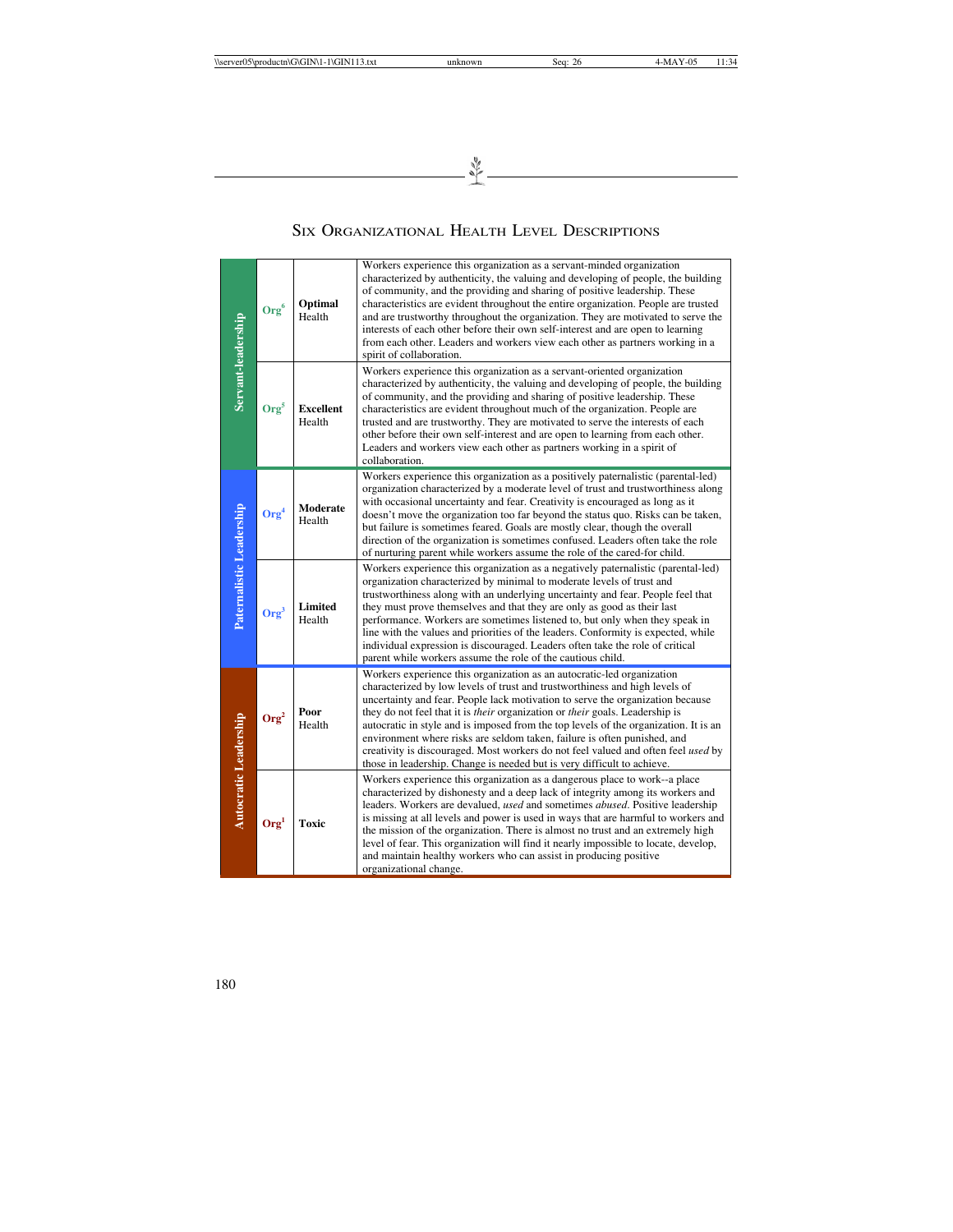

This organization is now operating with **Toxic** Organizational Health in terms of its workers, leadership, and organizational culture and it exhibits these characteristics throughout all levels of operation.

## The Workers: Motivation, morale, attitude & commitment, listening, relationships vs. tasks

Workers are devalued here. They are not believed in and in turn do not believe in one another. Workers are used and even abused in this work setting. There is no opportunity for personal development. Workers are not listened to. Their ideas are never sought or considered. All decisions are made at the top levels of the organization. Relationships are dysfunctional and people are valued only for conformity to the dominant culture. Diversity is seen as a threat and differences are cause for suspicion.

## The Leadership: Power, decision making, goals & direction

True leadership is missing at all levels of the organization. Power is used by leaders in way s that are harmful to workers and to the organization's mission. Workers do not have the power to act to initiate change. Goals are unclear and people do not know where the organization is going.

### The Team: Community, collaboration and team learning

People are out for themselves and a highly political climate exists. People are manipulated and pitted against each other in order to motivate performance. Focus is placed on punishing non-performers.

### The Culture: Authenticity, integrity, accountability, creativity, trust, service, communication

This is an environment characterized by dishonesty and a deep lack of integrity among its workers, supervisors and senior leaders. It is an environment in which failure is punished, creativity is stifled, and risks are never taken. People are suspicious of each other and feel manipulated and used. There is almost no trust level and an extremely high level of fear because people, especially leadership, are seen as untrustworthy. At all levels of the organization, people serve their own self-interest before the interest of others. This is an environment that is characterized by totally closed communication.

### The Outlook: Type of workers attracted, action needed

This is an organization in name only that will find it impos sible to find, develop, and maintain healthy productive workers who can navigate the changes necessary to improve. The outlook for this organization is doubtful. Extreme measures must be instituted in order for this organization to establish the necessary health to survive.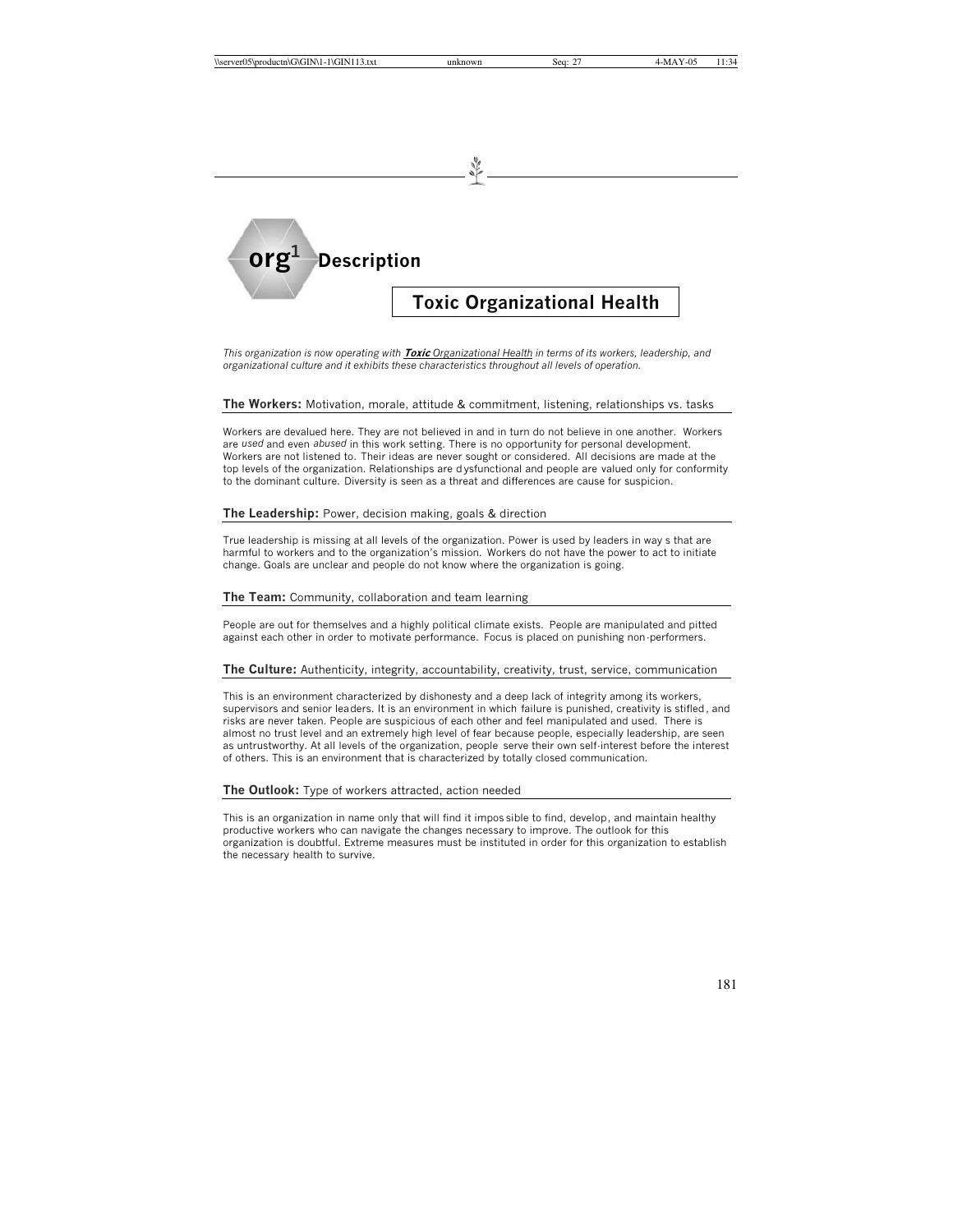

This organization is now operating with **Poor** Organizational Health in terms of its workers, leadership, and organizational culture and it exhibits these characteristics throughout most levels of operation

### The Workers: Motivation, morale, attitude & commitment, listening, relationships vs. tasks

Most workers do not feel valued or believed in here. They often feel used and do not feel that they have the opportunity of being developed either personally or professionally. Workers are rarely listened to and only when they speak in line with the values and priorities of the leaders. Their ideas are rarely sought and almost never used. Almost all decisions are made at the top levels of the organization. Relationships are not encouraged and the tasks of the organization come before people. Diversity is not valued or appreciated.

### The Leadership: Power, decision making, goals & direction

Leadership is autocratic in style and is imposed from the top levels of the organization. Power is held at the highest positions only and is used to force compliance with the leader's wishes. Workers do not feel empowered to create change. Goals are often unclear and the overall direction of the organization is confused.

#### The Team: Community, collaboration and team learning

This is a highly individualistic and competitive environment. Almost no collaboration exists. Teams are sometimes utilized, but often are put in competition with each other in order to motivate performance.

#### The Culture: Authenticity, integrity, accountability, creativity, trust, service, communication

This is an environment often characterized by the lack of honesty and integrity among its workers, supervisors, and senior leaders. It is an environment in which risks are seldom taken, failure is often punished, and creativity is discouraged. There is a very low level of trust and trustworthiness along with a high level of uncertainty and fear. Leaders do not trust the workers and the workers view the leaders as untrustworthy. People lack motivation to serve the organization because they do not feel that it is their organization or their goals. This is an environment that is characterized by closed communication.

### The Outlook: Type of workers attracted, action needed

This is an autocratic organization which will find it very difficult to find, develop, and maintain healthy productive workers. Change is needed but very difficult to achieve. The outlook is not positive for this organization. Serious measures must be instituted in order for this organization to establish the necessary improvements to move toward positive organizational health.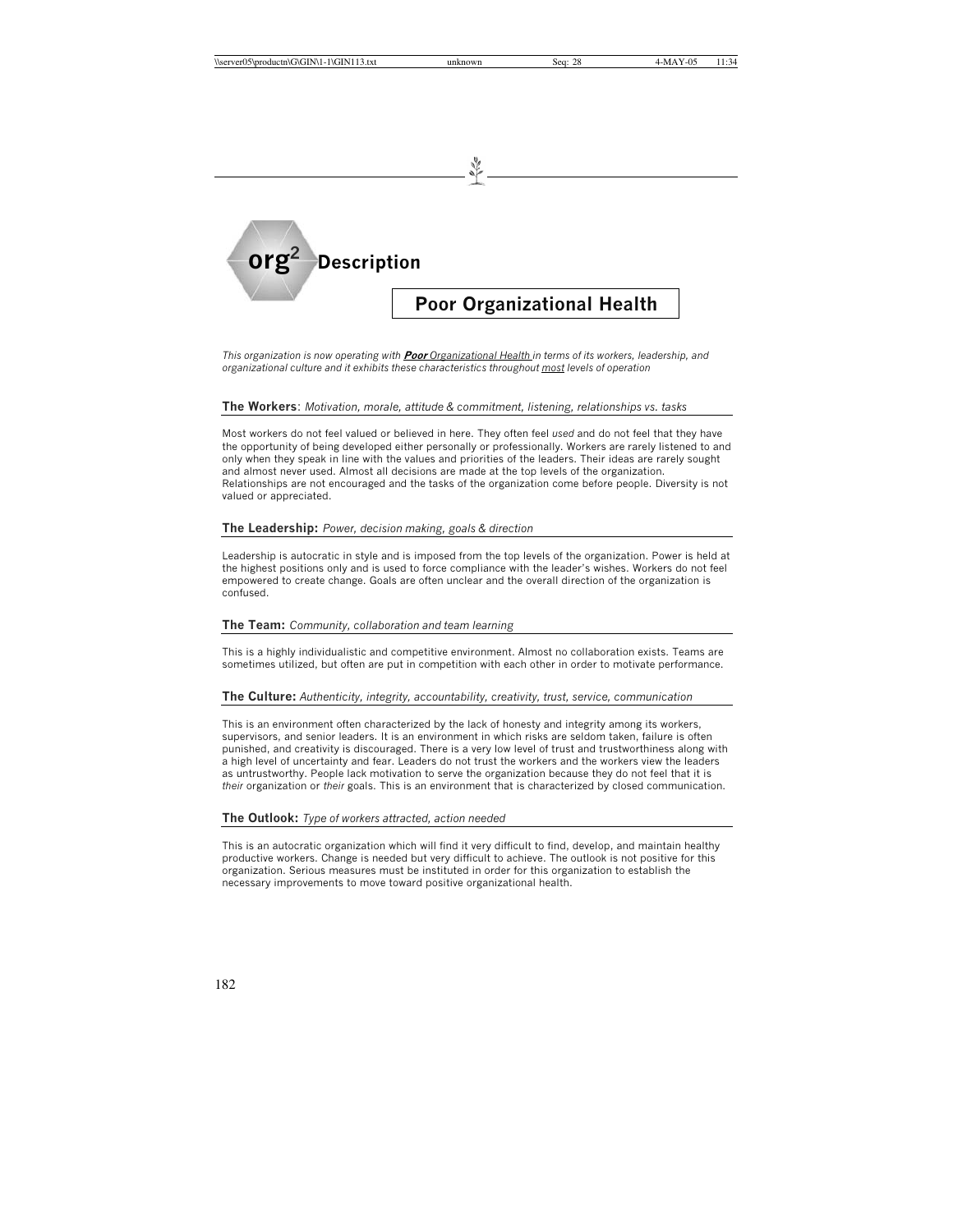

This organization is now operating with *Limited Organizational Health* in terms of its workers, leadership, and organizational culture, and it exhibits these characteristics throughout most levels of operation.

The Workers: Motivation, morale, attitude & commitment, listening, relationships vs. tasks

Most workers sense they are valued more for what they can contribute than for who they are. When they receive training in this organization it is primarily to increase their performance and their value to the company, not to develop personally. Workers are sometimes listened to, but only when they speak in line with the values and priorities of the leaders. Their ideas are sometimes sought but seldom used, while the *important* decisions remain at the top levels of the organization. Relationships tend to be functional and the organizational tasks almost always come first. Conformity is expected, while individual expression is discouraged.

#### The Leadership: Power, decision-making, goals & direction

Leadership is negatively paternalistic in style and is focused at the top levels of the organization. Power is delegated for specific tasks and for specific positions within the organization. Workers provide some decision making when it is appropriate to their position. Goals are sometimes unclear and the overall direction of the organization is often confused.

#### The Team: Community, collaboration and team learning

This is mostly an individualistic environment. Some level of cooperative work exists, but little true collaboration. Teams are utilized but often are characterized by an unproductive competitive spirit.

### The Culture: Authenticity, integrity, accountability, creativity, trust, service, communication

Workers are unsure of where they stand and how open they can be with one another, and especially with those in leadership over them. This is an environment where limited risks are taken, failure is not allowed, and creativity is encouraged only when it fits within the organization's existing guidelines. There is a minimal to moderate level of trust and trustworthiness along with an underlying uncertainty and fear. People feel that they must prove themselves and that they are only as good as their last performance. People are sometimes motivated to serve the organization, but are not sure that the organization is committed to them. This is an environment that is characterized by a guarded, cautious openness.

## The Outlook: Type of workers attracted, action needed

This is a negatively paternalistic organization. The compliant worker will find this a safe place in which to settle. The best and most creative workers will look elsewhere. Change here is long term and incremental, and improvement is desired but difficult to achieve. The outlook for this organization is uncertain. Decisions need to be made to move toward healthier organizational life. In times of organizational stress, there will be a tendency to move backwards toward a more autocratic organizational environment.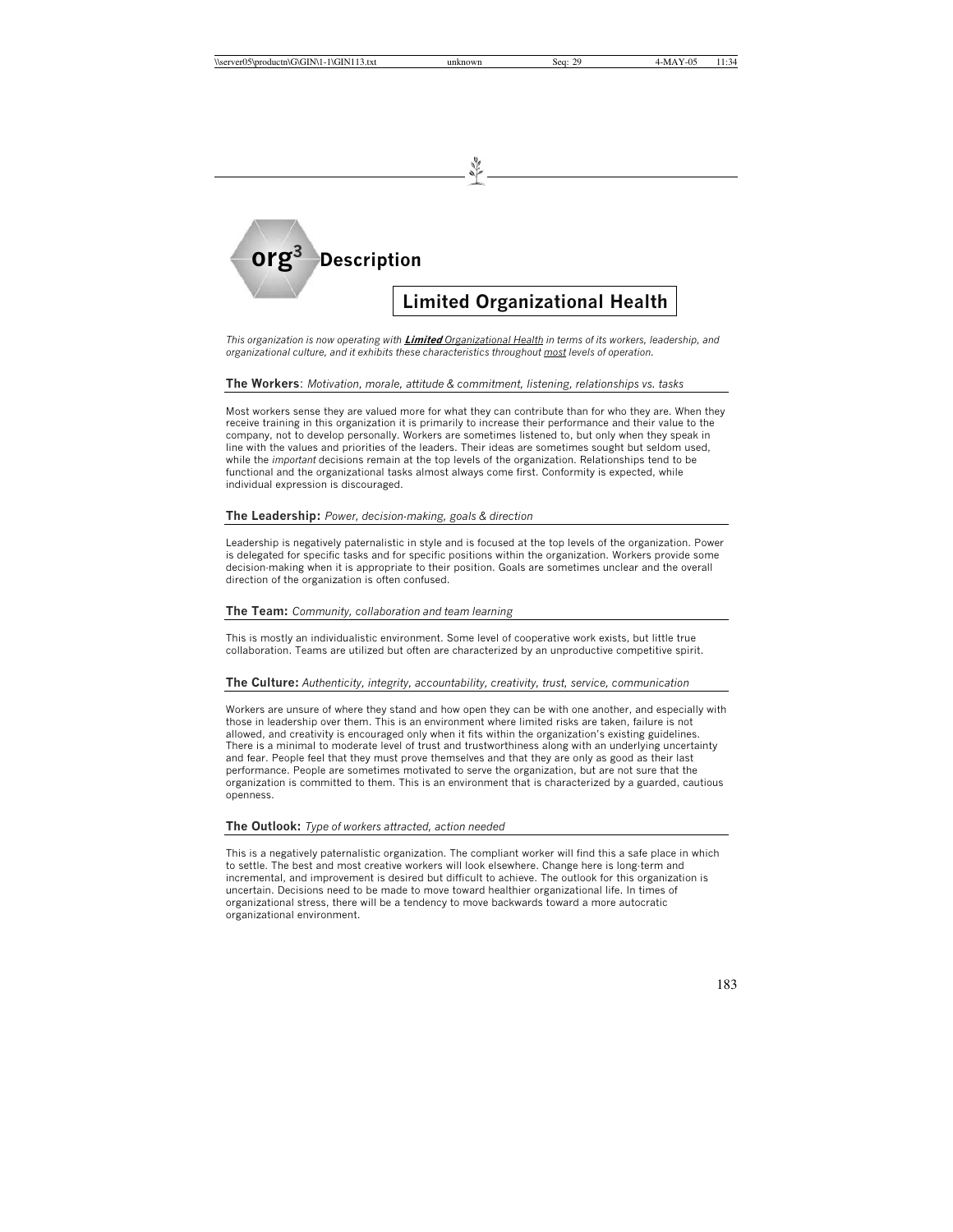

This organization is now operating with **Moderate** Organizational Health in terms of its workers, leadership, and organizational culture, and it exhibits these characteristics throughout most levels of operation.

The Workers: Motivation, morale, attitude & commitment, listening, relationships vs. tasks

Many workers sense they are valued, while others are uncertain. People receive training in this organization in order to equip them to fulfill company goals. Workers are listened to, but usually it is when they speak in line with the values and priorities of the leaders. Their ideas are often sought and sometimes used, but the important decisions remain at the top levels of the organization. Relationships are valued as they benefit company goals, but organizational tasks often come first. There is a tension between the expectation of conformity and encouragement of diversity.

#### The Leadership: Power, decision making, goals & direction

Leadership is positively paternalistic in style and mostly comes from the top levels of the organization. Power is delegated for specific tasks and for specific positions within the organization. Workers are encouraged to share ideas for improving the organization. Goals are mostly clear though the overall direction of the organization is sometimes confused.

#### The Team: Community, collaboration and team learning

Some level of cooperative work exists, and some true collaboration. Teams are utilized but often compete against one another for scarce resources.

#### The Culture: Authenticity, integrity, accountability, creativity, trust, service, communication

Workers are sometimes unsure of where they stand and how open they can be with one another, and<br>especially with those in leadership over them. This is an environment where some risks can be taken but failure is sometimes feared. Creativity is encouraged as long as it doesn't move the organization too much beyond the status quo. There is a moderate level of trust and trustworthiness along with occasional uncertainty and fear. People feel trusted but know that that trust can be lost very easily. People are motivated to serve the organization because it is their job to do so and they are committed to doing good work. This is an environment characterized by openness between select groups of people.

#### The Outlook: Type of workers attracted, action needed

This is a positively paternalistic organization that will attract good motivated workers but may find that the "best and brightest" will seek professional challenges elsewhere. Change here is ongoing but often forced by outside circumstances. Improvement is desired but difficult to maintain over time. The outlook for this organization is positive. Decisions need to be made to move toward healthier organizational life. This organization is in a good position to move toward optimal health in the future.

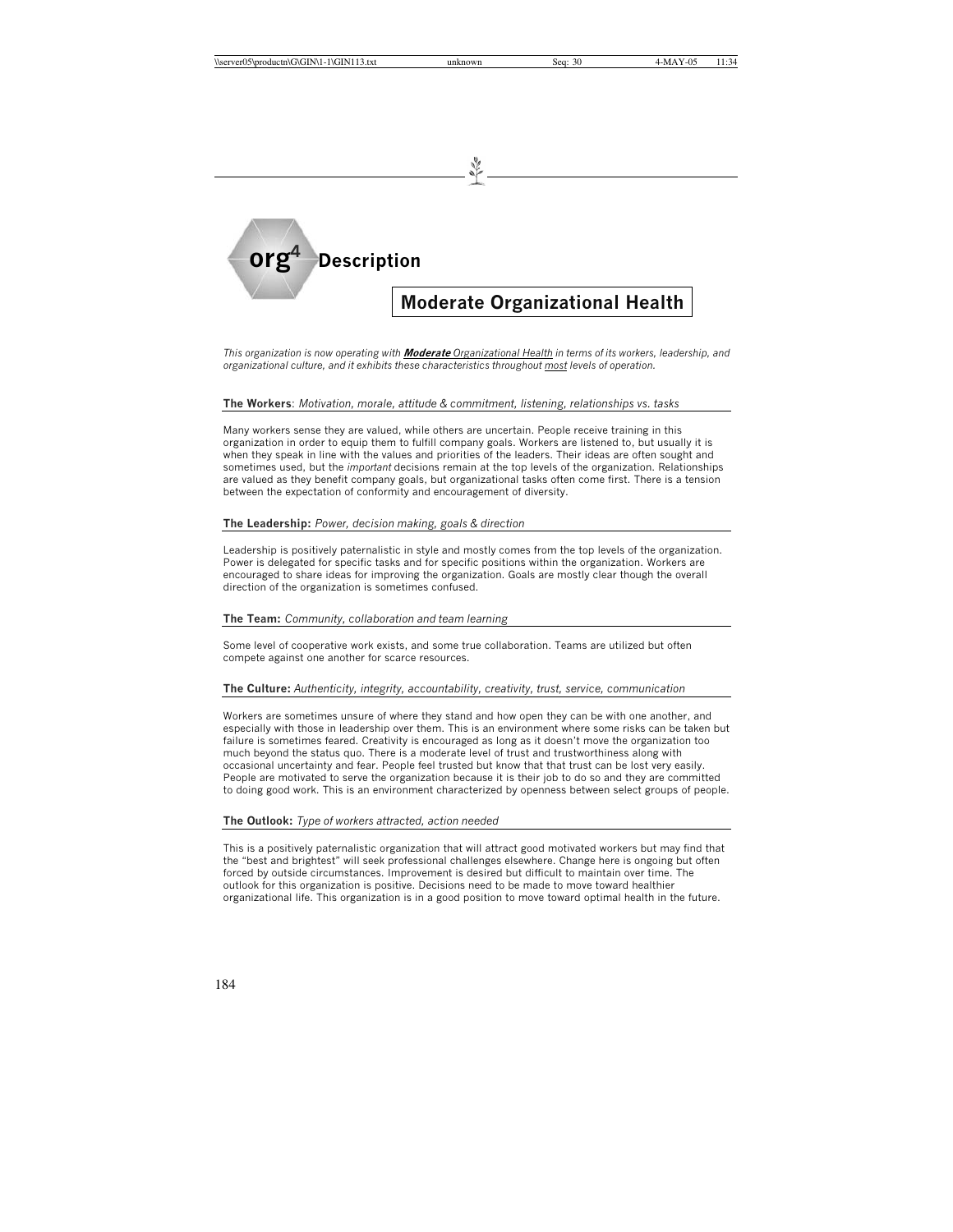

This organization is now operating with **Excellent** Organizational Health in terms of its workers, leadership, and organizational culture, and it exhibits these characteristics throughout most levels of operation.

The Workers: Motivation, morale, attitude & commitment, listening, relationships vs. tasks

Most workers are valued here, for who they are as well as for what they contribute to the organization. They are believed in and are encouraged to develop to their full potential as workers and as individuals. Most leaders and workers listen receptively to one another and are involved together in some of the important decisions of the organization. Most relationships are strong and healthy, and diversity is valued and celebrated.

### The Leadership: Power, decision making, goals & direction

People are encouraged to provide leadership at all levels of the organization. Power and leadership are shared so that most workers are empowered to contribute to important decisions, including the direction that the organization is taking. Appropriate action is taken, goals are clear, and vision is shared throughout most of the organization.

#### The Team: Community, collaboration and team learning

A high level of community characterizes this positive work environment. People work together well in teams and prefer collaborative work over competition against one another.

#### The Culture: Authenticity, integrity, accountability, creativity, trust, service, communication

This is an environment mostly characterized by the authenticity of its workers, supervisors, and senior leaders. People are open and accountable to others. They operate with honesty and integrity. This is a "people first" environment in which risks are encouraged, failure can be learned from, and creativity is encouraged and rewarded. People are trusted and are trustworthy throughout the organization. Fear is not used as a motivation. People are motivated to serve the interests of each other before their own selfinterest and are open to learning from each other. This is an environment that is characterized by open and effective communication.

# The Outlook: Type of workers attracted, action needed

This is a servant-oriented organization, which will continue to attract some of the best and most motivated workers who can welcome positive change and continuous improvement. It is a place where energy and motivation are continually renewed to provide for the challenges of the future. The outlook is very positive. Ongoing attention should be given to building on existing strengths and continuing to learn and develop toward an optimally healthy organization.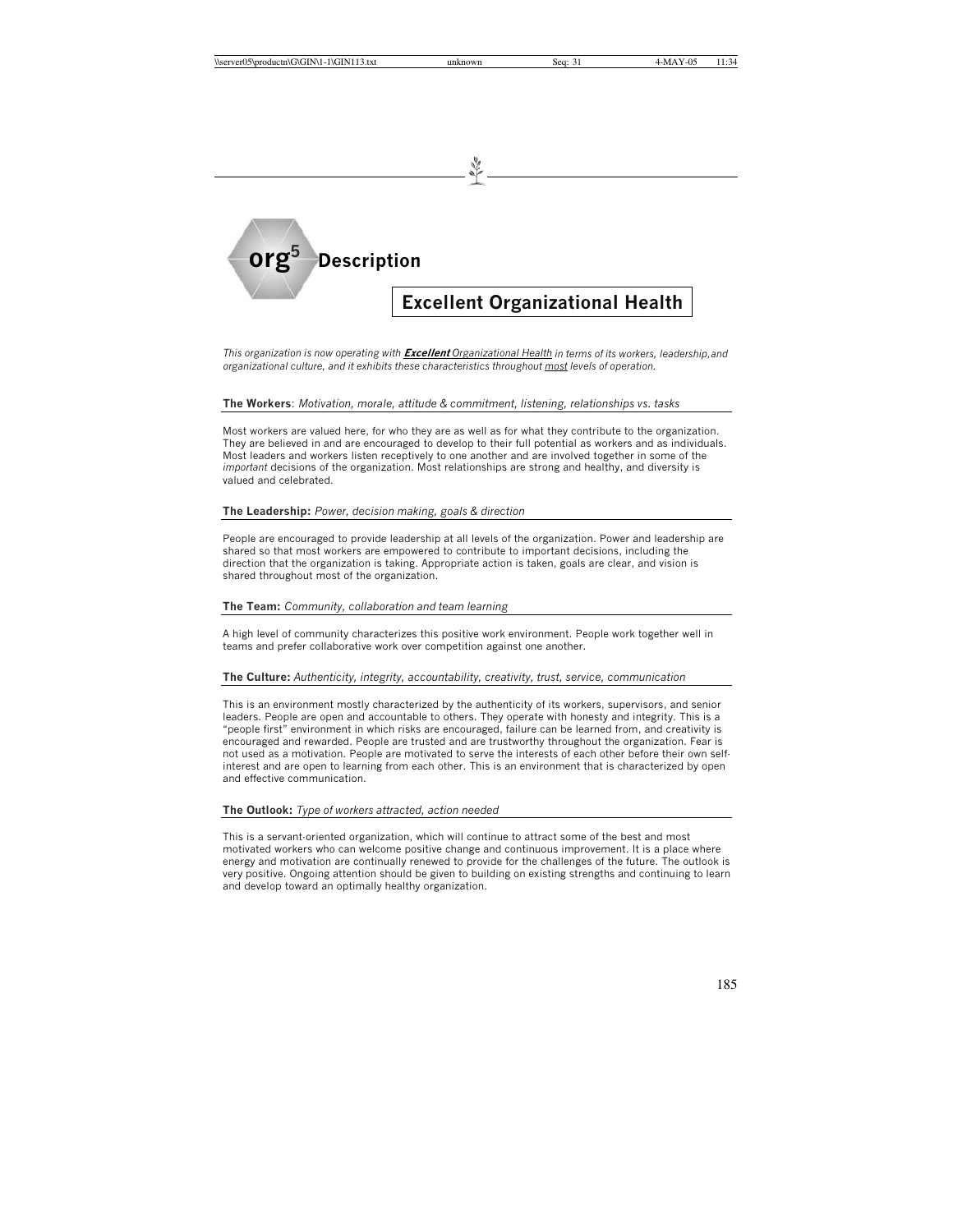

This organization is now operating with *Optimal* Organizational Health in terms of its workers, leadership, and organizational culture, and it exhibits these characteristics to a very high level throughout all levels of operation.

The Workers: Motivation, morale, attitude & commitment, listening, relationships vs. tasks

All workers are valued here, for who they are as well as for what they contribute to the organization They are believed in and are encouraged to develop to their full potential as workers and as individuals. All leaders and workers listen receptively to one another and are involved together in many of the important decisions of the organization. Relationships are strong and healthy, and diversity is valued and celebrated.

#### The Leadership: Power, decision making, goals & direction

People provide dynamic and effective leadership at all levels of the organization. Power and leadership are shared so that all workers are empowered to contribute to important decisions, including the direction that the organization is taking. Appropriate action is taken, goals are clear, and vision is shared throughout the entire organization.

#### The Team: Community, collaboration and team learning

An extremely high level of community characterizes this positive work environment. People work together well in teams and choose collaborative work over competition against one another.

#### The Culture: Authenticity, integrity, accountability, creativity, trust, service, communication

This is an environment characterized by the authenticity of its workers, supervisors, and executive leaders. People are very open and accountable to others. They operate with complete honesty and integrity. This is a "people first" environment in which risks are taken, failure is learned from, and creativity is encouraged and rewarded. People throughout the entire organization are highly trusted and are highly trustworthy. Fear does not exist as a motivation. People are highly motivated to serve the interests of each other before their own self-interest and are open to learning from each other. This is an environment that is characterized by open and effective communication throughout the organization.

## The Outlook: Type of workers attracted, action needed

This is a servant-minded organization throughout, and will continue to attract the very best and most motivated workers who can welcome positive change and continuous improvement. It is a place where energy and motivation are continually renewed to provide for the challenges of the future. The outlook is extremely positive. Ongoing attention should be given to building new strengths and continuing to maintain and develop as an optimally healthy organization.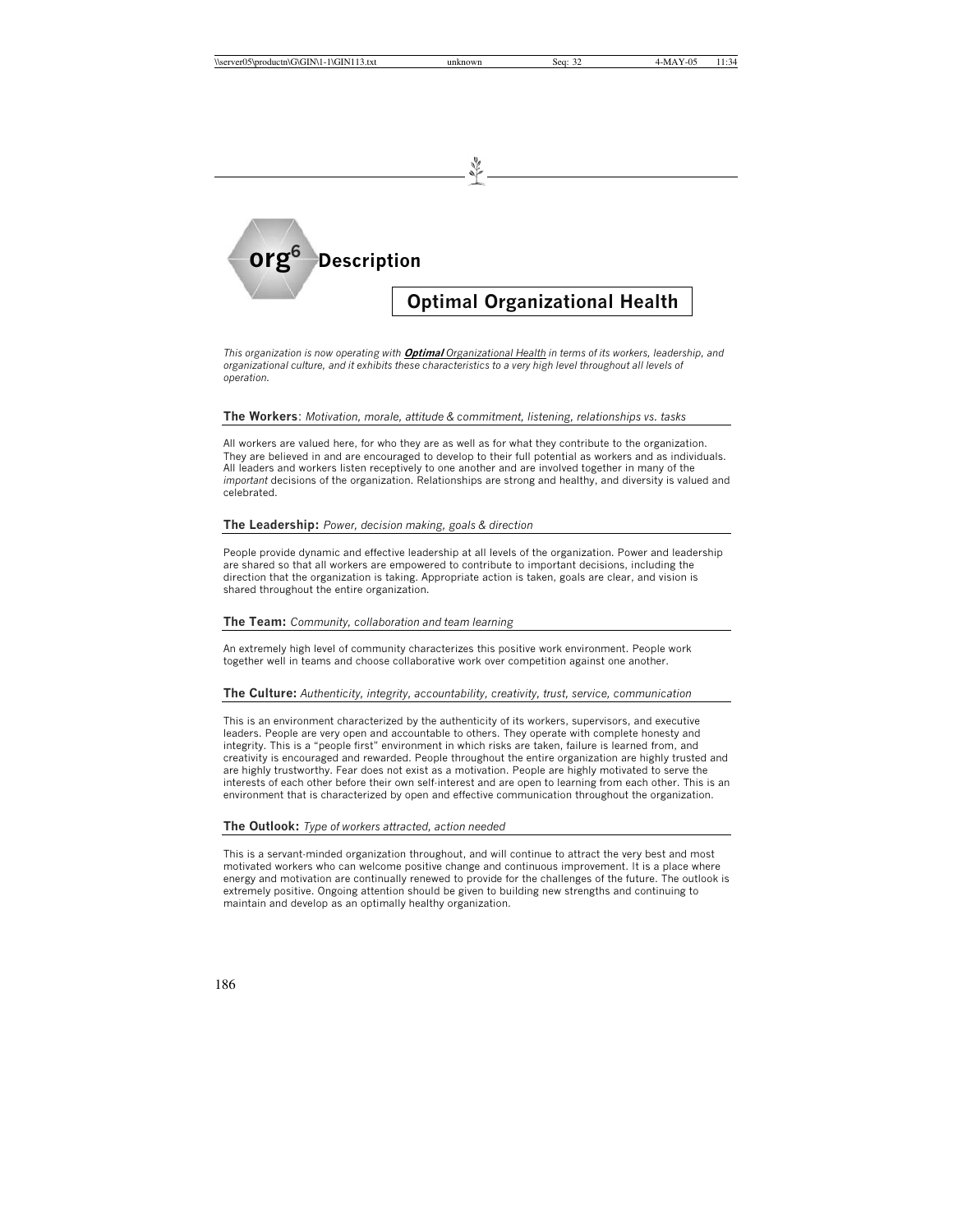

RE-IMAGINING POWER IN LEADERSHIP: REFLECTION, INTEGRATION, AND SERVANT-LEADERSHIP

> —KAREL S. SAN JUAN, SJ JESUIT RESIDENCE AT ATENEO DE MANILA UNIVERSITY

Leadership is imbued with the idea of power. Think about leadership, and soon after you will think of power as well. This is because power is a compelling aspect of leadership. Think about power–and you evoke several images. Power is a different and an independent phenomenon. It surrounds our everyday life in a ubiquitous and pervasive way–physical power, solar power, social power, spiritual power, and so on. It elicits impressions of greatness and grandeur, strength and stamina, energy and engagement. It evokes ideas like force, control, persuasion, authority, influence, impact, and charisma.

It is, therefore, not surprising to see that power is perhaps one of the most studied phenomena in the world. There is a preponderance of literature on power from several disciplines, such as philosophy, psychology, sociology, political science, and organizational studies. Power is defined by a multiplicity of perspectives, making it a concept that is idiosyncratic, "essentially-contested" (Wrong, 1995), and highly "privileged" (Wartenberg, 1990). The several theories that explain power indicate a variety of usages of the term, each usage carrying its own unique "language game" (from the philosopher Wittgenstein), making the search for a single concept of power elusive and "intrinsically illusory" (Haugaard, 2002).

Power is thus defined in ways differing in complexity and scope. Pfeffer (1997) notes that we are "profoundly ambivalent about power, and that ambivalence has led to recurrent questioning of the concept and its definition" (p. 137). The simplest definitions I found most acceptable are the following: "Power is the potential one individual has to change the thinking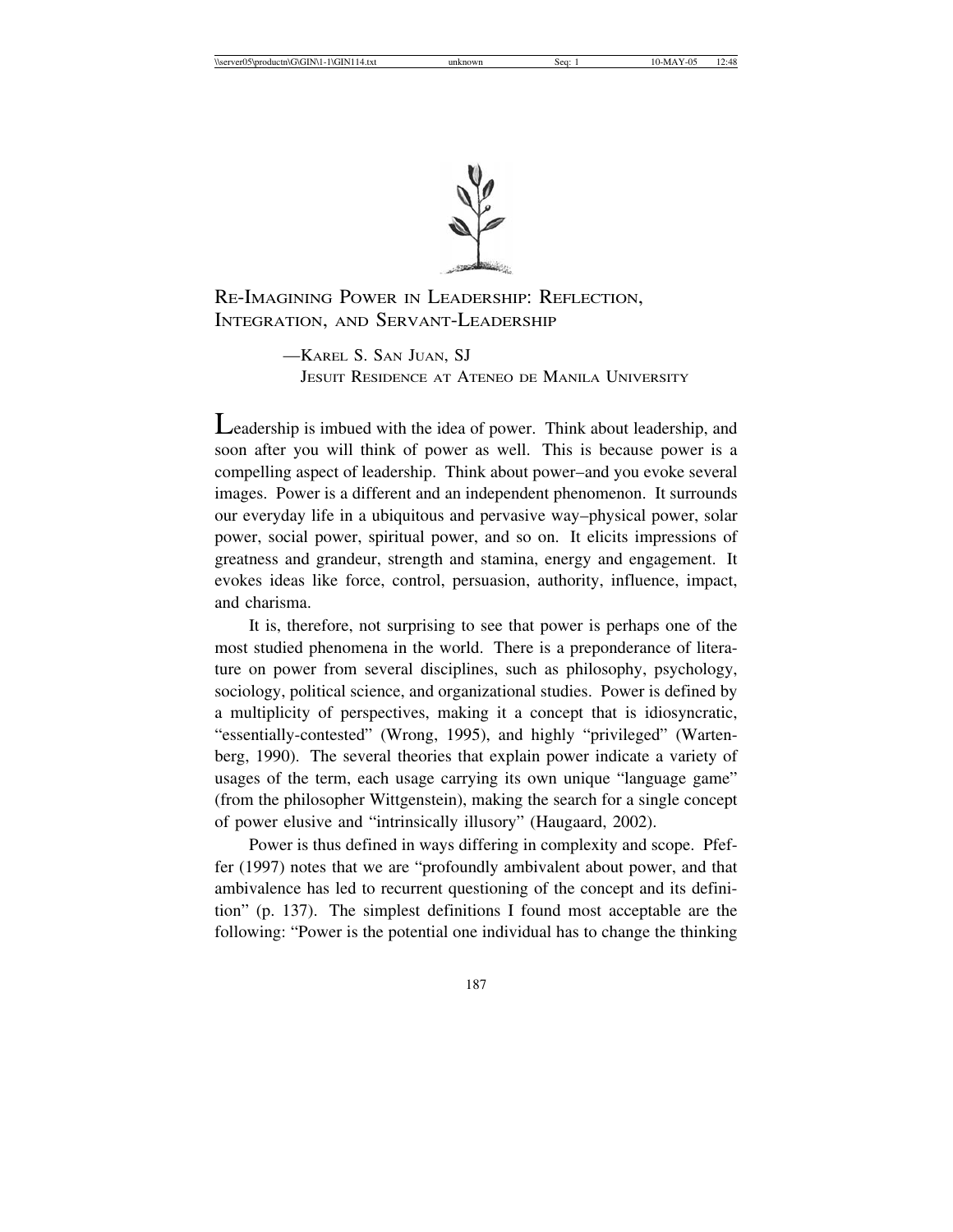and behavior of other people" (Zaleznik & Kets de Vries, 1985, p. xiii); and Bertrand Russell's definition of power as "the capacity of some persons to produce intended and foreseen effects on others" (Wrong, 1995, p. 10). These definitions allow us to see power generically in the diversity of its applications, like political power or mental power, social or organizational power.

How has the field of leadership studies framed the phenomenon of power? Taking Rost's (1993) definition of leadership as "an influence relationship among leaders and followers who intend real changes that reflect their mutual purposes" (p. 102), power becomes part of the process of influence that is integral to leadership (Bass & Stogdill, 1990; Yukl, 2002). Power is involved in the relationship of leader and follower, primarily in terms of the power of the leader over the follower. According to the oftenquoted French and Raven's 1959 study (Yukl, 2002), the leader's power is mainly derived from and based on the leader's position (legitimate authority, reward, coercion, information, environment) as well as the leader's very person (referent, expertise).

Power is also seen as a psychological orientation, need, or motivation that drives leaders toward its use and misuse (Bass & Stogdill, 1990; Burns, 1978; Kets de Vries, 1993; Zaleznik & Kets de Vries, 1985). The problem and potential power of leaders in different settings like politics and business have intensified interest in rethinking and recasting leadership power in terms of follower and organizational empowerment (Appelbaum, Hebert, & Leroux, 1999; Hardy & Clegg, 1996; Gordon, 2002), sharing and distribution (Hollander & Offerman, 1990; Bass & Stogdill, 1990), stewardship (Block, 1996), and transformation (Burns, 1978).

## SERVANT-LEADERSHIP AND THE QUESTION OF POWER

Robert K. Greenleaf's (1977) servant-leadership proposes a new paradigm of power in leadership. As early as the 1970s Greenleaf discerned an emerging trend toward a rethinking of the idea and practice of power in leadership and in institutions. Power is reinvented from its highly perva-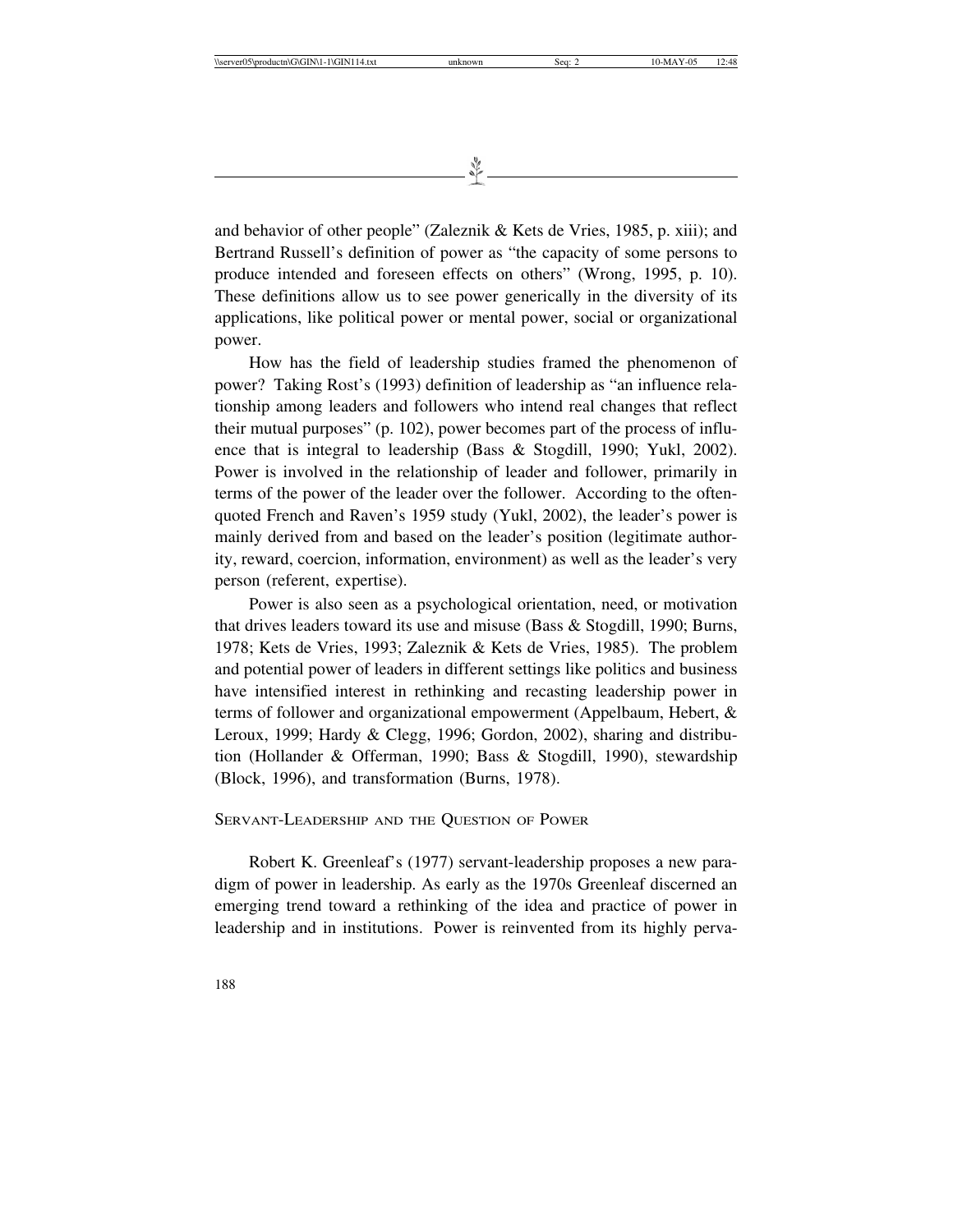| \\server05\productn\G\GIN\1-1\GIN114.txt | unknown | Seq: $3$ | $10-MAY-05$ | 12:48 |
|------------------------------------------|---------|----------|-------------|-------|
|                                          |         |          |             |       |
|                                          |         |          |             |       |
|                                          |         |          |             |       |
|                                          |         |          |             |       |
|                                          |         |          |             |       |
|                                          |         |          |             |       |

sive, coercive nature toward the servant-leader's power of persuasion and example. This "legitimized" form of power has become an ethical imperative in our times (pp. 5, 41). It challenges the traditional conception of power as status, manipulation, control, and domination. It re-appropriates the concept of power as a moral principle that can imbue a leader with a deeply respectable "servant stature."

A fresh critical look is being taken at the issues of power and authority, and people are beginning to learn, however haltingly, to relate to one another in less coercive and more creatively supporting ways. A new moral principle is emerging which holds that the only authority deserving one's allegiance is that which is freely and knowingly granted by the led to the leader in response to, and in proportion to, the clearly evident servant stature of the leader. Those who choose to follow this principle will not casually accept the authority of existing institutions. *Rather, they will freely respond only to individuals who are chosen as leaders because they are proven and trusted as servants*. To the extent that this principle prevails in the future, the only truly viable institutions will be those that are predominantly servant-led. (Greenleaf, 1977, p. 10)

## *Addressing the Gap*

Scholars have pointed out the insufficiency of research and literature on power in the social sciences in general (Pfeffer, 1997) as well as in the field of organizational studies (Pfeffer, 1997; Hardy & Clegg, 1996; Mumby, 2001). There has also been recognition of limited research on power in leadership studies, particularly in terms of in-depth exploration of the dynamics of power in leadership processes (Yukl, 2002; Bass & Stogdill, 1990; Hollander & Offermann, 1990). Gordon (2002), in a major leadership journal, observes that leadership theories have largely failed to address the phenomenon of power, particularly at the level of what he calls "deep structures." He describes "deep structures" as codes of behavioral order that are typically covert and implicit, but have profound influence in organizational relationships and outcomes. Such deep structures may be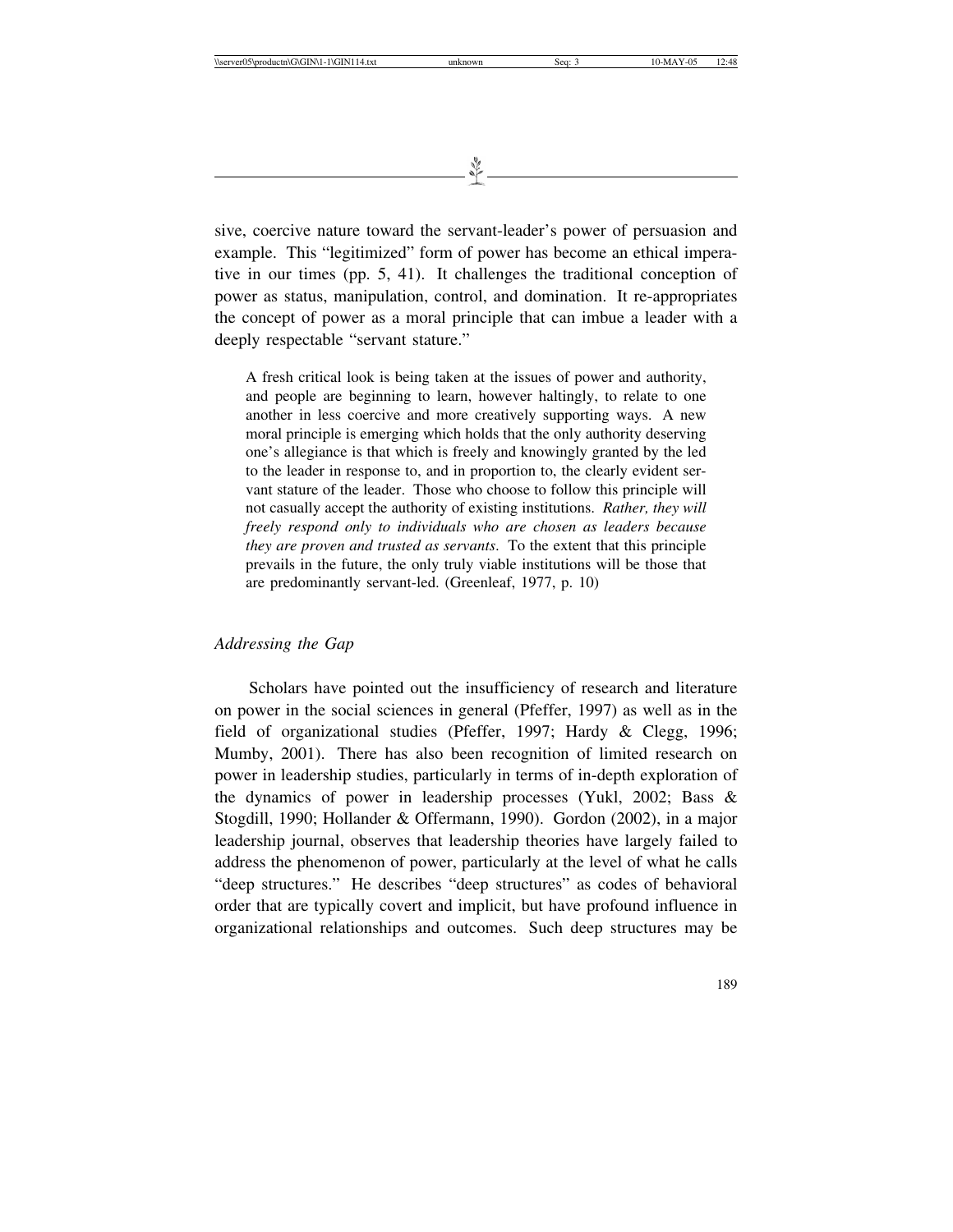¥

manifested in perceptions and actions of participants in the diverse settings of leadership–organization, community, society, and culture. How these participants in these settings experience and understand the phenomenon of power in leadership situations presents an important area of development a gap—in leadership studies (Gordon, 2002; Bass & Stogdill, 1990; Ryan, 1984).

I would like to address this gap in leadership research and reflection. I notice the breadth and depth of thought given to power in socio-political and psychological theories. Very little, however, has been done in terms of integrating them with the phenomenon of leadership. In light of this, an exploration into socio-political and psychological conceptions of power can be useful to leadership. The essay presents a re-imagining of conceptions of power in the following ways: one, by looking at the context of leadership from the prism of socio-political understanding of power; two, by looking at the leader's self and person from the prism of psychological and philosophical understanding of power; and three, by integrating these perspectives through the challenge of reflection, integration, and servantleadership.

## *"Power Without": The Power Dynamics of Leadership*

The phenomenon of leadership does not exist in a vacuum; it operates in different domains, settings, or contexts. It may be the group, organization, society, environment, or culture. It embraces realities like relationships, structures, systems, and institutions. Power is embedded in these contexts and realities. Leadership, through the aid of social theory, is challenged to understand the dynamics of power at work in the diversity of settings and contexts in which it finds itself. These social realities constitute the external environment of leadership. Thus, leadership needs a "power without" perspective.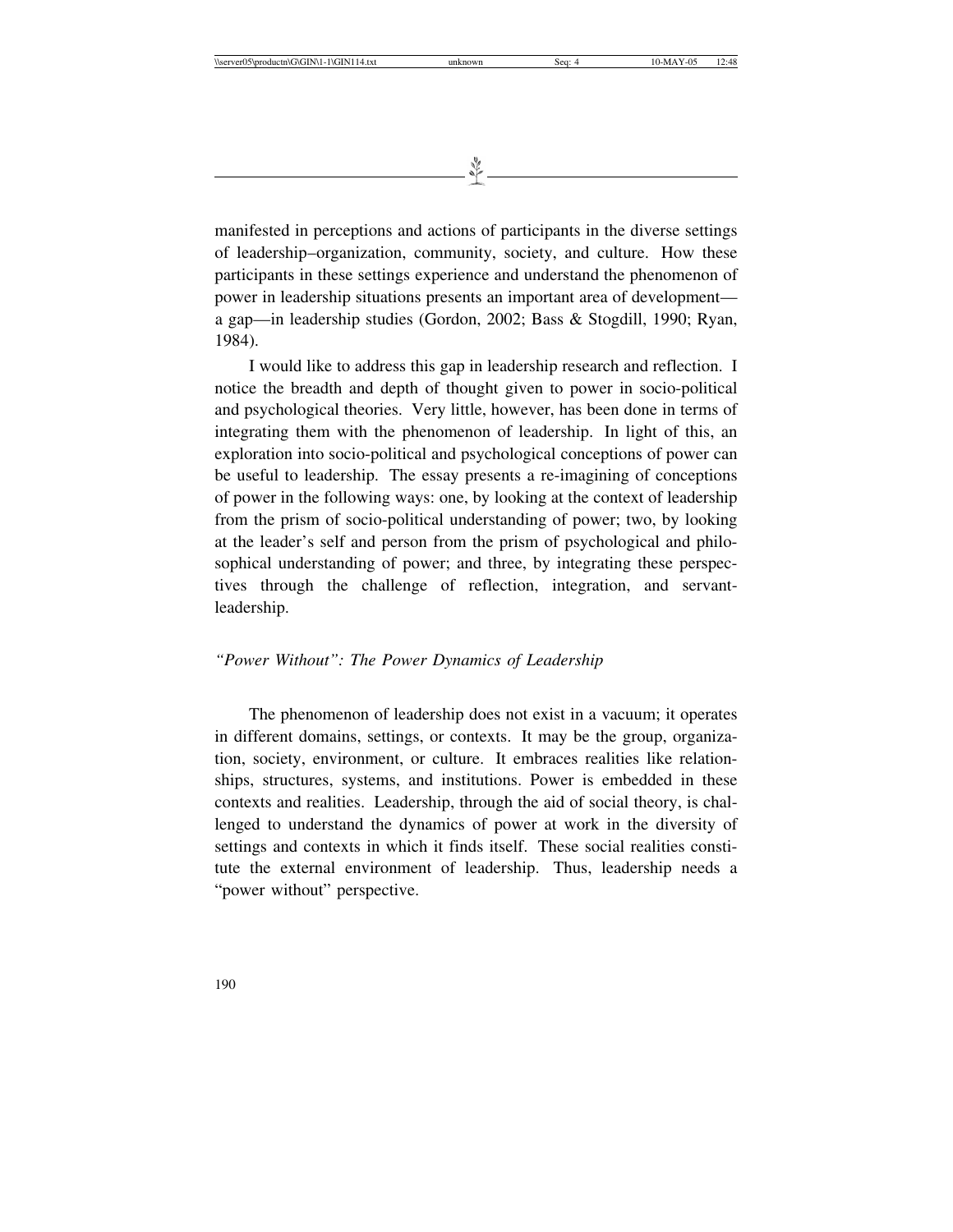# *Power as understood in context*

How can leadership develop this perspective of looking at the dynamics of power in settings and contexts? Perhaps a fundamental step is to ask an ontological question: How do we look at social reality? Berger and Luckmann (1966) provide us with a classic thought in contemporary sociological theory. Their theory of social construction looks at social reality as a human product. Social order is not derived from "laws of nature." The social order is a product of human activity through a process called "externalization." This theory explains how institutions arise. Human activity repeated frequently is cast into a pattern of actions and decisions, which Berger and Luckmann call "habitualization." For example, habitualization of the activity of learning results in institutions of learning—the educational system. Habitualization of the activity of decision-making results in political institutions. The world of institutions then becomes experienced as an objective social reality.

The institutions, as historical and objective facticities, confront the individual as undeniable facts. The institutions are there, external to him, persistent in their reality, whether he likes it or not. He cannot wish them away. They resist his attempts to change or evade them. They have coercive power over him. . . The objective reality of institutions is not diminished if the individual does not understand their purpose or their mode of operation. He may experience large sectors of the social world as incomprehensible, perhaps oppressive in their opaqueness, but real nonetheless. Since institutions exist as external reality the individual cannot understand them by introspection. He must "go out" and learn about them, just as he must to learn about nature. (Berger and Luckmann, 1966, p. 60)

This ontological understanding of social reality frames our first fundamental perspective: leadership needs to "go out and learn" about its setting. Focusing on human activities connected with power, a purposeful discernment accompanies leadership and creates an opportunity to more fully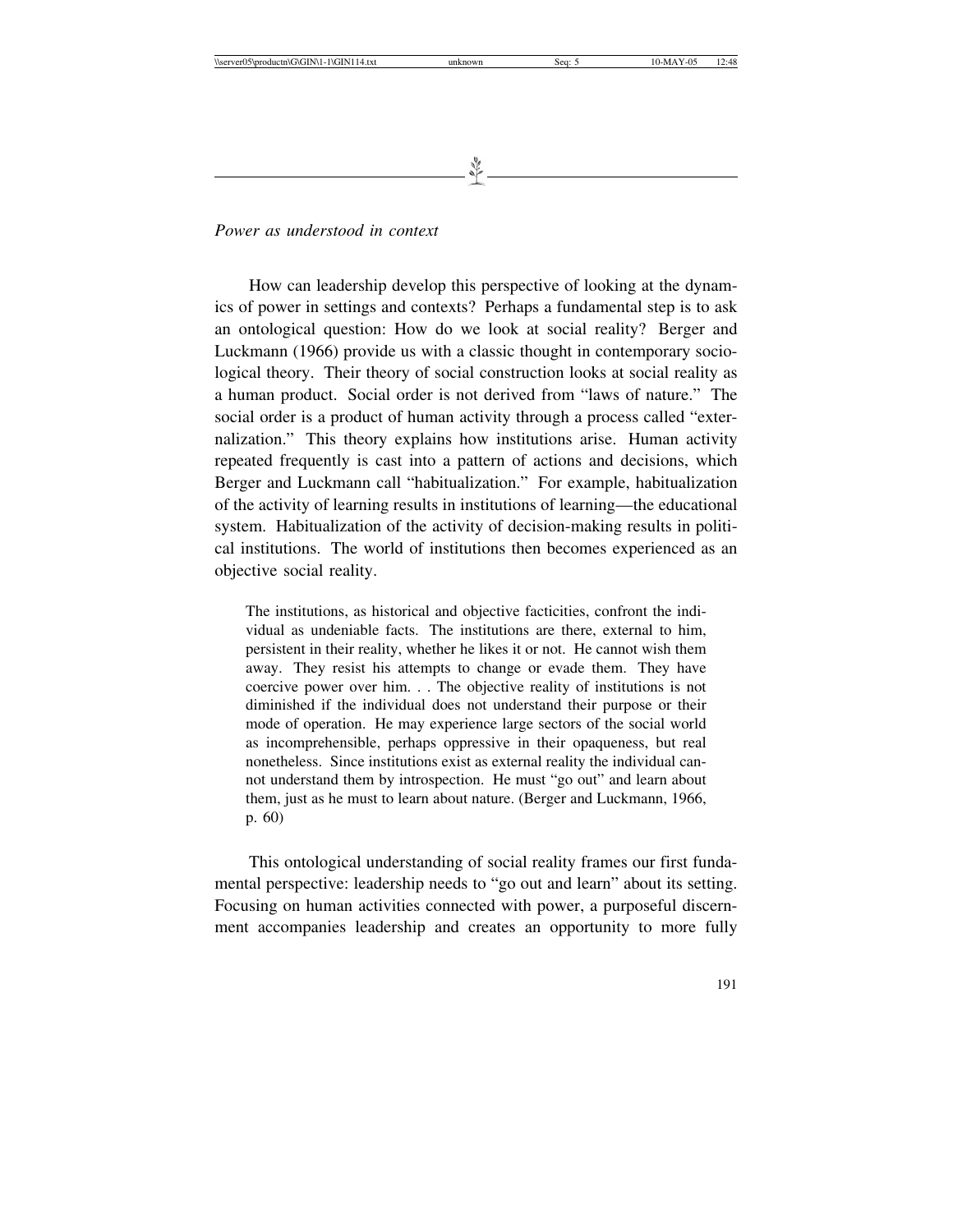| \\server05\productn\G\GIN\1-1\GIN114.txt | unknown               | Seq: $6$ | 10-MAY-05 | 12:48 |
|------------------------------------------|-----------------------|----------|-----------|-------|
|                                          |                       |          |           |       |
|                                          |                       |          |           |       |
|                                          |                       |          |           |       |
|                                          |                       |          |           |       |
|                                          |                       |          |           |       |
|                                          |                       |          |           |       |
|                                          | <b>Against Market</b> |          |           |       |

understand institutions, systems, and structures of power. Leadership needs to be sensitive to the dynamics of power in its environment.

# *Power as situated*

Discerning leadership imagines power as existing in what Wartenberg (1990) describes as a "social field." Wartenberg imagines this social field as constituted not merely by a dyadic power relationship between two agents (the power wielder and the one affected by power), but also by a "broad social context" consisting of a "vast field of social forces" of structures and processes of power. Conceiving power in terms of persons A and B, in an equation like: "power of A over B is equal to maximum force which A can induce on B minus the maximum resisting force which B can mobilize in the opposite direction" is criticized by Burns (1978) as a formula that is "more physics than power."

Wartenberg (1990) gives an example of the power relationship that characterizes the teacher and student in a small classroom setting. While the exercise of power may be localized in the dyad, the whole power dynamic extends beyond it: into the broader social field consisting of power structures in the grading system, into the academic profession, and into the school environment as a whole. Hence, educational leadership confronting the issue of power becomes aware of this picture of power as situated in a broader social matrix of power relationships at different levels of social reality.

## *Power as heterogeneous*

With this view of power as situated in a social field, the next level of imagination is to see the heterogeneity and diversity of these power relationships and institutions existing in this field:

Situated power does not reside exclusively in a single site or institution of society. The situated conception of power shows that social power is a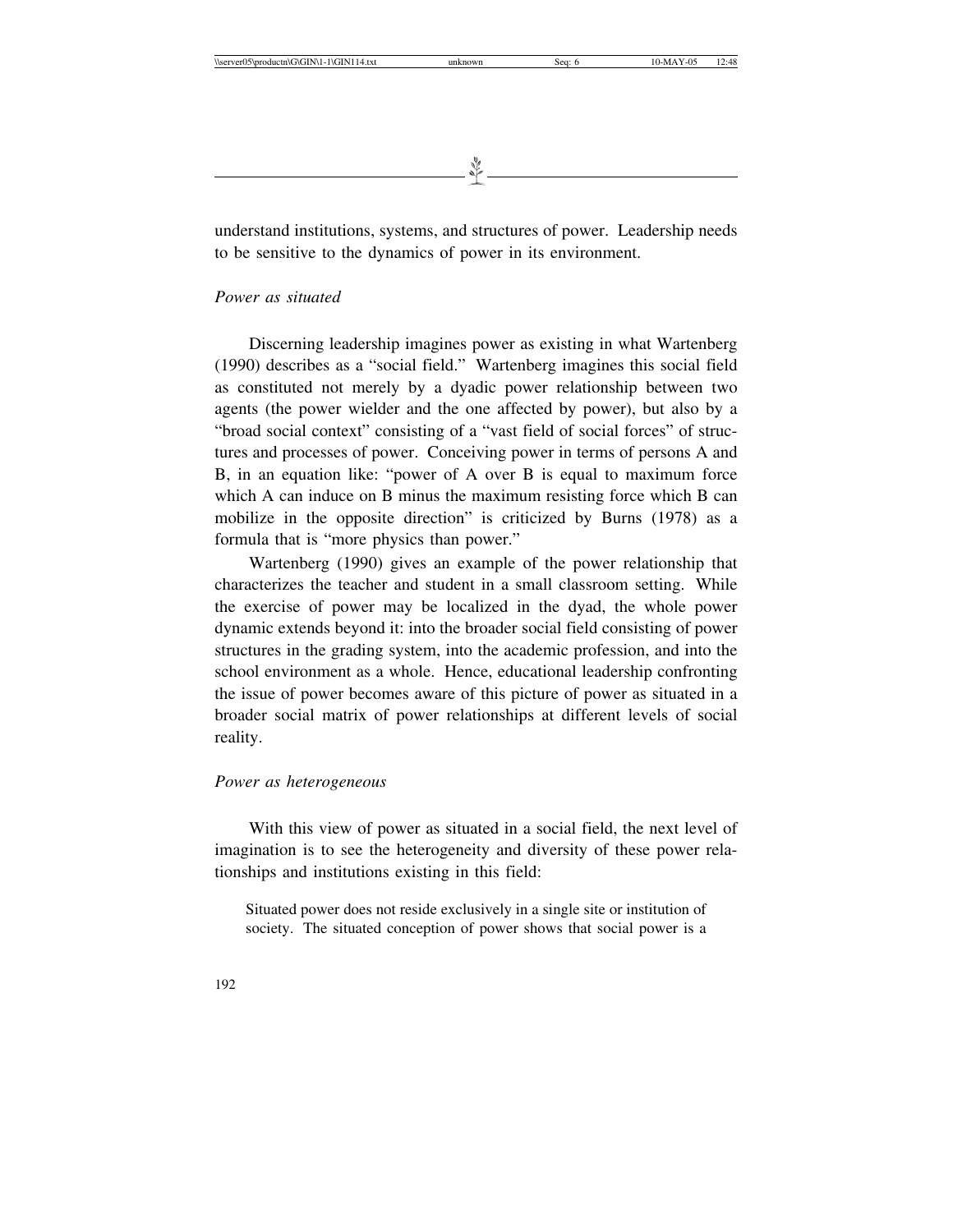heterogeneous presence that spreads across an entire set of agents and practices, although its exercise depends upon the actions of the dominant agent. Such heterogeneity is constituted by a complex coordination among agents located in diverse sites and institutions, all of whose presence in a social alignment is necessary to constitute a situated power relationship. (Wartenberg, 1990, p. 151)

This view can be used in analyzing the power behind the act of grading that exists in Wartenberg's (1990) example of the dyadic relationship of teacher and student. The teacher's power over the student through the power of grading affects and is affected by diverse social forces surrounding this central dyadic relationship of teacher and student. These include not only the students' parents, who might be expecting high grades from their child, but also the principal, an honor society, an athletic club, or a fraternity. Poor grades will affect prospects of entrance into law, business, or medical schools, as well as future careers. Even a romantic relationship may affect or be affected by the power of the grade.

Leadership is challenged to see the diversity of these settings, and the diversity of the power dynamic in each of these settings. Diversity of power dynamics may come in many forms, depending on the peculiarity of the leadership context. Diversity may be in terms of type or nature of organizations. There are power dynamics inherent in groups or "tribes" within an organization (Schmookler, 1994). There are power dynamics in family systems. The organization is a vast arena for the exercise of power, and the leader or executive in an organization is always challenged to see the inherent and inescapable power dynamics in organizational life (Kotter, 1985; Morgan, 1997; Pfeffer, 1981, 1992). In a business organization, for example, executive power relates with other power centers like the board, labor, suppliers, customers, and other stakeholders, through influence and power strategies like negotiations, conflict management, alliances, and networks (Greenleaf, 1977; Morgan, 1997; Pfeffer, 1997).

Power in different organizational forms is studied by different academic disciplines: political science tends to focus on government and politi-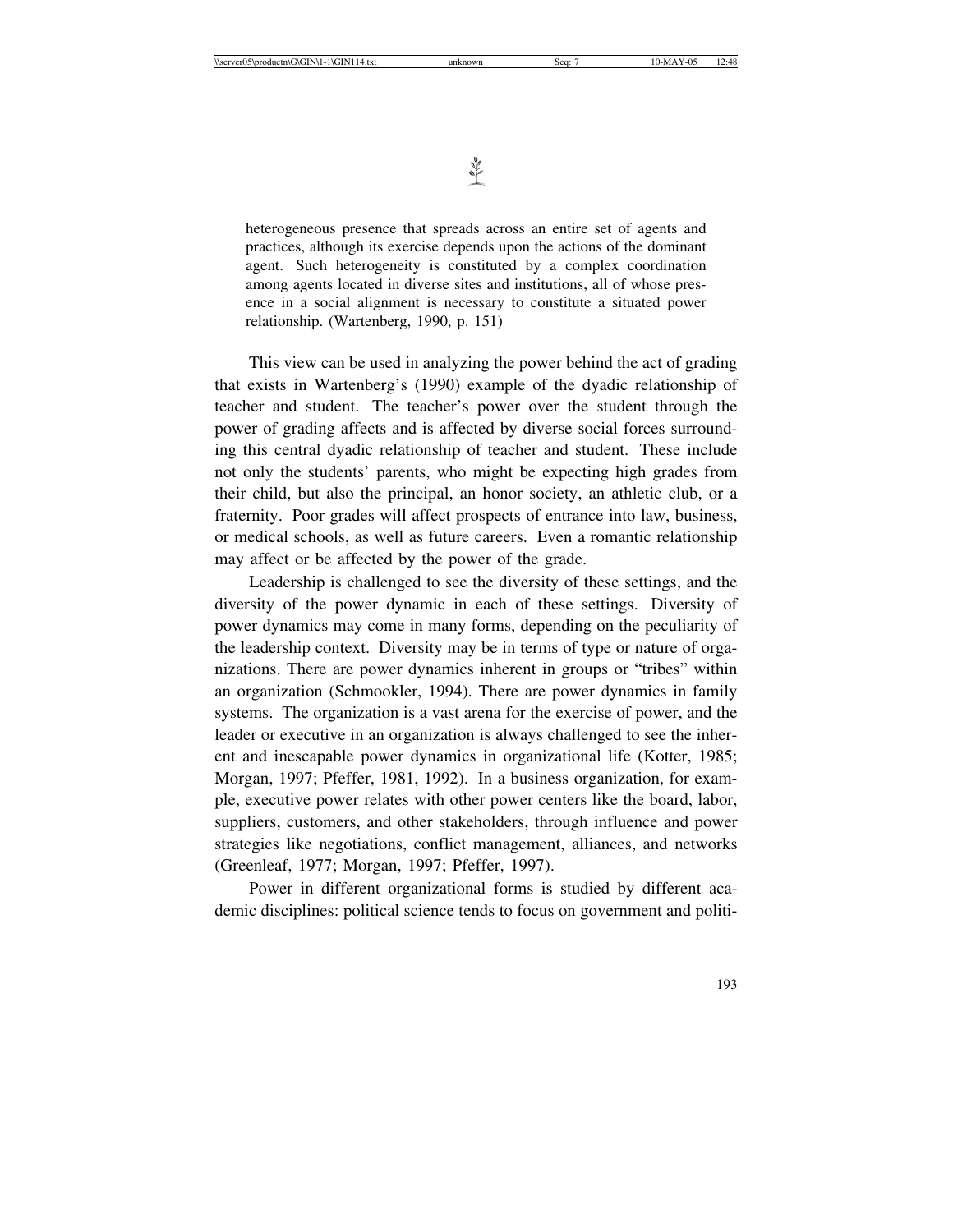cal organizations, management studies on business organizations, and sociology on community and other social organizations (family, church, indigenous groups).

Aside from understanding the diversity of power in different organizational forms, leadership must also see the dynamics of power framed in specific terms by interest or cause-oriented groups. A great deal of thought has been given to looking at power from the perspective of marginalized and oppressed social classes, and specific disciplines focus on issues of power as expressed by specific sectors in society. Feminist theory focuses on gender relations and the power of women. Marxist and critical theory focuses on empowering marginalized social classes and transforming power structures of economic and political domination. Cultural studies explore the dynamics of power among African Americans and other race-based and ethnic societies or cultures. Liberation theology reflects on the power of the poor and their struggle for freedom. The discourse on power is as diverse as the sectoral groups who grapple with it in their lives in two ways: one, as the recipients of power that is exercised as coercion and domination through structures of hierarchy and control; and two, as wielders of power exercised for transformation through structures of empowerment. The first function of power has been imagined as "power over," and the second one, as "power to" (Hinze, 1995; Wrong, 1995).

Greenleaf (1977) speaks of essentially two types of power embedded in institutions, coercive power and the power of persuasion and example:

In a complex institution-centered society, which ours is likely to be into the indefinite future, there will be large and small concentrations of power. Sometimes it will be a servant's power of persuasion and example. Sometimes it will be coercive power used to dominate and manipulate people. The difference is that, in the former, power is used to create opportunity and alternatives so that individuals may choose and build autonomy. In the latter, individuals are coerced into a predetermined path. Even if it is "good" for them, if they experience nothing else, ultimately their autonomy will be diminished. (pp. 41-42)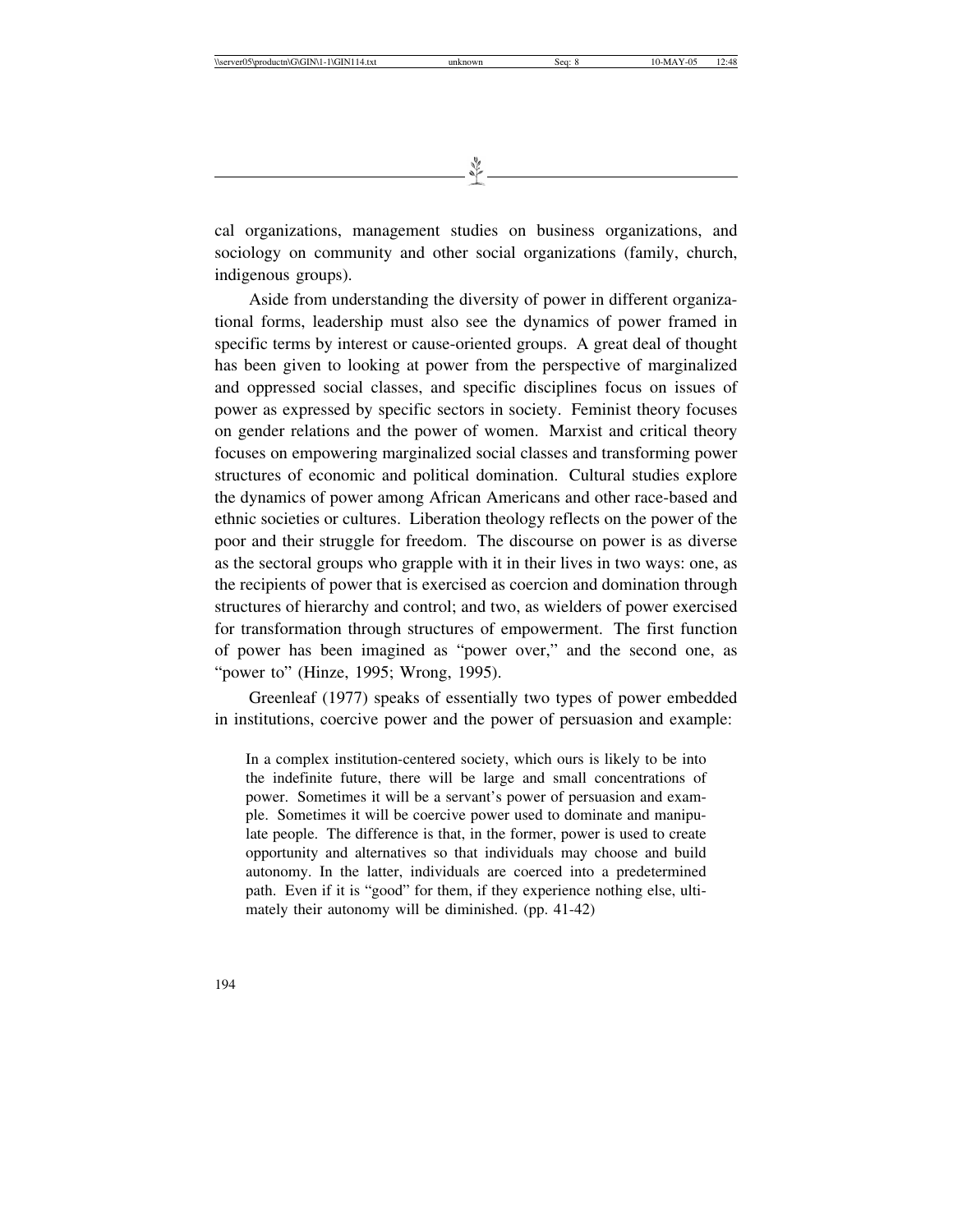| \\server05\productn\G\GIN\1-1\GIN114.txt | unknown | Seq: $9$ | $10-MAY-05$ | 12:48 |
|------------------------------------------|---------|----------|-------------|-------|
|                                          |         |          |             |       |
|                                          |         |          |             |       |
|                                          |         |          |             |       |
|                                          |         |          |             |       |
|                                          |         |          |             |       |
|                                          |         |          |             |       |

Greenleaf's vision of servant-leadership encompasses a deep concern for institutional quality and integrity. Caring for institutions includes sensitivity to the dynamics of power within them, the potential to abuse it, and the need for "countervailing power" which is "a necessary condition of all human arrangements" (Greenleaf, 1977, p. 85). A new basis of trust among stakeholders in the institution can be founded on this renewed vision of power that is shared, a power that is nurtured by persuasion and example. As Greenleaf said, "No one should be powerless!"

# *"Power Within": The Inner Dynamics of Power in Leadership*

We now shift our attention from the external environment of the leader toward the interiority of the leader. Just as power can be situated in the complex setting of leadership, power can also be located in the inner life of leaders. The need, desire, craving for power–a human tendency that is all too familiar to us–resides within the interior life of the individual leader. Psychology helps us understand this phenomenon, as well as the motives that drive it. It helps us imagine how individuals can be oriented or disposed toward power. Leadership has to be informed by this process of imagining power as a motive and as a capacity of individual leaders.

# *Power as desire*

Leadership can benefit from empirical research done on personal power, particularly on the phenomenon of power as a need or motive. Early studies by Adler in 1927 and Horney in 1942 developed the concept of the "will to power," a craving, almost neurotic need for power due to one's feeling of inferiority and anxiety (Lips, 1981). The striving for power is central to Alfred Adler's (1966) psychology:

To be big! To be powerful! This is and has always been the longing of those who are little or feel they are little . . .Whatever men are striving for originates from their urgent attempts to overcome the impression of deficiency, insecurity, weakness . . . Our guiding ideal is concretized as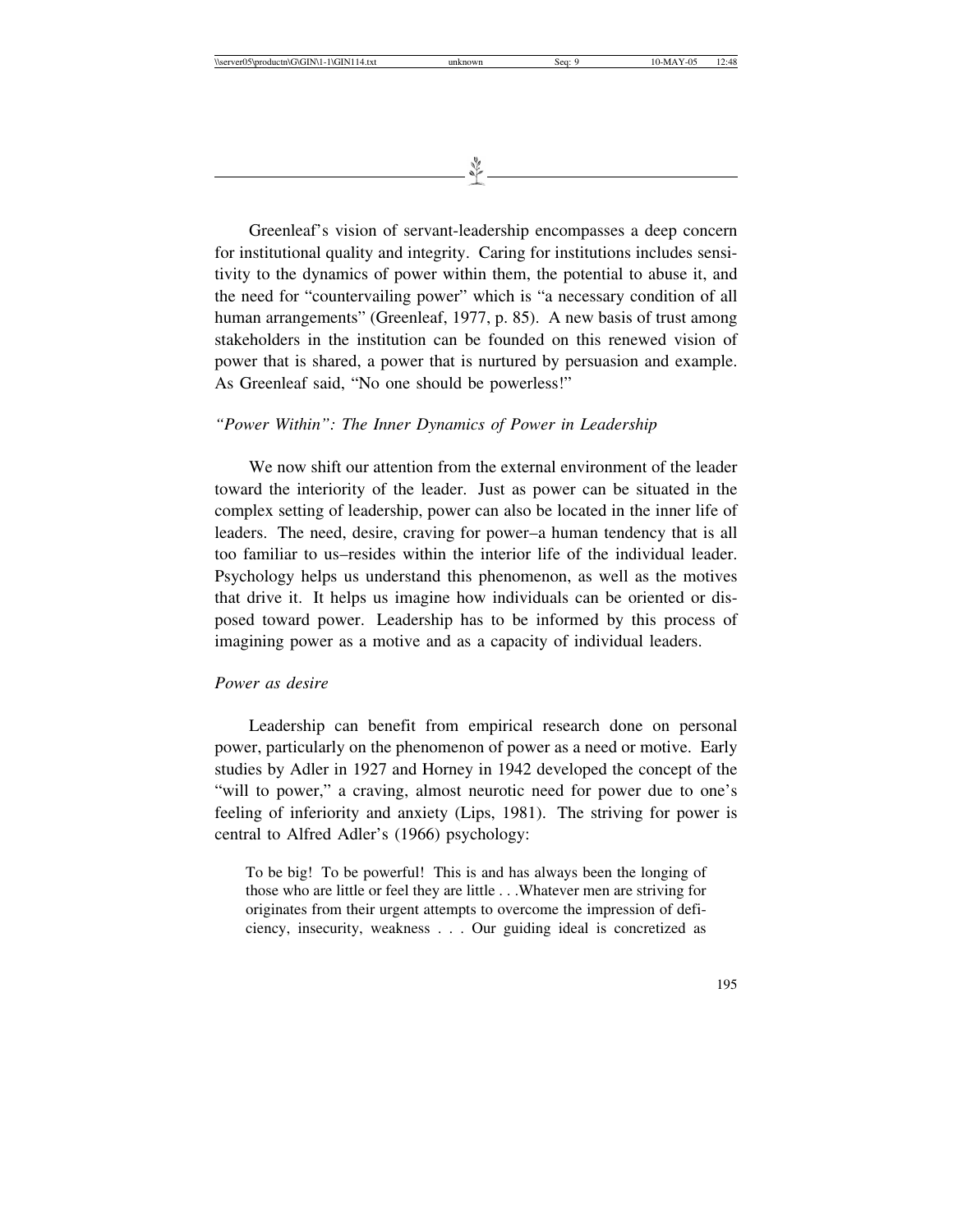| \\server05\productn\G\GIN\1-1\GIN114.txt | unknown | Sea: 10 | $10-MAY-05$ | 12:48 |
|------------------------------------------|---------|---------|-------------|-------|
|                                          |         |         |             |       |
|                                          |         |         |             |       |
|                                          |         |         |             |       |
|                                          |         |         |             |       |

power over others . . . The striving for personal power is a disastrous delusion and poisons man's living together. (pp. 168-169)

In his book *The Power Motive*, Winter (1973) argues for recognition of this powerful driving force in people. He speaks of the tendency of individuals, especially those in public life, to mask their desire for power with more noble virtues like "service," "duty," and "responsibility." To acknowledge the existence of the power motive is essential in today's power-preoccupied world. Some psychologists have concluded that "just as sexuality was repressed and denied during the nineteenth century, so today power strivings are repressed and achieve only disguised expression through defense mechanisms such as distortion, displacement, projection, and rationalization" (p. 3).

How is the power motive manifested in action? Through projective tests that Winter (1973) developed to measure a person's level of need for power, or *n* Power, he drew out themes and imagery that indicate powerful actions and dispositions. Lips (1981) summarizes these themes and imagery as including

forceful behavior such as assaults, threats, or insults; sexual exploitation; taking advantage of another's weakness; giving unsolicited help, support, or protection; trying to control another person by regulating behavior or living conditions or by seeking information; trying to influence or persuade another; and trying to impress some other person or the world at large. (p. 27)

David McClelland (1975, pp. 10-12) builds on Winter's (1973) work by identifying four main actions correlated to men with high power motivation. These actions include: (1) power-oriented reading, or reading about sex, sports, and aggression; (2) accumulating prestige possessions like guns, cars, and credit cards; (3) participation in competitive sports; and (4) belonging to organizations and holding office in them. Men get power in different ways, but the same effect holds: a feeling of power.

McClelland (1975) further proposes a classification of these power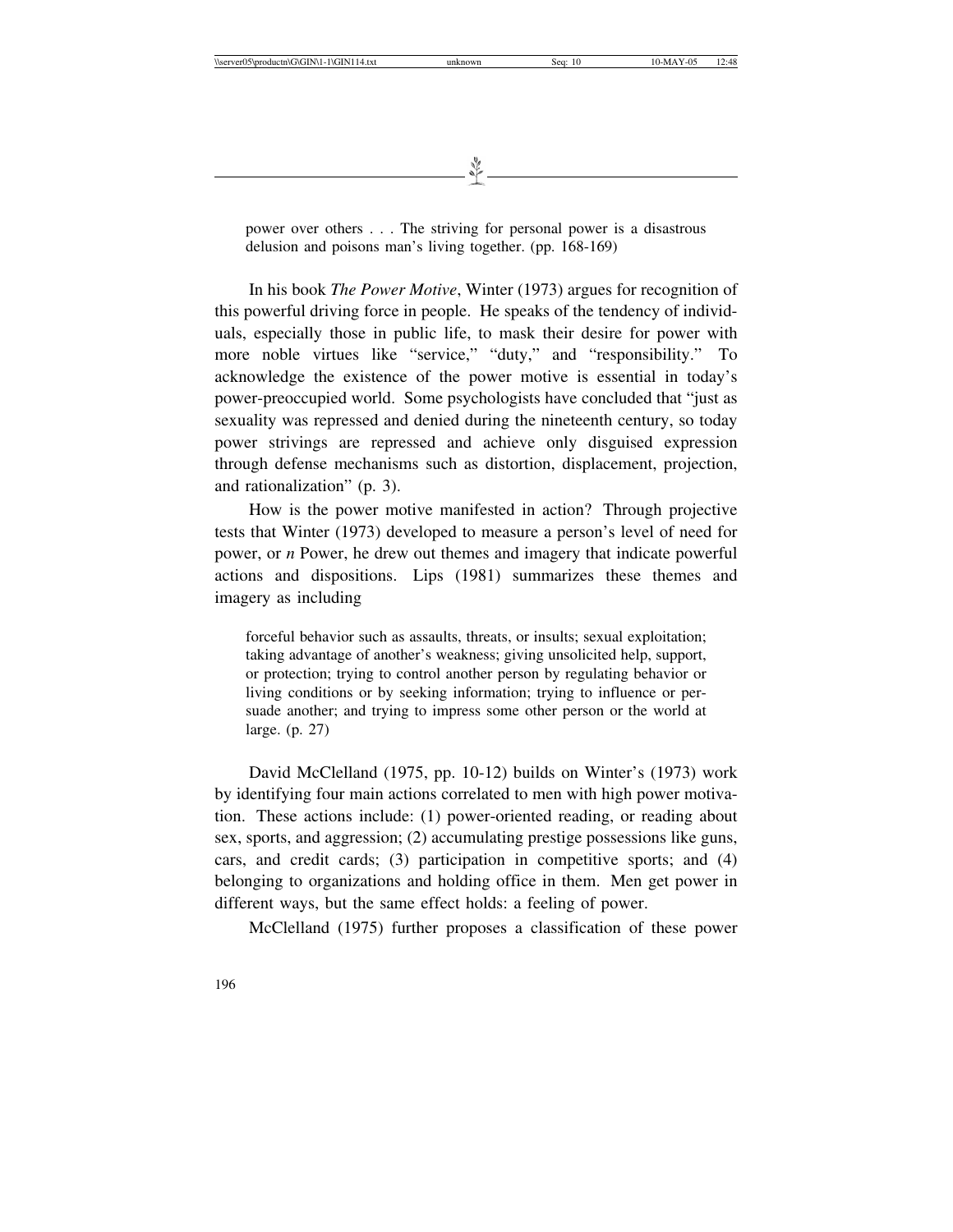actions into "power orientations." He makes the following distinctions: (1) the source of power as one's self or others; and (2) the object of power as one's self (to feel stronger) or others (to influence). He then identifies four stages in power orientation, which are synchronized with the psycho-sexual and psycho-social development framework originally proposed by Freud and Erikson. McClelland describes the four stages as follows: Stage I: "I strengthen, control, direct myself"; Stage II: "Others (God, my mother, my leader, food, etc.) strengthen me"; Stage III: "I have an impact on others"; and Stage IV: "It (religion, laws, my group) moves me to serve and influence others" (pp. 13-21).

McClelland (1975) frames the power motive within a continuum that describes levels of personal maturity and development. Stage I to Stage II moves the individual from external control to internal control. Stage III to Stage IV moves the person from self-assertion to selfless service to an ideal. The desire for power, therefore, exists at these different stages of psychological growth from self-centeredness to selflessness. Maturity, however, is seen not much in terms of progressing through the stages, but in terms of the "ability to use whatever mode is appropriate to the situation." McClelland continues:

The developmental model we have in mind is not like the Freudian one in which early learnings are left behind or, if they persist, are viewed as immature abnormal fixations. Rather, the modes of experiencing power are learned in succession, more or less in the order given, each depending on the successful experiencing of the earlier ones. Yet the earlier modes should remain available to provide the opportunity for a richer, more varied life. (p. 24)

He gives the example of a young man who appropriately develops Stage II behavior to break his dependence on his mother, then gets married and develops a new sense of personal power in a Stage I manner. When he plays tennis and talks politics he assumes Stage III competitive behavior, and in church he lives out the service orientation of Stage IV (p. 24).

These empirical studies on the power motive in the mid '70s still have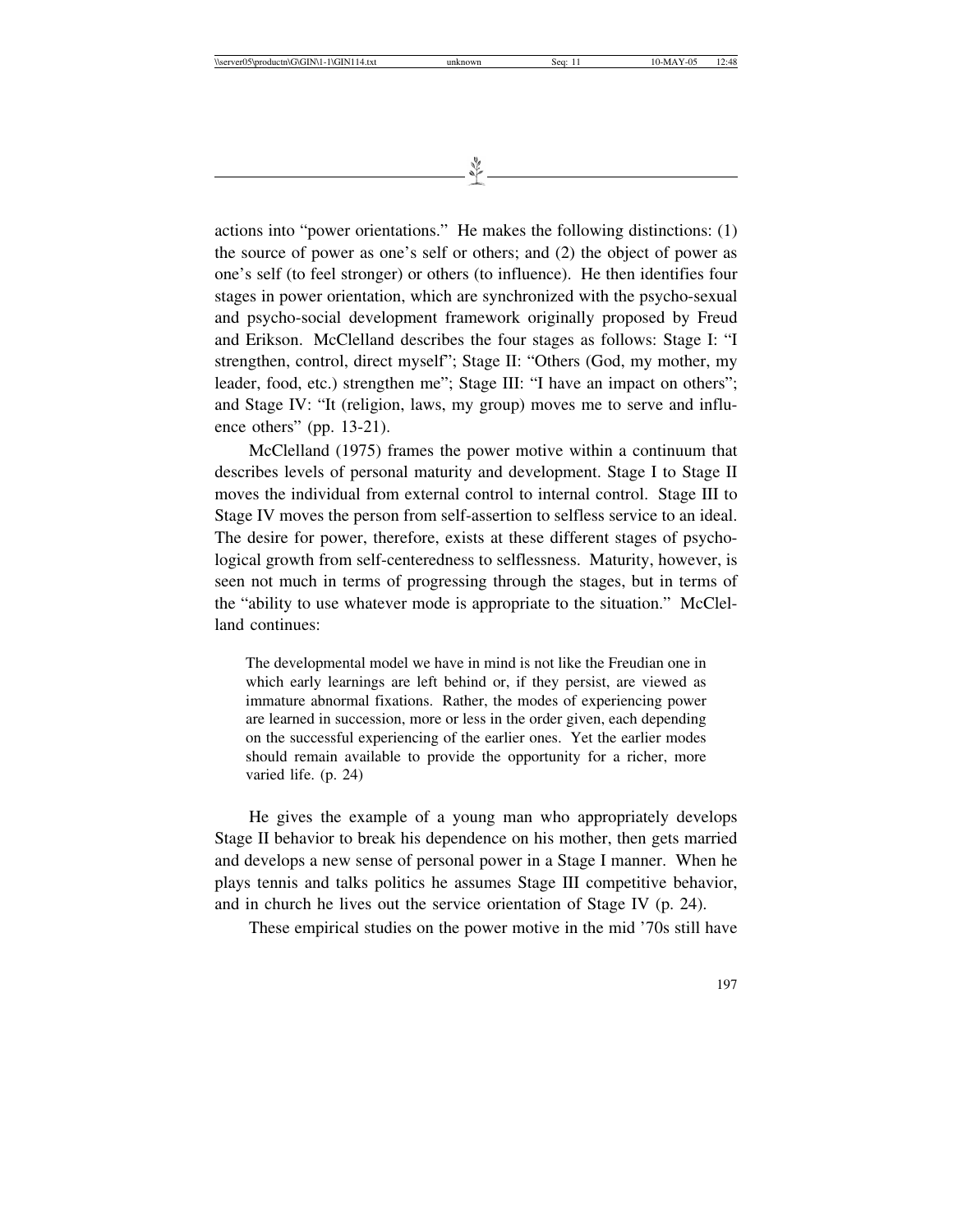| \\server05\productn\G\GIN\1-1\GIN114.txt | unknown | Seq: 12 | $10-MAY-05$ | 12:48 |
|------------------------------------------|---------|---------|-------------|-------|
|                                          |         |         |             |       |
|                                          |         |         |             |       |
|                                          |         |         |             |       |

relevance today in terms of reflecting on the extent to which a leader needs and desires power. New studies may be needed to re-contextualize these questions on the power motive to the exigencies of the contemporary situation. New modes of power orientation and action need to be observed. One such observation is that of imagining power as a potential pathology among leaders.

## *Power as pathology*

Organization specialists Abraham Zaleznik and Manfred Kets de Vries (1985) wrote about the psychodynamics of leadership and power in organizations. They studied the phenomenon of leaders' using power not only constructively, but destructively as well. Unconscious motivation determines the actions and dispositions of leaders, and their positions can be used "as a stage for acting out their personal conflicts and insecurities" (p. xi). To study this unconscious motivation of leaders is to look into what Kets de Vries (1993) calls the leader's "intrapsychic theater." Clinical, psycho-analytical perspectives are used here:

People who aspire to power frequently operate on a borrowed ego, a corporate mind in place of a cohesive self and an awareness of who one is in the flow of history and time. Busily reaching for power, the individual attempts to cast off unacceptable self-images and remains divided and ill at ease. The orientation to power then becomes defensive, as a means for uniting a divided self and as a substitute for a sustaining ego ideal. (Zaleznik & Kets de Vries, 1985, p. vii)

The psychoanalytical lens can help in understanding how and why leaders deal with power. Early childhood experiences, relationships with parents and family, defining moments of identity and individuation–these and other factors influencing individual growth and development can assist in understanding the power dynamics within a leader's interior life. One factor that influences a leader's disposition toward power is the sense of individual potency, which is an attribute of leadership (Kets de Vries, 1993,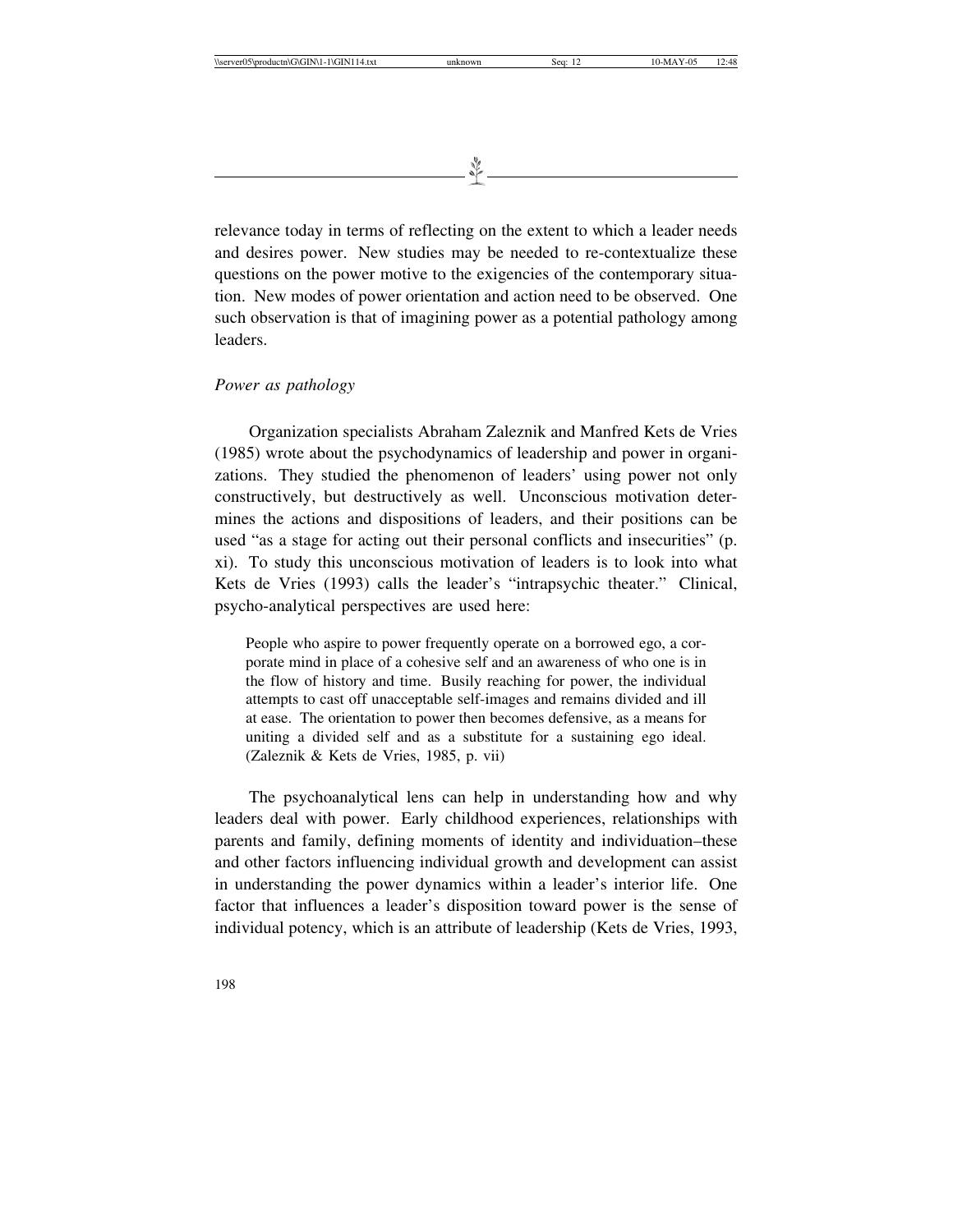| \\server05\productn\G\GIN\1-1\GIN114.txt | unknown | Seq: 13 | 10-MAY-05 | 12:48 |
|------------------------------------------|---------|---------|-----------|-------|
|                                          |         |         |           |       |
|                                          |         |         |           |       |
|                                          |         |         |           |       |
|                                          |         |         |           |       |
|                                          |         |         |           |       |
|                                          |         |         |           |       |
|                                          |         |         |           |       |
|                                          |         |         |           |       |

p. 16). This feeling of individual potency, or personal power, is nurtured through childhood experiences:

The degree of encouragement and frustration children experience as they grow up. . .has a lasting influence on their perception of themselves and others and the relationships they form throughout their lives. Any imbalance between their feelings of helplessness and the degree of protective nurturing they receive from their parents will be felt as a psychological injury. . ..[and] will feed their natural sense of impotence. . .they will commonly respond with feelings of rage, a desire for vengeance, a hunger for personal power, and compensatory fantasies of omnipotence. This dynamic continues throughout life, and if it is not adequately resolved within individuals as they grow up, it is likely to be reactivated with devastating effect when they reach leadership positions and learn to play the game of power. (Kets de Vries, 1993, p. 16)

These psychological injuries render these individuals vulnerable to the pathologies of power and leadership. They develop narcissistic, grandiose, addictive, and compulsive patterns of behavior. They become power seekers, entering the arena of leadership and politics "to compensate for feelings of low self-esteem, unimportance, moral inferiority, weakness, mediocrity, and intellectual inferiority" (Post, 2004, p. 17). Greenleaf (1995) observes that common corruptions of power include personality distortion, arrogance, and impairment of imagination, or the sheer incapacity to form ideas and good judgment.

Leadership roles become the stage for acting out and reinforcing these personality disorders at the expense of others. The glitter and glamour of power and prestige blind them to their intoxication with and abuse of power. They sink into a spiral of ego-indulgence, self-perpetuation, and power arrogation, enacting Lord Acton's dictum of absolute power corrupting absolutely. The world's history of war, violence, and aggression is filled with leaders who have fallen into this pathological trap of power and leadership.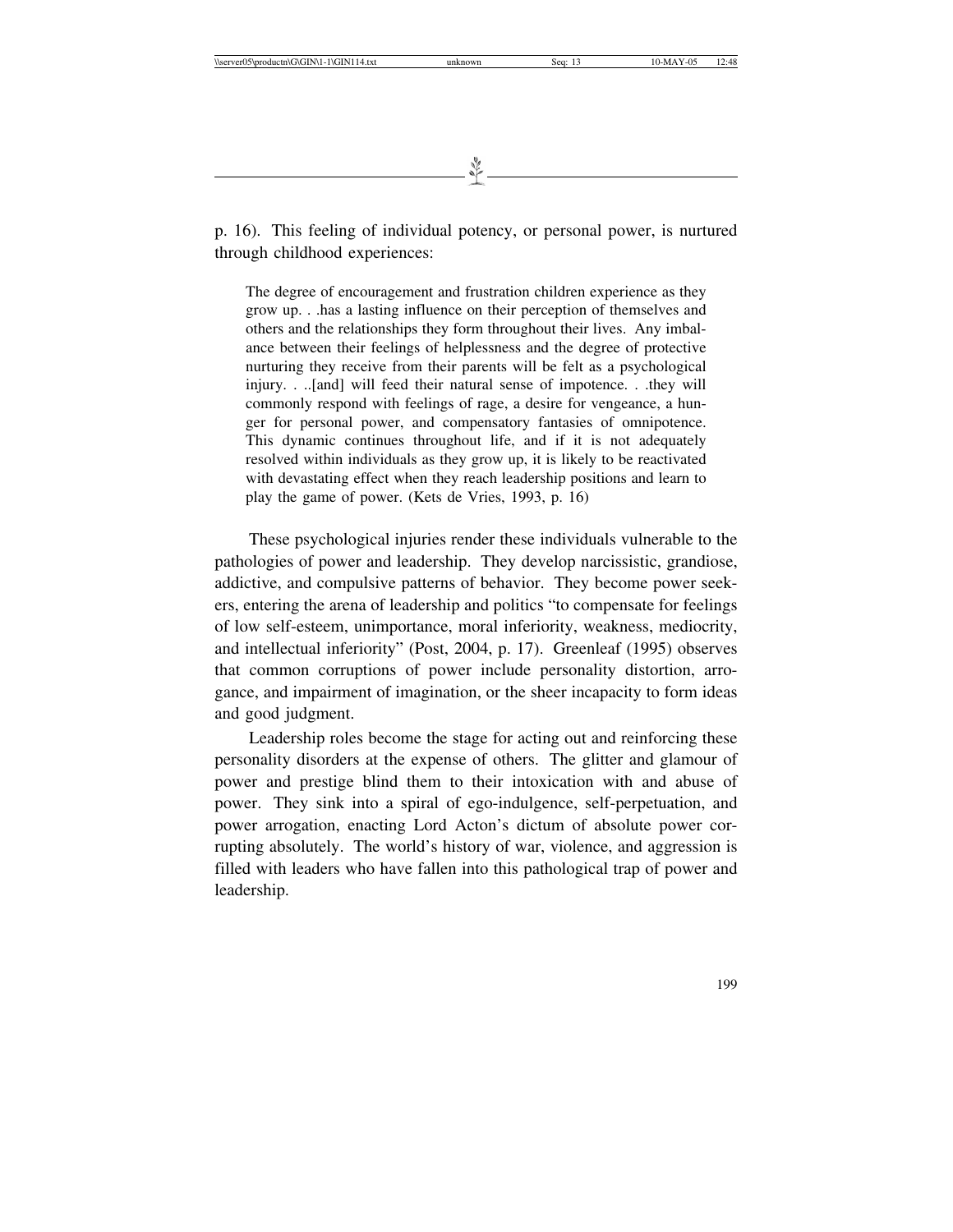## *Power as being*

The inner dynamics of personal power include many other things aside from looking at power as desire and as pathology. Power resides in the very constitution of the person: mind, body and spirit. Hence, to imagine power from within is to imagine the power inherent in these faculties of a person's being. Power has been described in such terms: power of intelligence and imagination, power of soul and spirit, power of character and charisma, power of emotion and empathy, power of values and vision. Extensive research shows how emotional intelligence can unleash powerful energies that build resonance in the practice of leadership (Goleman, Boyatzis, & McKee, 2002).

Power can thus be imagined as a reality that encompasses the totality of a person's being. Power is the ontological reality of *being* itself. Power is not nothingness. To possess power is to be. To be, or to exist, is to possess power. This metaphysical, ontological description of power has been proposed by Paul Tillich (1954), an influential twentieth-century theologian, in his classic book, *Love, Power and Justice*. For Tillich, power is most fundamental to love and justice, "since being itself is the 'power of being,' a power ultimately identifiable as God" (Hinze, 1995, p. 187; Pasewark, 1993, pp. 245-246; Tillich, 1954, pp. 35-40). Power drives the essence of being, of reality as a whole—without which love and justice cannot exist. He calls for an integrated understanding of love, power and justice; a disconnected view of these three reduces love to pure emotion, and power and justice to compulsion (Tillich, 1954, p. 12).

Greenleaf (1977) lends credence to the same inner power of the person's being. The servant-leader's power originates from within. This power resides in the servant-leader's own humanity:

Servants, by definition, are fully human. Servant-leaders are functionally superior because they are closer to the ground–they hear things, see things, know things, and their intuitive insight is exceptional. Because of this they are dependable and trusted, they know the meaning of that line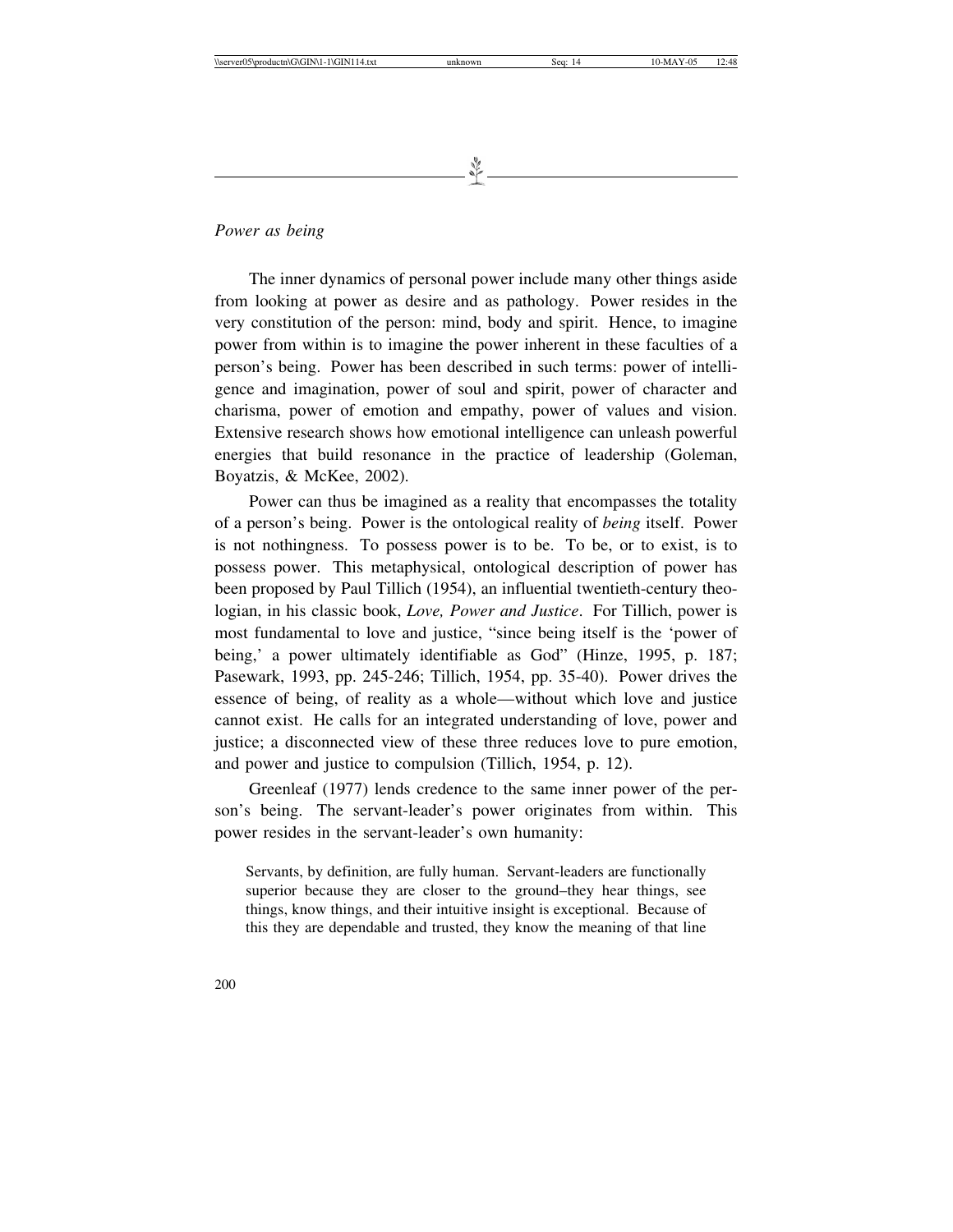|  | \\server05\productn\G\GIN\1-1\GIN114.txt |  | sea: | 10-MAY-05 | 12:48 |
|--|------------------------------------------|--|------|-----------|-------|
|--|------------------------------------------|--|------|-----------|-------|

from Shakespeare's sonnet: "They that have power to hurt and will do none. . .." (p. 42)

Hence, Greenleaf shows that in the servant-leader's inner self is his or her "functional superiority" or power. This power includes distinctive qualities like intuition, empathy, acceptance, foresight, healing, creativity, and faith. The servant-leader has a "sense for the unknowable," and is able to "foresee the unforeseeable." This leader has a "feel for patterns" and is able to "listen *first*." These powers give leaders their "lead," as they are able to know with "discerning toughness" how to "go out ahead" and "show the way" to others.

# *Integrating Inner and Outer Power Dynamics: The Challenge of Reflection, Integration, and Servant-leadership*

I have explored the inner and outer dynamics of power in leadership. In the "power without" perspective, power is situated in the leader's setting, which is socially constructed, heterogeneous, and diverse in its forms and manifestations. In the "power within" perspective, power is fulfilling a desire, motivation, and need in leaders. Unmanaged and uncontrolled, it becomes a pathology that makes for dysfunctional and destructive leadership. From an ontological perspective, power can be grasped as descriptive of the very constitution of human existence, as *being* itself.

Leaders are challenged to have both of these power perspectives: "power without," or *exteriority*, and "power within," or *interiority*. The sense of exteriority challenges the leader to know and comprehend the power dynamics of his or her environment and setting. Sociological and political tools of understanding are useful here. The sense of interiority challenges the leader to grasp and grapple with power within the self through psychological, philosophical, and spiritual frames of understanding. The leader needs *both* exteriority and interiority. Not to have one or the other leads to a limited view of power and reality that is bifurcated and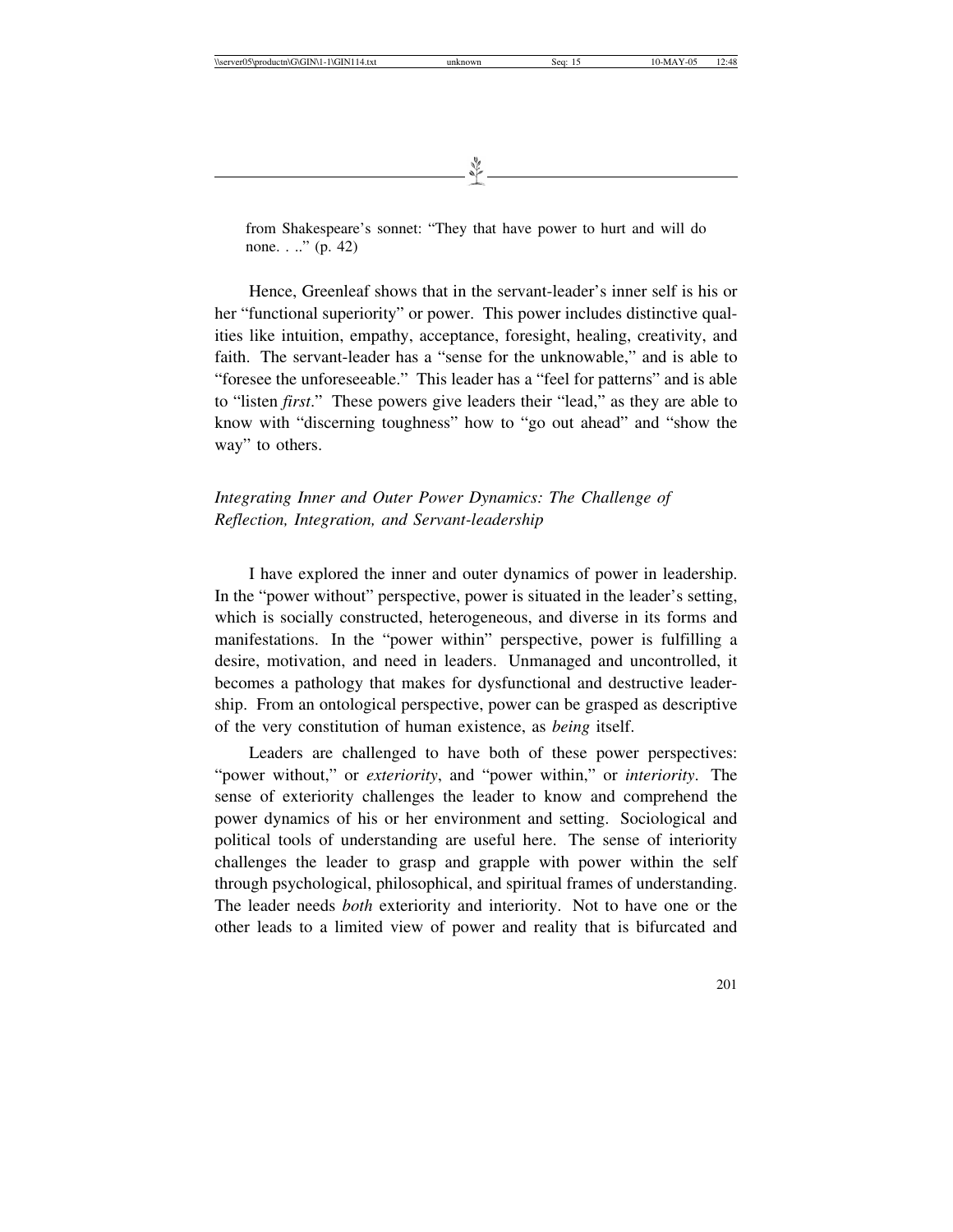Ne

disjointed. A leader is called to attend to both internal and external realities, to both self and environment.

The challenge, however, goes beyond just *having* both perspectives, but also toward *integrating* both perspectives. The leader's tools and capacities are not only for awareness and analysis, but also for integration and action. Leaders have to make sense of power as manifested in complex structures of organization, society and culture, and integrate it with their personal psychology and spirit, within an equally complex reality of their interior life or self. We have glimpsed the complexity of these processes, and what is called for is a leadership that has the capacity to make sense of these through a process of reflection. Such reflective leadership would have the following characteristics: a deep understanding of the self, a relational view of power, and an inclination to work for change and transformation.

#### *A deep self-understanding*

The first challenge is a process of self-understanding among leaders. Leadership research has emphasized the need for self-awareness and understanding, as well as for other related themes like self-management and selfevaluation (Bass & Stogdill, 1990; Goleman, Boyatzis, & McKee, 2002; Yukl, 2002). Some leadership theories view the leader's values and principles as the very foundation of leadership (Covey, 1992; Greenleaf, 1977; O'Toole, 1996). Others call for a process of reflexive self-reflection on the very practice of leadership, a process which Heifetz (1994) calls "getting on the balcony" (p. 252). This habit of self-examination deepens self-knowledge, and increases capacity for the regulation and management of leaders' "hungers" and needs for "power and control, affirmation and importance, as well as intimacy and delight" (Heifetz and Linsky, 2002, p. 164). Such processes of deep self-understanding can integrate the dimension of power within the psyche and spirit:

As a precondition for acting on other people, the would-be leader must engage in self-reflection in order to heal the rifts within the psyche, tame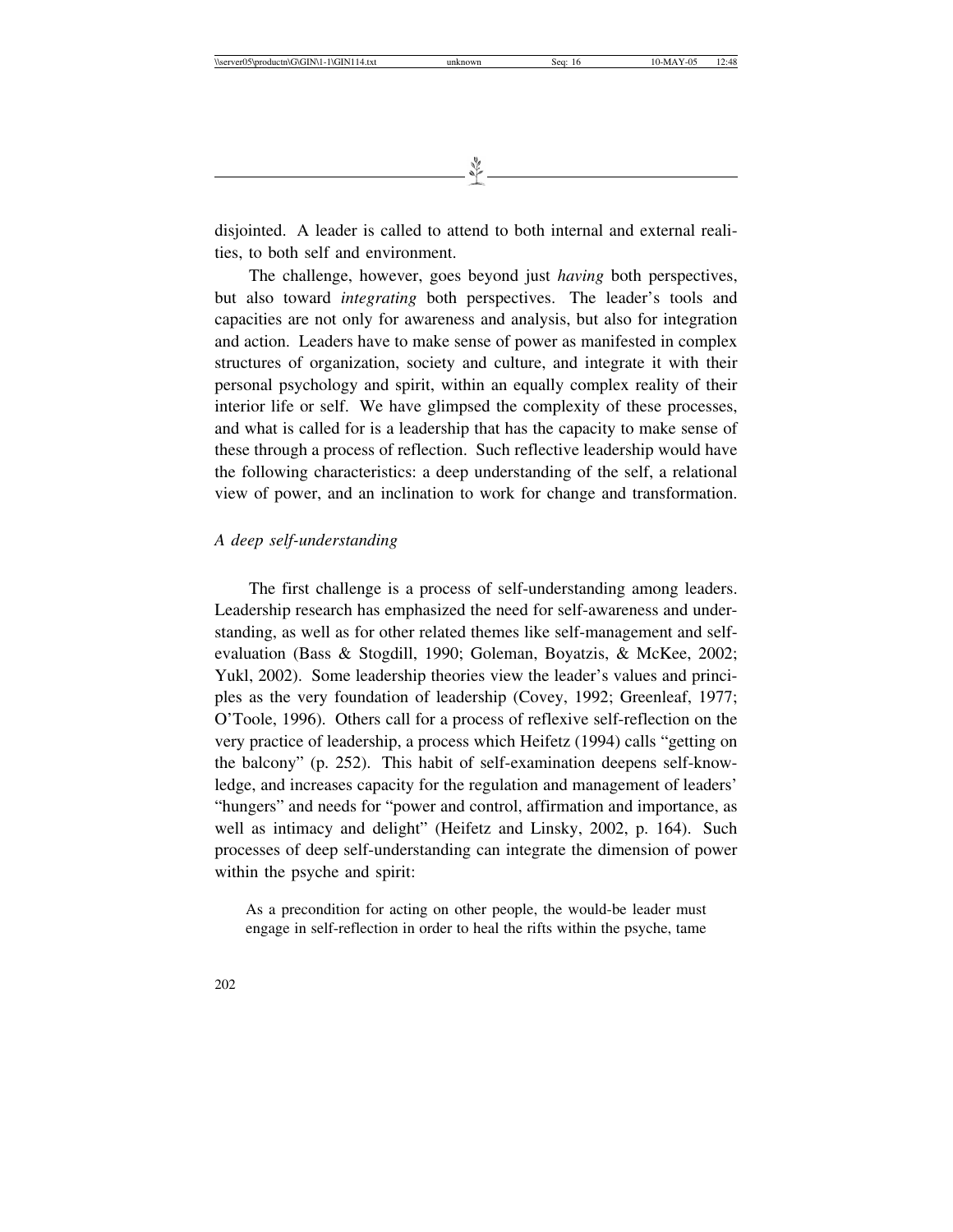| \\server\\ | $_{\rm H311}$ -1\GIN114 t <sup>1</sup><br>. .<br>$-0.5$<br>5\productn\G\GIN\<br>Sea<br>unknown<br>AA<br>-171.<br>. | ∙4' |
|------------|--------------------------------------------------------------------------------------------------------------------|-----|
|------------|--------------------------------------------------------------------------------------------------------------------|-----|

the urges of power and aggression. . .. There is no greater need for selfunderstanding today than in the people who achieve positions of power. (Zaleznik & Kets de Vries, 1985, pp. xiii, xv)

Greenleaf's (1977) servant-leader develops such self-understanding by moving through life from two levels of consciousness. One is the actual, real world of activity, where the leader is "concerned, responsible, effective, value oriented." The other is on another level, where the leader is "detached, riding above it, seeing today's events, and seeing oneself deeply involved in today's events, in the perspective of a long sweep of history and projected into the indefinite future" (p. 26). This practice of detachment, withdrawal, and self-examination builds and clarifies values. It serves as "armor" against the stresses, uncertainties, and distractions of life situations. It safeguards the center and perspective of one's life, and provides constant grounding to what matters most: "Awareness is not a giver of solace–it is just the opposite. It is a disturber and an awakener" (pp. 27-28).

#### *A relational view of power*

The second challenge is to have a relational view of power that integrates the internal and the external, the subjective and the objective, interiority and exteriority. According to process theologian Bernard Loomer (1976), relational power is the alternative to what he calls "unilateral or linear power":

Linear power is the capacity to influence, guide, adjust, manipulate, shape, control, or transform the human or natural environment in order to advance one's purposes. This kind of power is essentially one-directional in its working. . .. [Relational power] is the ability both to produce and to undergo an effect. It is the capacity both to influence and be influenced by others. Relational power involves both a giving and a receiving. (Loomer, 1976, pp. 8, 17)

According to Loomer, linear power negates the relational context of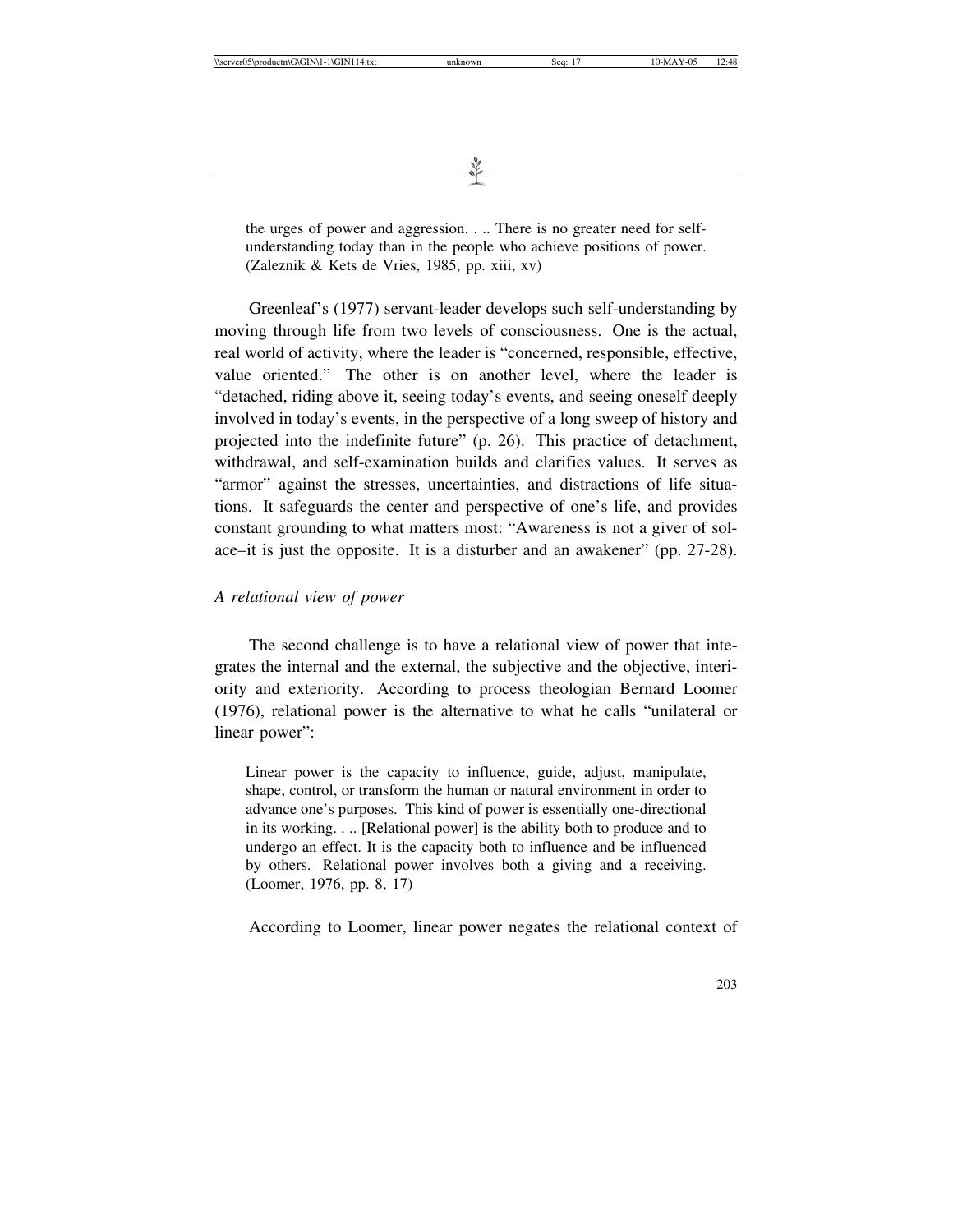| <b><i><u>Nserver</u></i></b><br>C(CIN)<br>J\1-1\GIN114.txt<br>5\productn\G\Gl | sea | AC<br>. .<br>. .<br>$\Omega$<br>.<br> |
|-------------------------------------------------------------------------------|-----|---------------------------------------|
|                                                                               |     |                                       |

power. Linear power has dominated Western thought and culture, and its effect is dominance, competition, curtailment of power over the other, and inequality in the relationship. Relational power affirms the communal dimension of power, along with its values of mutuality, accountability, equality, and interdependence. These values imbue relational power with a stature of integrity, strength of character—it is, then, a power which redefines the notion of "size." Loomer, as cited in Keller (1986), says,

By size I mean the stature of a person's soul, the range and depth of his love, his capacity for relationships. I mean the volume of life you can take into your being and still maintain your integrity and individuality, the intensity and variety of outlook you can entertain in the unity of your being without feeling defensive or insecure. I mean the strength of your spirit to encourage others to become freer in the development of their diversity and uniqueness. I mean the power to sustain more complex and enriching tensions. I mean the magnanimity of concern to provide conditions that enable others to increase in stature. (p. 143)

The "stature" here may very well be the same "servant stature" Greenleaf (1977) envisions in leadership. The power of servant-leaders is gauged in terms of their "net influence" on our lives. The "net influence" may be neutral, or it may be one of enrichment, or one of diminishment. The servant stature enriches, rather than diminishing or depleting our lives (pp. 42- 43). Servant-leaders enrich us by their sheer presence. This is where the relational power of the servant-leader comes from.

Leaders are thus challenged to reflect on power and re-imagine it in terms of relationships and community. To conceive of power this way is to see one's self as deeply connected to one's matrix of relationships. To imagine power this way is to see one's self as integrated with, and accountable to, one's environment, thereby magnified in spirit and love. Part of this integration and accountability is the openness to work for change and transformation, the third challenge.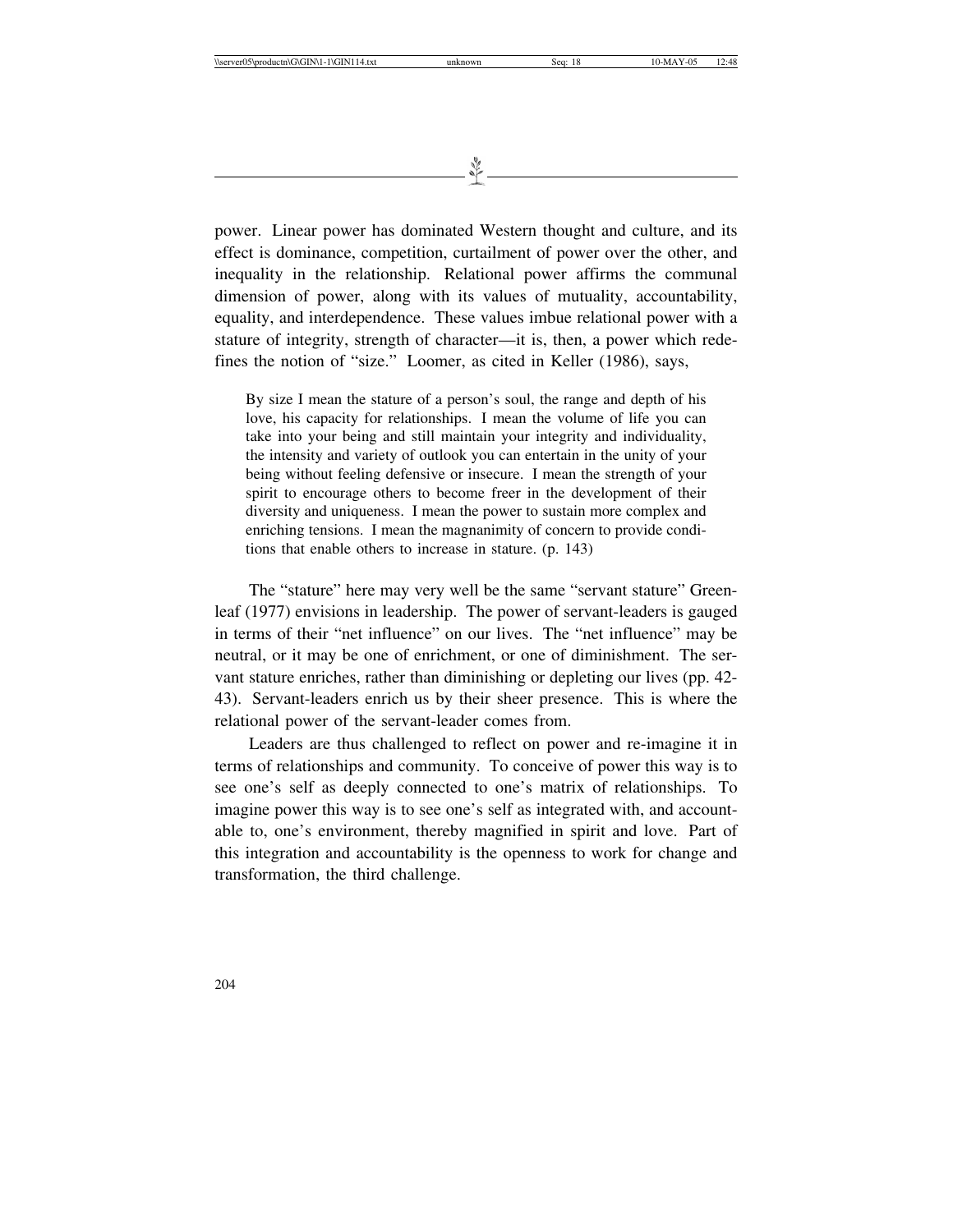# *A consciousness for change*

A leader who reflects on her self and her environment realizes the necessity of change occurring both in her self or consciousness, and in her environment and culture. The process of change happens internally, within one's self and consciousness. Leaders can sort out their personal "power issues" (Horner, 1995)–their motives and desires for power, their psychological dispositions for potential misuse and abuse of it. Reflective leaders then become aware that power can be both a problem and a potential to them, an energy that can be both corruptive and constructive. Such awareness is the foundation for changing their consciousness toward power.

Externally, leaders reflect on their setting and see how power can be used as an instrument for domination and oppression, and also as a means for transformation and empowerment. In this aspect leaders are called to take the role of change agents, aware of and acting for necessary changes in the structures and systems of power that govern their environment at different levels: relationships, groups, organizations, societies, and cultures.

A type of change that is called for is that of moving from compulsion to "centeredness" in power, as proposed by Tillich (1954). Leaders with power, as we have seen, are prone to compulsion and corruption. This downfall, however, can be avoided through the discipline of being centered in power as being, as integral to the self. Concretely, this idea entails a process of "self-integration, self-creativity, and self-transcendence." Leadership facilitates this process of achieving centeredness:

For without the centeredness given by leadership, no self-integration and self-creation of a group would be possible. . . The leader represents not only the power and justice of the group but also himself, his power of being, and the justice implied in it. (Tillich, 1963, p. 82)

The challenge of changing both consciousness and culture is the ethical imperative of power in leadership. It inspires leaders to integrate not just their sense of power, but also their entire selves consisting of mind,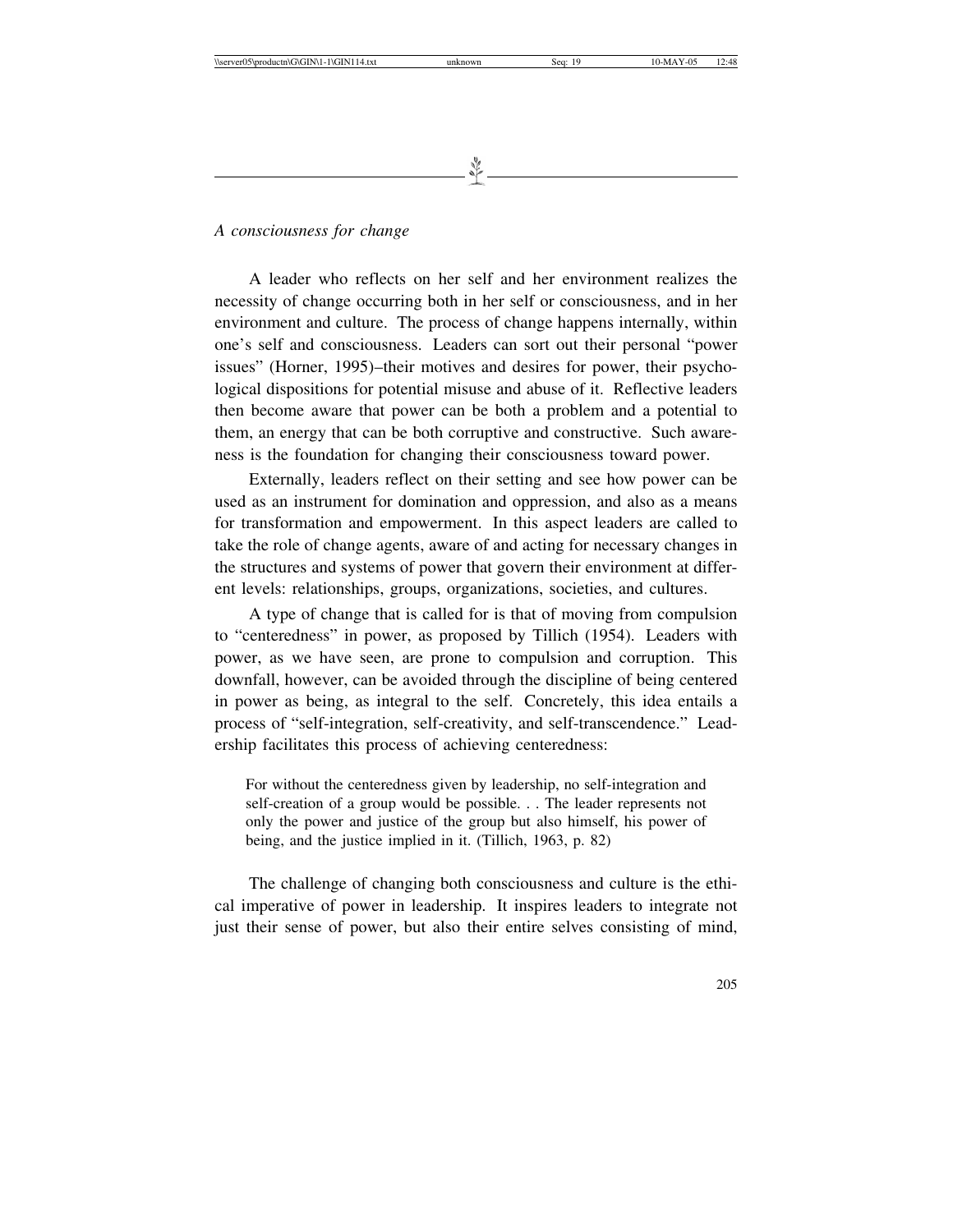| \\server05\productn\G\GIN\1-1\GIN114.txt | unknown | Seq: $20$ | 10-MAY-05 | 12:48 |
|------------------------------------------|---------|-----------|-----------|-------|
|                                          |         |           |           |       |
|                                          |         |           |           |       |
|                                          |         |           |           |       |
|                                          |         |           |           |       |
|                                          |         |           |           |       |
|                                          |         |           |           |       |
|                                          |         |           |           |       |

body, and spirit. It commits them to the work of transforming culture and society toward building relationships and communities of justice and love. These are the strivings that nurture a new, spiritual, and transformative sense of power among reflective leaders.

# *The Vision of Servant-Leadership*

This picture of the reflective leader is integral to Greenleaf's (1977) vision of the servant-leader. The servant-leader embodies and integrates the aforementioned challenges of deep self-understanding, relational view of power, and consciousness for change. We can discern from this vision the essence and core of servant-leadership: leaders with the capacity for both interiority and exteriority, leaders who embrace the phenomenon of power as responsibility and service, and leaders who have the courage to face the imperative of personal and social transformation.

With these qualities, leaders not only will internalize the "servant stature" but also will be encouraged, and empowered to actually *lead*. This is the imperative of our times, as Greenleaf (1977) concludes in his seminal essay on servant-leadership:

The real enemy is fuzzy thinking on the part of good, intelligent, vital people, and their failure to lead, and to follow servants as leaders. . .*the enemy is strong natural servants who have the potential to lead but do not lead, or who choose to follow a non-servant*. They suffer. Society suffers. And so it may be in the future. (p. 45)

With a re-imagined, reinvented understanding of power in leadership, these leaders will choose to lead. They will be motivated, strengthened, and inspired to take on the cudgels of servant-leadership. They will lead from a platform that comes from within and flows toward the demands of change and transformation around us. These leaders will lead with integrity, authenticity, and spirituality.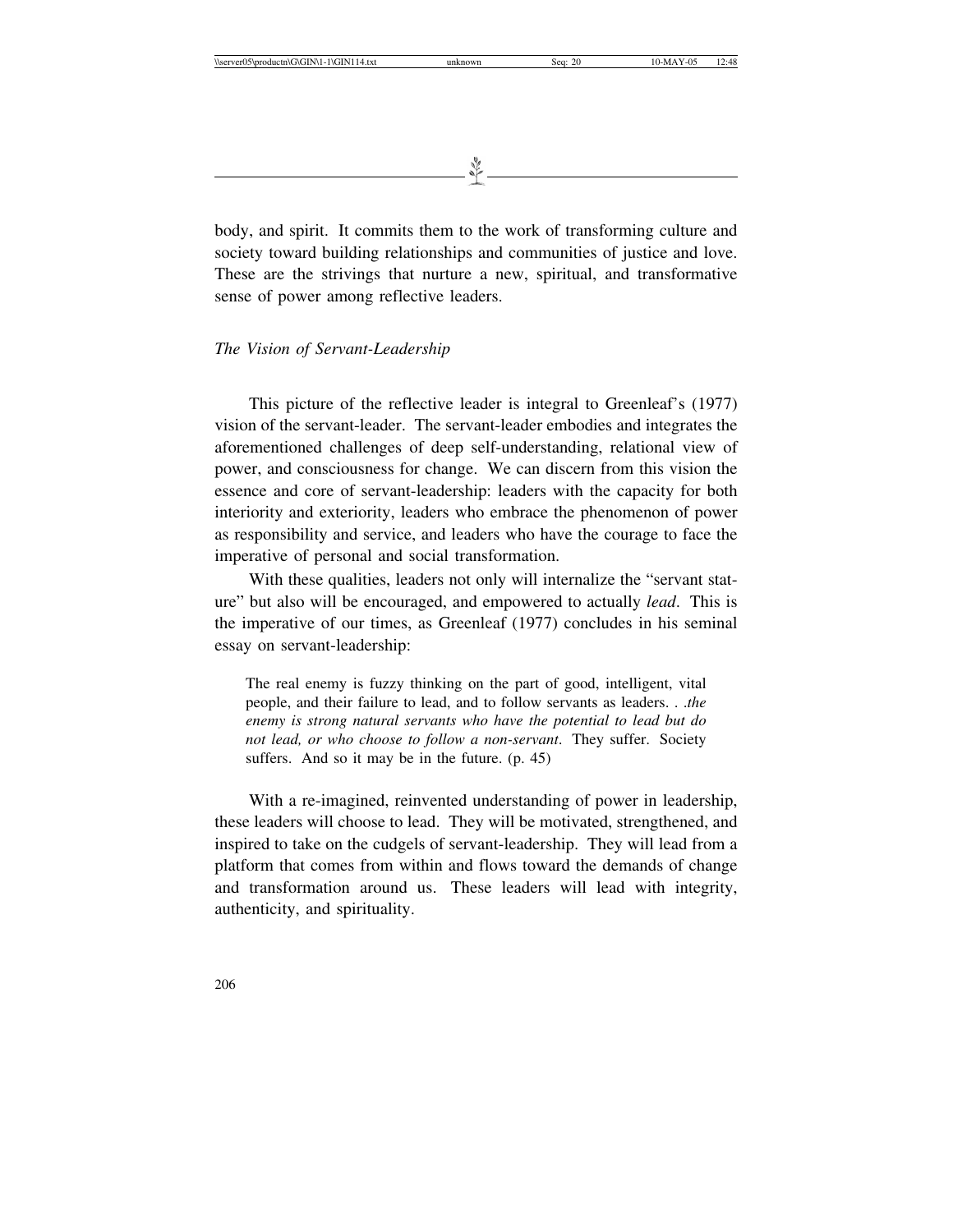| \\server05\productn\G\GIN\1-1\GIN114.txt | unknown | Seq: $21$ | 10-MAY-05 | 12:48 |
|------------------------------------------|---------|-----------|-----------|-------|
|                                          |         |           |           |       |
|                                          |         |           |           |       |
|                                          |         |           |           |       |
|                                          |         |           |           |       |
|                                          |         |           |           |       |
|                                          |         |           |           |       |
|                                          |         |           |           |       |
|                                          | Y       |           |           |       |
|                                          |         |           |           |       |
|                                          |         |           |           |       |

Karel S. San Juan, SJ, is a Filipino Jesuit from the Jesuit residence at Ateneo de Manila University, Manila, the Philippines. His work has informed the business sector in Manila, as well as social ministry aspects of religious life. He is a Ph.D. candidate in the Doctoral Program in Leadership Studies at Gonzaga University, and is involved in the work of the Ninoy and Cory Aquino Center for Leadership in the Philippines.

#### **REFERENCES**

- Adler, A. (1966). The psychology of power. *Journal of Individual Psychology (22)*2, 166-172.
- Appelbaum, S. H., Hebert, D., & Leroux, S. (1999). Empowerment: Power, culture and leadership–a strategy or fad for the millennium? *Journal of Workplace Learning: Employee Counselling Today, 11*(7), 233-254.
- Bass, B. M. (1990). *Bass and Stogdill's handbook of leadership*: *Theory, research, and managerial applications* (3rd ed.). New York: The Free Press.
- Berger, P. L., & Luckmann, T. (1966, 1967). *The social construction of reality: A treatise in the sociology of knowledge*. New York, NY: Anchor Books.
- Block, P. (1996). *Stewardship: Choosing service over self-interest*. San Francisco, CA: Berrett-Koehler Publishers, Inc.

Burns, J. M. (1978). *Leadership*. New York, NY: Harper & Row.

- Covey, S. R. (1992). *Principle-centered leadership: Strategies for personal and professional effectiveness.* New York, NY: Simon and Schuster.
- Goleman, D., Boyatzis, R., & McKee, A. (2002). *Primal leadership: Realizing the power of emotional intelligence*. Boston, MA: Harvard Business School Press.
- Gordon, R. D. (2002). Conceptualizing leadership with respect to its historicalcontextual antecedents to power. *The Leadership Quarterly, 13,* 151-167.
- Greenleaf, R. K. (1977). *Servant-Leadership: A journey into the nature of legitimate power and greatness.* Mahwah, NJ: Paulist Press.
- Greenleaf, R. K. (1995). Reflections from experience. In L. C. Spears (Ed.),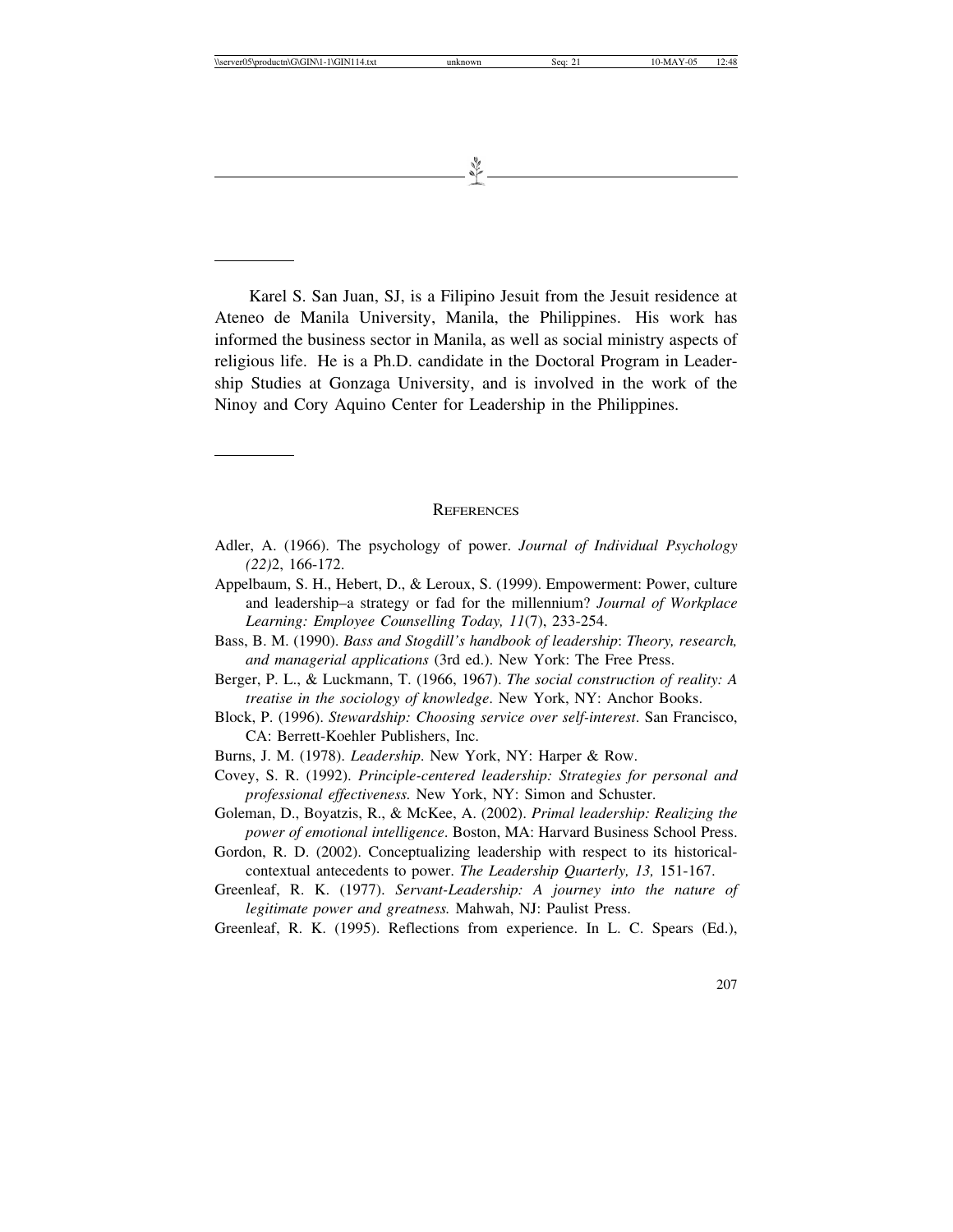*Reflections on leadership: How Robert K. Greenleaf's theory of servantleadership influenced today's top management thinkers* (pp. 22-36). New York, NY: John Wiley and Sons, Inc.

- Hardy, C., & Clegg, S. R. (1996). Some dare call it power. In S. R. Clegg, C. Hardy, & W. R. Nord (Eds.), *Handbook of Organization Studies* (pp. 622- 641). London, UK: Sage Publication Ltd.
- Haugaard, M. (Ed.). (2002). *Power: A reader*. Manchester, UK: Manchester University Press.
- Heifetz, R. A. (1994). *Leadership without easy answers*. Cambridge, MA: The Belknap Press of Harvard University Press.
- Heifetz, R. A., & Linsky, M. (2002). *Leadership on the line: Staying alive through the dangers of leading*. Boston, MA: Harvard Business School Press.
- Hinze, C. F. (1995). *Comprehending power in Christian social ethics*. Atlanta, GA: Scholars Press.
- Hollander, E. P., & Offermann, L. R. (1990). Power and leadership in organizations: Relationships in transition. *American Psychologist*, *45*(2), 179- 189.
- Horner, A. J. (1995). *The wish for power and the fear of having it*. Northvale, NJ: Jason Aronson Inc.
- Keller, J. A. (1986). Niebuhr, Tillich, and Whitehead on the ethics of power. *American Journal of Theology and Philosophy*, *7*(3), 132-148.
- Kets de Vries, M. F. R. (1993, 2003). *Leaders, fools and impostors: Essays on the psychology of leadership*. Lincoln, NE: iUniverse, Inc.
- Kotter, J. P. (1985). *Power and influence*. New York, NY: The Free Press.
- Lips, H. M. (1981). *Women, men, and the psychology of power*. Englewood Cliffs, NJ: Prentice-Hall, Inc.
- Loomer, B. (1976). Two conceptions on power. *Process Studies, 6*(1), 5-32.
- McClelland, D. C. (1975). *Power: The inner experience*. New York, NY: Irvington Publishers, Inc.
- Morgan, G. (1997). *Images of organization* (2nd ed.). Thousand Oaks, CA: Sage Publications, Inc.
- Mumby, D. K. (2001). Power and politics. In F. M. Jablin & L. L. Putnam (Eds.), *The new handbook of organizational communication: Advances in theory, research, and methods*. Thousand Oaks, CA: Sage Publications, Inc.
- O'Toole, J. (1995, 1996). *Leading change: The argument for values-based leadership*. San Francisco, CA: Jossey-Bass.
- Pasewark, K. A. (1993). *A theology of power: Being beyond domination*. Minneapolis, MN: Augsburg Fortress.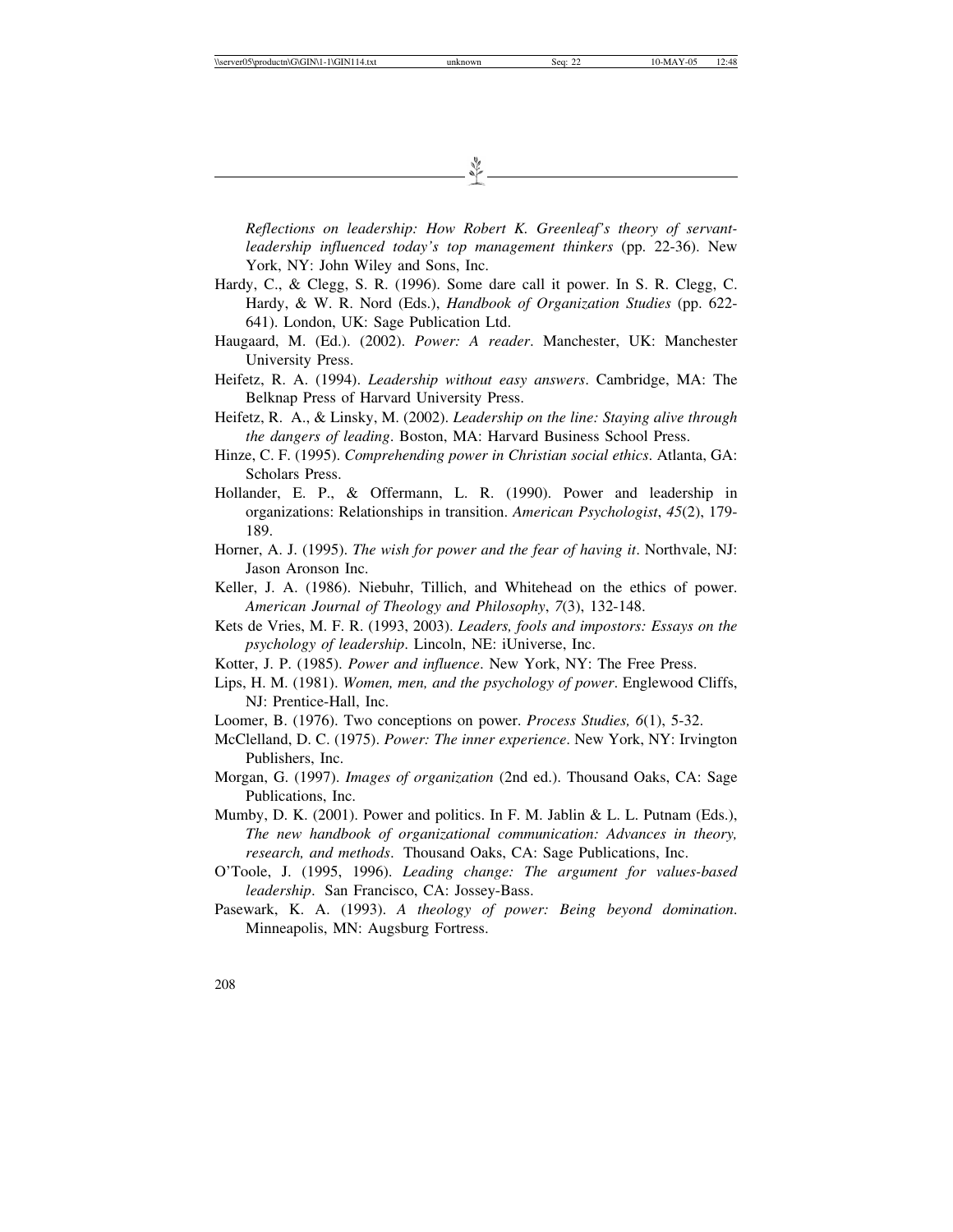Pfeffer, J. (1981). *Power in organizations*. Marshfield, MA: Pitman Publishing.

- Pfeffer, J. (1992). *Managing with power: Politics and influence in organizations*. Boston, MA: Harvard Business School Press.
- Pfeffer, J. (1997). *New directions for organization theory: Problems and prospects*. New York, NY: Oxford University Press.
- Post, J. M. (2004). *Leaders and their followers in a dangerous world: The psychology of political behavior*. Ithaca, NY: Cornell University Press.
- Rost, J .C. (1991, 1993). *Leadership for the twenty-first century*. Westport, CT: Praeger.
- Ryan, M. (1984). Theories of Power. In A. Kakabadse & C. Parker (Eds.), *Power, politics, and organizations: A behavioural science view* (pp. 3-20). Chichester, UK: John Wiley & Sons Ltd.
- Schmookler, A. B. (1994). *The parable of the tribes: The problem of power in social evolution* (2nd ed.). Albany, NY: State University of New York Press.
- Tillich, P. (1954). *Love, power and justice*. Oxford, UK: Oxford University Press.
- Tillich, P. (1963). *Systematic theology, Volume III: Life and the spirit: History and the kingdom of God*. Chicago, IL: University of Chicago Press.
- Wartenberg, T. E. (1990). *The forms of power. From domination to transformation*. Philadelphia, PA: Temple University Press.
- Winter, D. G. (1973). *The power motive*. New York, NY: The Free Press.
- Wrong, D. H. (1979, 1995). *Power: Its forms, bases, and uses*. New Brunswick, NJ: Transaction Publishers.
- Yukl, G. (2002). *Leadership in organizations* (5th ed.). Upper Saddle River, NJ: Prentice Hall.
- Zaleznik, A., & Kets de Vries, M. F. R. (1985). *Power and the corporate mind: How to use rather than misuse leadership*. Chicago, IL: Bonus Books.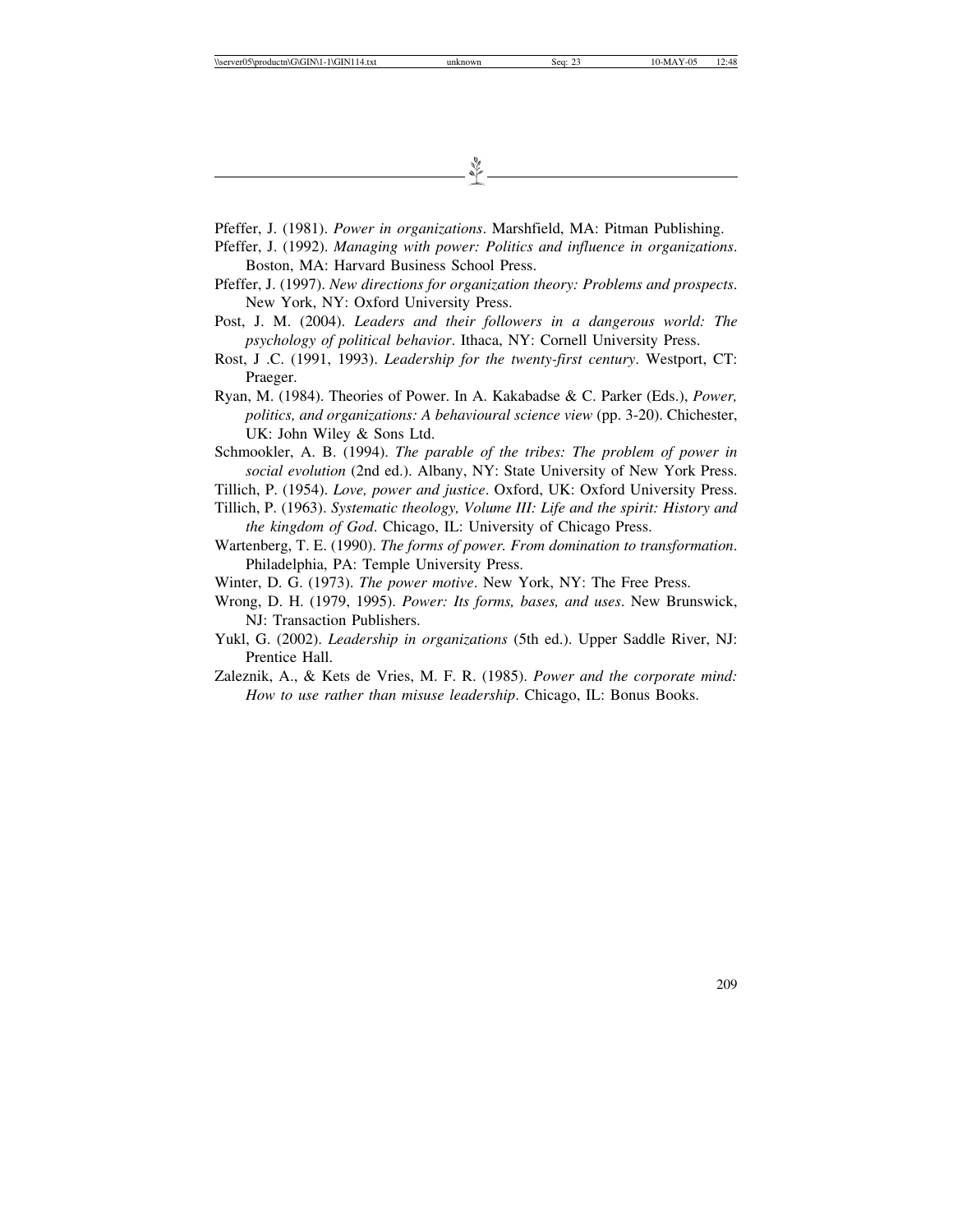| \\serv<br>- I N<br>$\cdots$<br>$+1$<br>il N'<br>CITIN TN TH<br>oduct<br>4.UU<br>N V I<br>111<br>,,,,, | unk<br>. | sea | . .<br>.<br>. | $-11$ |
|-------------------------------------------------------------------------------------------------------|----------|-----|---------------|-------|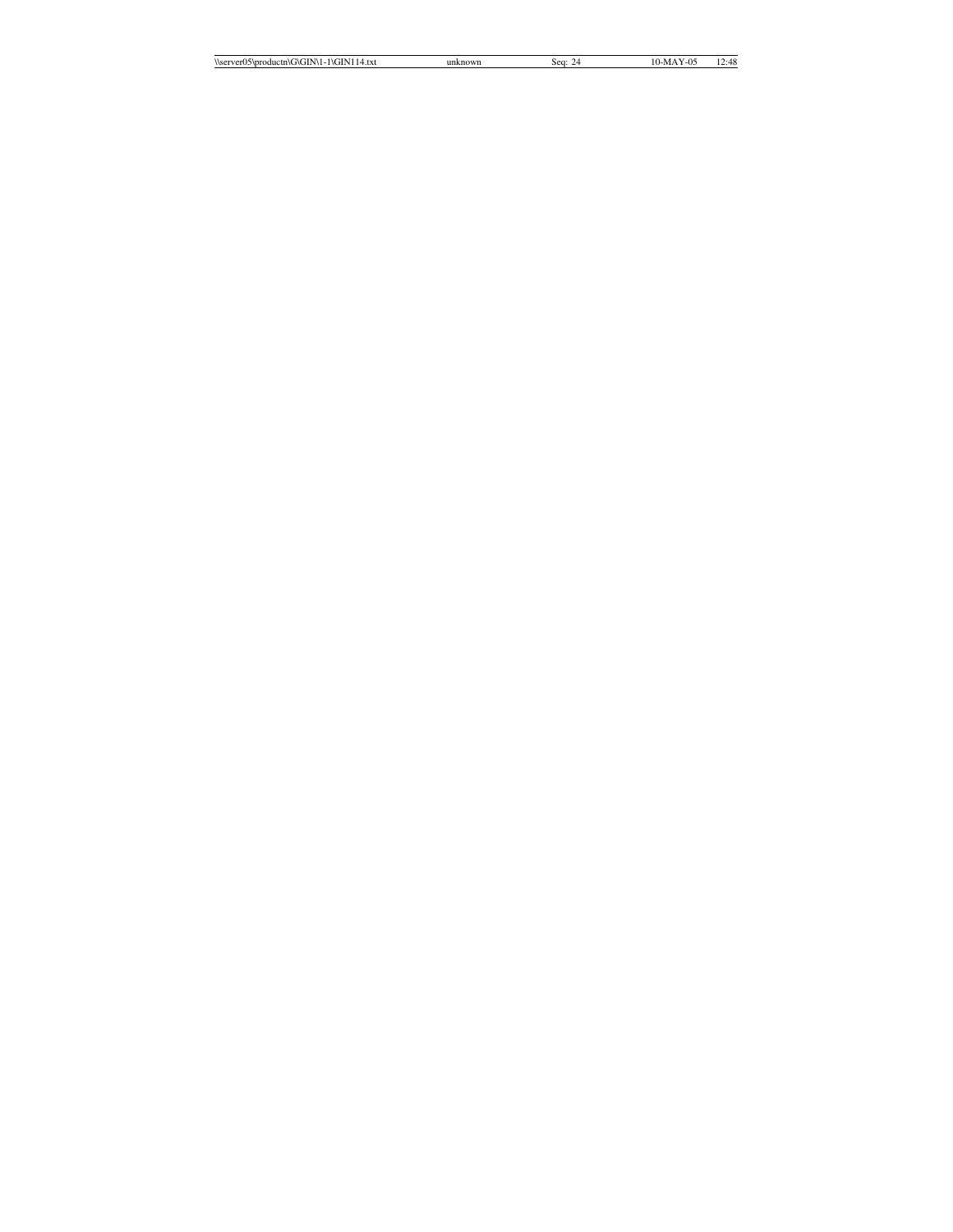

THE CRUCIAL ROLE OF COACHING IN SERVANT-LEADER DEVELOPMENT

> —PAUL NAKAI LEADERSHIP SPIRIT INTERNATIONAL

Servant-leadership is a way of life that brings with it refreshing simplicity to the seemingly complex, multi-layered nuances of relationship, and, centrally, a call toward the deepest regard for human dignity. The validity of a servant-led perspective is shown in one of the great and persevering dynamics of human nature: the ultimate truth demonstrated in humbling oneself in order to serve the most significant needs of another person. This idea, of the servant who leads, is as compelling today as it has been throughout history. Notably, in order to develop servant-leadership in the life of an organization, simplicity, not complexity, becomes very important. The simple notion of good thinking contains the power to change not only the individual person but also entire organizations, and accordingly, good thinking is the engine behind the kind of awareness and foresight that inform a servant-led way of life. One pathway from which to explore good thinking is in the daily life of the executive.

Awareness is not a giver of solace—it is just the opposite. It is a disturber and an awakener. Able leaders are usually sharply awake and reasonably disturbed. They are not seekers after solace. They have their own inner serenity.

—Robert Greenleaf

Why would a chief executive seek to improve or change the leadership competency and organizational culture of the company?

The answers are numerous and complex. Some want to improve team and organizational performance, or solve specific issues standing in the way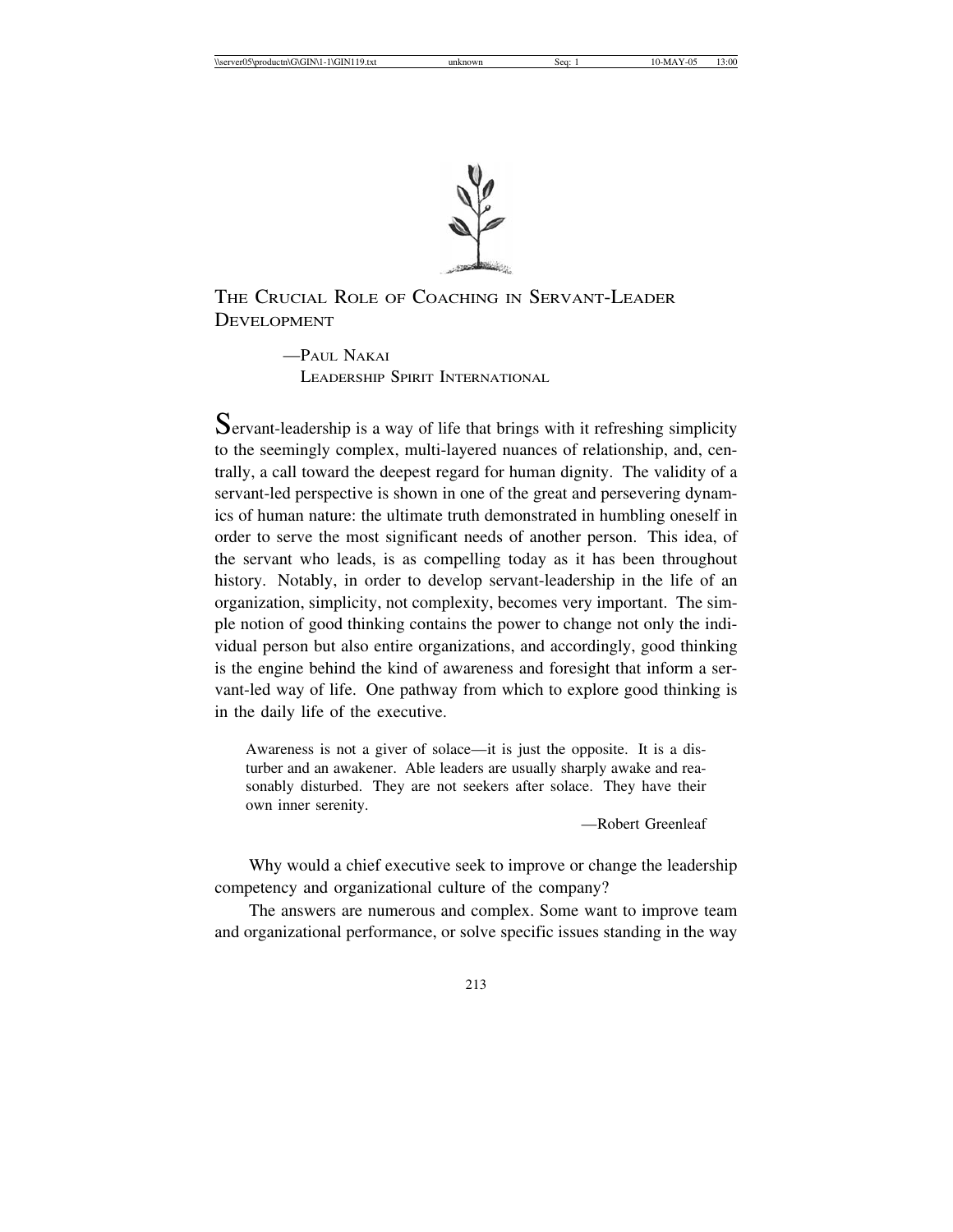of performance. Some want to bring greater alignment to the senior team and subsequently to the company itself. Or the organization may be facing a dramatic change, problem or crisis requiring a new way of doing business. For others, it may simply be that the organization is having difficulty getting traction on a strategic initiative such as improving quality or customer service.

Regardless of the business reason, many corporate leaders see enhancing the leadership capability of everyone in their organization as vital to the successful accomplishment of their goals and assuring the lasting viability of their organizations. To these executives, leadership embodies those traits that inspire deep care, compassion, and greatness in the people in their organizations.

Some of the capacities attributed to leadership are the ability to:

- 1. Create and enroll others in a compelling vision for the organization, to bring things into focus.
- 2. Bring out the best in others.
- 3. Create open and trusting relationships.
- 4. Awaken and bring forth in others the desire and courage to live a more values-based, ethical and fulfilled life.
- 5. Know what is the most important thing to do or address.
- 6. Bring "out-of-the-box" creativity to problems and issues.
- 7. Maintain calm and perspective in difficult times.
- 8. Create and to bring things into being that were not previously there.

The leadership capabilities executives seek are often the very abilities that create the above results. To be able to do this, executive coaches often focus on helping executives and organizations change or shift behavior to improve leadership abilities. My own work has gradually evolved into a different focus. Over the last couple of decades working with companies, my experience has shown that focusing on behavioral habits usually has very limited, short-term results in terms of actual improvement in leadership capacity. The illusion that this behavioral approach appears to work requires a shift in thinking. This shift in thinking, then, is the real deter-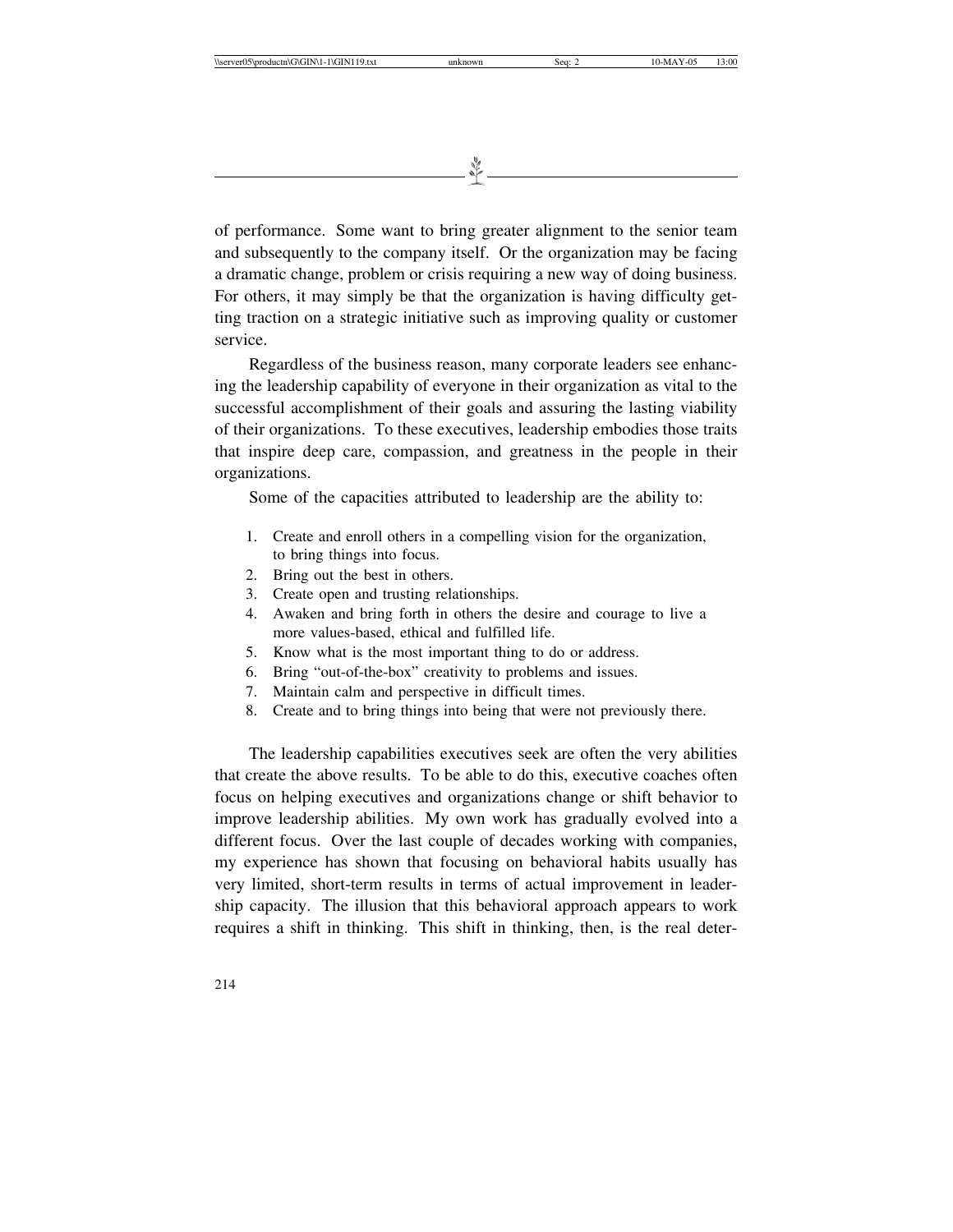miner of graceful, permanent and flexible change, both on personal and organizational levels.

General awareness, and especially self-awareness, strengthens the servant-leader.

—Larry Spears

Without a shift in thinking, even if a behavioral change does occur, some have had difficulty applying this behavior to other situations or venues. For instance, executives who stop micromanaging their people may still act this way with their own families. Although such executives may see that overly tight scrutiny, judgment and correction stifle the type of behavior and attitude they want to see in their people, they may not see this phenomenon carrying over to their personal or family life. Even if they do see the connection, unless they can find and correct the source of their need to overmanage and overcontrol, maintaining this change takes energy, effort and vigilance. This adds additional "to do's" to the already busy workload of executive life, as well as frequently causing the executive to be selfconscious about how he or she interacts with others. The executive ends up working twice as hard without the guarantee of sustained change.

### A MORE PERSONAL AND SPECIFIC APPROACH

I believe the greatest impact in the field of corporate leadership development lies in helping leaders gain insight into the numerous ways they personally impact corporate performance. The most effective leadership goes beyond behavior. Even though effective leadership is realized through displayed actions, it can be neither totally mimicked nor copied. The things that leadership accomplishes cannot be achieved through badgering, cajoling, or threatening. Leadership is captured in being able to reach people at a deeper intrinsic level, i.e., a level of heart, thought and insight. It entails being able to maneuver in the intangible dimensions of vision, values and inspiration.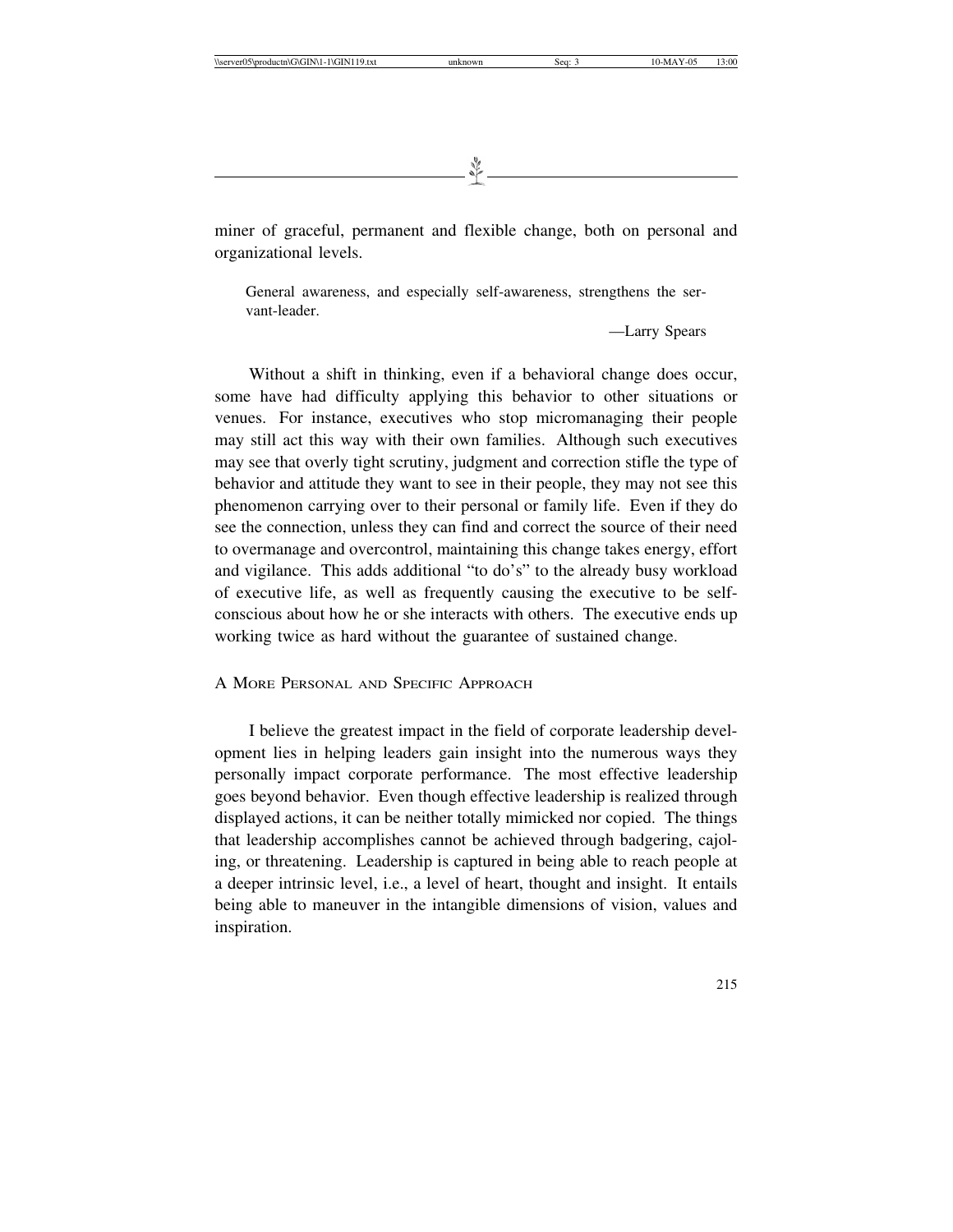| \\server05\productn\G\GIN\1-1\GIN119.txt | unknown | Seq: $4$ | $10-MAY-05$ | 13:00 |
|------------------------------------------|---------|----------|-------------|-------|
|                                          |         |          |             |       |
|                                          |         |          |             |       |
|                                          |         |          |             |       |
|                                          |         |          |             |       |
|                                          |         |          |             |       |
|                                          |         |          |             |       |

Effective leadership goes beyond even one's intellectual capacity; rather, it is founded on a gifted ability to connect to the common sense of those with whom we live and work. This type of personal insight enhances the ability of senior corporate executives to lead their companies with character, calm, and a sense of inner resilience.

So what is the process for gaining this insight?

I believe it begins in recognizing that leadership is in fact an inside-out capacity, one based on deeper, more meaningful understandings of life based on insight rather than solely on behavior. It then follows that there is no magical "outside-in" process for doing this in every situation, with every individual. In fact, there are probably as many processes as there are leaders. Interestingly enough, Steven Covey makes this point by listing 24 major theories of leadership in his book *The 8th Habit*.

OUTSIDE-IN APPROACH INSIDE-OUT APPROACH



However, one thing we do know about this type of leadership development, which may be more accurately called leadership awakening, is that it is most effectively done when it is led by a coach who understands the relationship between heart, behavior, and thought.

One leader described the chain of logic this way: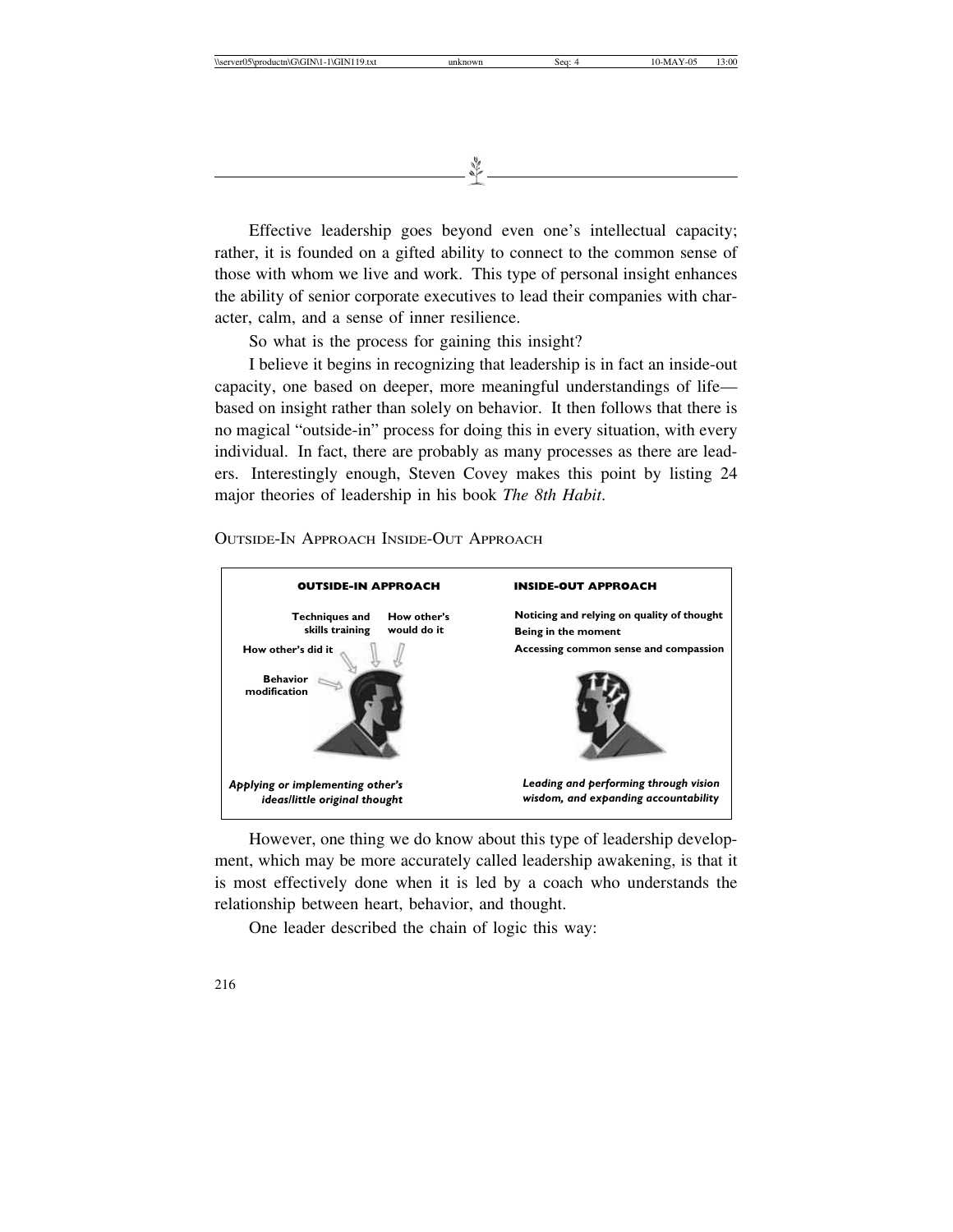The quality of my personal and our organizational performance is based on the quality of the actions and decisions I make as a leader. The quality of these actions and decisions is greatly influenced by the quality of my perspective, state of mind and attitude. The quality of my state of mind is greatly influenced by the quality of my thinking and my feelings in the moment. I feel that understanding how it works and being able to see this dimension of thought gives me and our company the definitive edge.

This leader felt it was the quality of his state of mind that determined which thoughts he would entertain and in what fashion. As his consciousness rose, so did the profundity and perspective of his thinking. This executive realized that how he thinks about the business and how he evaluates and leads the leadership of the company greatly affects the decisions and actions he takes. He can either bring wisdom and creativity to the mix, or patterns of emotion and thought that tend to block the development of the organization. He can either reduce the amount of stress in the system or be a source of it. Through this realization, he is able to improve one of the most powerful influences of how his company functions. . .himself.

I would further postulate that the perspective, wise words and good advice presented by effective executives, proven thought leaders and academicians, and sought-after consultants, are the results of their ability to access their own state of emotional discernment, wisdom, and insight. To solely try to implement suggestions is equal to dealing with the artifacts of thinking and overlooking where the real "magic" exists . . . in the state of mind that recognizes and articulates all great ideas.

Behind every great achievement is a dreamer of great dreams. —Robert Greenleaf

Greenleaf's principles of servant-leadership are a prime example of this wisdom. They are not solely intellectual constructs, but are a living understanding and an accurate explanation of how life appeared to Greenleaf, and how, in his estimation, life truly works—-for everyone and in every situation. The creativity that his thoughts spawned and the many dif-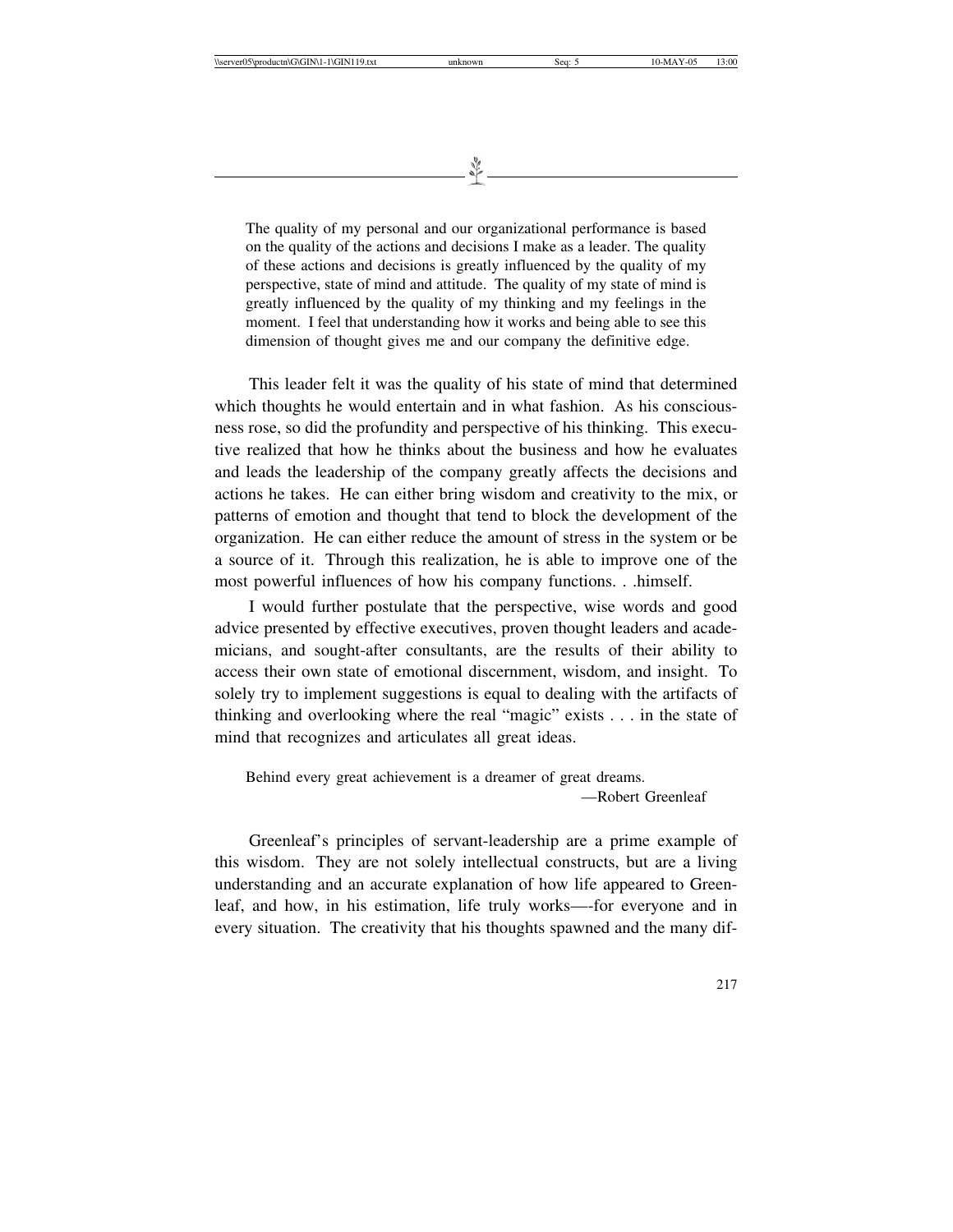| \\server05\productn\G\GIN\1-1\GIN119.txt |  | Sea: | 10-MAY-05 | 13:00 |
|------------------------------------------|--|------|-----------|-------|
|------------------------------------------|--|------|-----------|-------|

ferent iterations and theories born from this beginning are proof of the depth and profundity of his thoughts and words.

THE CONNECTION BETWEEN LEADERSHIP DEVELOPMENT AND ORGANIZATIONAL TRANSFORMATION

When a leader further awakens his or her innate leadership ability, amazing results are achieved. When these individuals also hold positions of responsibility, organizational improvements abound as a direct result. By making the effort to improve their own leadership acumen, they bring tremendous integrity to the process of organizational transformation by modeling both their strengths as a leader and their humility as a learner. They occupy the seemingly diametrically opposed positions of "knowing what they know" and being truly open to seeing things differently.

These leaders realize that fulfillment and performing are innate and natural to every person. What frequently gets in the way of this natural desire to contribute and perform are dysfunctional thoughts that are egoladen or worrisome. These thought habits wound and do harm to the person and to those around them. One of the services that leaders create for their people is to heal them by generating the ability to see troubled thoughts clearly. Such leaders realize people do not move forward from a troubled way of thinking to a better position, but people actually return to a natural state of peace and forgiveness. This desire to return to "wholeness" is an innate trait of both the servant-leader and the servant-led.

There is something subtle communicated to one who is being served and led if, implicit in the compact between servant-leader and led, is the understanding that the search for wholeness is something they share. —Robert Greenleaf

Effective leaders are deeply committed to the professional, personal and spiritual growth of those around them. These executives take a personal interest in the coaching and development of their senior team and other high-potential individuals within their organization. As such execu-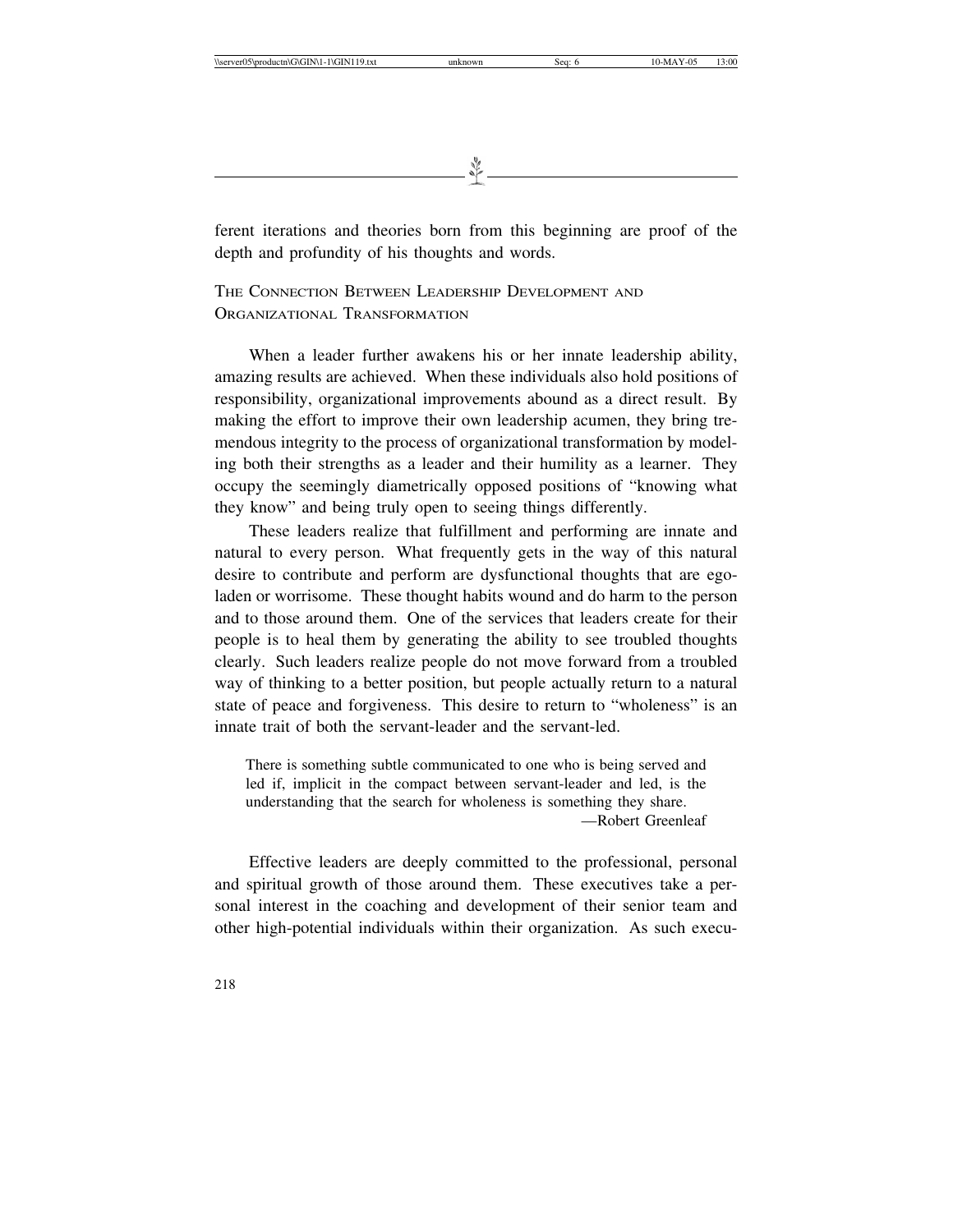| \\server05\productn\G\GIN\1-1\GIN119.txt | unknown | Seq: $7$ | 10-MAY-05 | 13:00 |
|------------------------------------------|---------|----------|-----------|-------|
|                                          |         |          |           |       |
|                                          |         |          |           |       |
|                                          |         |          |           |       |
|                                          |         |          |           |       |
|                                          |         |          |           |       |
|                                          |         |          |           |       |
|                                          |         |          |           |       |

tives personally grow through their insights into themselves and their business, and they find they have crucial new ideas to teach their people. They have a greater capacity to help their people become more fulfilled and more effective. They are better able to coach the individuals on their team to become even greater leaders in the company.

GREATER IMPACT LEVELS OF LEADERSHIP, COACHING AND DEVELOPMENT



I have often found that when leaders don't coach their people, it's not only that they are uncomfortable with coaching, but also that they don't see how to approach the situation with insight and wisdom. They sometimes fumble with taking their conversations beyond the "obvious" so that their people will gain a fuller vision of what needs to be done or what personal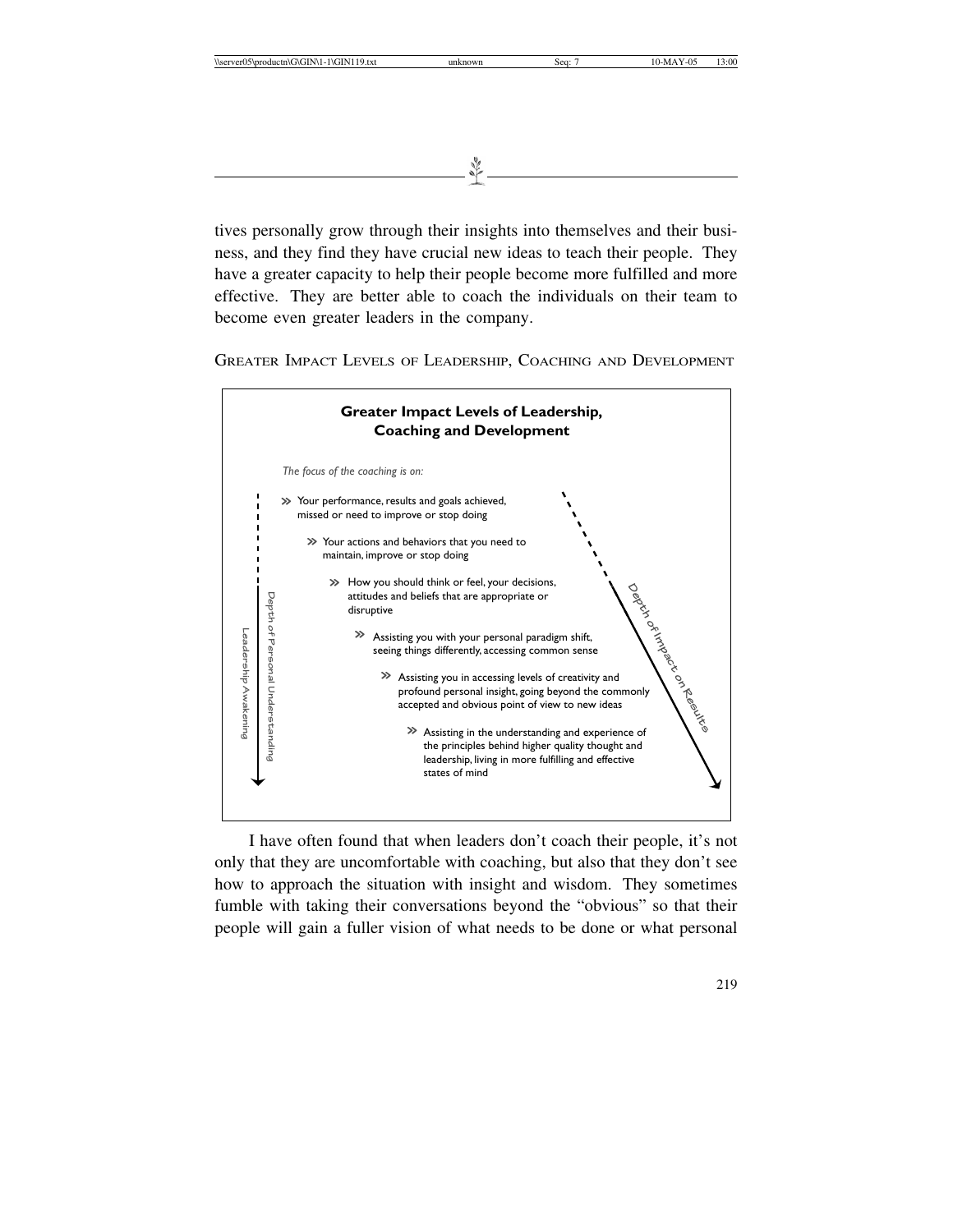| \\server05\productn\G\GIN\1-1\GIN119.txt | unknown | Sea: | $MAX-05$<br>10-MAY | 13:00 |
|------------------------------------------|---------|------|--------------------|-------|
|                                          |         |      |                    |       |

and collective changes need to be made. They are sometimes disappointed that their words go unheeded or misunderstood, or they feel as if they are badgering or nagging their people.

However, through the formation of deeper levels of emotional discernment, mindful insight, and increased wisdom, they become open to more profound ways of understanding themselves and their organizations. Such leaders consistently have wiser, easier, and more meaningful ways to address situations and to communicate solutions.

## A SPECIFIC EXAMPLE

Rich insight tends to accompany wonderful organizational leaders. In working with executives of companies ranging from Ford Financial to British Gas, from Navistar International to McDonald's, deep care for life and people is a common factor. The current article is based on conversations and work with Denny Litos, CEO of the Ingham Regional Medical Center in Lansing, Michigan. He has been a model of ethical, insightful, and accountable leadership, and has provided me with the opportunity to pursue leadership development with him and his management to further their values-based endeavors in continuing to grow their organization.

The last few years have been difficult for most U.S. businesses. The economy has been down, unemployment rampant, there has been a dangerous shortage of qualified labor, adversarial union-management relationships, a number of businesses disappearing or precariously downsizing, exposure of ethics failures, distrust and lack of confidence in leadership . . . in general, a mind-numbing malaise occasionally laced with uninformed optimism. This is all particularly true in healthcare and especially in running a hospital.

However, within this scenario, under Denny's leadership, he and his team have achieved the following results:

- 1. They have doubled their market share.
- 2. They have been profitable for ten straight years.
- 220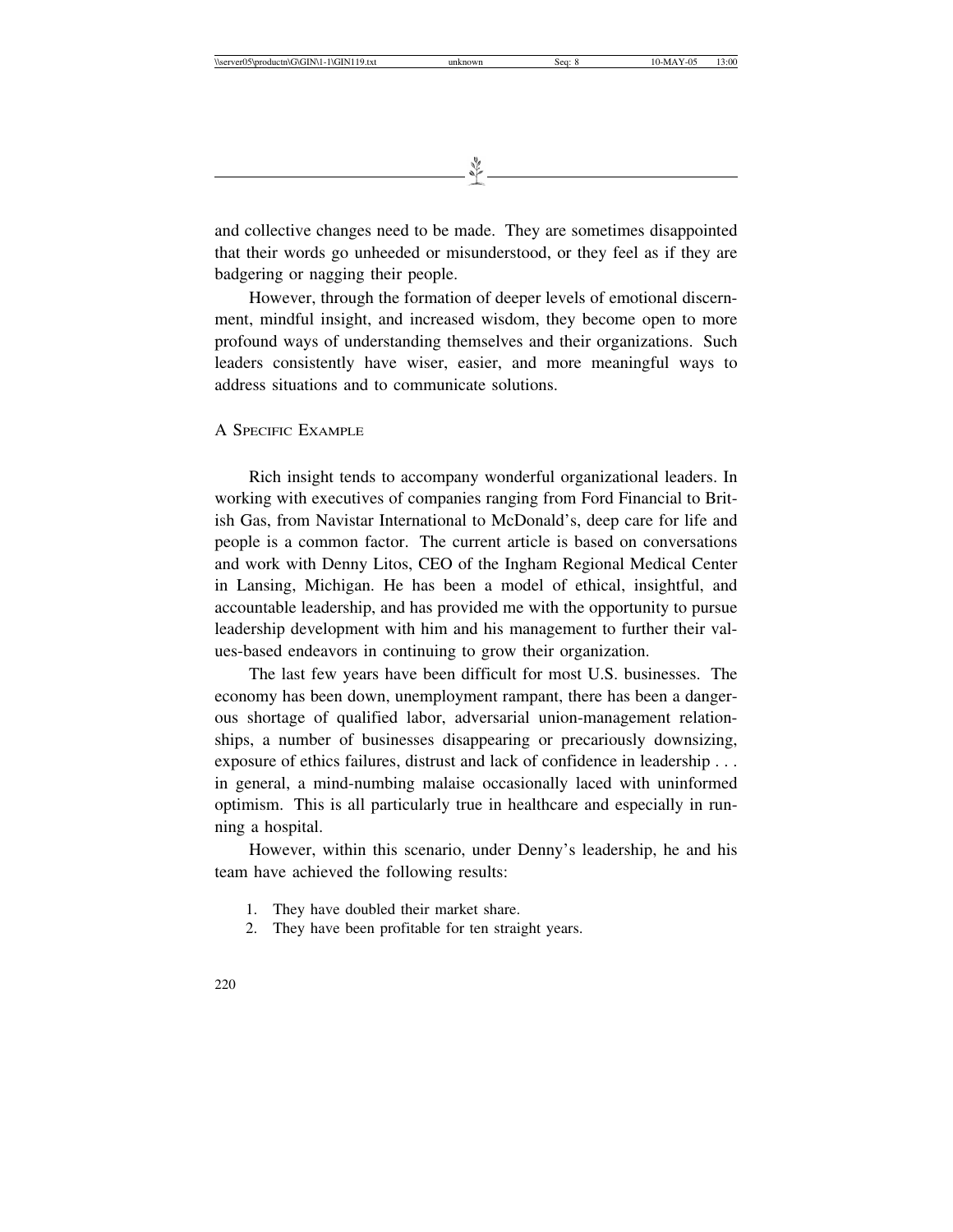- 3. HealthGrades, a reputable and recognized industry quality ranking agency, has evaluated a number of their medical services to be in the top 5% nationally.
- 4. J.D. Powers and Associates has presented its Distinguished Hospital Award to Ingham for its outstanding level of customer satisfaction and service.
- 5. The organization has survived a difficult and complex reorganization and realignment of services with multiple constituencies in a fluid and collaborative fashion.
- 6. The quality of the leaders that are developed in their organization are identified and respected to the point that they are often spirited away to higher responsibilities within the larger corporation.
- 7. Ingham is viewed highly by community leadership and has received numerous awards recognizing their contribution to the overall welfare of the region's citizens.
- 8. The leadership consistently displays resilience in times of challenge, perspective in difficult situations, integrity under pressure, and collaboration and good-will born of inspiration and a personal adherence to a strong values set.

THE FOLLOWING COMMENTARY PROVIDES A VIEW OF HOW INGHAM REGIONAL MEDICAL CENTER HAS ACHIEVED SUCH RESULTS

**Nakai:** How do you measure the success of your organizational improvement/transformation?

**Litos:** In the final analysis, our achieving what we set out to do and in the fashion that we wanted to do it has to be the indicator of success or failure. Identifying the correct strategic goals as well as establishing the proper corporate culture to accomplish these goals is part of executive leadership. I also view our values as our way of defining the state of mind that we want our people to be in when they come to work. Taken collectively, it is how we achieve healthy and ethical high performance. Although we can get pretty granular about describing what the values may behaviorally look like, I also want our people and those who they touch to get the spirit and feeling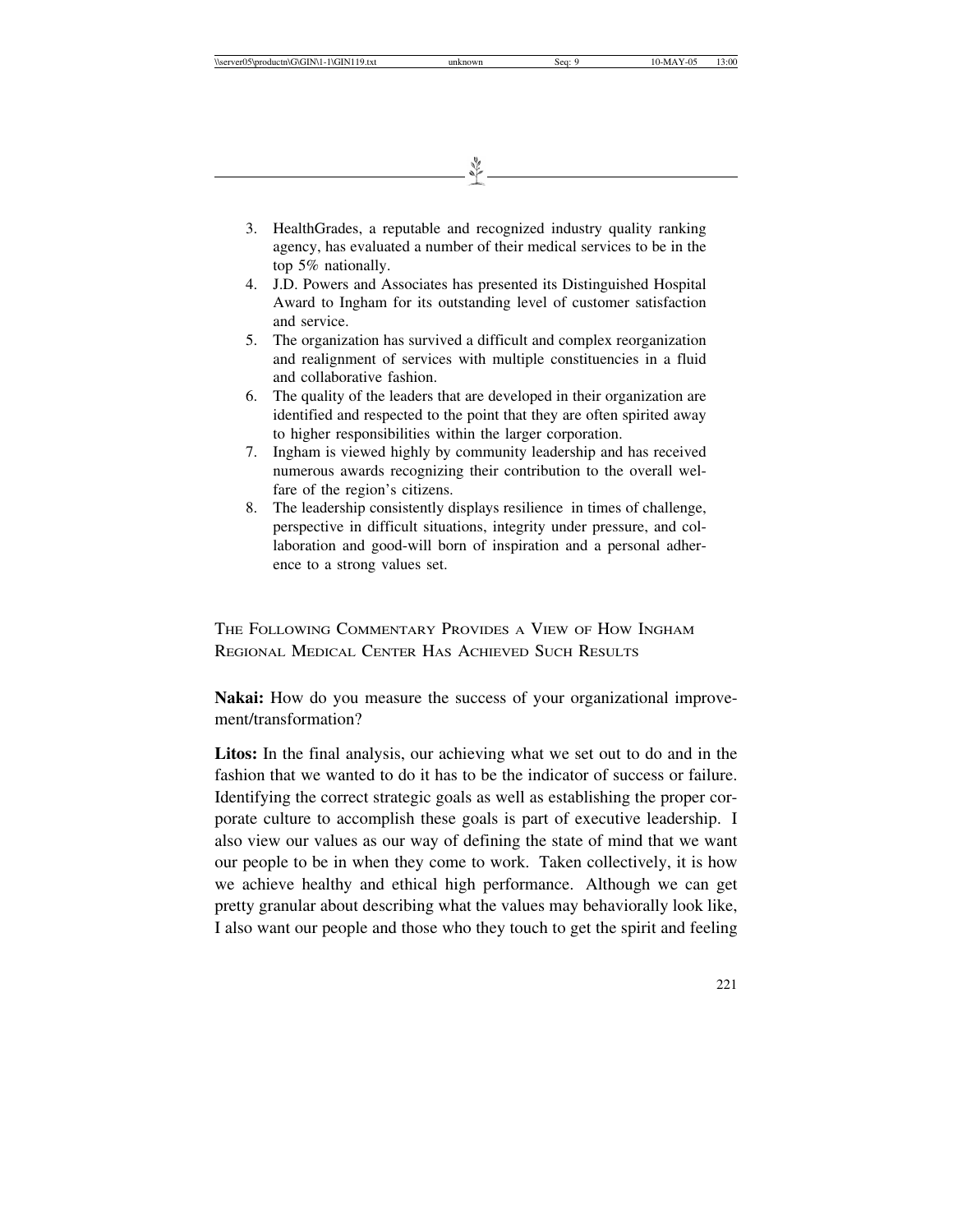| \\server05\productn\G\GIN\1-1\GIN119.txt | unknown<br>Seg: | 13:00<br>Y-05<br>10-MAY |
|------------------------------------------|-----------------|-------------------------|
|------------------------------------------|-----------------|-------------------------|

behind these words. I feel that if we can operate from a values-based foundation, we will achieve our results.

**Nakai:** How do you see this happening?

Litos: I feel that there is a time and place for different organization-wide initiatives. We've had a good start sharing our core values and strategic intentions with the organization. Now, I feel that we need to put more "form," substance and personal meaning to these sentiments so that everyone who chooses to work here can have a better understanding of what's required and expected of them. . .both in their performance and how they conduct themselves. The values form the foundation of our culture. How they are specifically manifested should be determined by the individual and by the situation. Our leadership definitely needs to be aligned with our values.

A very important dimension in this formula is to be able to facilitate a greater depth of understanding and more effective application of those leadership principles that are aligned with our core values. I don't think that this can be done in a general cascading fashion without a "personal touch."

I firmly believe that organizational transformation occurs as a result of personal transformation. I've come to realize that this shift occurs through personal insights, not because someone tells you how you need to change. In fact, when you rely too much on a "heavy hand," i.e., telling people how they need to be, unless you're talking to the "choir," you run the risk of engaging skepticism and resistance from the rest of the organization.

Because these values conversations eventually deal with the individual at such a personal level, I feel that they need to be in the privacy of a coaching arrangement. It is the most respectful way to have conversations that speak to the individual and at the pace that the individual wants to take it.

Nakai: When did your "vision" crystallize?

Litos: I'm not quite sure which insight came first, but I realized and, probably more importantly, accepted the fact that I needed to model what I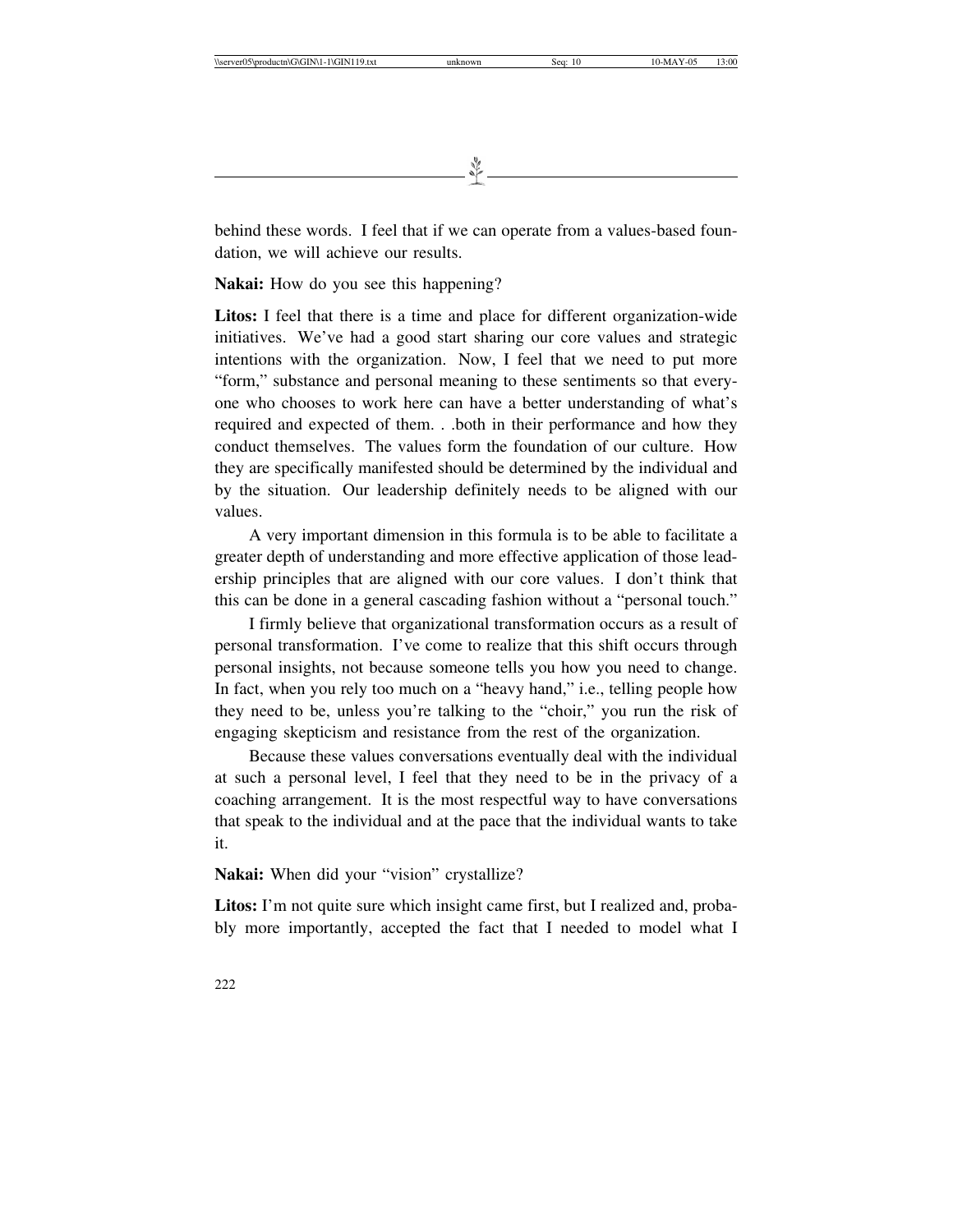wanted to see from my people and my organization. I needed to do this by being open to examining and enhancing my personal effectiveness as a leader. I needed to build on what I've already learned. This insight put me on the path of personal growth and increased awareness.

Shortly after that, I recognized that I truly enjoyed learning how to access the "top of my game." I found myself being more curious about life and the new revelations waiting for me around every corner. Regardless of what faced me, I discovered that I was fascinated by the potential of learning something new about myself or about my company.

I realized that unless I allow personal insights into who I am, how I can be more effective, and how our business could function better, our hospital would be doomed to complacency. In addition, I believe that it is through these insights that I can bring both a freshness and creativity as to how leadership sees the organization and the role we play in its success. There is a difference between intellectual manipulation and insight management. Striving for a state of "leadership creativity" is a large part of the purpose and hope behind our coaching relationship.

I've also noticed that I've become more patient and curious about people and events. Instead of rushing in and trying to fix the problem, I differentiate between immediate action and deeper reflection. I find myself reading more and sharing what I feel are more pertinent lessons with my management team. I'm also interested in selectively gleaning input from other sources—-from other chief executives in the industry, the senior team of our corporation, other leadership development opportunities, and so forth. In essence, the more I learn, the more I can properly blend knowledge with experience and insight.

In addition, I've become more aware of and sensitive to my own state of mind and how it impacts my effectiveness as a leader. In the past, I may have plowed ahead when I was distracted or agitated. Whenever possible, I try to make important decisions when I am in a clear and healthy state of mind. I've noticed that the quality of my decisions and actions seems to be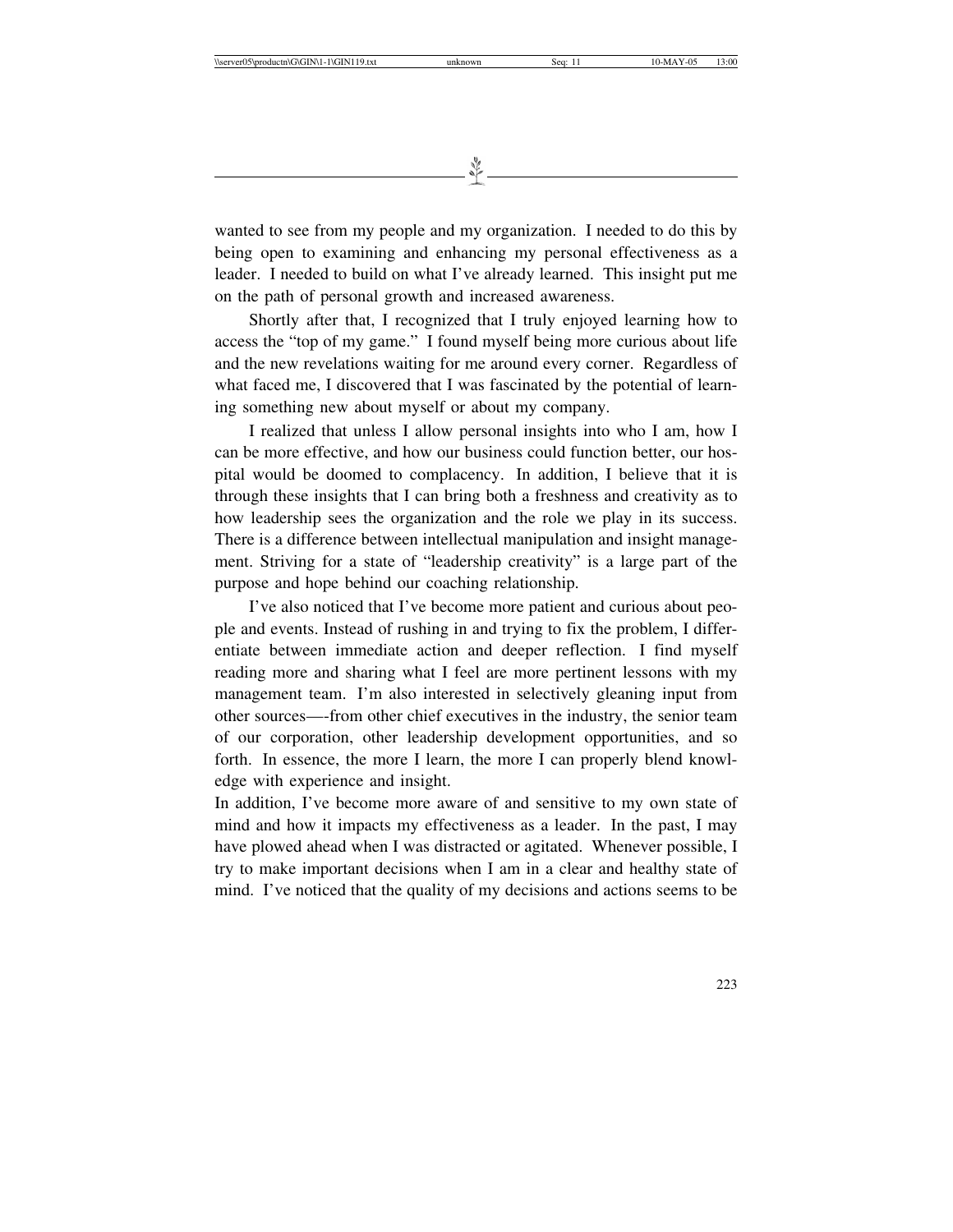| \\server05\productn\G\GIN\1-1\GIN119.txt | unknown<br>sea. | 10-MAY-05 | 13:00 |
|------------------------------------------|-----------------|-----------|-------|
|------------------------------------------|-----------------|-----------|-------|

more on target and have a greater, more positive impact on those around me.

**Nakai:** What changes have you made because of this insight?

**Litos:** I felt that I needed to take a more proactive stance in the coaching and mentoring of my senior managers and directors. I regularly meet with all of them, discussing everything from job performance, to leadership development, to health and conditioning, to issues like family, vacations and other personal interests. Initially, when I first started, I only felt comfortable discussing performance agendas.

Today, I feel equally adept speaking with them about "leadership competency," the effect of their thinking on their outlook on life, the principles behind developing stronger working relationships, and how to go about creating a broader and longer term vision for their professional and personal growth.

I think this combination of coaching and mentoring has contributed to many of my managers' stepping onto a more assertive growth and development path. In addition to performing within the present system and dealing with today's problems, many of them keep an eye out for ways to improve the situation . . . strategically, culturally, and systemically.

I've also offered leadership coaching to everyone on my senior team. At the very least, I wanted them all to "try it out" to see if they personally wanted to continue. That was the only request that I made of them. I realize that this form of coaching will not reach or appeal to 100% of the management team . . . but I am glad that half of them have chosen to continue in this endeavor beyond a basic level. I am seeing a difference in how they view themselves and others. Interestingly enough, it seems as though the ones who have continued with this form of coaching are also the ones who are open to coaching, open to entertaining new ideas, have more patience with each other and try to find better ways to do things.

They have also started offering leadership coaching to their people. This step is important in the development of next-generation leaders.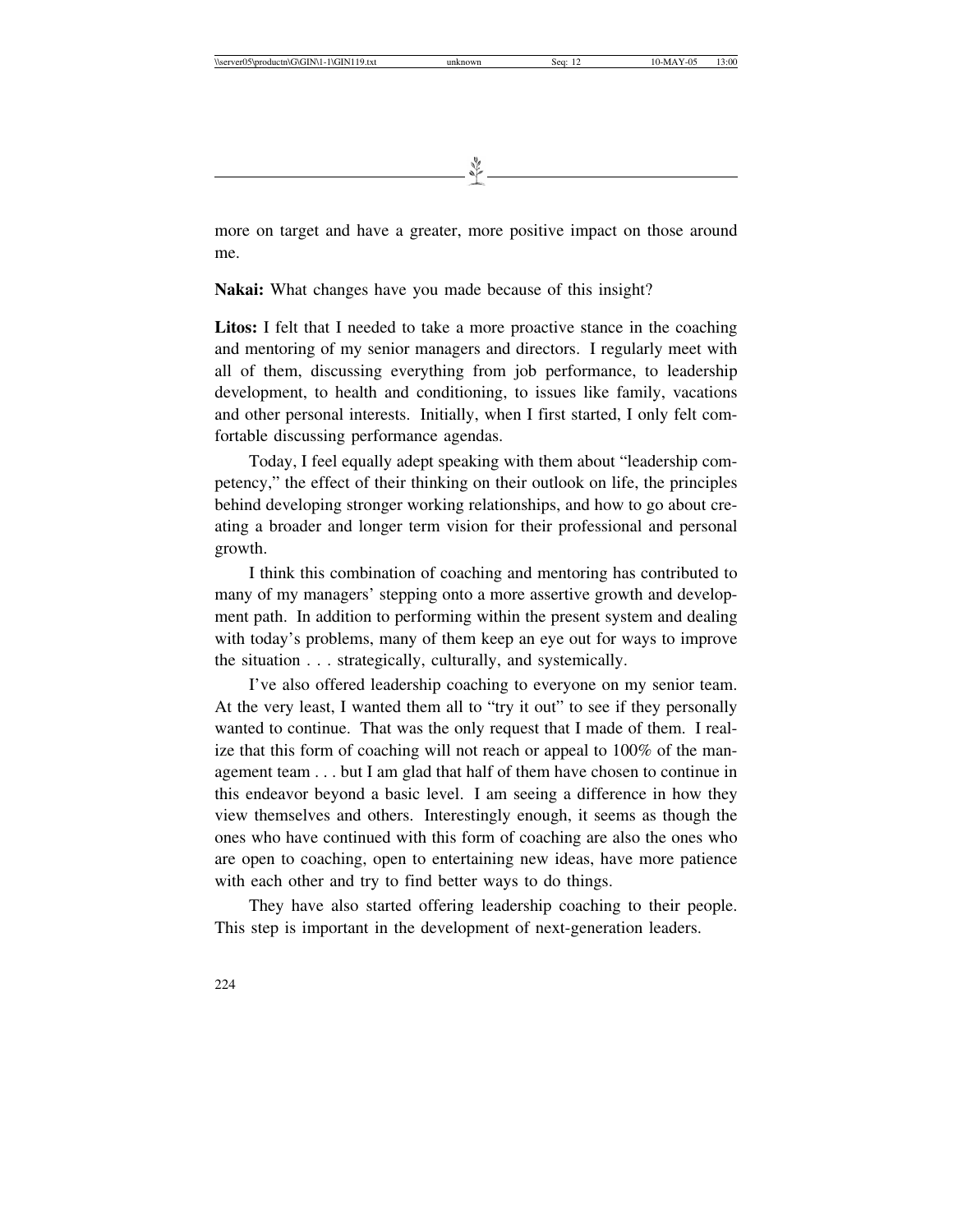| \\server05\productn\G\GIN\1-1\GIN119.txt<br>10-MAY-05<br>Sea:<br>unknown. | 13:00 |
|---------------------------------------------------------------------------|-------|
|---------------------------------------------------------------------------|-------|

**Nakai:** I agree that being the "leadership role model" and then taking the time and effort to coach your team are critical. How else are you preparing your organization's readiness for the future?

**Litos:** To make this more a way of life, I think people realize the potential behind our core values when they experience how difficult situations are more easily resolved. They also find that by acting with a clearer state of mind they are rewarded with positive results and attitudes.

We've addressed particularly "knotty" or potentially volatile situations in our organization by first helping people regain their perspective before they take critical action. Because so many of these situations have to do with negative or insecure feelings and/or dysfunctional personalities and attitudes, we provide a sound foundation for solution stimulation, which often results in a healthy response to the issues at hand. By treating our people as individuals, with respect and understanding, we avoid becoming too clever or manipulative. Just as important, the people involved experience another way of dealing with their problems and see the relevance of these ideas because of the results they achieve.

Interestingly enough, another operational benefit is that paying attention to our state of mind in resolving issues, visibly magnifies our intention to create a healthier, values-based organization. It takes our efforts out of the "theoretical and nice to have" realm and brings it home to a real-time, real-world dimension. It brings practicality to lofty sentiments.

It would be easier to only go where there is already goodwill, interest, and enthusiasm for our cultural intentions and strategy. But it appears that a lot of people notice when you go to areas in the company where things are difficult or adversarial. To make headway in those situations brings credibility and a sense of integrity to management's statements and intentions.

I think that 20% to 25% of the people will quickly resonate with the commonsense message we're communicating. They've been living their lives this way and are secure when both our message and actions are compatible with their character and their behavior. I also feel that, unfortunately, there are 15% to 20% of the people who will find the message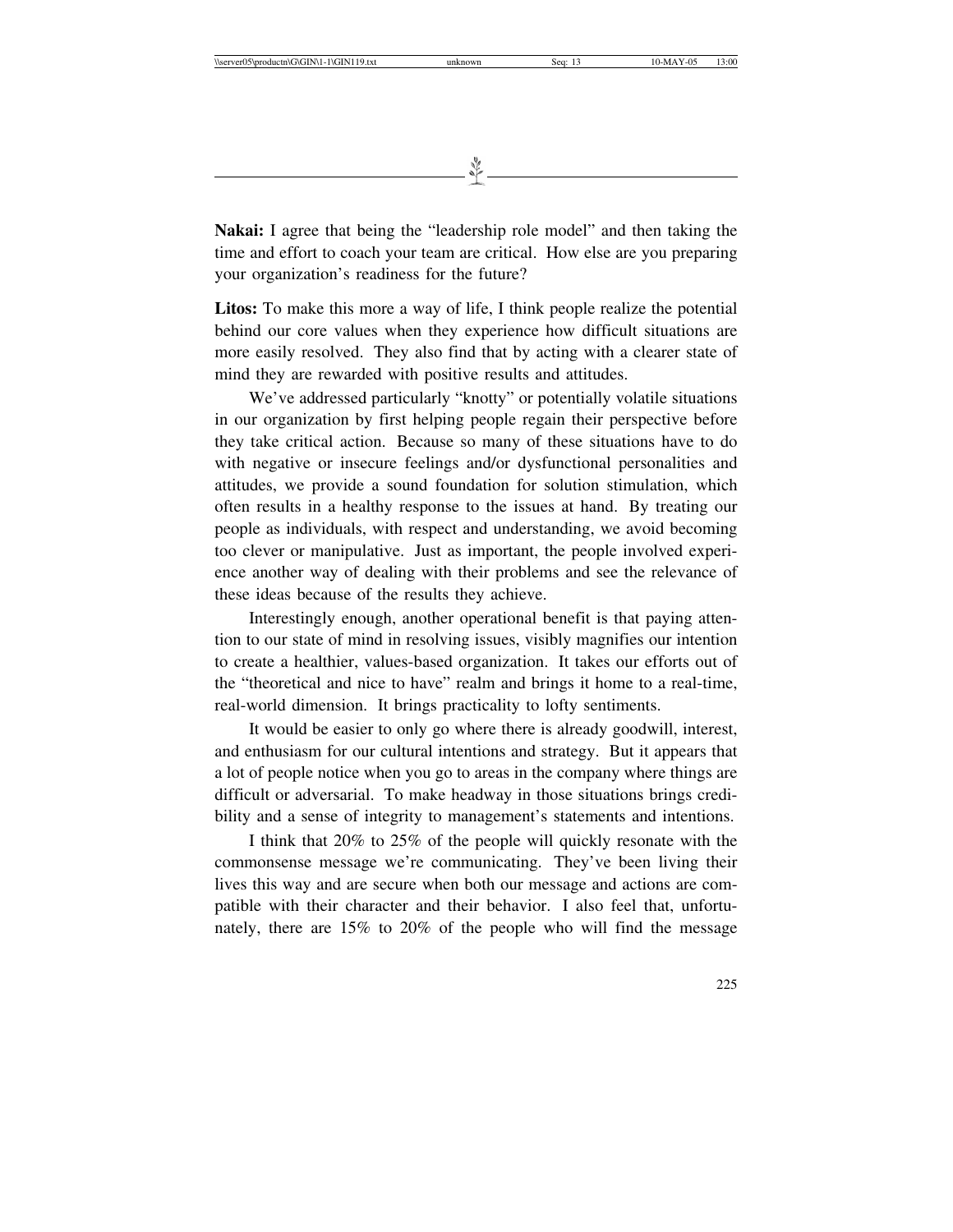threatening or ridiculous. They can be the "loudest" critics, the most resistant to change, and hence the most divisive in our efforts to improve the company climate.

The remaining 60% of the people are frequently waiting to see which way to go. Is it "safe" or does it make sense to move more in the direction of greater accountability, goodwill, and healthy performance? I think that this is the essence of any culture shaping program. I also feel that this is one of the primary responsibilities of our leadership team. We can't "make" anyone get on the bus . . . all we can do is get them to the bus stop. If we lead with integrity, common sense, accountability, respect, and compassion, I feel more people will get on board.

A fraction of the people can be reached through follow-up and reinforcing programs. But I also believe that the most effective way to reach the majority of our people is by example. In this regard, I am reminded of something that one of my early managers used to tell me: "The challenge is not in helping people change their thinking . . . the real challenge is to help them *keep* their thinking changed."

Overall, we have one simple goal: to add fresh water in the "real" channels of communication (the rumor mills) in our company. When you walk through the doors of our organization, there is a "new" way to do business—-not only with the customer, but with our colleagues and community as well.

One of the values that means so much to me personally is stewardship. To me, it means that while we are here, we are holding our organization in trust for everyone in our community—-not only for those who are here today, but for future generations as well. My vision and sense of accountability for the future has provided me with tremendous perspective and courage in the present. The quote that continues to ring true for me is, "Many people feel as though we've *inherited* this life from our parents and past generations . . . I feel as though we are *borrowing* it from our children and their future."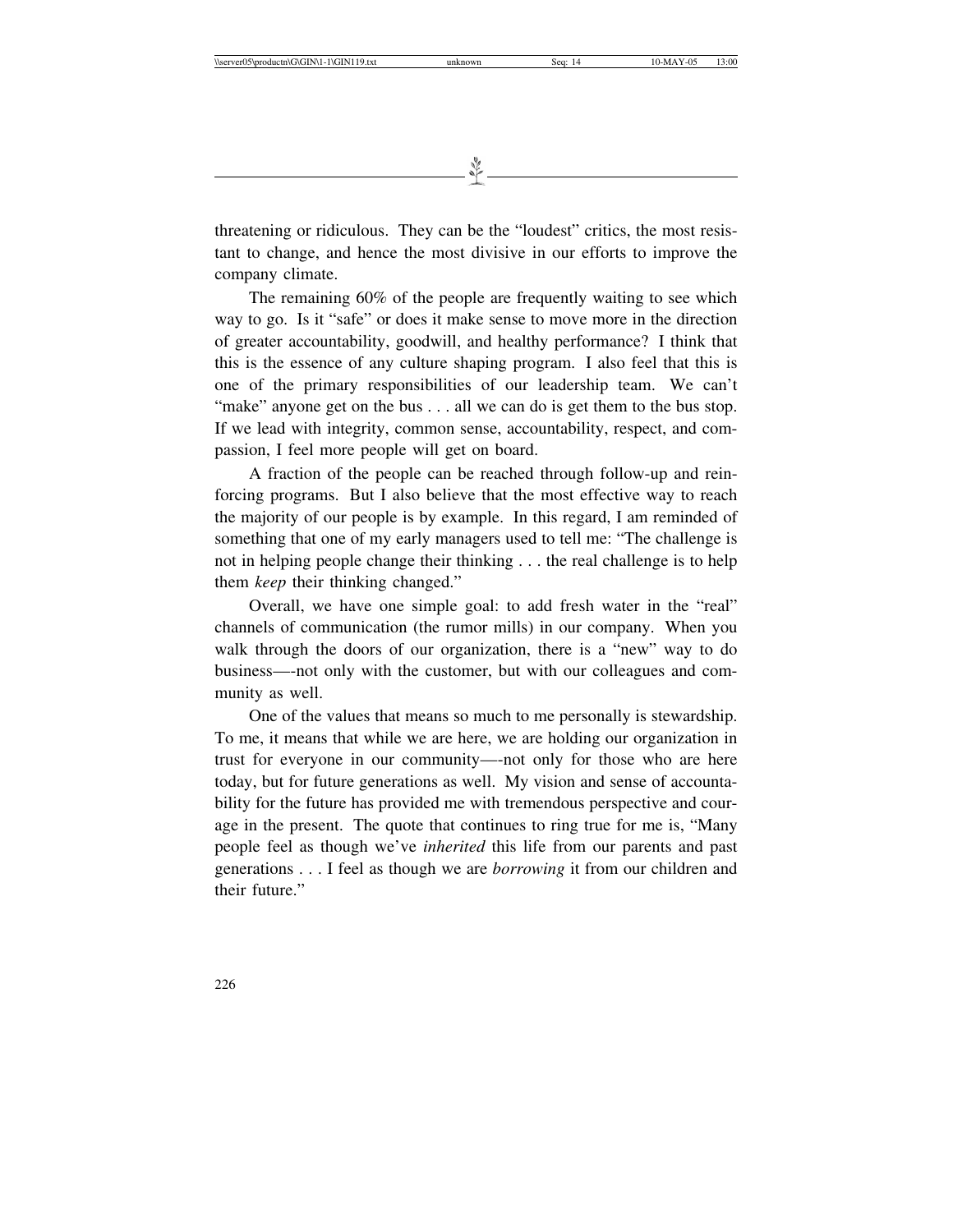# **CONCLUSION**

The results achieved by Denny Litos and his team at Ingham Regional Medical Center are indeed exceptional, but are by no means singular. Their results have occurred because of the steady day-to-day attention to doing the right things. They accept the occasional grand event but, for the most part, they are all good people trying to do what they feel is right for the organization and for its people. This cumulative building of a culture of excellence, filled with care and compassion, results in an organizational culture that is imbued with courage, strength of soul, and good thinking. I believe the discipline of good thinking leads the servant-leader to the awareness and foresight necessary to generate greatness, wisdom, and healing in the heart of humanity.

Foresight is a characteristic that enables servant-leaders to understand the lessons from the past, the realities of the present, and the likely consequence of a decision for the future. It is deeply rooted within the intuitive mind.

—Larry Spears

The culture created by Denny Litos and his leadership team is imaginative, freeing, and effective. More and more we see servant-led organizations with similar impact on people, industry, and community: Toro, TDIndustries, Starbucks, and Southwest Airlines, among so many others. Personally, I have been fortunate to witness similar results achieved by leaders such as Mary McFarland, Dean of the School of Professional Studies, Gonzaga University; David Roberson, COO and President of Hitachi Data Systems; John Ruch, CEO (retired) of Blue Cross and Blue Shield of Utah and Idaho; and Richard Rudman, COO of EPRI (Electric Power Research Institute). My own understandings and ongoing learning in leadership have often come from my interactions with such leaders.

The reason for their success has been primarily the servant leader-led aspect of organizational transformation through leadership development. Because each leader is a unique individual, each of these transformations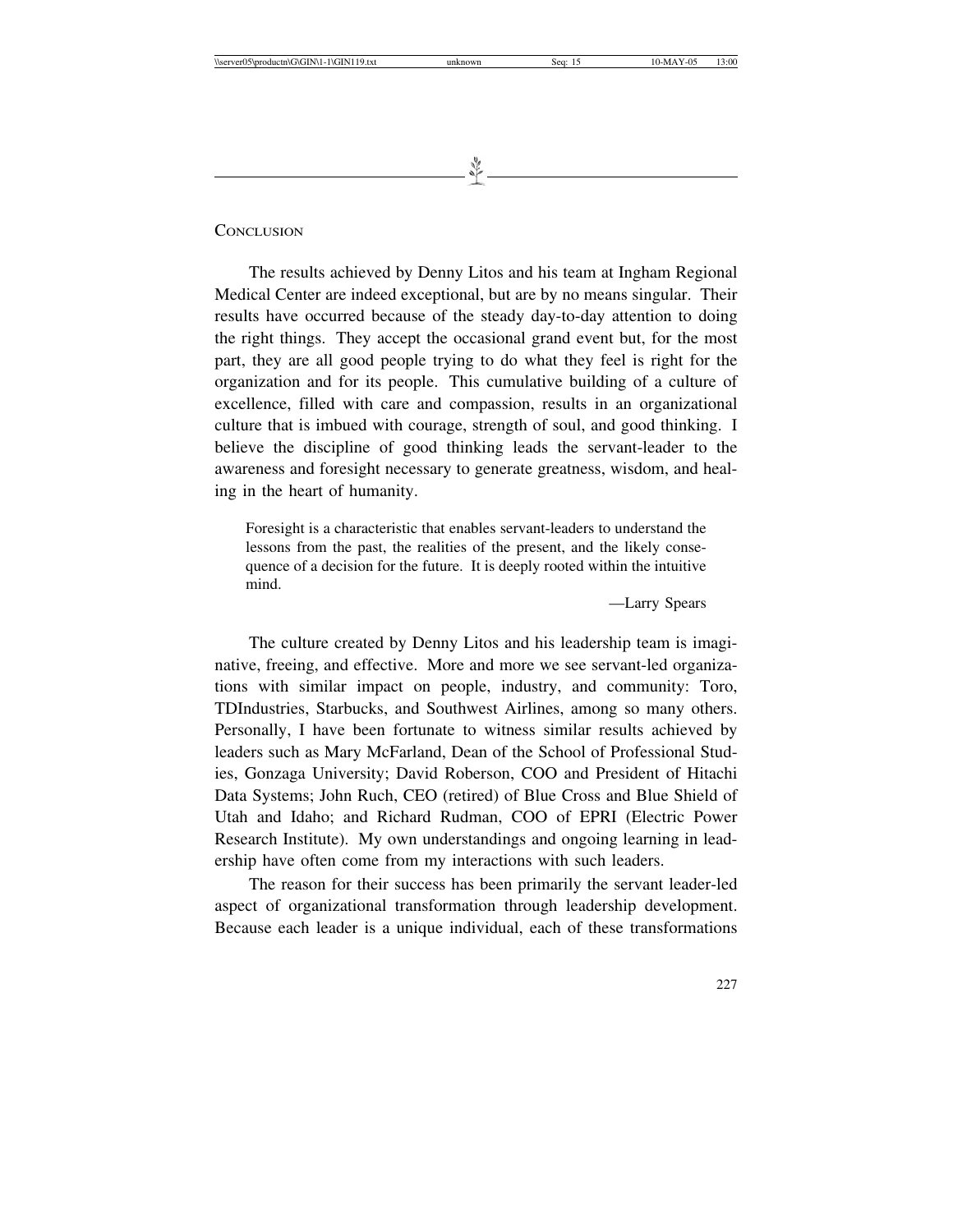| \\server05\productn\G\GIN\1-1\GIN119.txt | unknown | Seg: 16 | $10-MAY-05$ | 13:00 |
|------------------------------------------|---------|---------|-------------|-------|
|                                          |         |         |             |       |
|                                          |         |         |             |       |
|                                          |         |         |             |       |

has been quite different. However, the critical common element was the willingness of each to become the "leadership model" through open exploration into their thinking and beliefs about leadership, and then taking the time and effort to coach their own leadership team.

Not every corporate executive is willing to invest the time, effort or soul-searching involved in such an endeavor, but those who do report that they see uncommon results for themselves, their teams, and ultimately, the spirit and performance of their organizations.

Paul Nakai is the founding partner and principal of Leadership Spirit International, with offices in San Francisco, California, United States of America. Leadership Spirit International is a consulting group specializing in developing and deepening the leadership capacity of executives, in teambuilding and optimizing performance-based relationships, and in shaping organizational culture to more effectively meet organizational objectives. Paul was formerly a Managing Partner and Executive Vice President with the Senn-Delaney Leadership Consulting Group, where he specialized in executive coaching and leadership development to support and lead intense business challenges such as mergers and acquisitions, shifting corporate cultures, leadership shortages, downturns or upswings in business, and debilitating internal strife. Paul has consulted and led major engagements in healthcare, insurance, financial services, manufacturing, energy, high technology, aerospace, pharmaceuticals, and telecommunications. Through Leadership Spirit International, he is dedicated to servant-leadership in order to assist executives in unleashing the spirit behind their personal leadership as well as unleashing the collective spirit of their organizations.

*The International Journal of Servant-Leadership* welcomes Paul's understandings of corporate culture. We look forward to his ongoing editorials which can be found in each volume of the journal under the section entitled: "Servant-Leadership and the Executive."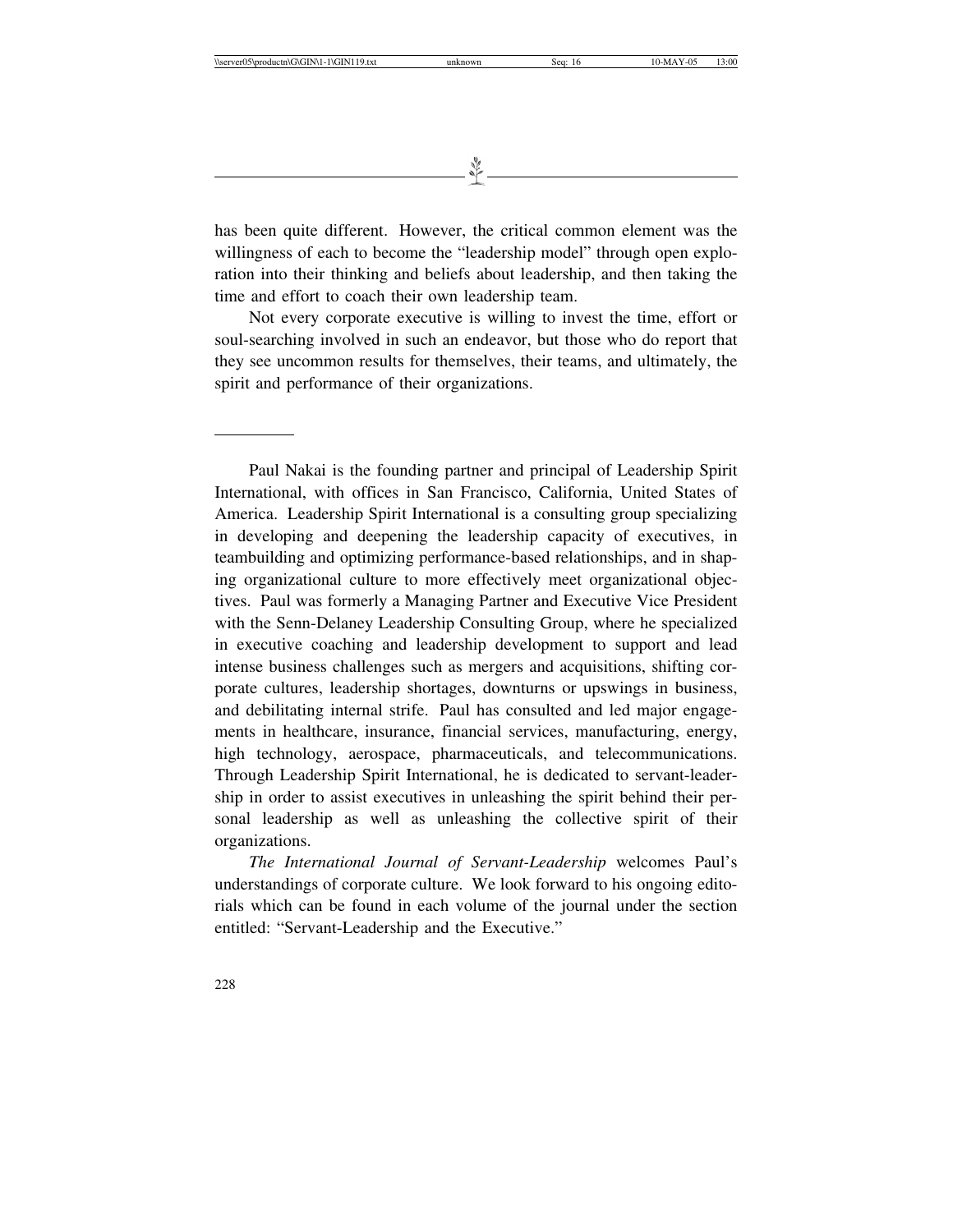

AFRICAN AMERICAN LEADERS—GUARDIANS OF PUBLIC **VALUES** 

> —JUANA BORDAS MESTIZA LEADERSHIP INTERNATIONAL

—AN INTERVIEW WITH JAMES JOSEPH FORMER U.S. AMBASSADOR TO SOUTH AFRICA DIRECTOR—CENTER ON LEADERSHIP AND PUBLIC VALUES, DUKE UNIVERSITY

THE SERVANT-LEADER: BUILDER OF THE JUST AND LOVING SOCIETY

Robert Greenleaf (1970) defined servant-leaders as affirmative builders of a better society. He saw the rock upon which a good society would be built as people caring for and serving one another. While he noted that in previous times this was largely person-to-person, he expanded this thesis and charged large institutions with the task of building a just and loving society—one that would offer greater creative opportunities to its people.

While Greenleaf envisioned a good society, his own experience and his writings did not emphasize social change and movements, such as the Civil Rights and Women's Liberation struggles that surfaced during his life. A prophetic and compassionate man, he described the times he lived in thus: "The late twentieth century will be seen as revolutionary because, in this period, large numbers of influential men and women have come seriously to grips with the issue of power and authority," thereby "making power legitimate for the public good. . . as an ethical imperative" (Greenleaf, 1970, p. 26). Greenleaf saw the underlying power shift the social movements were advocating.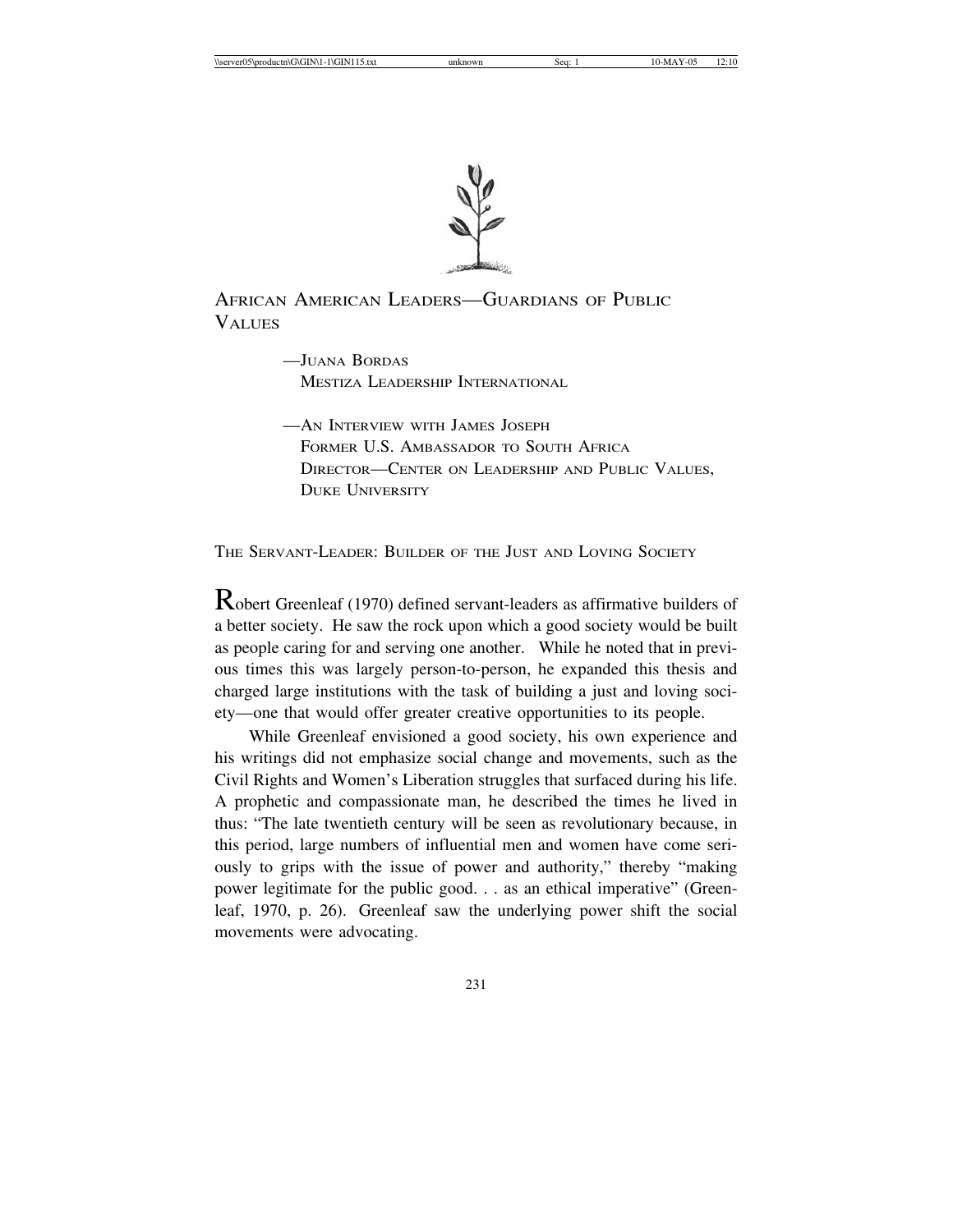| \\server05\productn\G\GIN\1-1\GIN115.txt | unknown | Seq: $2$ | 10-MAY-05 | 12:10 |
|------------------------------------------|---------|----------|-----------|-------|
|                                          |         |          |           |       |
|                                          |         |          |           |       |
|                                          |         |          |           |       |
|                                          |         |          |           |       |
|                                          |         |          |           |       |
|                                          |         |          |           |       |

Such movements, he noted, implied far-reaching changes in leadership: "The signs of the times suggest that, to future historians, the next thirty years will be marked as the period when the dark skinned and the deprived and alienated of the world effectively asserted their claims to stature. And that they were not led by a privileged elite. . .but by exceptional people of their own kind." He declared the last quarter of the twentieth century would be a time when the "dark skinned and the deprived and the alienated" would find their own enlightenment. In a prophetic and alarming statement he proposed that today's privileged might best serve by "waiting and listening until the less favored define their own priority needs and *how* they want to be served" (Greenleaf, 1970, pp. 26-27). Greenleaf, a White male who spent his career in corporate America, had the foresight and humility to understand that authentic leadership rises from the people and community that are to be served.

As can be seen in his writings and teachings, Greenleaf's life is living proof that *concepts and ideas* inspire people to think and then act in new ways. The change in leadership described above will be realized when the voices, ideas, and vision of what he called the "dark skinned" and "alienated" are introduced and then incorporated into mainstream leadership thought. The hope of this interview is to bring forth the voice of an exceptional African American, a servant-leader, who is "very right for the time and place" in which he lives–a synchronicity Greenleaf identified as critical to great leadership (Greenleaf, 1970, p. 27).

James Joseph was raised by his parents, teachers, and the many people in his village to believe that through the path of education he would uplift himself and his people. He obtained a doctorate, becoming a scholar and writer. He took the helm of the Council on Foundations in the eighties, prompting the organization to chart new ground. When Nelson Mandela was president, and a new nation was being born in South Africa, he served as the U.S. Ambassador to that country. Returning to the United States, he established the Center on Leadership and Public Values at Duke University, with a special emphasis on developing South African leaders.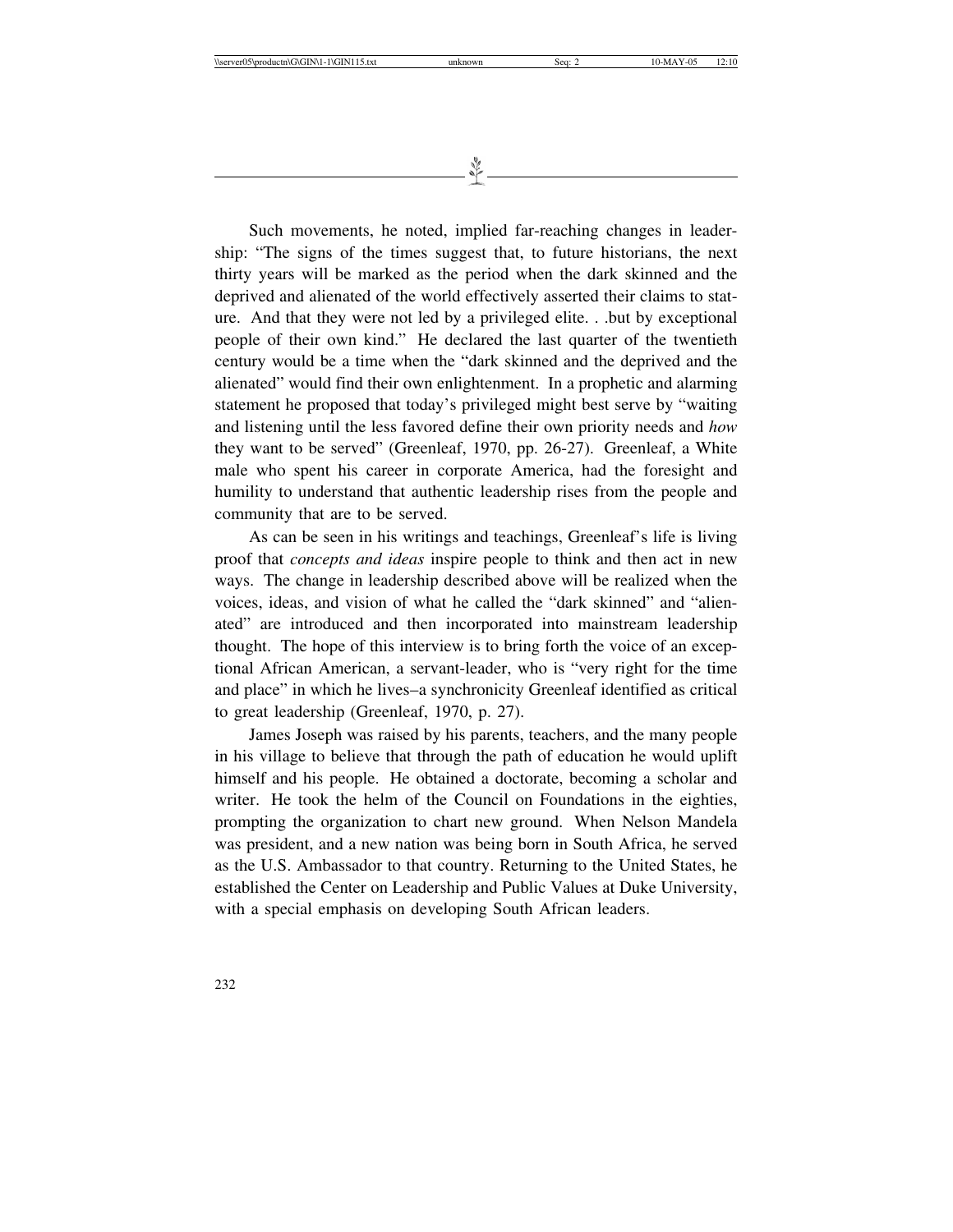Dr. Joseph urges Americans to re-embrace the public values on which this country was founded–values heralding common welfare, justice, and equality. Furthermore, he asserts that these values have been kept in trust by the African American community and are the foundation of the South African liberation movement. Joseph challenges Americans to shed the cloak of individualism and the current focus on personal morality, and look instead to re-establishing public values that will hold our society accountable for the welfare of all people.

On a broad spectrum of measures concerning quality of life, the U.S. ails from lack of attention to the public values and social responsibility that are the lifeblood of a democracy and the underpinnings of the good and just society. While individuals contemplate personal moral values, 45 million American citizens lack health insurance (U.S. Census Bureau, 2003), the unemployment ranks swell, the minimum wage continues to decline (Mishel, Bernstein, & Allegretto, 2004), and college costs continue to rise, topping 23% in the past two years (College Board, 2004). The preoccupation with personal instead of public morality was evident in the 2004 presidential election exit polls, which showed that 45% chose "moral values" as the priority issue that affected their voting. While the item most often mentioned was honesty (referring to the *personal* trait of the candidate), 17% chose protection of marriage, 15% opposition to abortion, and 13% looked to family values (Harris Polls, 2004).

Public values were not a theme highlighted by Greenleaf, yet inherent in his writing is a set of intrinsic values that are the wellspring of servantleadership. In *Trustees as Servants* (1974), Greenleaf stated, "Perhaps the greatest threat is that we lack the *mechanism of consensus,* a way of making up our collective minds" (p. 34). It may be that the consensus Greenleaf sought can be found by taking to heart and then acting on Joseph's call to re-establish our public values, and then forging servant-leadership that supports the common welfare. A look at the dynamics of the period that gave rise to the Civil Rights movement provides a framework for understanding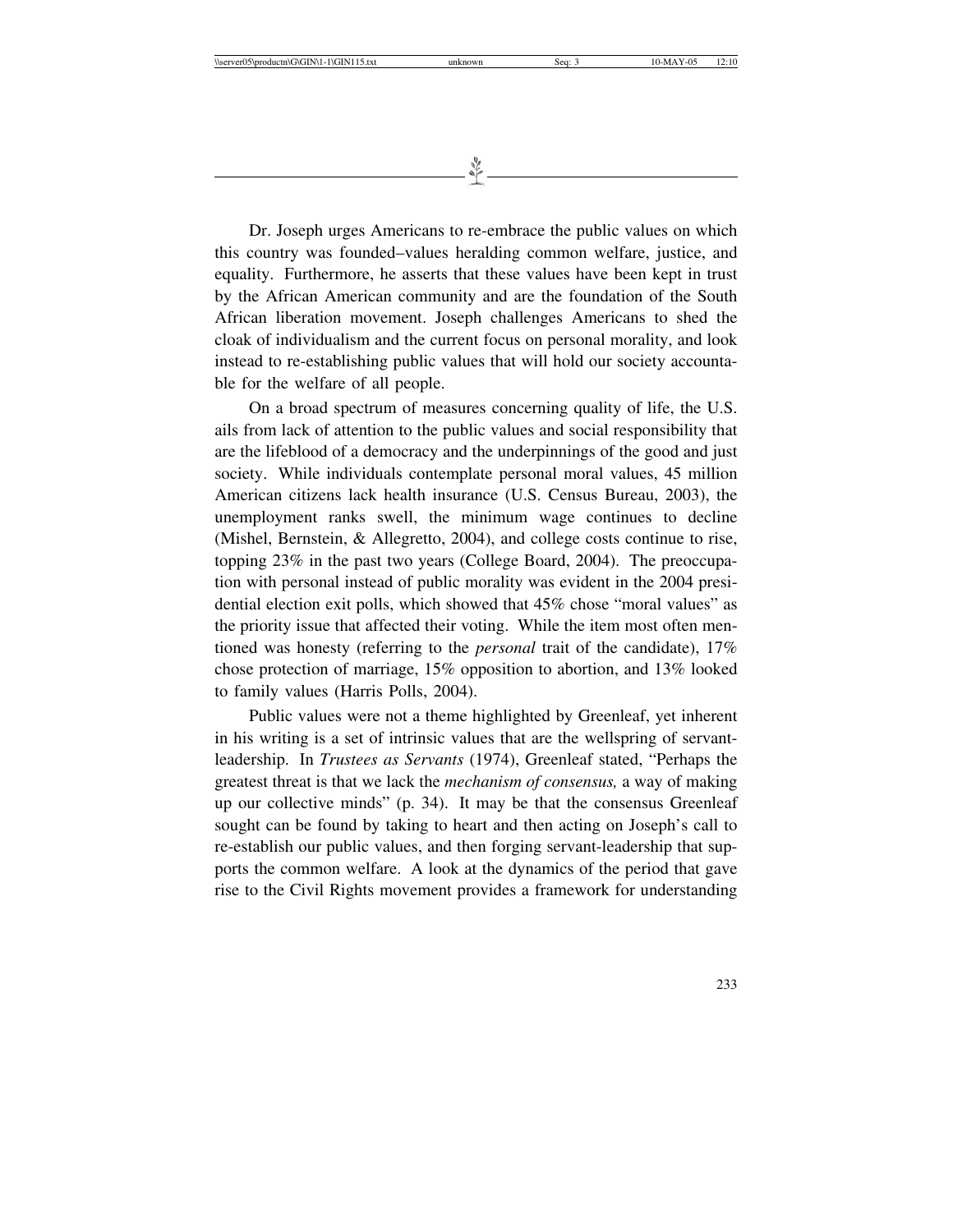\\server05\productn\G\GIN\1-1\GIN115.txt unknown Seq: 4 10-MAY-05 12:10

the influence and impact of Dr. Joseph's conceptual leadership and his call for social responsibility.

# HEEDING THE CALLING OF THE TIMES

The social upheavals and Civil Rights struggle in the 1960s exposed the ugly face of racism, shattering the illusion that America was living up to its founding values. Images of ferocious police dogs and water hoses, police shooting Black demonstrators, people marching in the streets, and the burning and looting of cities, awakened the country from a deep 1950s slumber. The White *Father Knows Best* world laced with the values of the suburban middle class could no longer ignore the national turmoil that called for the reconfiguration of the American dream.

The nation trembled while President Lyndon Johnson assembled a distinguished commission headed by the Governor of Illinois, Otto Kerner, to find ways to heal the insidious and invasive disease of racism. The Kerner Report released in 1968 identified *institutional racism* as the mechanism that validated and perpetuated discrimination and economic disparity. It challenged Americans to go beyond addressing personal prejudice and the debilitating effects racism had on individuals to a more systemic and social view. Only by transforming the social, political, and economic institutions in which racism was embedded could America heal the schisms that existed. The Kerner Report shifted the debate from the traditional focus on individual values to one on public values, ethics, and responsibility (National Advisory Commission on Civil Disorders, 1968). As such, it was in step with a longstanding tradition of African American ministers and leaders who advocated for building a different kind of America, one that lived up to the founding values embedded in the Constitution.

A few years after the Kerner report was published, Robert Greenleaf would echo similar sentiments, declaring that servant-leaders were "challenging the pervasive injustice with greater force and . . .taking sharper issue with the wide disparity between the quality of society they know is reasonable and possible with available resources, and on the other hand, the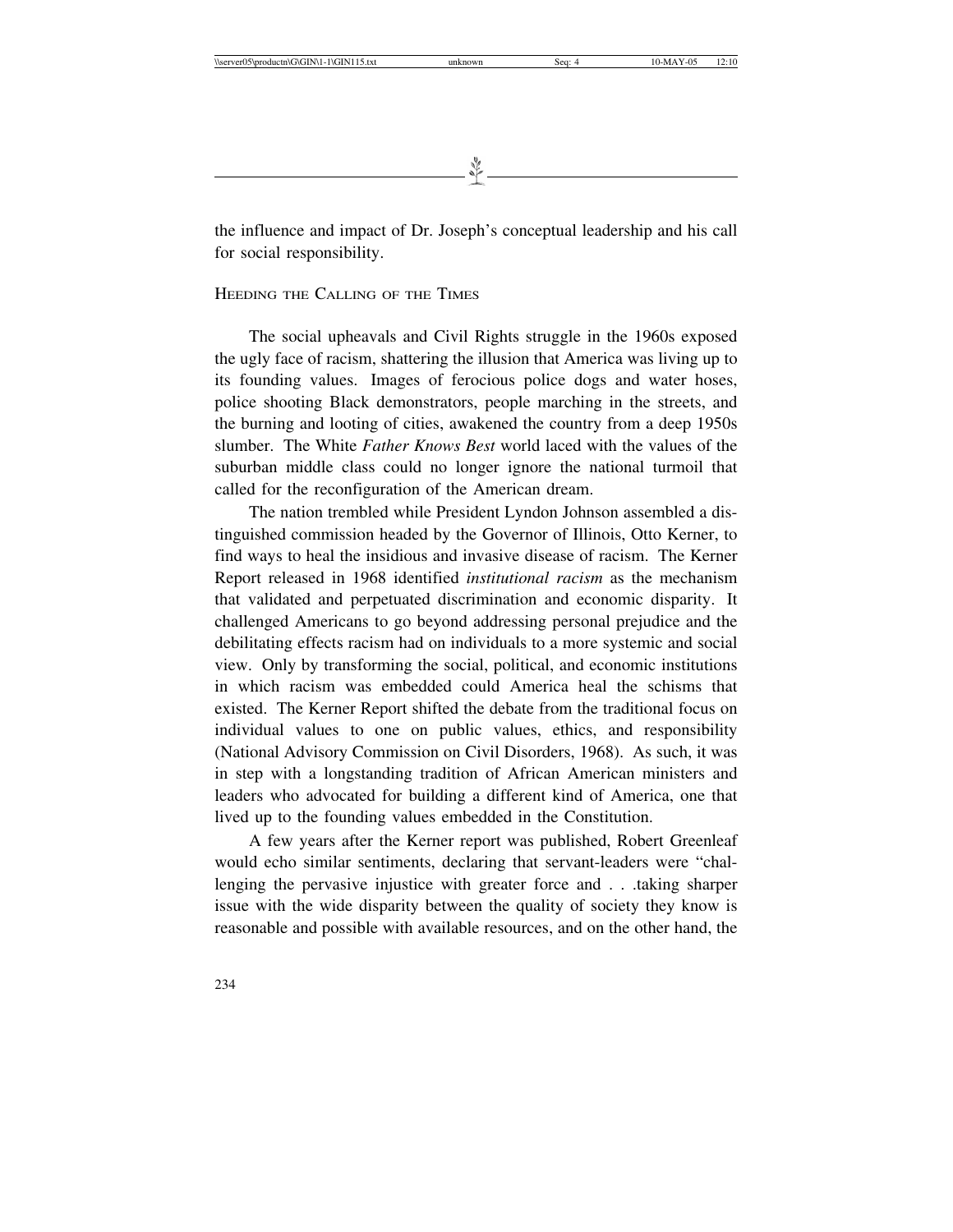| \\server05\productn\G\GIN\1-1\GIN115.txt | unknown | Seq: $5$ | 10-MAY-05 | 12:10 |
|------------------------------------------|---------|----------|-----------|-------|
|                                          |         |          |           |       |
|                                          |         |          |           |       |
|                                          |         |          |           |       |
|                                          |         |          |           |       |
|                                          |         |          |           |       |
|                                          |         |          |           |       |
|                                          |         |          |           |       |
|                                          |         |          |           |       |

actual performance of the whole range of institutions that exist to serve society" (Greenleaf, 1970, p. 3).

Y

## DEEP IN MY HEART I DO BELIEVE

The water fountains at Woolworth's were marked Negro and White. At the lunch counter only White people could order the hot fries or the club sandwiches served on toasted white bread. When the bus pulled up, White people scurried on while Black mothers waited with their children, paid the same fare, and ambled slowly to the back. The bus jerked forward, passing trees draped with Spanish moss. Arriving at the nicely framed houses with expansive front porches, White mothers yanked the cord, gathered their children, and returned to segregated neighborhoods. The bus moved unhurriedly down the rural roads. Coming to the "other side of town," Black folks got off and walked the lonely stretch home.

The South created a tradition that, like the heat and humidity of the Louisiana Delta, burned into people's bones. The penalties inflicted on Black people for not conforming were severe, and sometimes deadly. Men in white sheets guarded this culture, dangling those who resisted on ropes from trees in a way that was meant to paralyze Black people from changing the *Southern* way. Whites believed Negroes were passive, simple, and apathetic. Some convinced themselves that Negroes were happy–*Why look how they sing as they wash laundry, work fields, cook food, clean houses, fix cars and shine shoes*. Many White ministers declared God had ordained segregation—this was the way things were "supposed to be."

Many White people failed to see that behind the iron gates of segregation were intact communities sustaining the hope of freedom and equality. The stereotypes drilled into White Americans were blinders, keeping them from noticing the rising intellectual class among Black Americans, the activist ministers, and the growing unrest of the Black masses. Since the majority of White people did not understand the promise of liberation which was deeply embedded in the spiritual roots that had sustained Black people since they were slaves, many were stunned when the Civil Rights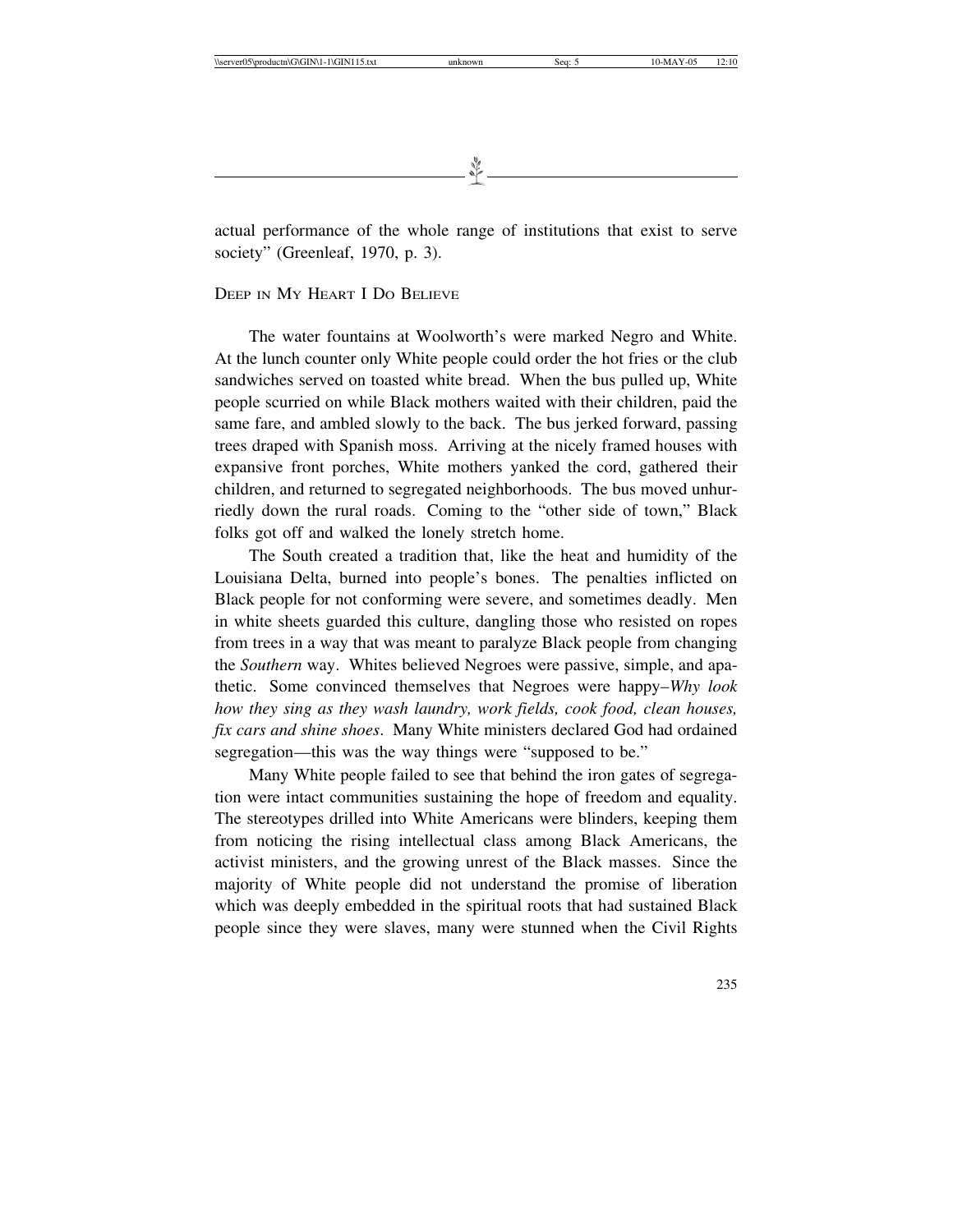movement "blew up" like a pressure cooker. The social and political revolution Black people marched for in the sixties was rooted in a faith and hope that had fermented for generations.

As the seeds of Civil Rights sprouted, the opportunities for Black intellectuals began to bloom. In those times a brilliant organizational leader emerged. James Joseph was born during the segregation period in Louisiana, the home of the Ku Klux Klan. His father was a minister, schooled in the tradition of spiritual activism, and a servant-leader. Understanding that education was one of the few entryways open to young Blacks, the teachers in the small rural school Joseph attended groomed and inspired him. They were so successful that of the 32 graduates of his high school, 27 went on to college–a record few privileged schools can boast even today!

Like spiritual grace that brings forth good from negativity and darkness, segregation allowed Black communities to stay intact and pass on their values. At the dinner table, in the classrooms, and from the pulpits, many Black youngsters were being instilled with hope and the belief they could achieve.

THE EARLY ROOTS OF AFRICAN AMERICAN LEADERSHIP

During the course of the interview, Joseph, who was a curious and questioning child, remembered long talks with his father about what was "right" and "wrong." Looking back, envisioning his father's leadership, he understood these conversations were about *ethics*. The following transcript contains Joseph's articulation of African American leadership interspersed with my own servant-leadership oriented reflections. Joseph's words relay many of the beliefs he developed through a rich experiential understanding of the roots of African American leadership from before the Civil Rights movement to the present day.

**Joseph:** Even as a young boy, I always wondered why "right" and "wrong" focused on the rules and behavior of what *individuals* should do. Growing up in the segregated South where the doors of political institutions and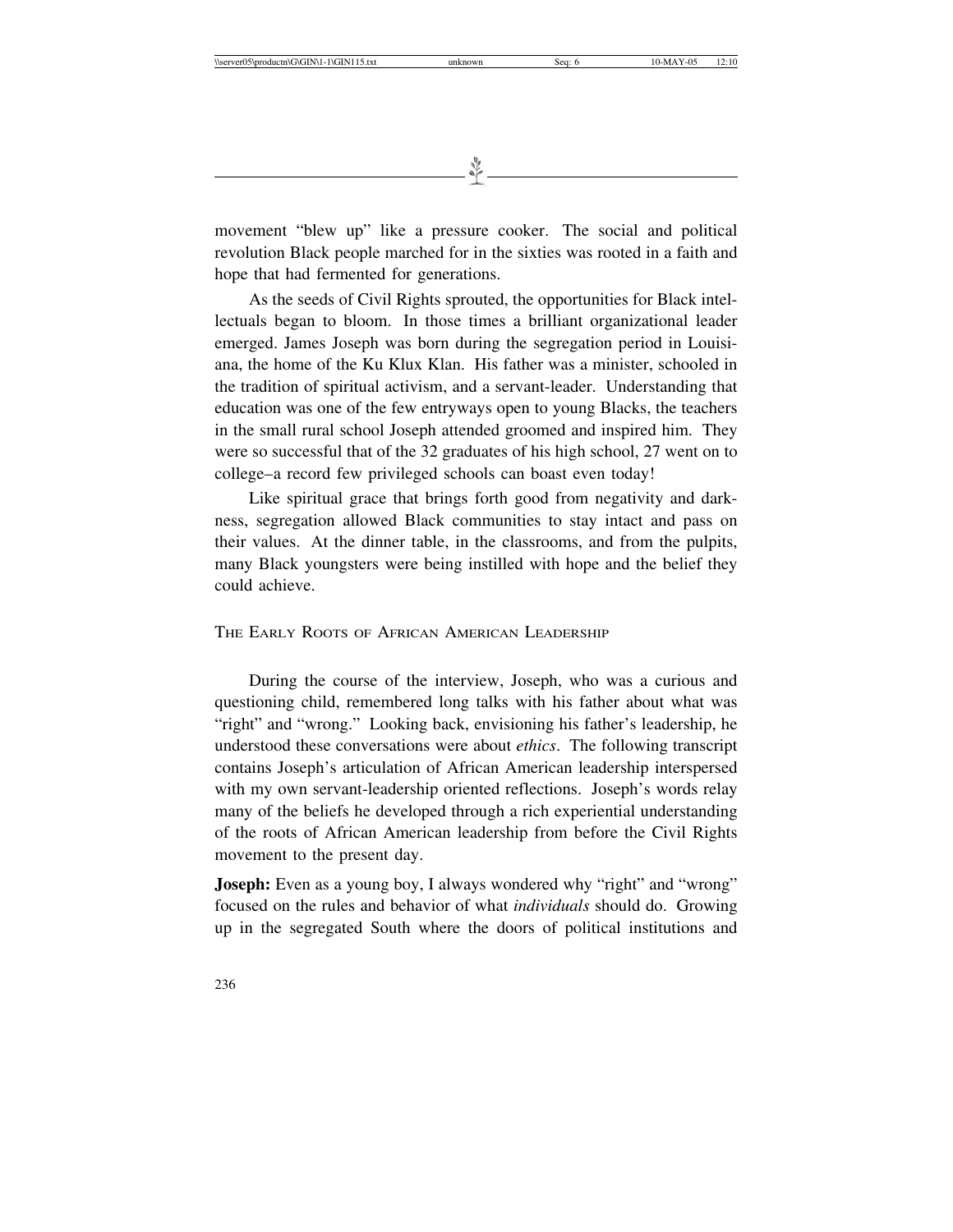social organizations were closed to Black people, I questioned why ethics concerned itself with individual behavior, but not how *institutions* acted. I witnessed how institutions mistreated Black people. So since my childhood I have been concerned about public values rather than just private virtues. America is preoccupied, even obsessed, with the private or individual virtues that build character—the micro ethics of personal behavior and morality.

**Bordas:** How do you see Black leaders as having a different focus?

**Joseph:** Unlike mainstream leaders, who primarily thought about private virtues and values, we had to be concerned with the behavior of systems and institutions, or macro ethics that focused on public morality and community values. Because those systems and institutions oppressed the freedom of our citizens, African American leaders have centered on how *public values and institutional ethics* limit our community as well as the micro ethics or private virtues of individuals. The initial group of African American leaders in the '50s and '60s were ministers who were totally independent with the freedom to act on the basis of their social conscience, without the threat of being terminated by some White-controlled structure. Their source of livelihood came from Black people and Black churches. A whole host of leaders were ministers first and then evolved into civil rights leaders: Martin Luther King, Jr., Jesse Jackson, and Hosefa Joseph. These leaders came with a moral conscience that went beyond the notion of individual salvation to look at the institutions that barred Black people from equal participation.

**Bordas:** Greenleaf, in *The Institution as Servant*, supported a similar concept, stating that the role of cutting-edge churches should be "the chief nurturing force, conceptualizer of opportunity, value shaper, and morale sustainer of leadership" (Greenleaf, 1972, p. 28).

**Joseph:** This first generation of African American religious leaders sought to dismantle institutional racism. In a segregated society, there was *intentional underdevelopment* that expressed itself *in* and was held in place *by*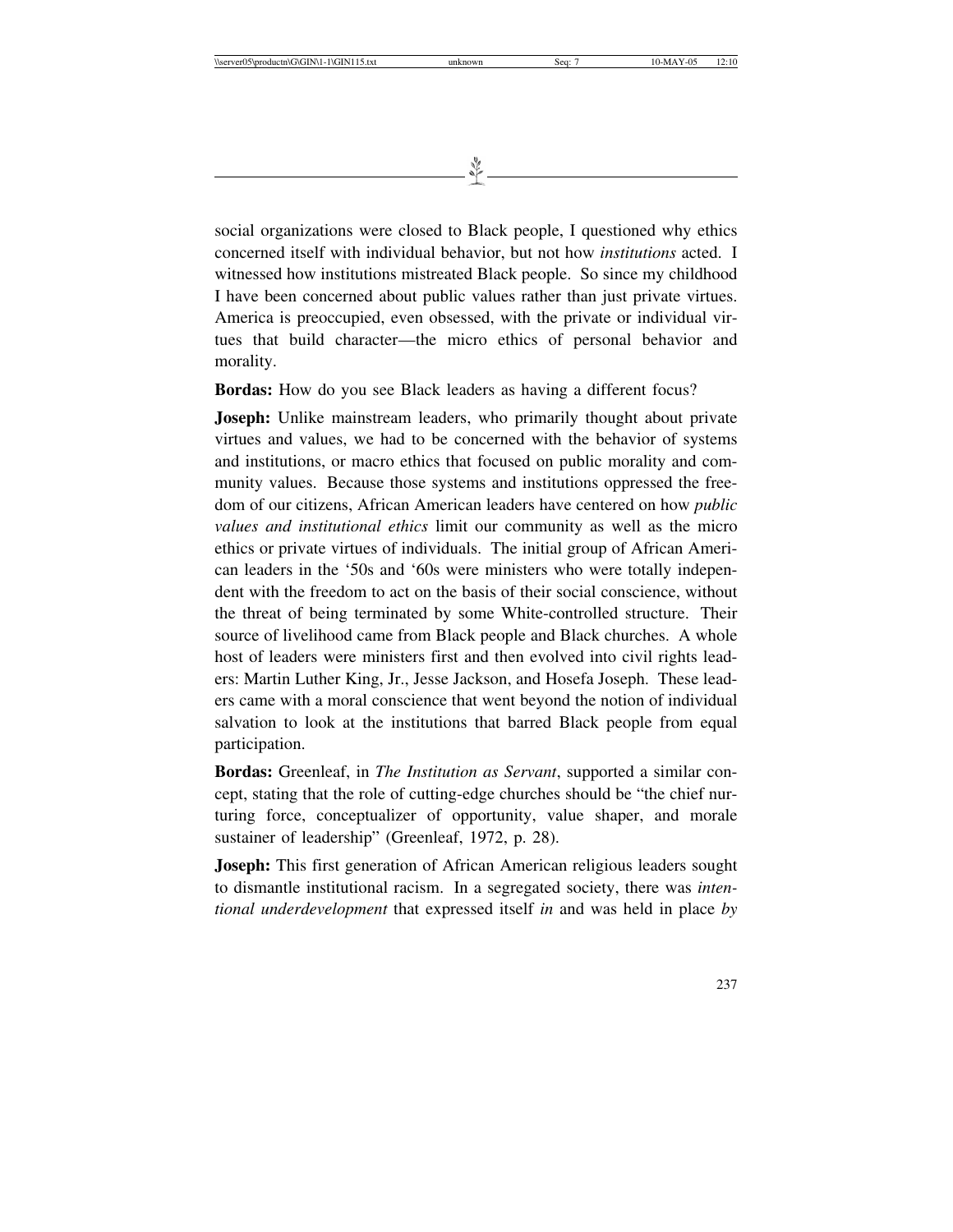social institutions. Black leaders strove to humanize and sensitize these institutions in order to improve people's lives, incorporate the concept of our common humanity, and open the doors to all colors, cultures and religions. These leaders sought to appeal to the conscience of the nation through moral power.

Martin Luther King, Jr. began pointing out the contradiction–the clash between *powerless conscience* and *conscienceless power.* This called for a new awareness and commitment to public values–a return to the fundamental principles this country was founded on. When he said that Black people had come to *save America*, he meant that through their liberation they would rekindle the fire of the Bill of Rights, which is the heritage of *all* Americans.

The values eminent in the African American community are basically constitutional values. This country's founders wanted to form a more perfect union, so community was a high public value. They talked about establishing justice. African Americans are very concerned about community and equal justice. The constitution was based on promoting the common good and general welfare. So too, do African Americans aspire to a better life not only for their people, but to establish a society that cares for all people.

Today the dominant society has moved away from communal responsibility and concentrates instead on individual values. This approach blinds people to institutional racism and other social ills. It negates the mutual responsibility leaders have to create institutions that support the good society based on the values this country was founded on.

**Bordas:** Greenleaf concurred: "Unless the quality of large institutions can be raised, not much can be done to improve the total society" (Greenleaf, 1972, p. 2).

Once some of the barricades came down and voting rights were won, political participation exploded. While churches and ministers continued to have influential positions, what was the next phase of leadership that surfaced?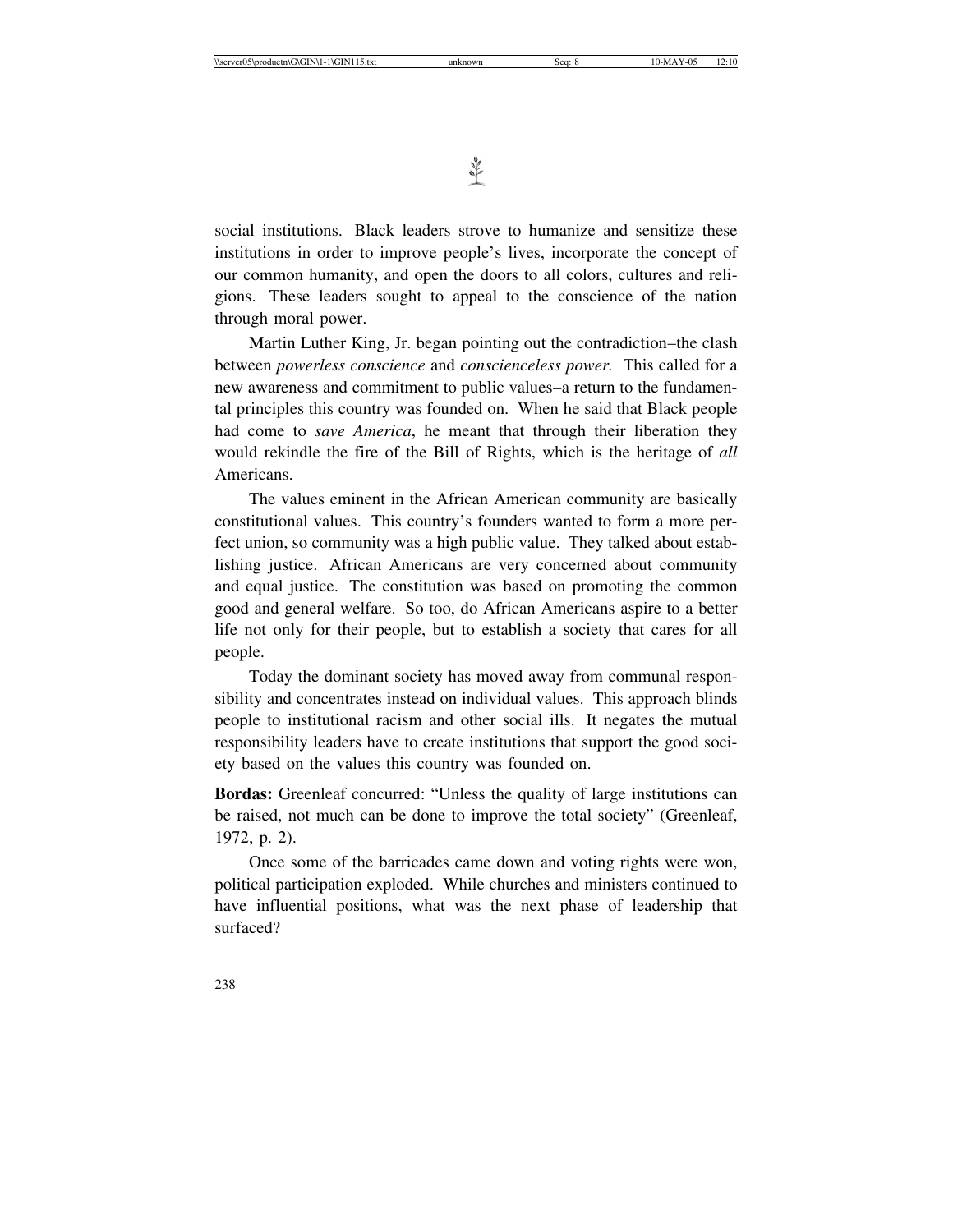**Joseph:** Moral leadership will only take people so far. More and more leaders began emerging in the political sphere. Congressman Bill Grey is a leader from the religious tradition who found in politics a way to address public morality.

The second generation of Black leadership exercised power in a very different way. Yet political power contributed little to the improvement of the quality of life for most African Americans. Our leaders began to recognize that moral power and political power, while important, were insufficient without economic power. The next phase of leadership that is still emerging is in the economic sector.

Concurrently, African American leadership was transitioning from a highly visible and centralized form to a decentralized, community-based one. As this shifted, people felt there were no leaders in the Black community. The prominence of the "Big Six" who used to meet with the President and had high national visibility, the resounding voice of Martin Luther King, Jr., the other major organizations in the Black community, were no longer identified as *the* African American leadership. This type of leadership just wasn't as visible any longer.

The seeds of leadership germinated from the Mississippi River to the California hills, from the North Carolina shores to the New Jersey turnpike. They sprouted in the churches, businesses, educational institutions, and the professions. There were many Black leaders in those areas across the country, but there was not any central, highly visible national leader who *spoke* for the community. Leadership dispersed into different sectors rather than being centered in one national voice and force.

**Bordas:** Greenleaf envisioned a similar structure in which leadership consisted of a group of equals, and cautioned institutions not to concentrate power atop a pyramid (Greenleaf, 1972, p. 15). During the period of diversification Joseph speaks of, individuals began to reflect the different stages people go through as they shed the skin of racism and segregation.

**Joseph:** Some people tried desperately to forget the past because it was painful. Others embraced their traditions and culture, immersing in the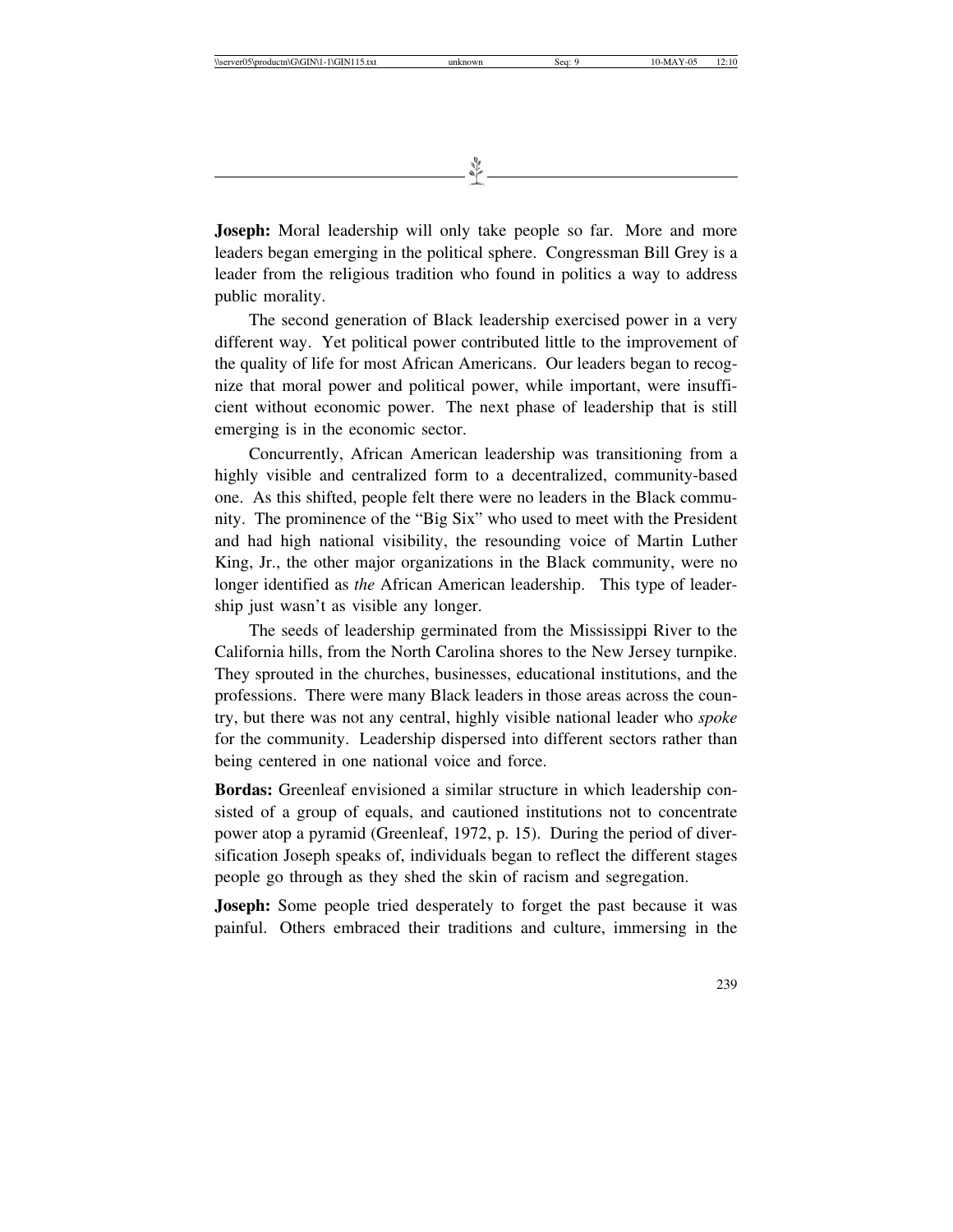| \\server05\productn\G\GIN\1-1\GIN115.txt | unknown | Seq: 10 | 10-MAY-05 | 12:10 |
|------------------------------------------|---------|---------|-----------|-------|
|                                          |         |         |           |       |
|                                          |         |         |           |       |
|                                          |         |         |           |       |

Black experience, dressing in dashikis and sporting Afros. Due to the inherent nature of racism, when African Americans internalize negative stereotypes and are stripped of their identity, they go through cycles of wanting to escape their history and culture. Then they recognize this is who they are and come back. Dealing with these differences, the separation, the internalized oppression, and healing these issues continues to be a major challenge that leaders shoulder today.

During turbulent times, Black leaders were held together by common values. They had a set of intrinsic values that reflected their experience regardless of what sector or profession they worked in, or whether they were at a national or local level. Values such as a concern for fellow human beings, a keen sense of justice, an emphasis on the common good [and] not just individual attainment, sharing and interdependence are intricate parts of African American leadership and are the public values that shape individual behavior.

**Bordas:** These values are also the foundation for authentic servant-leadership that goes beyond individuals and institutions to build the just and loving society that Greenleaf envisioned. A major contribution of Martin Luther King, Jr. and other Civil Rights leaders was their focus on nonviolence, love, and forgiveness.

**Joseph:** As leaders of people who did not have economic and political power, they became experts on the use of *soft power* instead of hard power. They only had a moral compass to guide and inspire people to take great risks. Hard power is the ability and resources to get people to do what you want, whereas soft power is convincing people to want the same thing you do. One focuses on military, economic muscle and other types of rewards and consequences, the other more on moral messages, inspiration, acts of generosity, and education. The world today is increasingly influenced by soft power rather than hard power.

**Bordas:** Soft power is akin to Greenleaf's reflection that servant-leaders are skilled at using the art of persuasion rather than utilizing authority to influ-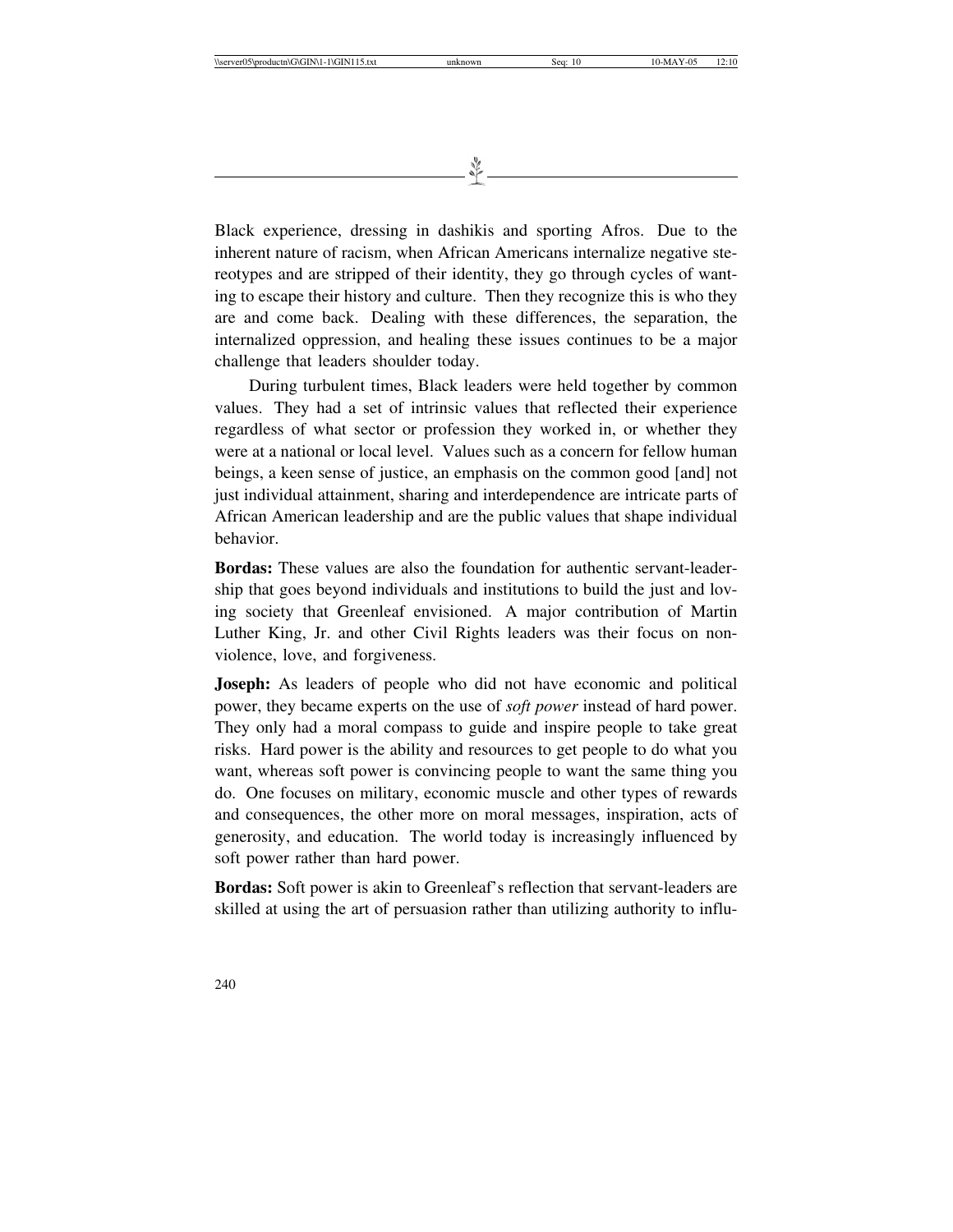| \\server05\productn\G\GIN\1-1\GIN115.txt<br>Seg: 11 | $10-MAY-05$ | 12:10 |
|-----------------------------------------------------|-------------|-------|
|                                                     |             |       |
|                                                     |             |       |
|                                                     |             |       |

ence people's actions (Greenleaf, 1970, p. 12). As Ambassador to South Africa, Jim Joseph saw firsthand the transforming effects of soft power.

**Joseph:** The prototype of a leader who uses soft power is Nelson Mandela, whose stature in the world has little to do with the size of the Gross National Product or the military might in South Africa. His influence has to do with the elegance of his ideals and the merits of his ideas. Mandela was the major force behind the change in South Africa that demonstrated to the world the power of reconciliation. He did it through the power of his character from behind prison bars on a small, isolated island.

#### INDIVIDUAL VALUES AS A REFLECTION OF PUBLIC ETHICS

It is important to understand how public values become infused into society. Civil Rights leaders spoke in unison about the public values of justice and equal rights as an American birthright. Then laws were passed by the Johnson Administration that put some legal teeth into these values so they could become operational in society. Franklin Delano Roosevelt did the same thing with the New Deal. The power of his personality and vision for society convinced people that government had a public responsibility to the welfare of its people.

**Joseph:** For many Black leaders reconciliation is a public value. When Martin Luther King, Jr. talked about loving the enemy, he was talking about reconciliation. He used the word love, but it was the same notion as forgiveness. What does that mean for the African American experience in America? Black people had to come out of segregation and the pain of racism and work hand-in-hand with the communities that had oppressed them. So there had to be forgiveness. When King preached "love the enemy" he didn't say you had to like it, but this is a very different value than "get even" or "settle the score!"

A contemporary example of public values in society is the restorative justice process in South Africa. Restoring justice means that the humanity of both the perpetrator who violated humanity and the victim who has been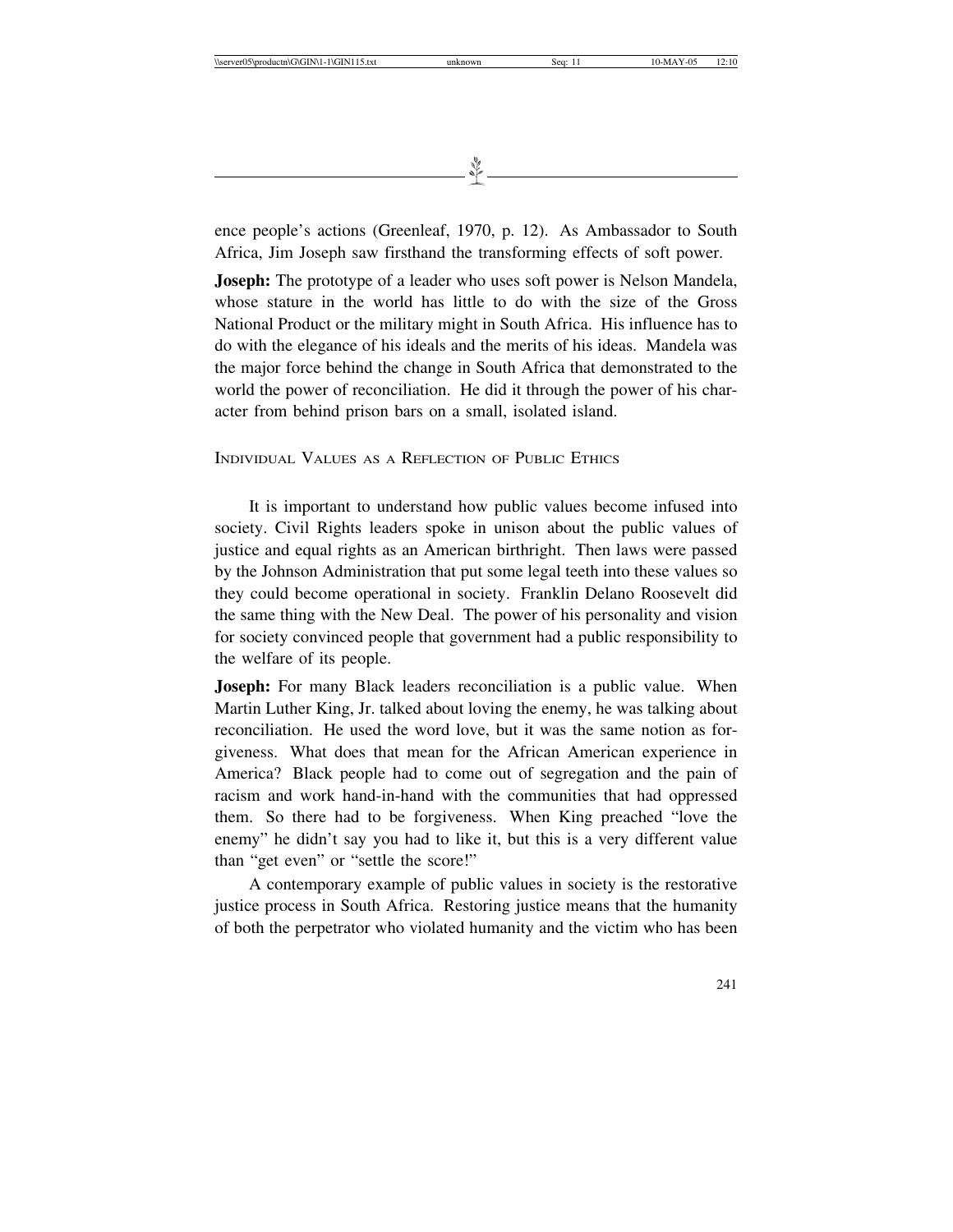| 05\productn\G\GIN\1-1\GIN115.txt<br>\\server05 | nowr | Seq. $1^\circ$ | $-MAY-05$<br>10-MA | 12:10 |
|------------------------------------------------|------|----------------|--------------------|-------|
|                                                |      |                |                    |       |
|                                                |      |                |                    |       |

alienated need to be recognized. Only in this way can both be brought back into full community and society. The entire country of South Africa painfully and compassionately opened up the wound of Apartheid so that the open air of honesty and truth could heal the torn spirits of the people who had been abused, as well as those of the perpetrators.

Desmond Tutu says there can be no future without forgiveness. In South Africa, there is the philosophy of *ubuntu*. In *ubuntu* the course of progress is people to people through other people–one's humanity can only be defined through how one interacts with others. Therefore, if you damage the humanity of another person, then the whole of humanity is damaged in the process.

**Bordas:** How is this value reflected in the Black community in America?

**Joseph:** The African American community has always taught you forgive not only because it is ordained by the creator, but you live in this kind of relationship with other people because it is also in your self-interest. The value of restorative justice and *ubuntu,* where people are supposed to act with humaneness, compassion, and care, is an example of how a private value is reflected in society. The private aspect is how individuals act towards each other, and the public values are the behaviors that are condoned and sanctioned by society.

Instilling the general society with public ethics or values facilitates the *individual acceptance* of these. Values such as the need to forgive, to do one's best, to use one's talents for the common good, and to channel negative energy into constructive channels are all public values held in trust by the African-American community.

African Americans have been schooled on tolerating unacceptable behavior and continuing to work with the people who have inflicted wounds. One of the key contributions African Americans make to the world is reconciliation. The world today is integrated and fragmented at the same time. Yet the more interdependent people become, the more they are turning inward to smaller concerns, enclosing themselves in their homes, turning to the television or the internet. *The challenge of resolving conflict*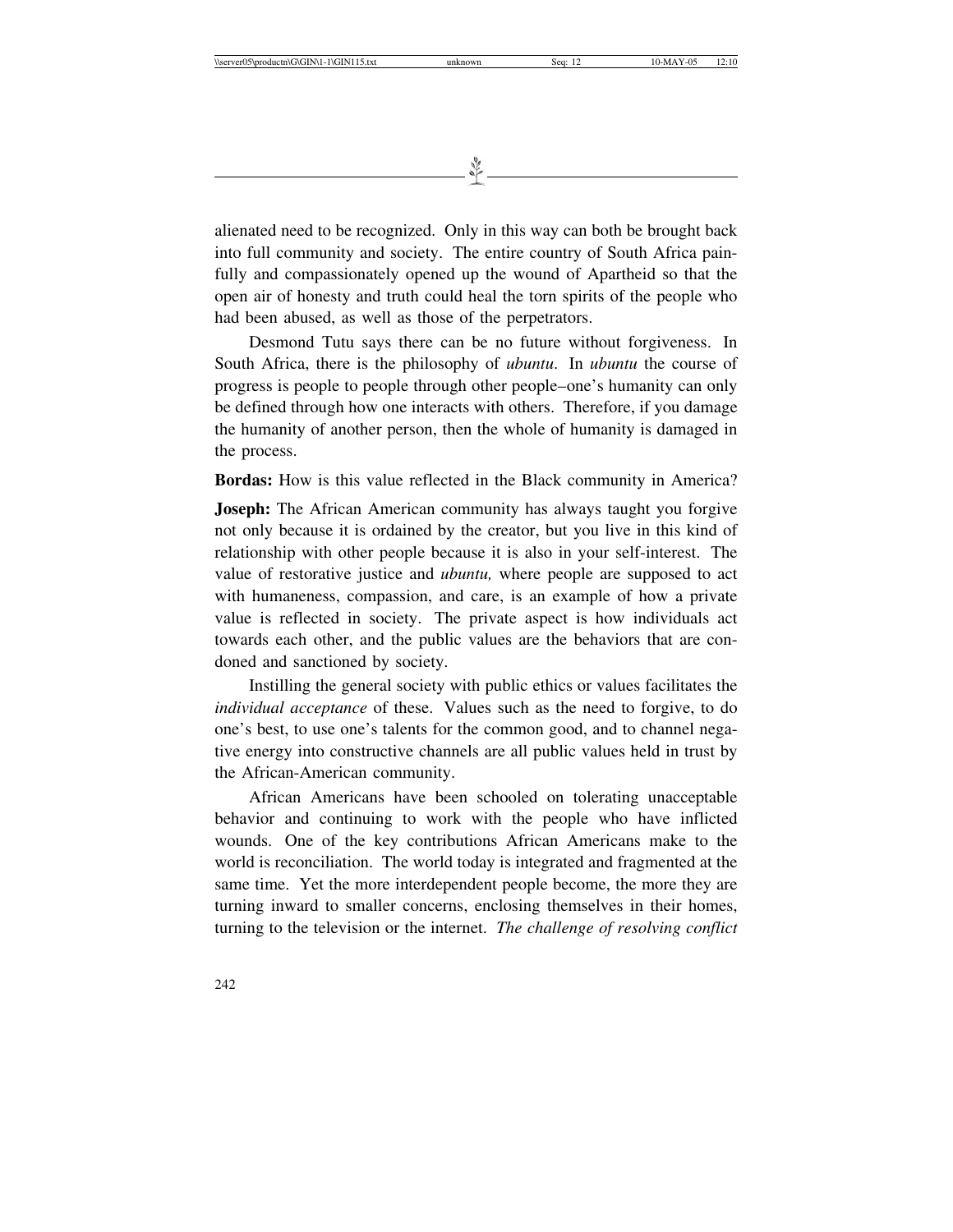| \\server05\productn\G\GIN\1-1\GIN115.txt | unknown | Seq: 13 | $10-MAY-05$ | 12:10 |
|------------------------------------------|---------|---------|-------------|-------|
|                                          |         |         |             |       |
|                                          |         |         |             |       |
|                                          |         |         |             |       |
|                                          |         |         |             |       |

*through reconciliation and bringing people together may be as important in the twenty-first century as freedom was at the dawn of the nation states*. In an interdependent world, one of the primary public values must be reconciliation based on tolerance and respect for others.

**Bordas:** Like tightly woven yarn, these values were intertwined into the fiber of Joseph's character and into others around him. Jim Joseph had a personal experience with forgiveness when working with the Civil Rights movement in Alabama.

**Joseph:** Every time George Wallace, the racist governor of Alabama who blocked the University doors to Black students, appeared on television, I felt enraged. One day, as I sat there steeping in my private rage I realized this was only damaging my own personality and I needed to find a way to transmute this into constructive channels. What African Americans have generally been good at is channeling individual and collective rage into a *constructive means* of opposition, protest or civic engagement. I decided to use the energy of my rage at Wallace to fuel an even greater determination to push open the doors he had tried to block.

**Bordas:** These seeds of strength and understanding were planted and nourished during Joseph's childhood. Although he grew up in during the worst era of segregation, he said, "You can't let this bring you down." He could have been defeated, but instead he grew bold.

**Joseph:** I didn't grow up with uncontrollable rage, but was driven by the desire to demonstrate that I could be as good as anybody. In fact, this became a passion—a drive that came out of defiance. The Black teachers in the segregated schools I attended weren't only concerned with teaching mathematics, English or science; they cared about developing the whole person and instilling values. My mathematics teacher would stay after class and coach me as I began engaging in public speaking contests. Later in life I used this skill to teach and generate ideas that inspired people. My philosophy teacher recommended books, so I began to love to read and developed my conceptual skills. My teachers channeled my drive and anger into con-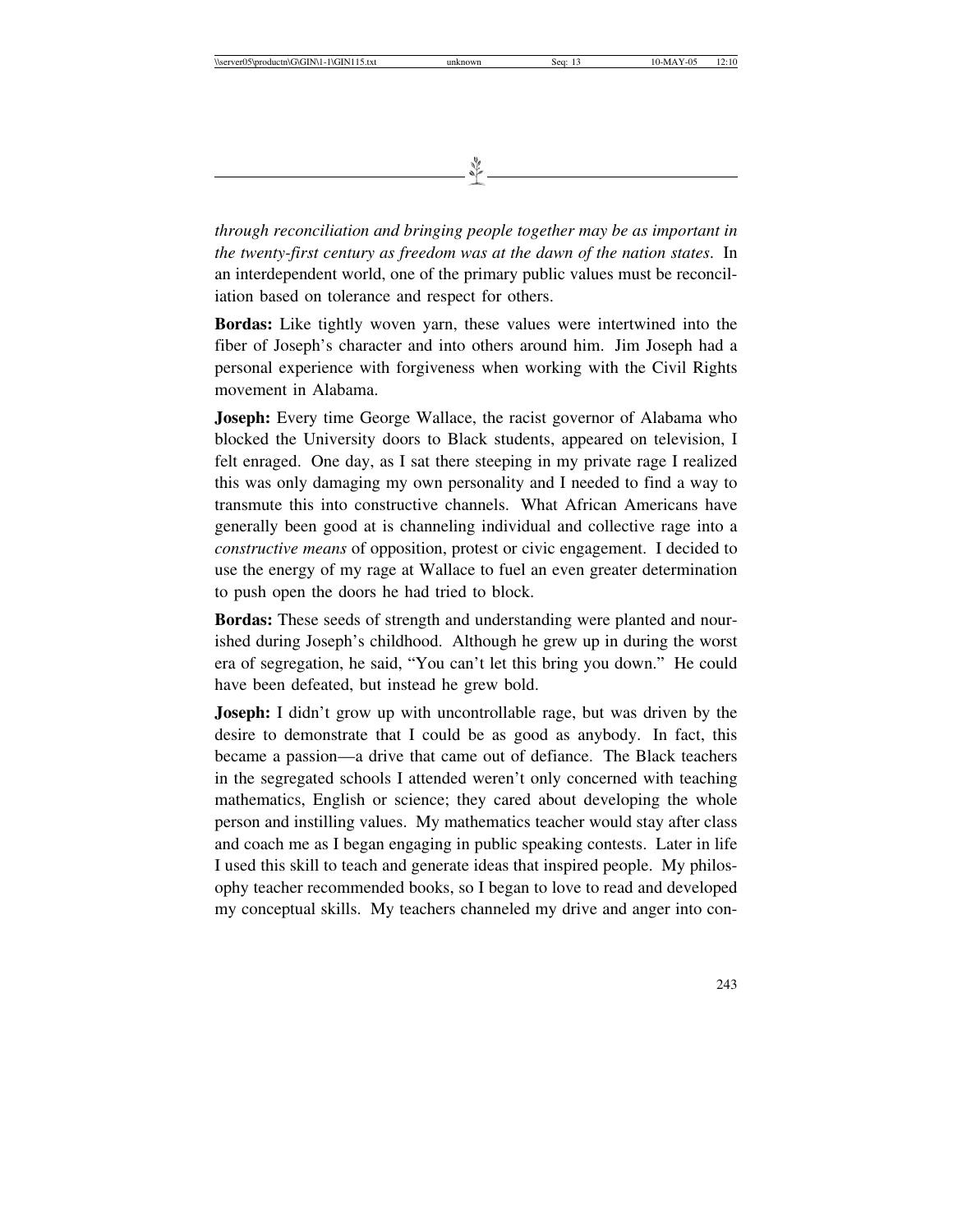structive opportunities. The leadership from the churches and schools instilled a belief that I would succeed!

**Bordas:** As a young child, when Joseph listened to his father preach, he thought his father talked about the afterlife in his sermons. As an adult, when Joseph came home to witness his father's leadership in protest circles, he realized his father was focused on *this* life.

**Joseph:** I realized my father was speaking not just of spiritual freedom, but freedom in the here and now. He encouraged people to get an education, and urged them to "Do what you need to do in this life and that is the way you overcome your troubles." Eventually he recognized the need to acquire economic and political power because without this an education doesn't mean very much.

The prominence of public values and not just individual ones was integral to the tradition, introducing the congregation to the conditions of the larger society, rather than just individual salvation. The impact is different in terms of leadership and engagement with life. The ministers were very conceptual, painting pictures with beautiful words and phrases about life as it could be, not life as it was. The slave masters and masters of segregation thought they were preaching about an afterlife, because there was a lot of rhetoric about the hereafter. But they were shaping people to be competitive and deal with the realities of *this* life. From the very beginning the slaves used to come together to worship and would use the language of religion, whereas allegorically they were sometimes plotting an escape. The Promised Land for the slave master was *by and by* when he got to heaven. The Promised Land for the slaves was the possibility to change their life circumstances. It has always been *both* this life and the hereafter.

**Bordas:** These ministers lived what Greenleaf called the central ethic of leadership: foresight (Greenleaf, 1970, p. 16). They were historians, contemporary analysts, and prophets. They were weaving a vision of the future based on intuitive insight and having the faith that this would be forthcoming. Institutional and social responsibility is one of the public values coming from the African American experience.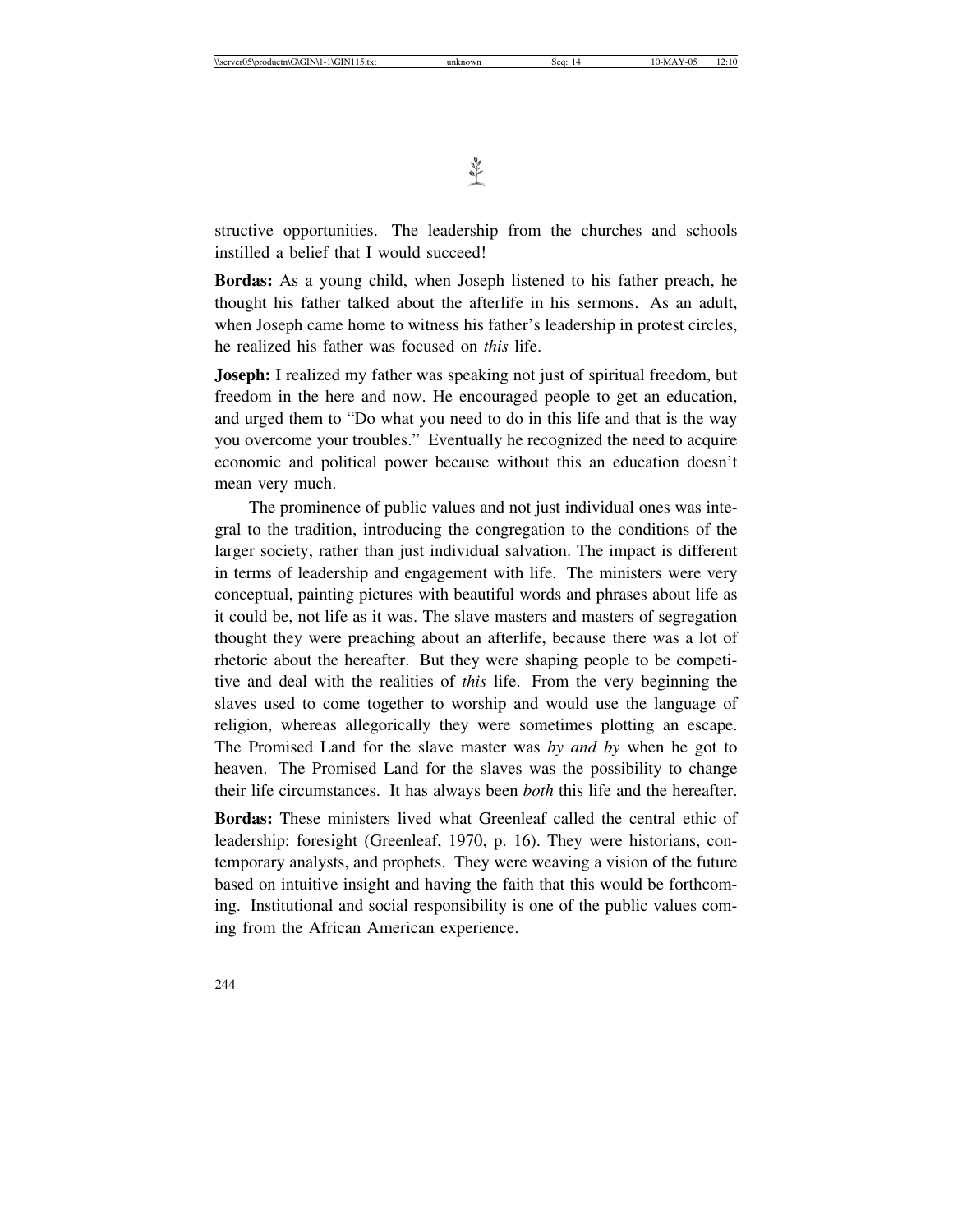**Joseph:** African American progress has always been based on the concept that it is not just individuals who have a responsibility to get involved, help change things and make a difference, but it is also Black churches, institutions, and organizations.

**Bordas:** Greenleaf surmised that an immoral society stems from people's willingness to qualify as moral by caring *only for people*. To have a more moral *society*, he urged, moral humanity must also care for institutions (Greenleaf, 1972, p. 1). This institutional responsibility is also supported by the tradition of activism, of "voting with your feet" that drives the Black community.

**Joseph:** This active responsibility nourishes a sense of *hope*. Without this we would have remained economic slaves in the segregated south. This is a basic American value—active citizenship should be endeared in democracy.

Again, this comes out of the religious experience because every sermon always ended with something about hope. It never stopped with "things are so bad." It stopped with "things may be bad; *however,* there is always the possibility of a better life." Without the gift of hope the Black community couldn't have held on and had the courage to overcome. African American leaders have to dispense hope because without it people won't act to change things. It's not naïve optimism; it is a hopeful realism. Today far too many people trapped in central cities have lost hope. In that regard, the leadership has not remained as true to this central value. It's even more important today that Black leaders instill the belief things will get better–that they keep hope alive.

**Bordas:** To be moral, to be ethical, is not just about individual behavior or private virtues; it also has to incorporate *what is good for the whole*. The arena of public values should embrace such ideals as the significance of community, a commitment to work for justice, and equal opportunity.

**Joseph:** Today people no longer talk much about justice, and it has been banished from public conversation. Yet oppressed people have to be con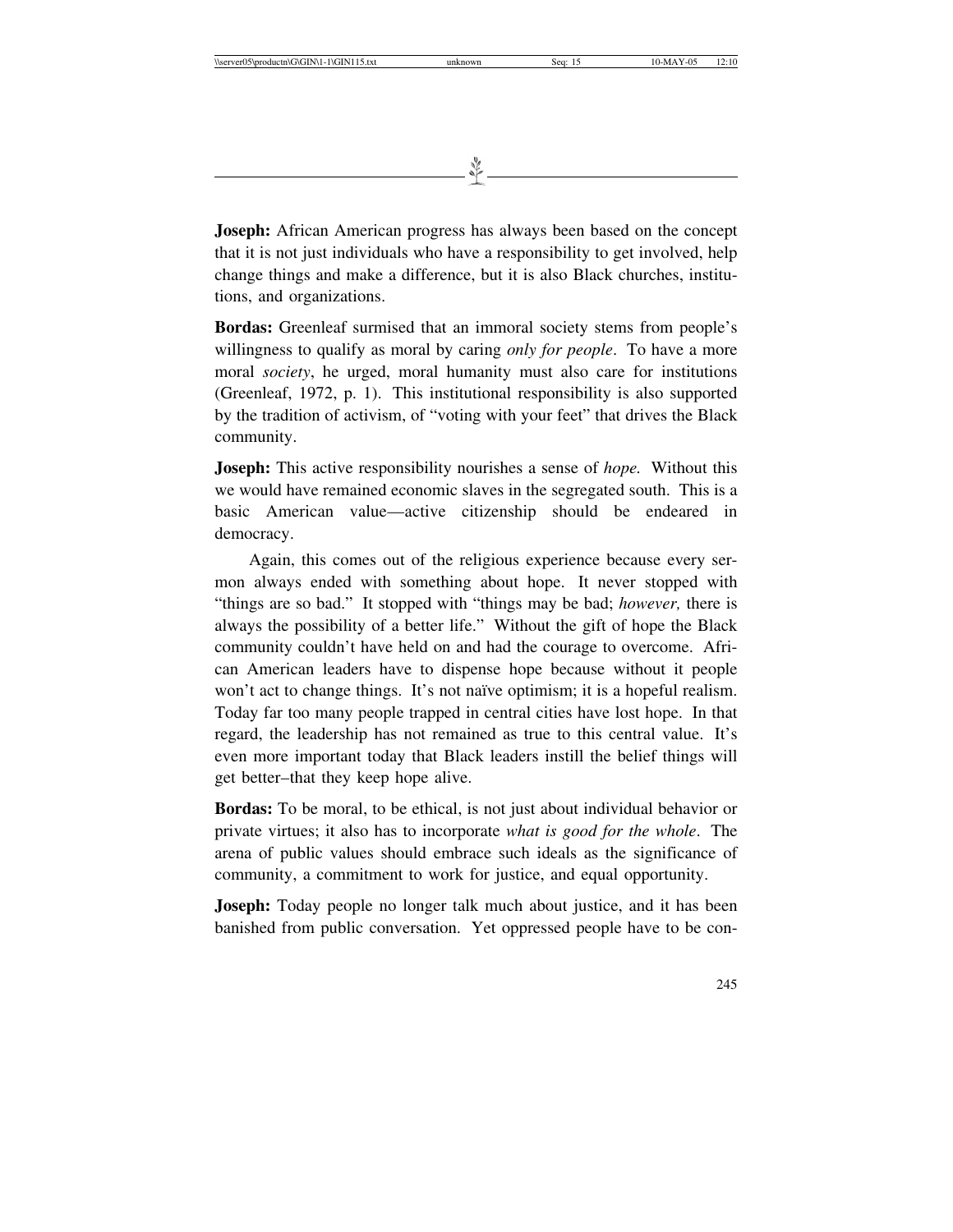cerned with justice because injustice holds them hostage. To change their situation, they have to re-ignite the spirit of justice in the general society so that their oppression begins to grate at the community conscience and inspire its soul.

That is what Martin Luther King, Jr. and Nelson Mandela did, and this is also what the founding fathers did during the formation of our nation. They rallied the people to seek "justice for all" as a public value. Desmond Tutu brought new light to this conversation and spoke about the restoration of the broken relationship in society—a relationship that was broken because of unequal treatment and violation of human rights. This type of justice requires forgiveness. It doesn't necessarily imply the need to forget, but it does call for forgiveness.

**Bordas:** Today justice needs to be redefined and expanded to include not only contributive and distributive justice, but also the notion of restorative justice.

**Joseph:** Communities that have been oppressed are seeking distributive justice. This has not been able to be heard because distributive justice implies a *different balance of power*. The people who want to retain power, therefore, get their backs up and are not receptive. They are only interested in contributive justice.

**Bordas:** Greenleaf saw the need for making power legitimate for the public good (Greenleaf, 1972). This is in alignment with Joseph's view of that which is beyond contributive justice, and enters distributive and then restorative justice, which implies a more holistic reconfiguring of relational, political and economic power.

**Joseph:** People do not want to talk about this, but that's what African Americans really want–an equal playing field, not one where the values of one group define reality, the way things operate, and impose these on others. This means, for example, that an individual in a free market, capitalistic system can't monopolize at the expense of the greater society or the exclusion of certain groups. There would be ways of tempering this, so that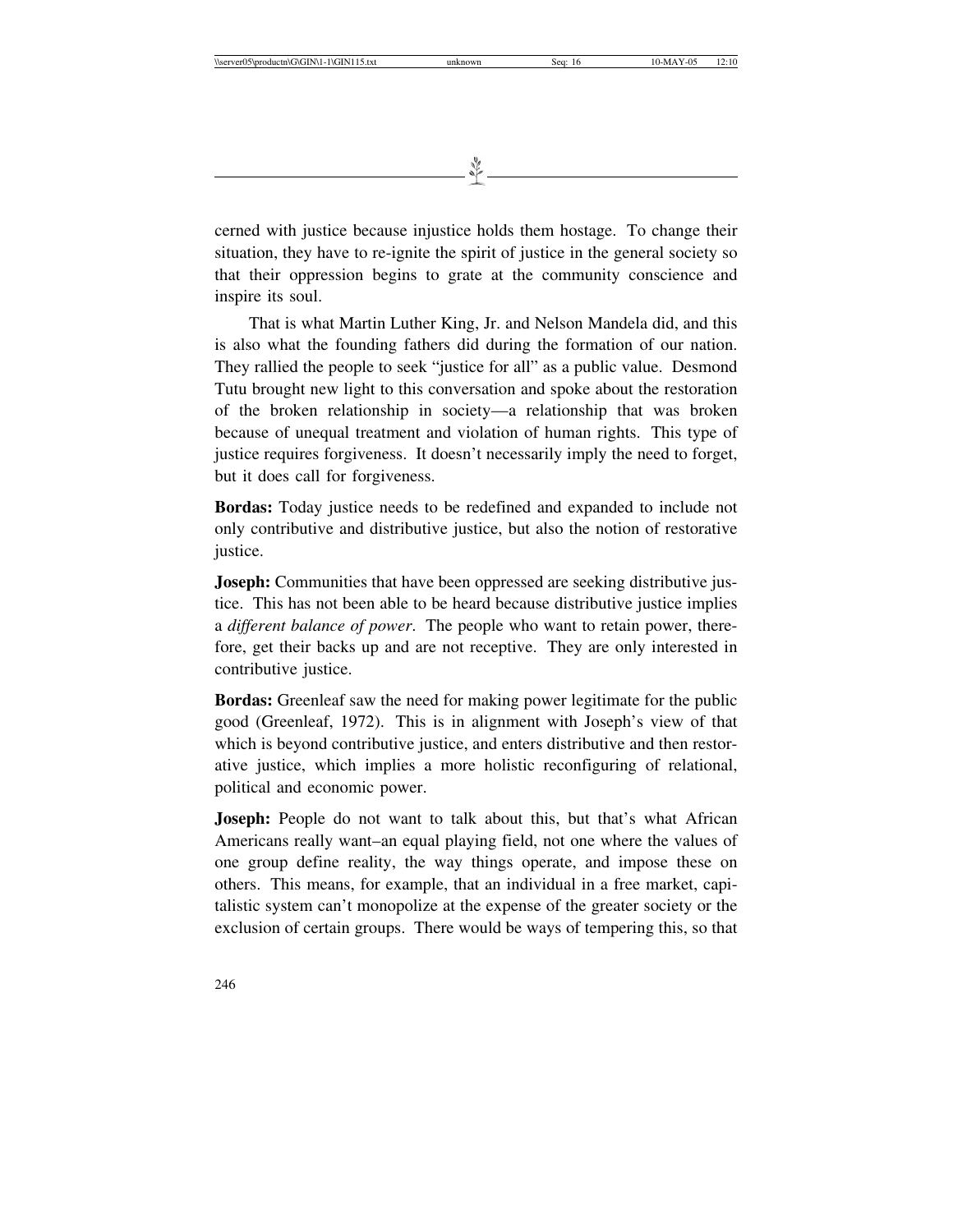there is sharing, rather than simply a monopoly or dominance where unequal distribution and poverty is built into the system. There can be no justice when the system or society fancies certain types of people and there are false absolutes or pre-determined values that positively discriminate in favor of one group.

**Bordas:** Greenleaf concurred, stating that for the servant-leader, "Power is used to create opportunity and alternatives so that the individual may choose and build autonomy" (Greenleaf, 1970, p. 32).

In the sixties, many people joined with African Americans to protest against segregation and subsequently eliminated the barriers that existed. For progress to continue, this type of collaboration is needed today, particularly among oppressed groups.

**Joseph:** These groups have an affinity with each other because of their common history of being treated unjustly. By coming together they can work to bring greater justice and equality to society. This type of collaboration cannot be focused on individual progress, but on achieving a common good that benefits society as a whole.

**Bordas:** There are obstacles, however, that prevent oppressed people from cooperating with one another. African Americans, Hispanics, Asians, and other groups are first seeking a clear identity and a respect for their primary group. Until they get them, it is difficult to identify with other groups or the larger population.

**Joseph:** When a people's history and heritage is respected they are more likely to identify with *both* their primary community and then society as a whole. To respect a people means honoring their history, traditions, and culture, but also acknowledging their contribution to the common culture. The incredible contributions Black people have made to the economic development of the U.S.; their cultural contributions in literature, the arts, science, and athletics; it means acknowledging all of this. Until Black Americans have an authentic sense of ourselves, to be able to network with others or build coalitions is another heavy burden to carry.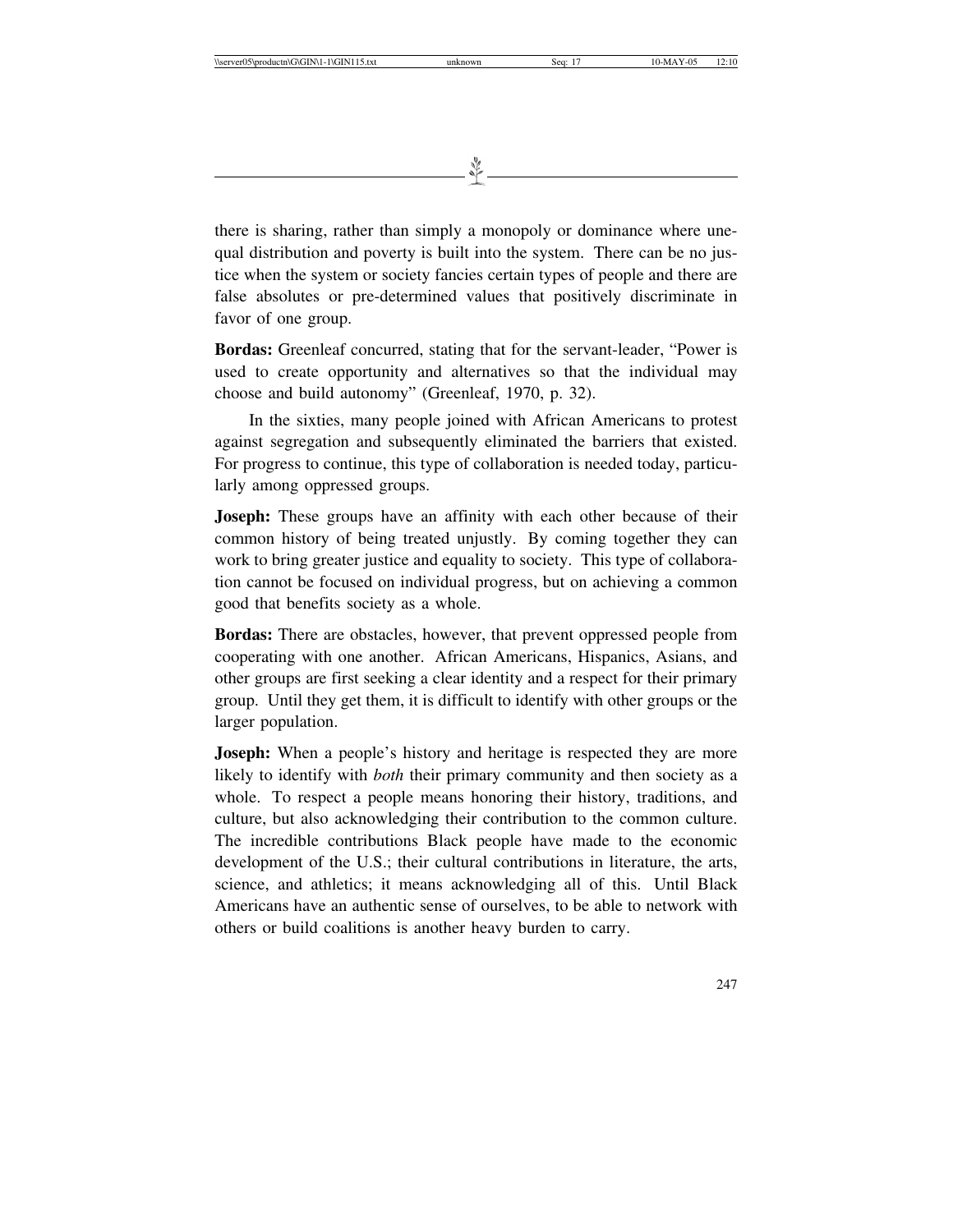Without this respect people tend to isolate in their own groups, seeking a comfort zone where they are known and accepted. People see this separation and say, "Why is it that those folks stick together, live together, and don't participate more in society?" Well, the larger society is not making them feel comfortable, wanted, or showing respect for their *primary identity*. People do not want to step out into the larger community when there is no respect.

There is a distinction between hierarchical pluralism, where this happens, and egalitarian pluralism. In hierarchical pluralism, dominant cultural values are at the top, are impermeable, and everyone has to conform to them. People who are different are included, but they must understand that their traditions don't mean anything. Their values are subservient and they must adapt.

In egalitarian pluralism, attempts are made to include the values of the different people that make up the whole, but when these two different types of pluralism clash as they continue to clash today, some people choose to stay within their own group and not have to constantly adapt to the cultural framework and values of the dominant group. Others go back and forth. They get renewed by their own culture, which is so much a part of them, and then venture out to work or study in the dominant culture. But not everyone can do this successfully. Some cannot deal with the isolation, or constant adaptation; others choose not to pay the price. Regardless, in hierarchical pluralism their rich experience and total contribution is lost. The society does not reap the benefits of true equality. In hierarchical pluralism diverse people are invited in only if they can talk, dress, and communicate like the dominant group, whose underlying psychological message is, "We don't have to change because our way is better and we rule!"

CONTINUING THE CLIMB UPWARD: PERSEVERANCE, EXCELLENCE, AND RACIAL STEREOTYPES

The spiritual values that anchored the Black community through the long seasons of adversity are also great contributions. Joseph said, "Inher-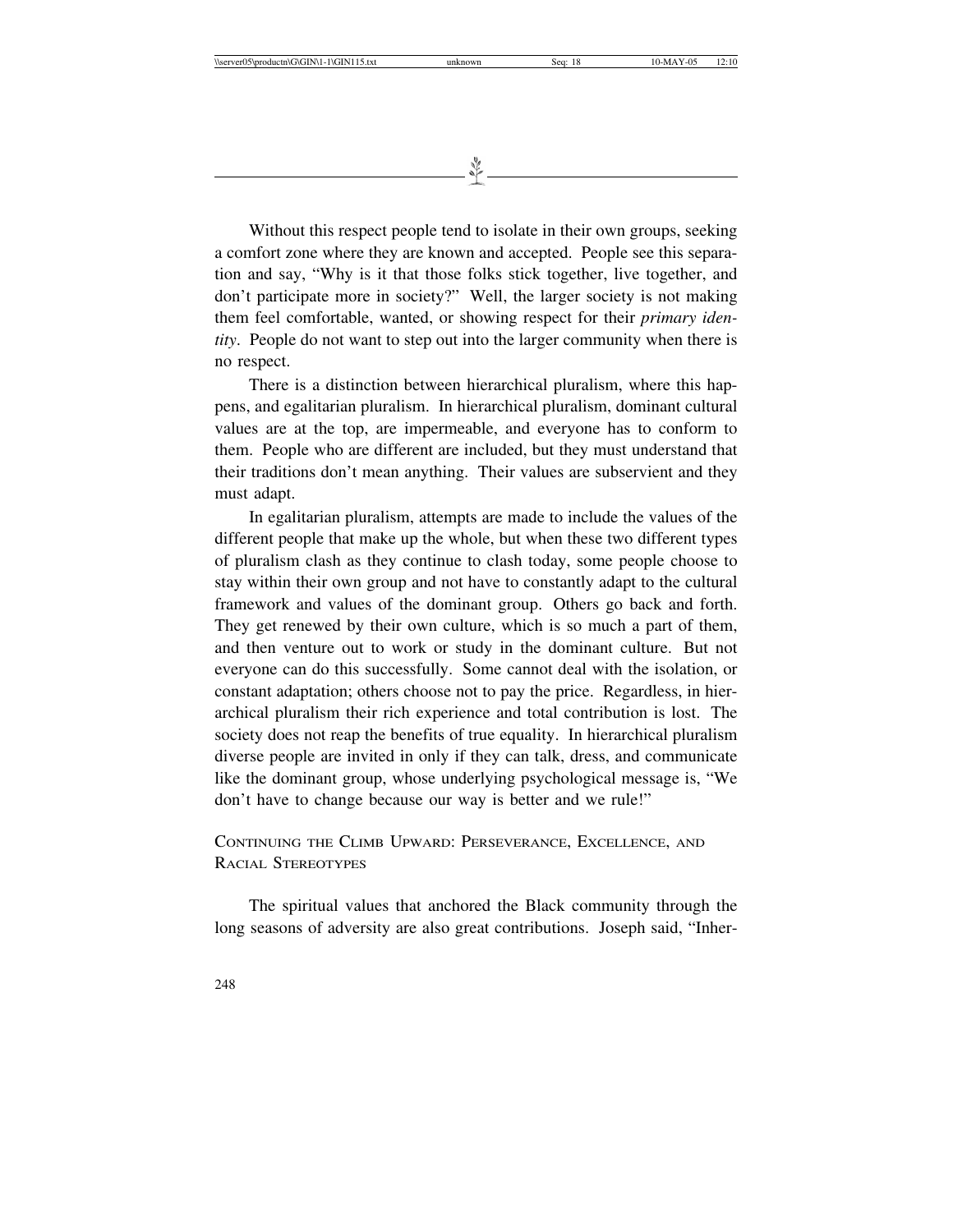| \\server05\productn\G\GIN\1-1\GIN115.txt | unknown | Seq: 19 | $10-MAY-05$ | 12:10 |
|------------------------------------------|---------|---------|-------------|-------|
|                                          |         |         |             |       |
|                                          |         |         |             |       |
|                                          |         |         |             |       |

ent in the Black world view is that one must turn adversity into strength, and perseverance is a mainstay to overcoming." The saying, "If it doesn't kill you it will make you stronger" indicates that adversity fortifies the individual to overcome limitation. Jim Joseph was taught to use his talents to strive to become better and to use hardship to fuel his passion for changing those things that stood in his way.

**Joseph:** While there has been much progress in the past forty years, there are still many steps left to climb. Perseverance and staying on course is the only way to keep advancing. Young people today have to be reminded about the gains we have made. This will instill hope and fire up the determination needed to stay the course to work for justice.

**Bordas:** As president of the Council on Foundations, because Joseph represented the members in critical areas such as government relations and membership, he was able to talk about diversity and focus on values like openness and societal accountability. If he did not complete the primary assignment well, he would not have been able to do the other things that he felt were the real opportunity for leadership. He explained, "For Black leaders to be able to reinforce and re-infuse the core values they were taught and to bring these values to institutions, they must first bring excellence and competency to the table. Excellence has got to be the primary motivation. Once a person does what they do very well, they create an opportunity to act on higher values."

Joseph related that another social dimension African American leaders must address is racial stereotypes.

**Joseph:** Black leaders understand that certain qualities and characteristics are attached to them regardless of who they are. No matter what position an African American attains, they are still going to be seen as Black and other people are going to overlay stereotypes on them. It is not only that Black people are bound together—people together by skin color, tradition, and culture—it is also that externally they are seen as part of a group. It really doesn't matter how they think of themselves, whether they grew up in a city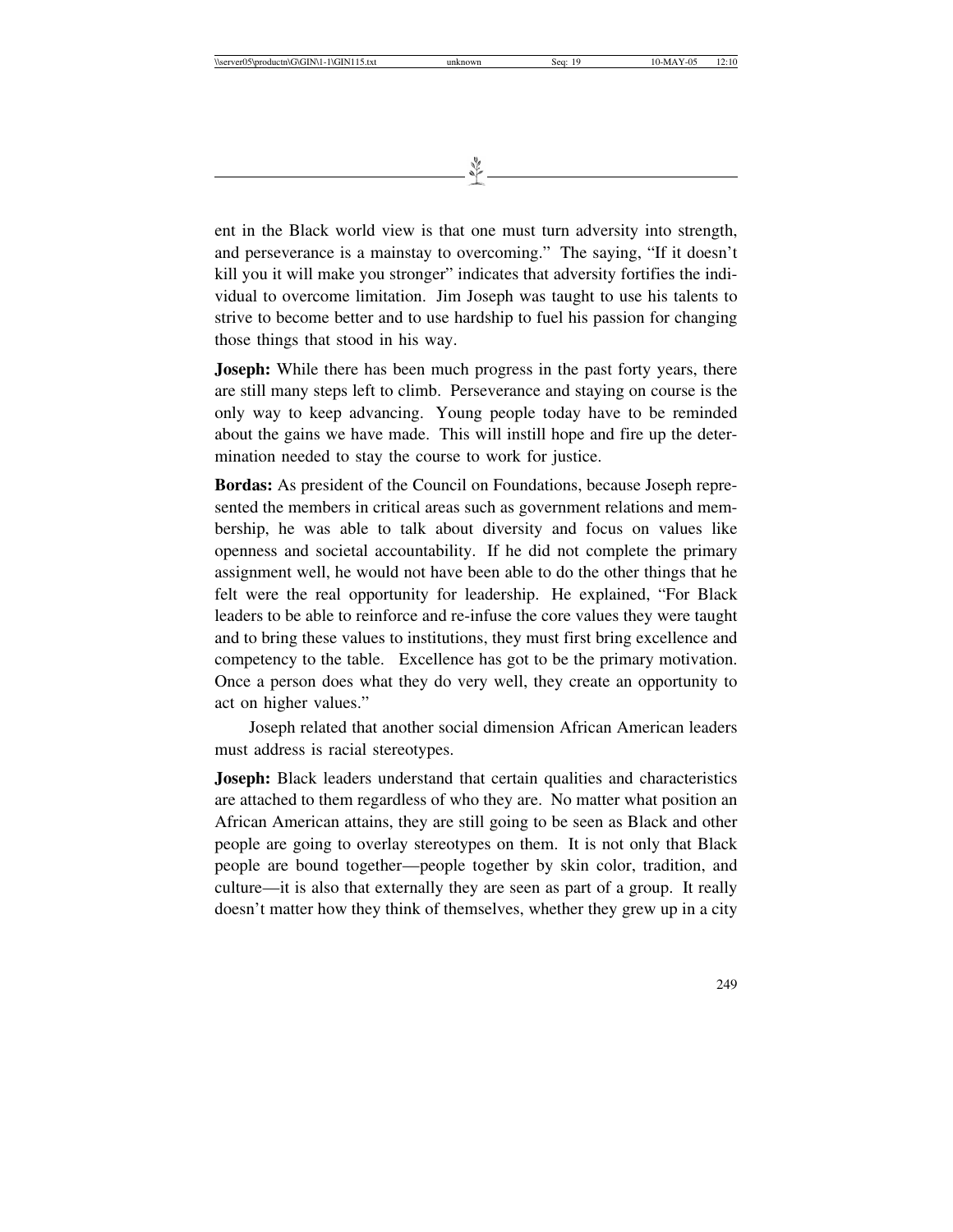or a suburb; they still have to deal with the external social realities of being Black in America today.

When I lived in Washington, D.C., I got on the Metro in my threepiece suit, ready for high level meetings. In front of me a woman dropped a twenty-dollar bill. I picked it up, quickened my steps, and tapped her on shoulder. As she turned around to face me I saw fear and trepidation. All her conditioning and thoughts about Black men surfaced. What she saw was not an individual, but the history of a group.

In the sixties when colleges were first integrated, African Americans were vehicles for Whites to learn about racism and understand that not everyone was just like them–like Diversity 101. This was the first and necessary step to building a new covenant between Black and White people. Changes in consciousness come in stages. The initial encounter and learning about each other can lead to what Scott Peck calls "pseudo community," the chaos that comes when people try to pretend they are alike and ignore differences. In the next stage, they realize they are different, and then the reaction is to try to change the other person. The Human Relations movement tried to do this and perhaps a few individuals changed, but this didn't change society. Even the next stage of discovering commonalities and respecting differences was still an individualistic approach to healing racism.

Gradually in the last forty years as a result of Civil Rights, the integration of society, and immigration from across the globe, people are having direct experiences with individuals from many cultures and races. Even though when diverse people intersect their first reaction and impulse may include stereotypes of the "other group," once people get to know each other they begin to transcend this. That first impulse which includes negative stereotypes of the other group melts away as relationships are built. So this is why the interaction and associations between groups is key to overcoming inherited stereotypes. Again, looking at this from a public values perspective from the viewpoint of people interested in changing society–the problem is more systemic.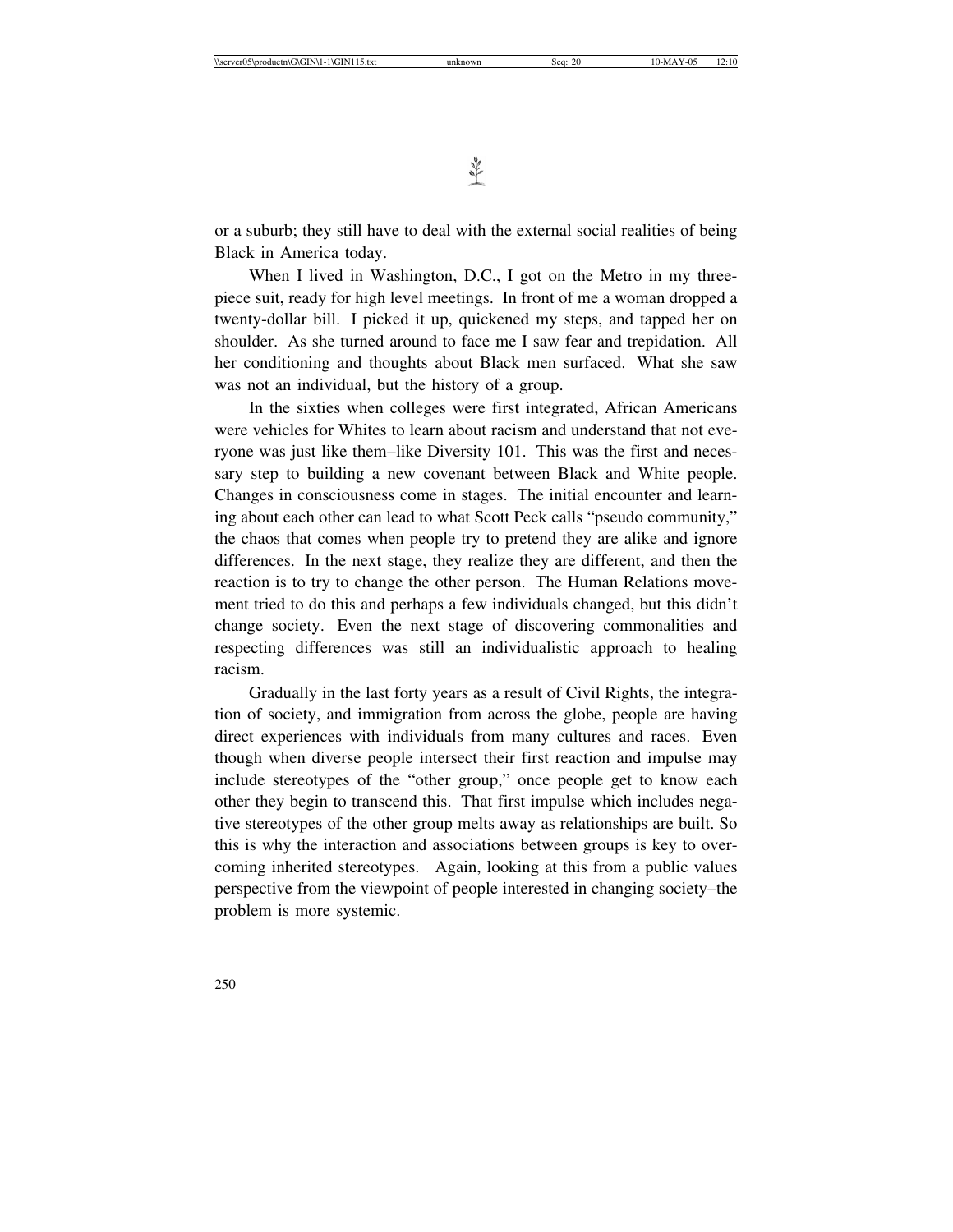This may be another cultural distinction–people of color involved in social change want to change institutions, whereas White people meet African Americans and want to have their *relationships expanded*. White people want to invite African Americans over for dinner, but don't want to put any effort into changing the policies that continue to favor the majority race in this county. They are still coming from the individualistic framework. That if you are Black and I am White and we get along, then I have done something to change the world, rather than I have to do something about the systems that keep racism intact. From a public values perspective, from the viewpoint of people of color, it is the *macro ethics* governing society and its institutions that must be changed.

**Bordas:** This tendency was recently confirmed by a Gallop survey that found the attitudes toward race in America had changed drastically in the last forty years. Over seventy percent of White Americans would accept neighbors of any color. Even more surprising, a majority approved of interracial marriage *even* for their own children. These findings spanned all racial groups. The difference between White Americans and those of Black or Hispanic descent was that minorities reported they still *experienced discrimination* and *economic disparity*. In fact, a majority of African Americans reported a racist incident within the last month (Ludwig, 2004). This survey underscores the White tendency to personalize values. "Yes, my daughter can marry a Black person and it is fine if they move into my neighborhood." Meanwhile, African Americans cannot afford to buy a house in these neighborhoods, and the economic and educational gaps continue to separate young people by barricading them into different social classes. Thirty years after the Kerner Report, too many White Americans have not removed the social blinders to look discrimination straight in the eye and make the commitment to change the institutions and the economic system that continue to support racism.

THE CHOICE FOR SERVANT-LEADERSHIP

Greenleaf believed that society suffered when people who were strong,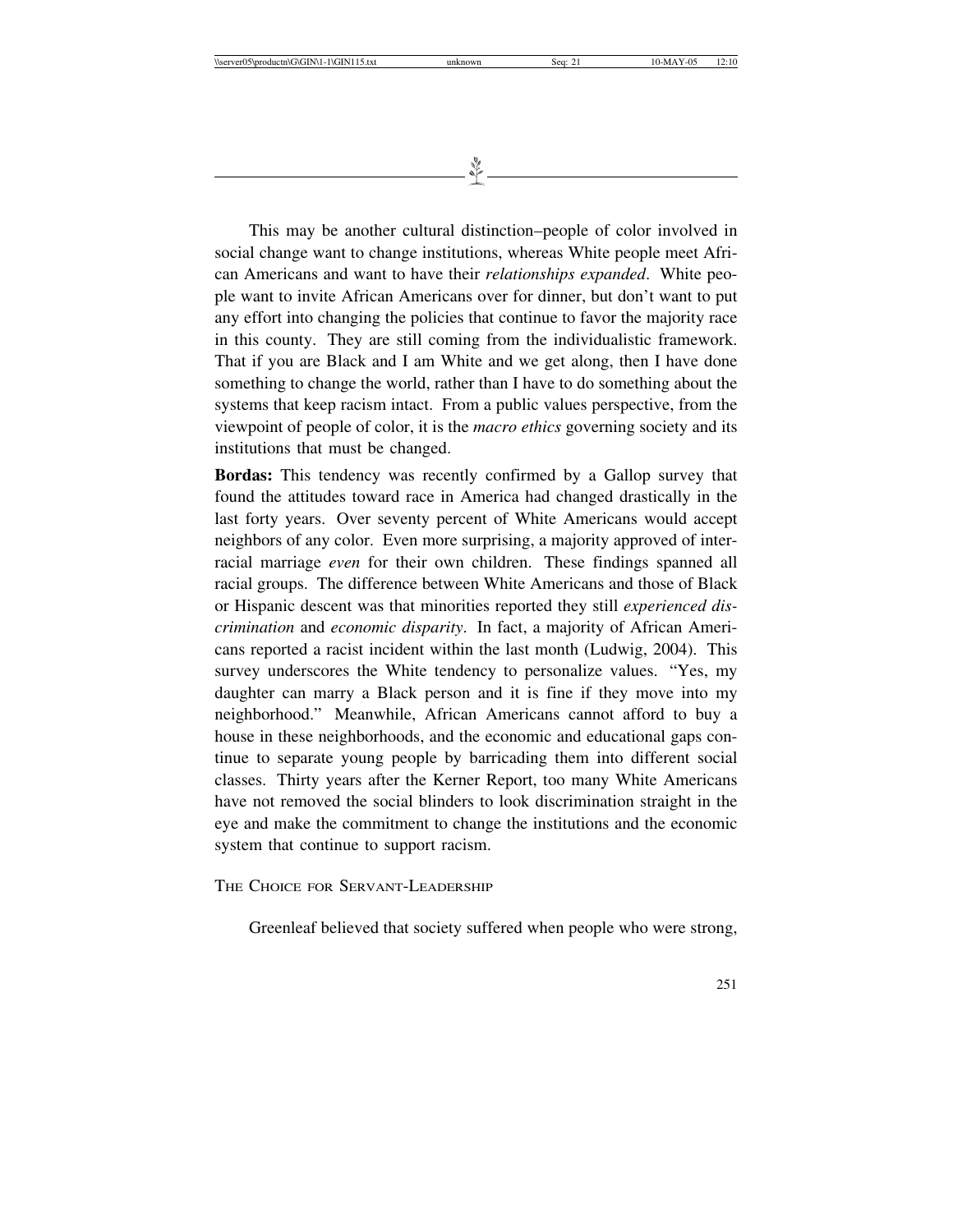| \\server05\productn\G\GIN\1-1\GIN115.txt | unknown | Seq: 22 | 10-MAY-05 | 12:10 |
|------------------------------------------|---------|---------|-----------|-------|
|                                          |         |         |           |       |
|                                          |         |         |           |       |

¥

natural servants with the potential to lead did not do so, and when others chose to follow a non-servant (Greenleaf, 1970, p. 35). The leadership crisis in America today might well be summed up in that premonition. Coming from an African American community that survived because of its traditions of collectiveness, spirituality, and servant-leadership, Dr. James Joseph urges people to re-establish the public values that have been espoused since this nation was formed and to renew their dedication to building the good and just society that Greenleaf envisioned.

Five Anchors of African American Leadership

*The following concepts are used at the Center on Public Values held in Cape Town, South Africa, where both Africans and Black Americans learn leadership together.*

1. *Leadership in context of culture* — This paradigm of leadership must begin with African concepts rather than the Western concepts. For example, Greenleaf's notion of servant-leadership is very similar to what South Africans say about *ubuntu.* He conceptualized a very indigenous concept about leadership and brought it to the table for contemporary audiences. Servant-leadership can be found in the Native American tribal chief who accumulated wealth to give it away, or in African American values of service, sharing, and community responsibility. Leadership theories and concepts can add to how African Americans understand leadership, *but from their own framework and cultural context*.

2. *Ethics* — Private values form the foundation for a leader's ethical base. For African Americans there are also public values that have been enumerated. For a leader to act responsibly means to act ethically and morally. What practices do leaders need that will keep them on track? What is the ethical framework from which a person leads? Reflecting on these questions and speaking with leaders who have kept their moral compass provides younger leaders with models to emulate.

3. *Communication* – In most leadership programs communication refers to how the individual leader relates to others. While this is important, a greater rubric is the communication between a leader and his or her com-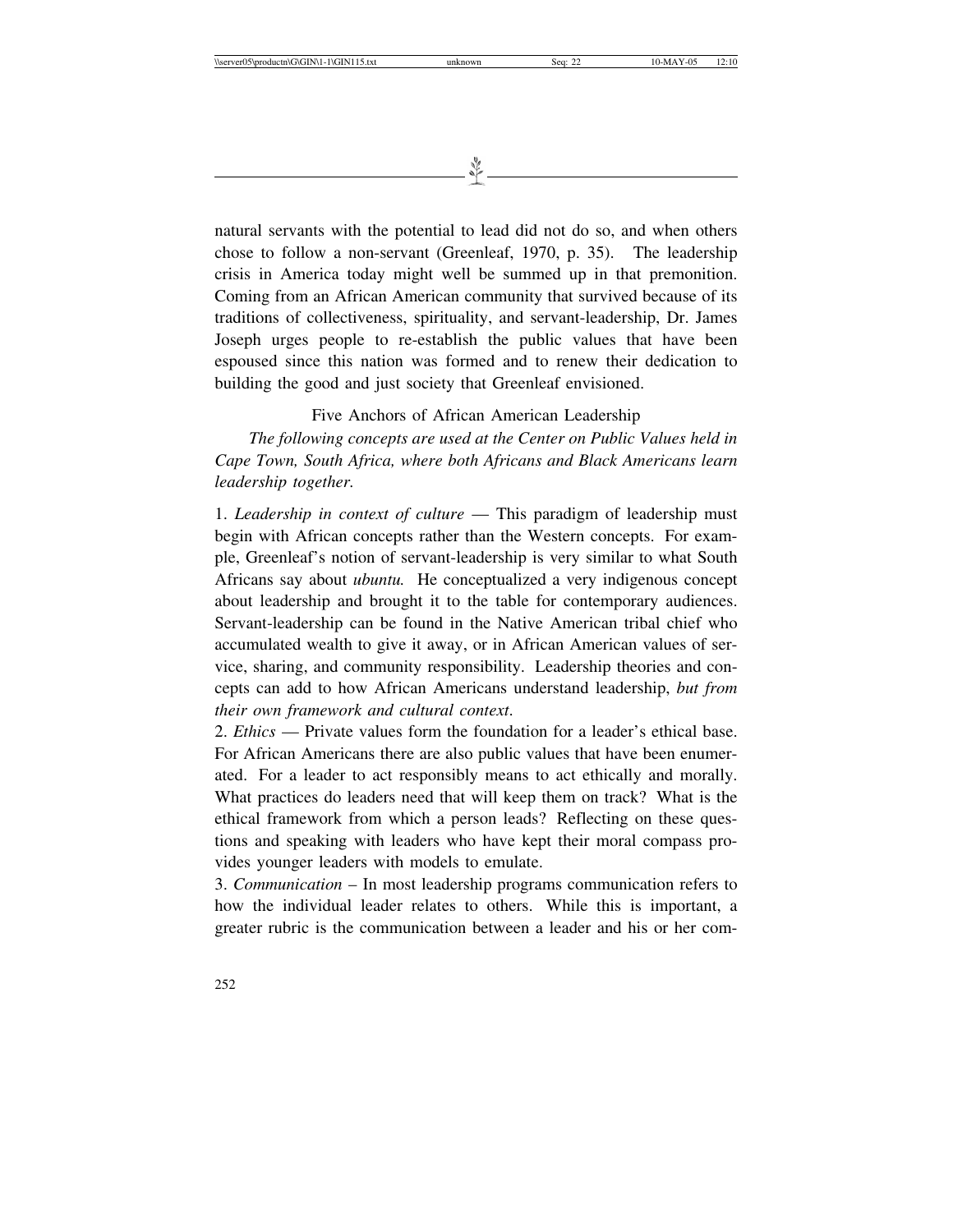munity. Mobilizing constituents or responding to pressure groups are things a leader must do. Like the emphasis on public values, the focal point has to be on the collective and how communication is used to engage, inspire, and inform various stakeholders.

4. *Renewal* – What do leaders do for intellectual, physical, and spiritual renewal? Studying the political prisoners on Robben Island is a textbook on how leadership can develop and thrive under the most barren conditions. It was said that they (the prisoners) made the prison their university and left educated men. Nelson Mandela would do sit-ups and run in place in his jail cell. The men would sing inspirational songs as they worked in the quarry. Hearing about personal examples of how leaders keep their balance even in the line of fire is a way to gain an understanding of how this can be done and how it prepares leaders for "the long haul."

5. *Experience-based* – People share experiences and lessons learned. Leaders learn from leaders, not merely from scholars, through leaders' personal stories and experiences. What yardstick did they use to make decisions? What is the fuel and inspiration that keeps them on the path? Leadership has to be spoken out loud and values have to be intertwined into a person's life as a living thing.

The external forces, great needs, and imminent crises that occur in the Black community as a result of institutional racism make it difficult to keep African American leaders focused on conceptual and organizational leadership. The day-to-day needs consume their time and energy. To be relevant and genuinely prepare African Americans for leadership, programs have to address issues such those espoused by Dr. James Joseph, as well as incorporate the standard curriculum and skill-building which mainstream programs offer.

Juana Bordas is the President of Mestiza Leadership International, Denver, Colorado, United States of America. She created Mestiza as a con-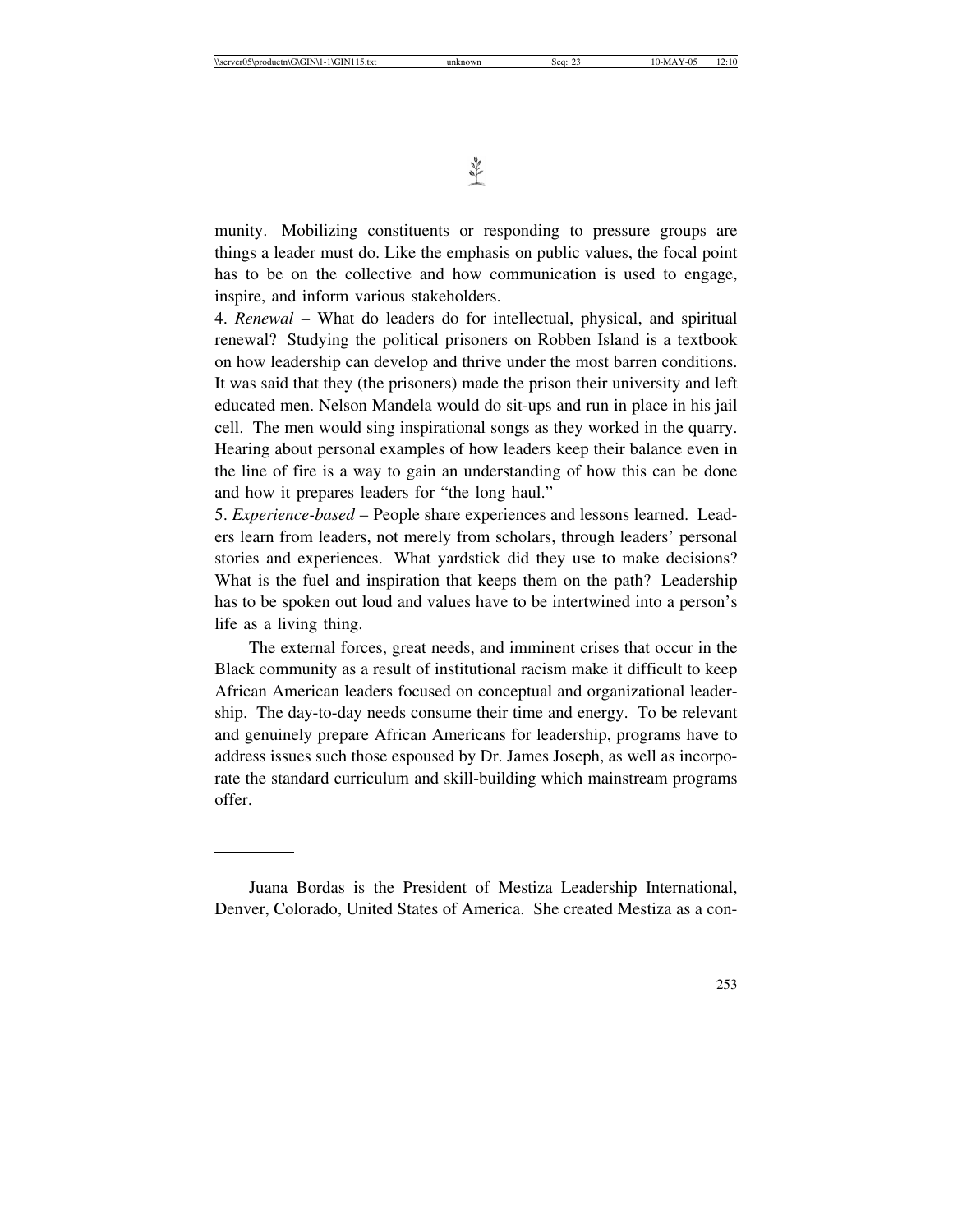| \\server05\productn\G\GIN\1-1\GIN115.txt | known | Seq: 24 | $10-MAY-05$ | 12:10 |
|------------------------------------------|-------|---------|-------------|-------|
|                                          |       |         |             |       |
|                                          |       |         |             |       |

sulting firm for organizations to tap into the benefits of multicultural leadership. Juana has been at the forefront of diversity leadership issues since becoming the first president and CEO of the National Hispana Leadership Institute. She was also the first Latina faculty member at the Center for Creative Leadership, a center for training high level executives. Juana serves on the Board of the Greenleaf Center for Servant-Leadership, United States, and is a former advisor of the Kellogg Foundations National Fellows Program.

#### **REFERENCES**

- College Board. (2004). *Trends in college pricing 2004*. Retrieved from http://www. collegeboard.com/prod\_downloads/press/cost04/041264TrendsPricing 2004FINAL.pdf
- Greenleaf, R. K. (1970). *The servant as leader*. Indianapolis, IN: The Robert Greenleaf Center.
- Greenleaf, R. K. (1972). *The institution as servant*. Indianapolis, IN: The Robert Greenleaf Center.
- Greenleaf, R. K. (1974). *The trustees as servants*. Indianapolis, IN: The Robert Greenleaf Center.
- Harris Poll. (2004, December). *What did voters really mean when they said, 'Moral Values' were important in deciding who to vote for in the U. S. Presidential election: Honesty tops the list, followed by marriage, abortion, family values, and belief in God*. Retrieved from http://sev.prnewswire.com/government/ 20041223/NYW12622122004-1.html
- Ludwig, J. (2004, June). Gallup Poll on Black/White issues.
- Mishel, L., Bernstein, J., & Allegretto, S. (2004). *The state of working America 2004/2005.* Ithaca, NY: Cornell University Press.
- National Advisory Commission on Civil Disorders. (1968). *Kerner Report on civil disorder.* Washington, DC.
- U.S. Census Bureau. (2003, September). *Current population survey*. Retrieved from http://www.bls.census.gov/cps/cpsmain.htm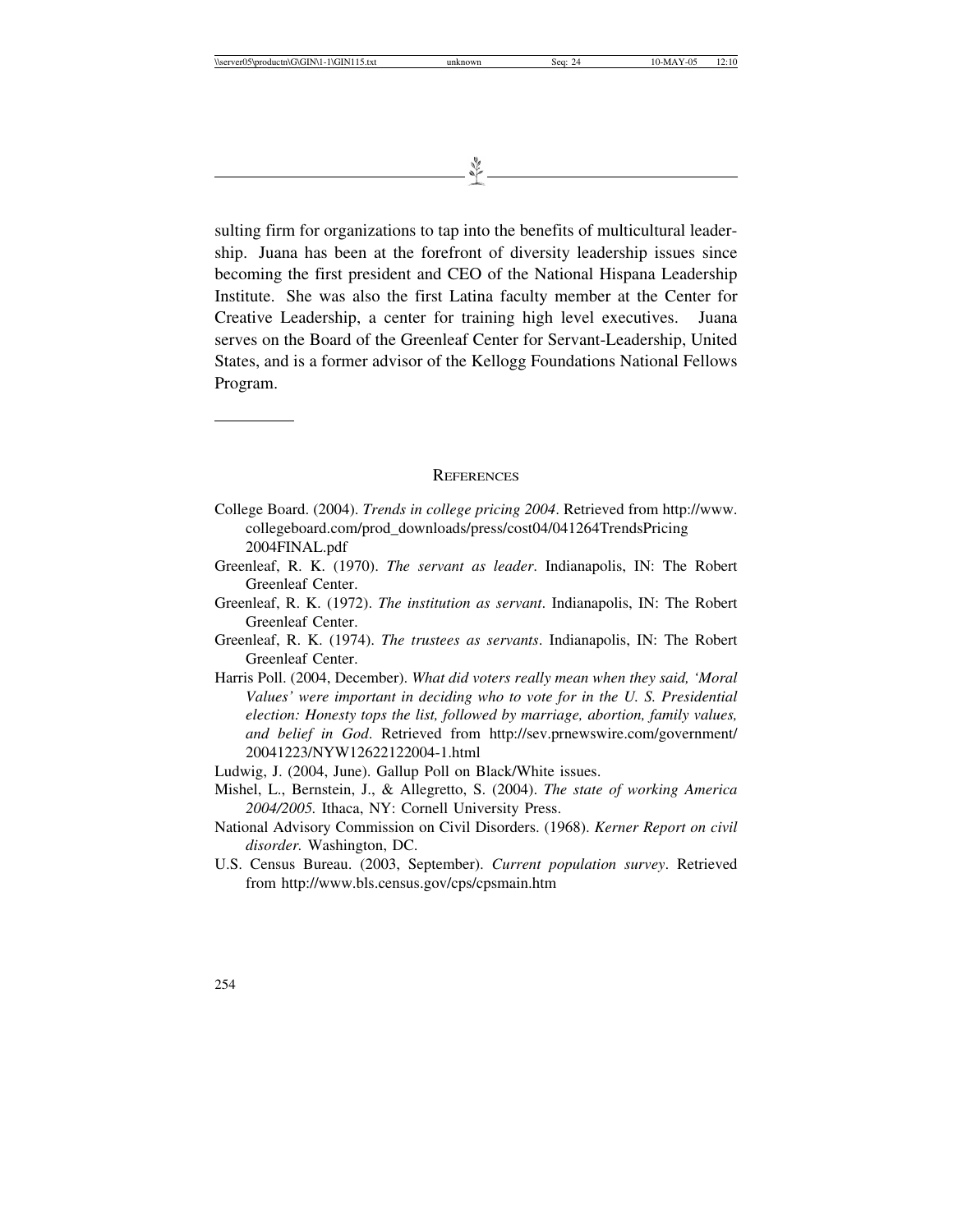

FILM REVIEW-"THUS HAVE WE MADE THE WORLD": USING THE FILM <sup>T</sup>HE MISSION TO EXPLORE THE CHOICE FOR SERVANT-LEADERSHIP

> —MICHAEL LIEBERMAN CAREY GONZAGA UNIVERSITY

Early in my career as a teacher, I taught English and American literature to high school seniors. I loved teaching literature because the themes of great novels, short stories, drama, and poetry allowed me to discuss with my students things that mattered: birth, death, and all the many choices that humans make between those events. High school seniors are at the perfect age for such discussion because developmentally they are at a stage of questioning all that they have been taught and trying to figure out what they really believe.

Thirty years later, I teach leadership studies to graduate students, most of whom are in their thirties and forties. Mid-life is not too different from adolescence: my students are at a more advanced developmental stage, and they question all that they have been taught about leadership and try to figure out what they really believe. Sometimes I use great novels and plays in addition to the literature of leadership to trigger discussions among my students, but I find that more often I make use of extraordinary films.

#### FILMS AS LEADERSHIP CASE STUDIES

When exploring leadership, films can be used as case studies drawn in dramatic terms. Like a well-constructed case study, a good film allows students of leadership to experience vicariously the tribulations of conflict without also experiencing the actual consequences of the choices made.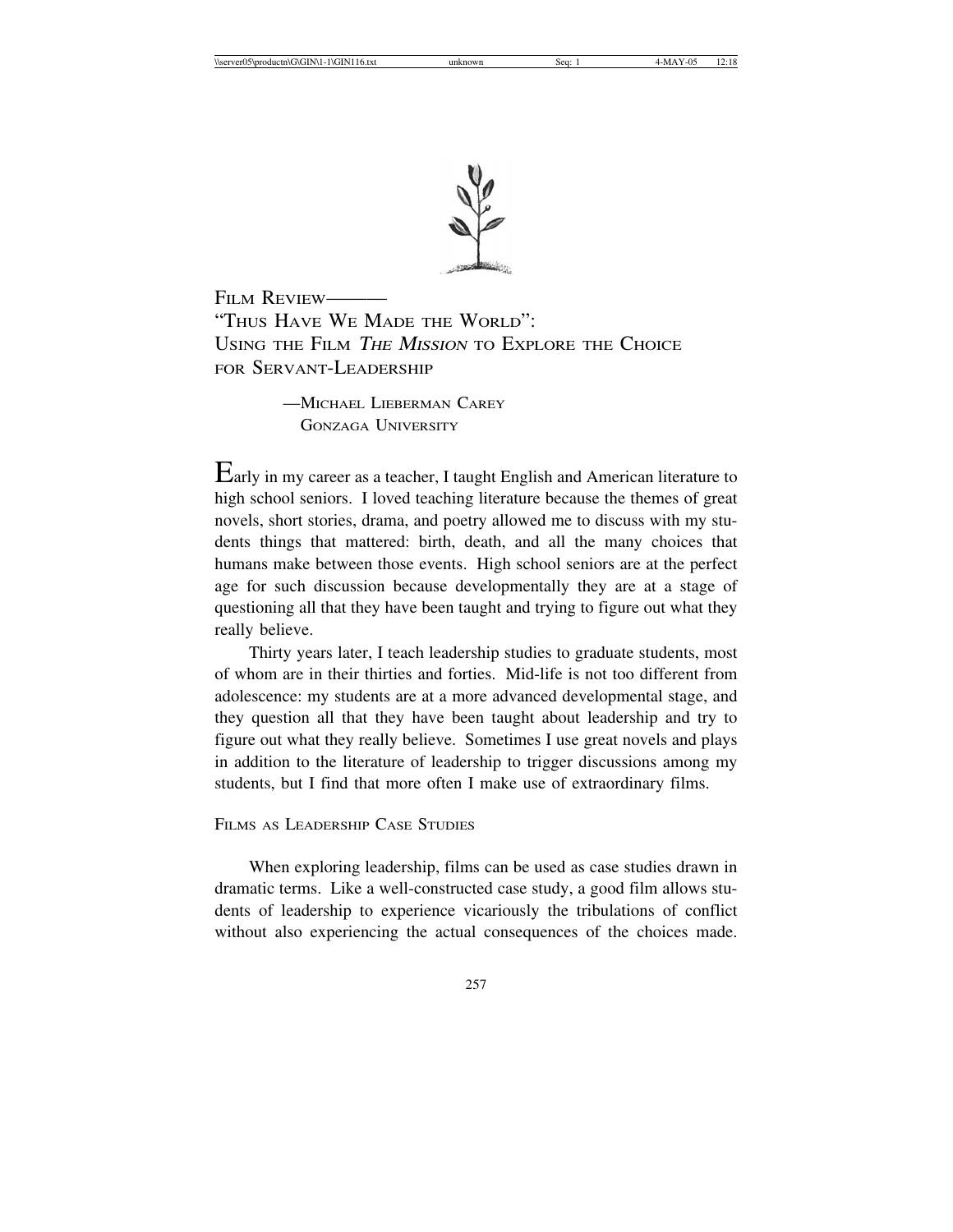Good case studies and films, even when fictional, are true, in that they give us insights into the way things really are. My experience is that as students consider what they see happening to the characters in a film, they are actually discussing what they see happening to themselves in their own lives. When I show the film *Gandhi* in class, students do not think that they are involved in liberating a country from colonial rule, but they do relate sometimes viscerally—to dealing with being controlled by others or oppressed by an organization. When students watch the film *Strictly Ballroom*, they do not see it as an advertisement for "dancing your own steps" in ballroom dance competitions, but as a lesson on the difficulty of staying focused on the essence of leadership, rather than merely on its form. *Norma Rae* is not only a well-made film about the unionization of the textile factories, the last major industry in the United States to remain unorganized, but also a case study of empowerment, collaboration, and dialogue, and ultimately of transformational leadership.

No well-made film is unable to teach us something about leadership because leadership is about conflict, choices, and integrity. A well-written screenplay is great literature as surely as is a poem, play, short story, or novel. When the script is skillfully directed and acted, the result is not only a work of art, but also an incredible learning tool. In my experience, no screenwriter has done a better job of examining the essence of leadership than Robert Bolt in such highly acclaimed works as *A Man for All Seasons*, *Lawrence of Arabia*, and more recently, *The Mission*.

#### THE MISSION AS A SERVANT-LEADERSHIP CASE STUDY

*The Mission* was written by Robert Bolt, directed by Roland Joffe, and starred Jeremy Irons, Robert De Niro, and Ray McAnally. In 1986, the film was nominated for eight Oscars, including Best Picture and Best Director; the film won an Oscar for Chris Menges (Best Cinematography) as well as Golden Globes for Ennio Morricone (Best Original Score) and Robert Bolt (Best Screenplay).

What does this beautiful film have to tell us about leadership? I think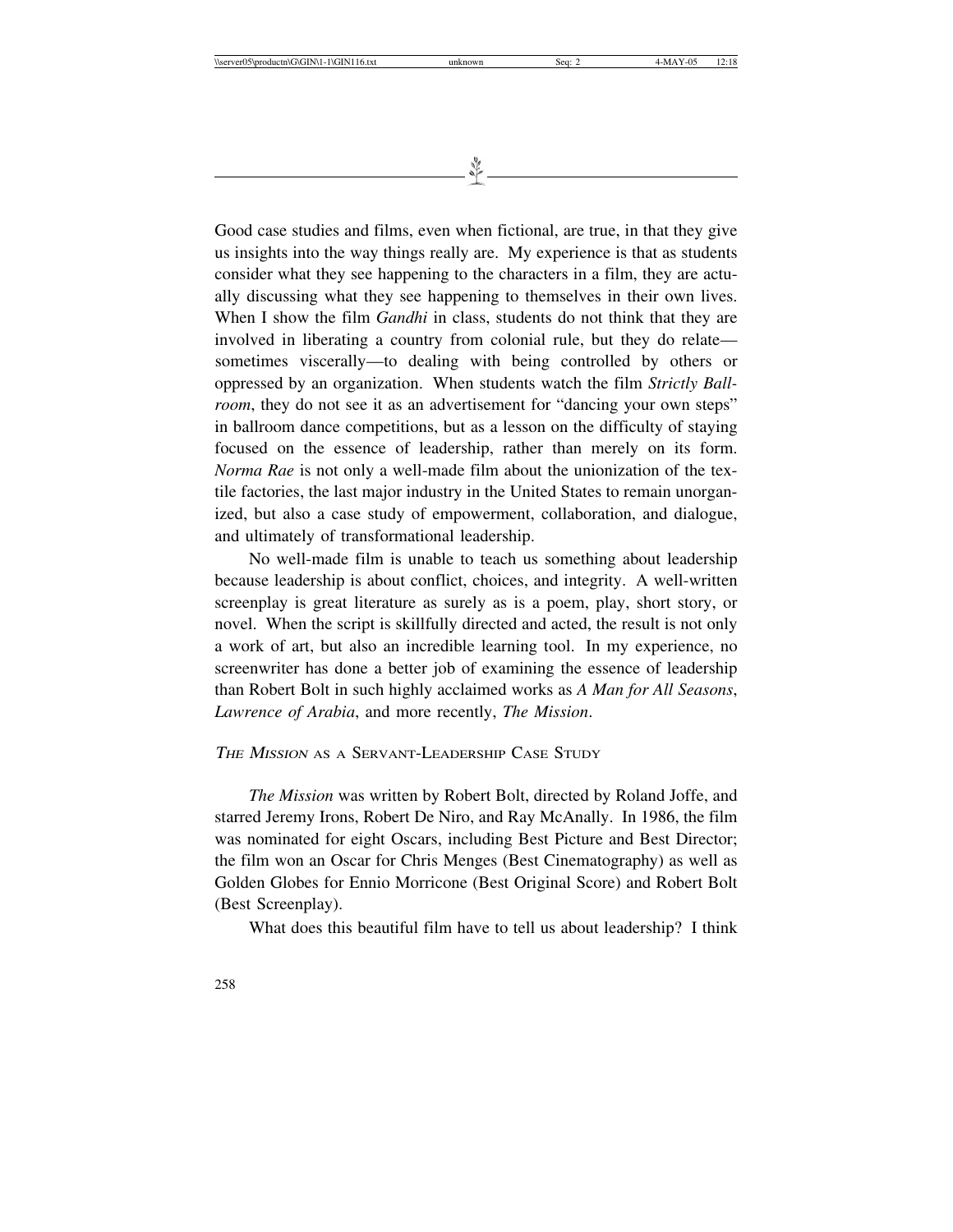| \\server05\productn\G\GIN\1-1\GIN116.txt | unknown | Seq: $3$ | $4-MAY-05$ | 12:18 |
|------------------------------------------|---------|----------|------------|-------|
|                                          |         |          |            |       |
|                                          |         |          |            |       |
|                                          |         |          |            |       |
|                                          |         |          |            |       |
|                                          |         |          |            |       |

that *The Mission* ably presents Robert Greenleaf's concept that "the great leader is seen as a servant first, and that simple fact is the key to his greatness" (Spears & Lawrence, 2004, p. 2). I also think that *The Mission* illustrates the ten characteristics of servant-leadership identified by Spears: *Listening, Empathy, Healing, Awareness, Persuasion, Conceptualization, Foresight, Stewardship, Commitment to the growth of people, and Building community* (Spears & Lawrence, 2004, pp. 12-16).

The story of *The Mission* is relatively simple, although the history that serves as its backdrop is complex. It is set in eighteenth-century Paraguay, a society made up of Spanish, Portuguese, Jesuits, and aboriginal natives known as the Guarani. Spain and Portugal control specific colonial territories, and both are busily draining the region of its resources to satisfy an ever-increasing trade relationship with Europeans "back home." The Jesuits have created "reductions," or missions, that are planned communities of native Guarani constructed around a central church building. In these communities, the natives have created successful farming cooperatives, organizations which are problematic in that they represent obstacles to the economic control sought by the Spanish and Portuguese colonialists. Inevitably, conflict results, and the natives, as is usually the case, are caught in the middle.

In the preface to his play *A Man for All Seasons*, Robert Bolt reflects on the drama inherent in "inevitable conflicts." He writes about the main characters of his play, from King Henry VIII to Sir Thomas More:

The economy was very progressive, the religion was very reactionary. We say therefore that the collision was inevitable, setting Henry aside as a colorful accident. With Henry presumably we set aside as accidents Catherine and Wolsey and Anne and More and Cranmer and Cromwell and the Lord Mayor of London and the man who cleaned his windows; setting indeed everyone aside as an accident, we say that the collision was inevitable. But that, on reflection, seems only to repeat that it happened. What is of interest is the way it happened, the way it was lived. (Bolt, 1960, p. x)

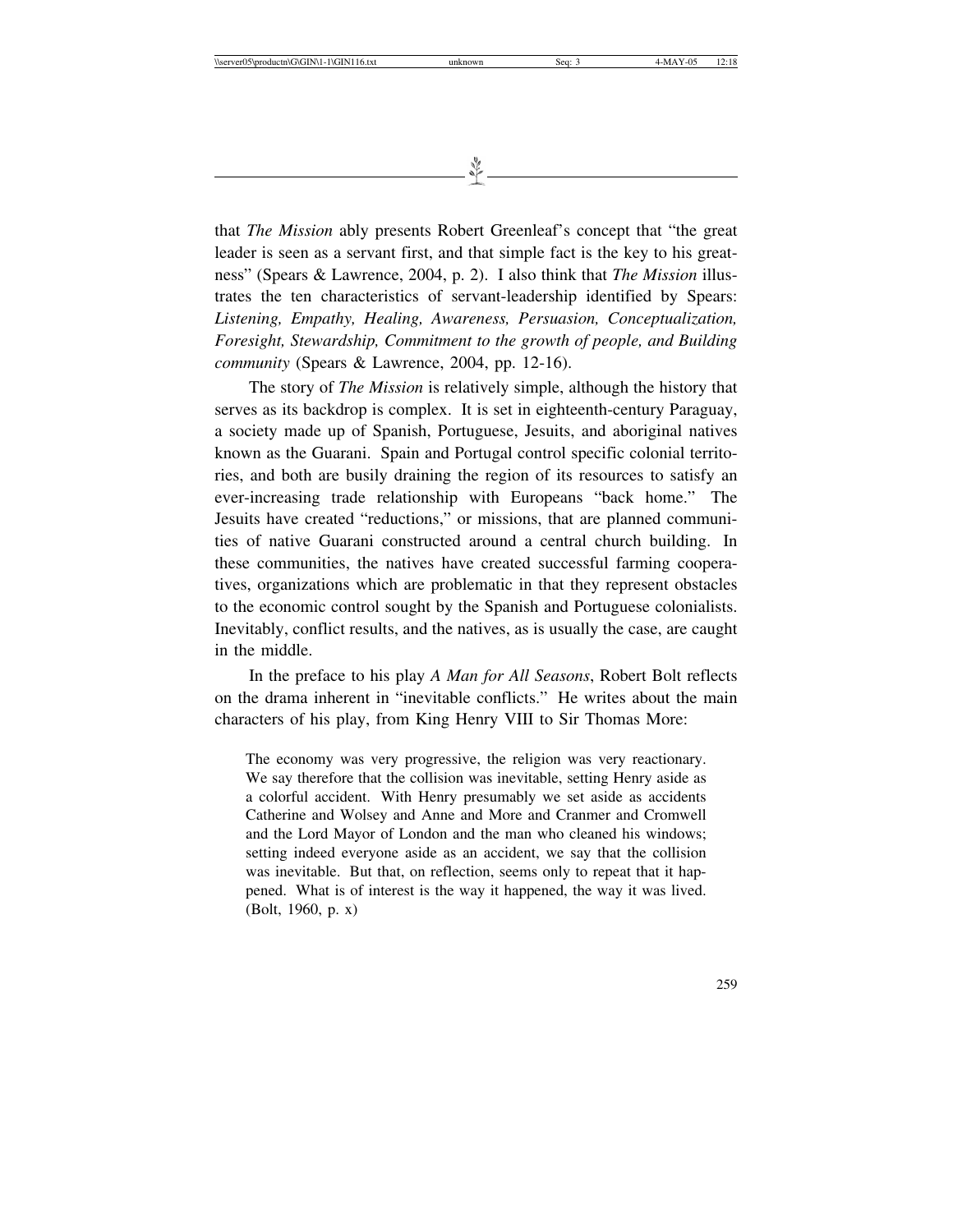Into the fractious relationship between the colonialists and the Guarani are thrown three men: Rodrigo Mendoza (Robert De Niro), a Spanish mercenary who captures natives to sell as slaves; Father Gabriel (Jeremy Irons), a Jesuit who works with the natives to create the farming communities mentioned above; and Cardinal Altimirano (Ray McAnally), who has been sent by the Pope to negotiate between the interests of the Spanish and Portuguese colonialists and those of the Jesuit missionaries.

Altimirano appears to have come to Paraguay on a "fact-finding" mission that will inform his recommendation to the Pope, but the viewer is soon aware that Altimirano has no illusions as to the actual purpose of his trip. The Jesuits in Europe are under attack by the rulers of Portugal and other countries, accused of undermining civil authority through their radical political ideas about justice. (Apparently, things haven't changed much in 300 years!) Altimirano knows that if *individually* the Jesuits in Paraguay are seen as obstacles to the economic growth of the colonies, then *collectively* the Jesuits in Europe may need to be suppressed by the Pope in order to appease the Catholic monarchs of the European countries controlling those colonies. Altimirano's attitude can be contrasted sharply with Greenleaf's notion of *listening*, in which the servant-leader seeks to be open to the views of others, even to the point of having those ideas change the thinking of the servant-leader.

Gabriel is introduced at the very beginning of the film as the leader of a group of Jesuit missionaries. After discovering the body of a Jesuit who had earlier been sent to convert the Guarani to Christianity, Gabriel decides to journey to the natives himself. The martyred Jesuit was nailed to a cross by the natives and sent over a waterfall, an indication that his message of a crucified Christ had failed to appeal to the Guarani, who already harbored suspicions that the Spanish and Portuguese would like to crucify them as well. In Greenleaf's terms, we can say that both this priest and the natives to whom he had been sent lacked *empathy*, the ability to project one's consciousness onto another's situation through imagination.

Gabriel is the example of the servant-leader as *empathetic listener*, and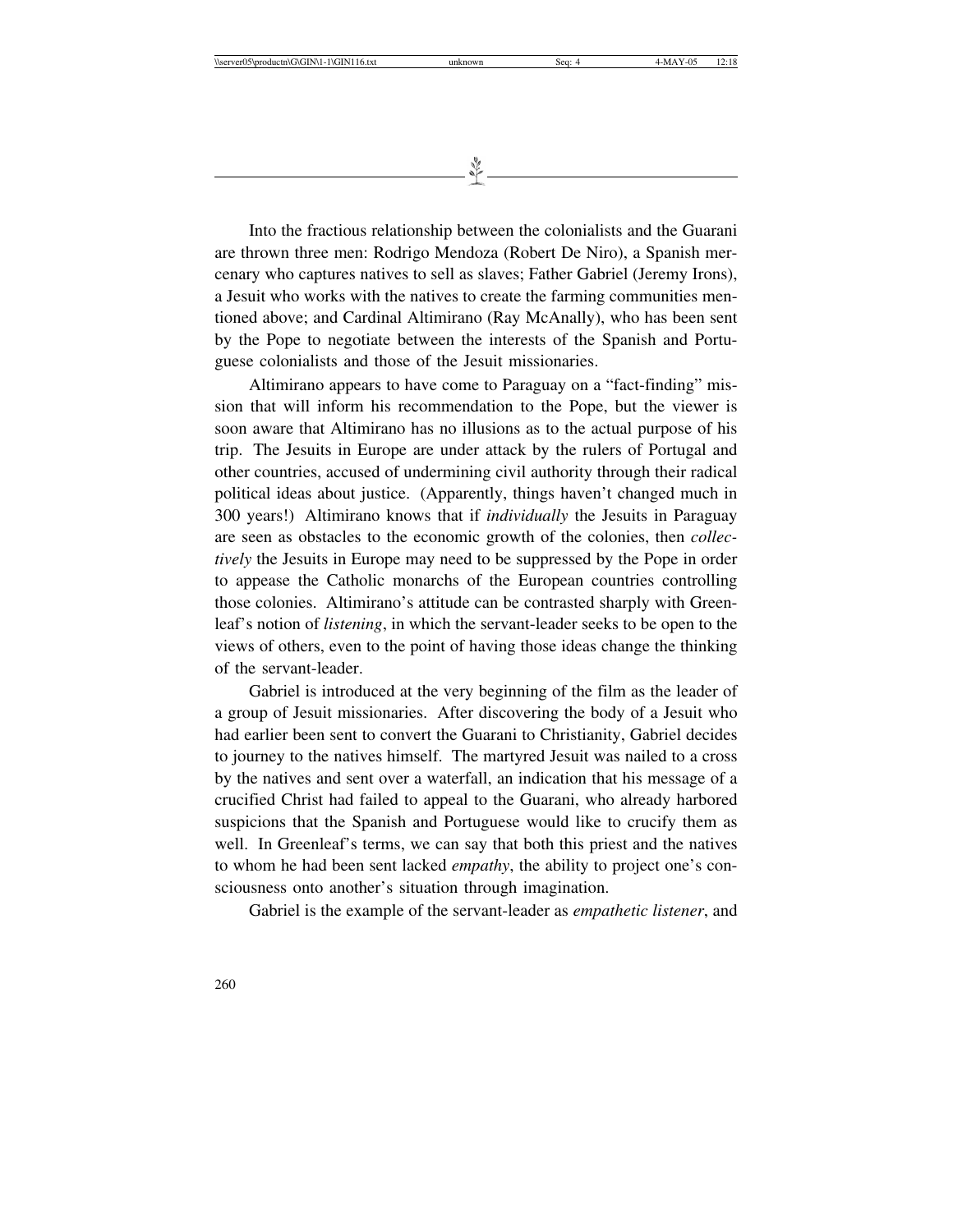¥

through his openness and understanding of the natives he is able to *heal* the situation. In a key scene, Gabriel enters the jungle territory of the Guarani and begins to play an oboe he has brought with him. The natives surrounding him are intrigued by the music and ultimately drop their defenses to learn more about this person who has submitted himself to their power. The next scene shows Gabriel showing the other natives icons of Jesus, this time not of the crucified Christ, but of something to which they can more readily relate, namely the Christ-child in his mother's arms. The Guarani finally understand that Gabriel is not there to impose his ideas on them, and so they become interested in learning more about who he is, including what it means to be a Christian. The way in which the natives respond to Gabriel is an illustration of the power of *persuasion* versus the power of positional authority.

In the first part of the film, Mendoza is merely an instrument of the worst excesses of the colonists, murdering natives or capturing them to sell as slaves to the Spanish and Portuguese. His desire for control eventually leads him to kill his own brother over the love of a woman, an action that causes him to enter into a deep depression; it should be noted that he has felt no such emotion over the killing and enslavement of dozens of his native "brothers." The servant-leader Gabriel assists Mendoza in finding redemption through the *conceptualization* of his sins against others and an offer of the possibility of forgiveness. Mendoza is transformed by Gabriel's vision, and he journeys to the territory of the Guarani whom he had previously victimized to make reparations. Like Gabriel, he makes himself vulnerable to their power, and as with Gabriel, the natives accept him as a servant, not as a colonial "leader." Mendoza's conscious choice to serve first eventually brings him to aspire to lead, in keeping with the process outlined by Greenleaf. Mendoza joins the Jesuits and commits his life to the service of the natives in the mission community.

The entire film is presented as a flashback of Altimirano, who is writing a letter to the Pope explaining what has happened during his visit to Paraguay. Listening to him dictate his letter, the audience realizes at the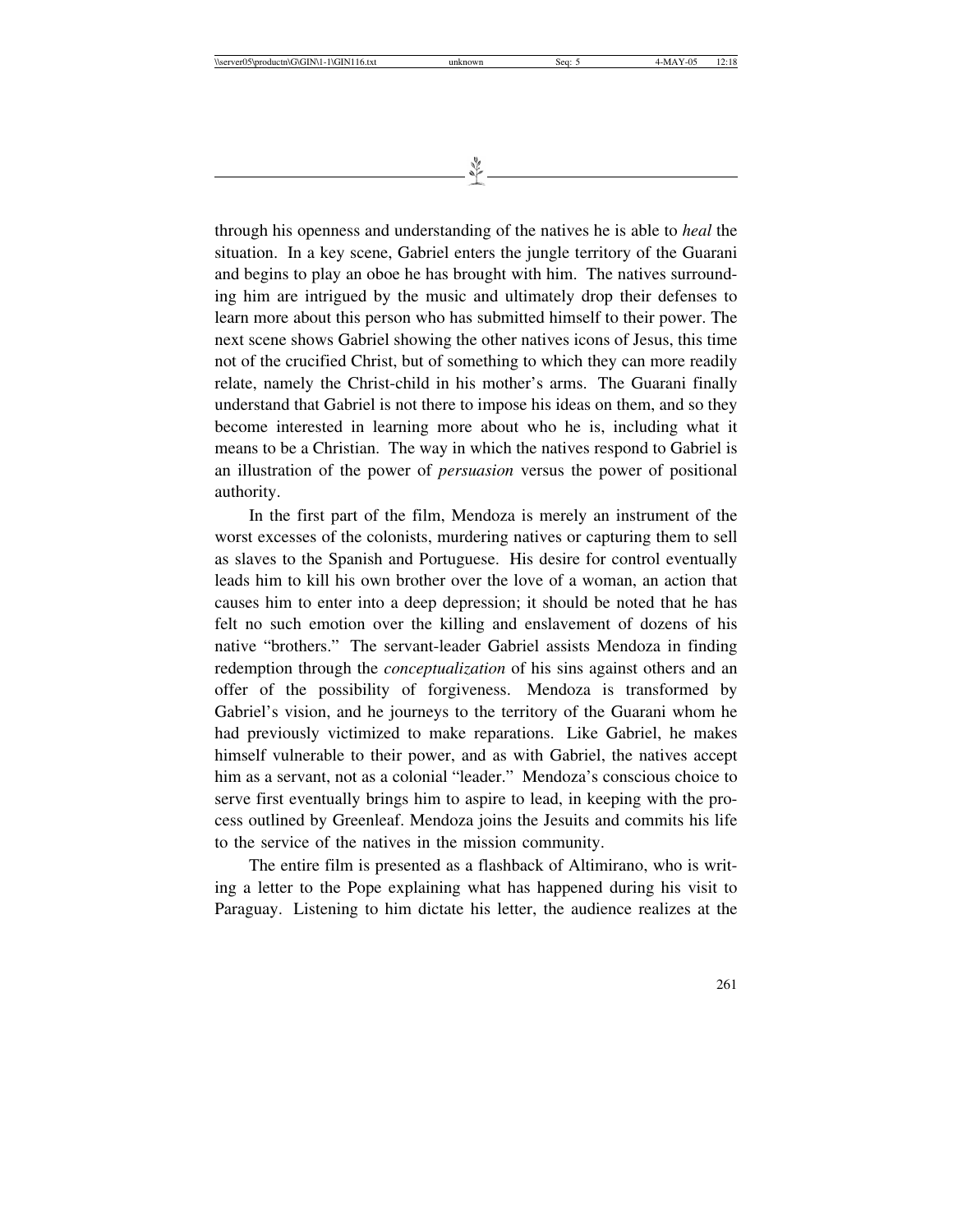¥

very beginning of the story that by its end the Guarani and their Jesuit friends have been either killed or imprisoned by the colonists. The viewers gradually become aware that Altimirano has decided against the mission communities in favor of the colonialists' interests; that Gabriel and Mendoza have stayed with the natives in their community even though Altimirano has ordered all the Jesuits to leave; and that Mendoza has chosen to lead some natives in a violent struggle with the colonialists while Gabriel has elected to join other Guarani in non-violent resistance to the colonists. Both Mendoza and Gabriel perish as a result of their choices.

Daniel Berrigan, a contemporary Jesuit who worked on *The Mission* as a consultant to the producers, director, and actors, wrote the following about the film:

No easy solutions, no cheap grace. Mendoza and Father Gabriel die, violently. The meekness of one is no protection, any more than is the fierce arrogance of the other. We have here in the decision of the filmmakers, in their unwillingness to play God, to create heroes or antiheroes, to stroke the one and damn the other, a rare and laudable wisdom. They have been true, as the saying goes, to the way life goes. Especially today.

But if the deaths of Mendoza and Gabriel run parallel, their lives do not; and therein lies a capital point. Gabriel dies. So did Martin Luther King and Gandhi and Stephen Biko and Archbishop Romero and uncounted thousands of others of our lifetime for whom retribution, even so-called defense, is equally anathema.

And others die like Mendoza. He stands with all who take up the sword as a matter of principle, of despair, of communism or anticommunism, of faith gone wrong, of chivalry, of plain worldly logic. His name is legion. It is ideology and power politics and "just war" theory and deterrence and the window of vulnerability. (Berrigan, 1986, p. 20)

Berrigan's insight into the meaning of the film's ending is at the heart of what I think servant-leadership proposes. Mendoza has a conversion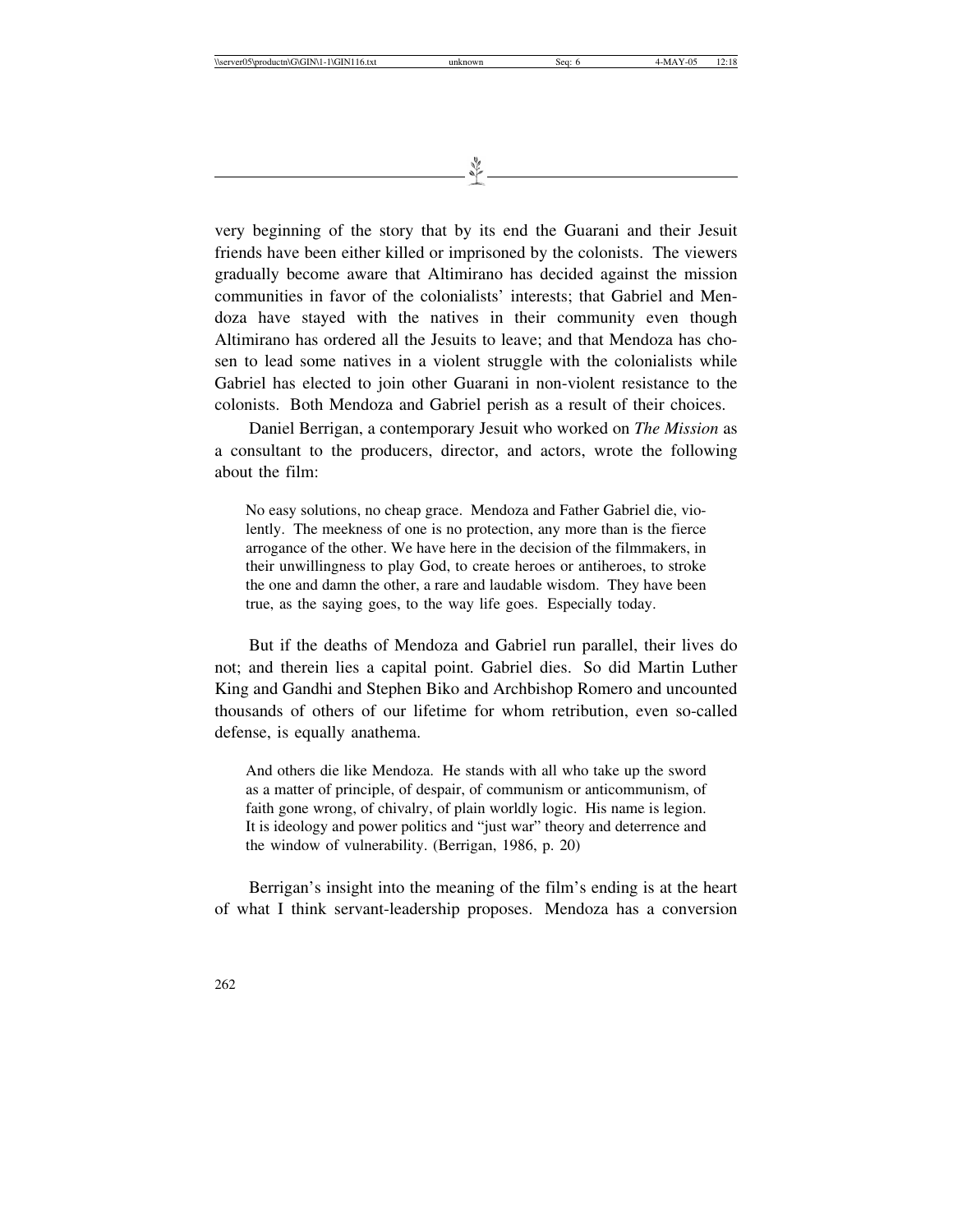experience, turns away from his allegiance to the colonial oppressors, and allies himself with the Guarani who have chosen to fight. Yet, in the end, he is not a servant first—-he is a leader. He battles with the Spanish soldiers, meeting colonial violence with native violence. In his lack of *awareness* of the message of love that is at the heart of servant-leadership, he engages the enemy on the enemy's own terms, and he and the natives ultimately lose.

What Mendoza lacks is the *foresight* to see any other possibility. Gabriel, on the other hand, struggles to understand the implications of past, present, and future in the reality of the advancing Spanish army. The film shows him in ongoing reflection on how to respond in a way that will truly reflect his *commitment to the growth of people*, that is, to find a way to allow the Guarani to grow as persons, to become healthier, wiser, freer, more autonomous, more likely themselves to become servants. He struggles to find the way of *stewardship*, to flesh out the values he has taught the Guarani—even in the "no-win" situation in which they find themselves and ends up leading them in non-violent resistance to the very brutal aggression of the colonialists.

Gabriel and the natives march out of the church building holding what they believe to be the real presence of the resurrected Christ—a consecrated host—in front of them as a banner. In this moral rejection of the evil of their day, Gabriel and the native community become stewards of the Gospel message of love, a message which is at the heart of servant-leadership.

Upon the destruction of the mission communities, along with the Jesuits and Guarani who formed them, Altimirano is irate. He demands of the Spanish governor, "Was this slaughter necessary?" The response is one that can be heard over and over again, both in climactic political situations and less dramatic organizational contexts: "We must work in the world; the world is thus."

Altimirano hears this, knowing that he is a failure at both being a leader and being a servant, and for the first time he fully understands the choices that have been made: "No, thus have we made the world," he says.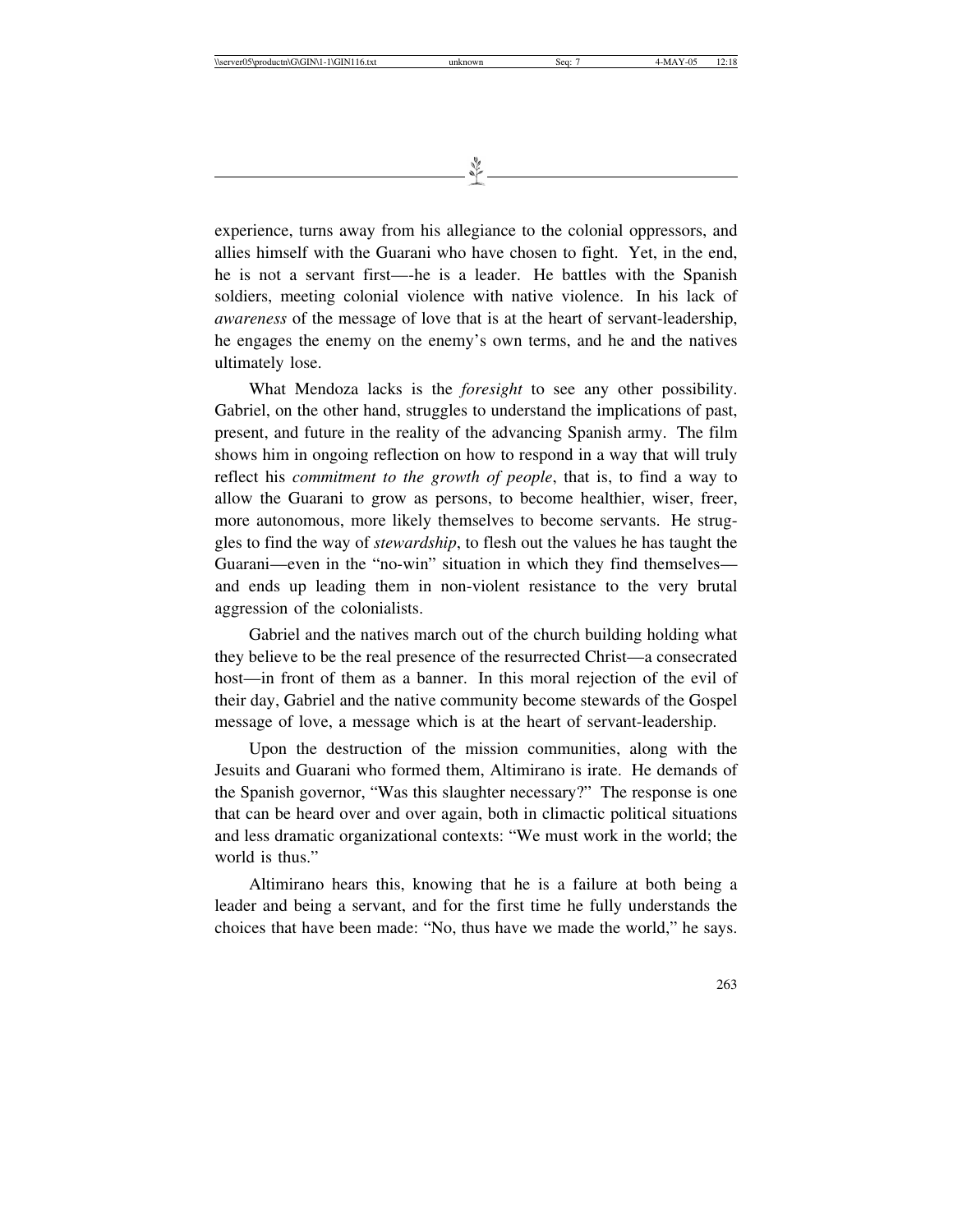| \\server05\productn\G\GIN\1-1\GIN116.txt | unknown | Seq: 8 | $4-MAY-05$ | 12:18 |
|------------------------------------------|---------|--------|------------|-------|
|                                          |         |        |            |       |
|                                          |         |        |            |       |
|                                          |         |        |            |       |
|                                          |         |        |            |       |
|                                          |         |        |            |       |

"Thus have *I* made it." His final words in dictating the letter to the Pope are to affirm that the martyred Jesuits will live on in the memory of the natives who have escaped the destruction of their community. In the final images of the film, the viewer sees some of the surviving Guarani children picking through the remains of their burned-down homes; one young girl takes with her a violin, an act that suggests that the *community was built* by the natives and that the Jesuits will continue.

#### **CONCLUSION**

*The Mission* is a perfect film for discussion of servant-leadership because the story as told by Bolt and the filmmakers does not preach as much as it poses problems. Did Altimirano really make the only decision he could make, given the "bigger picture," or did he lack imagination and moral integrity? Should Mendoza have resisted the invitation of the Guarani warriors to lead them into battle, or was his decision his only option to serve them? Can Gabriel's non-violent resistance be deemed successful when nearly the entire native population of the mission has been killed? Finally, what does this story set three hundred years ago have to say about our present situation in the world? There are no easy answers, and my experience is that as a result the dialogue among students about these issues is deep and heartfelt.

In showing *The Mission* to students of leadership, my hope is that they will see in the epic events presented in the film some metaphors for their experiences in the more mundane realities of societal, organizational, and family life. I hope that Gabriel may be seen as the epitome of the servantleader, whose greatness as a leader is due to his choice to be a servant first. I hope that non-violent action can be understood to be the only legitimate power base for a servant-leader. Finally, I hope that there will be a realization of the consequences of choosing to be a non-violent servant-leader: namely, that in the end, we may someday look upon a more peaceful landscape and say, "Thus have we made the world."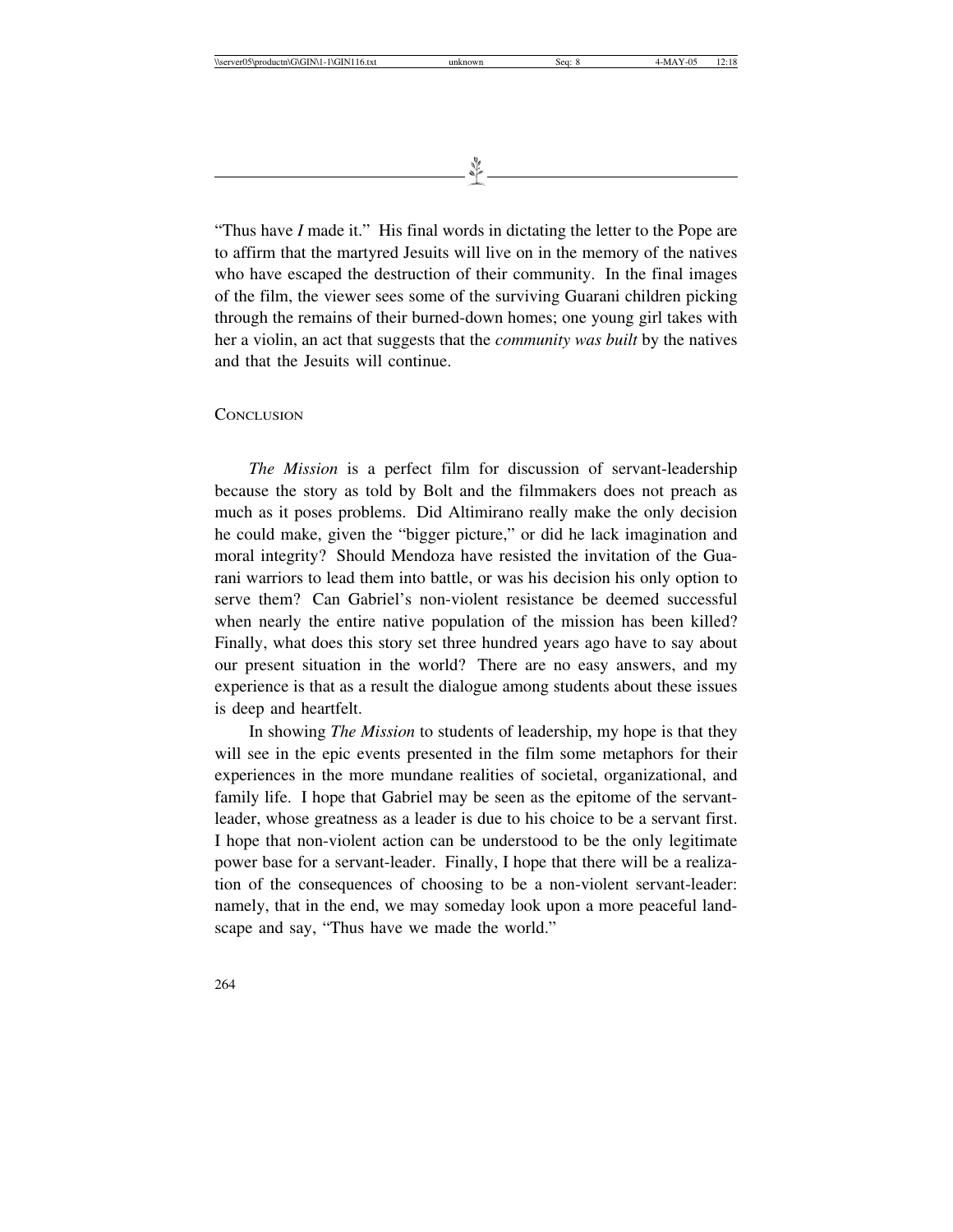| \\server05\productn\G\GIN\1-1\GIN116.txt | unknown           | Seq: 9 | 4-MAY-05 | 12:18 |
|------------------------------------------|-------------------|--------|----------|-------|
|                                          |                   |        |          |       |
|                                          |                   |        |          |       |
|                                          |                   |        |          |       |
|                                          |                   |        |          |       |
|                                          |                   |        |          |       |
|                                          |                   |        |          |       |
|                                          |                   |        |          |       |
|                                          | ∛                 |        |          |       |
|                                          |                   |        |          |       |
|                                          | <b>Contractor</b> |        |          |       |
|                                          |                   |        |          |       |

Michael Lieberman Carey is Associate Professor of Organizational Leadership at Gonzaga University, Spokane, Washington, United States of America. He is the chair of Gonzaga's online Master's of Organizational Leadership program, a program that offers an emphasis in servant-leadership. He has written and taught about the ethical imperatives of transforming leadership and servant-leadership, often using films as a method of accessing the fundamental choice involved in the practice of leadership.

#### **REFERENCES**

Berrigan, D. (1986). *The Mission: A film journal*. San Francisco: Harper & Row. Bolt, R. (1960). *A man for all seasons*. New York: Random House.

Spears, L. C., & Lawrence, M. (Eds.). (2004). *Practicing Servant-Leadership: Succeeding through trust, bravery, and forgiveness*. San Francisco: Jossey-Bass.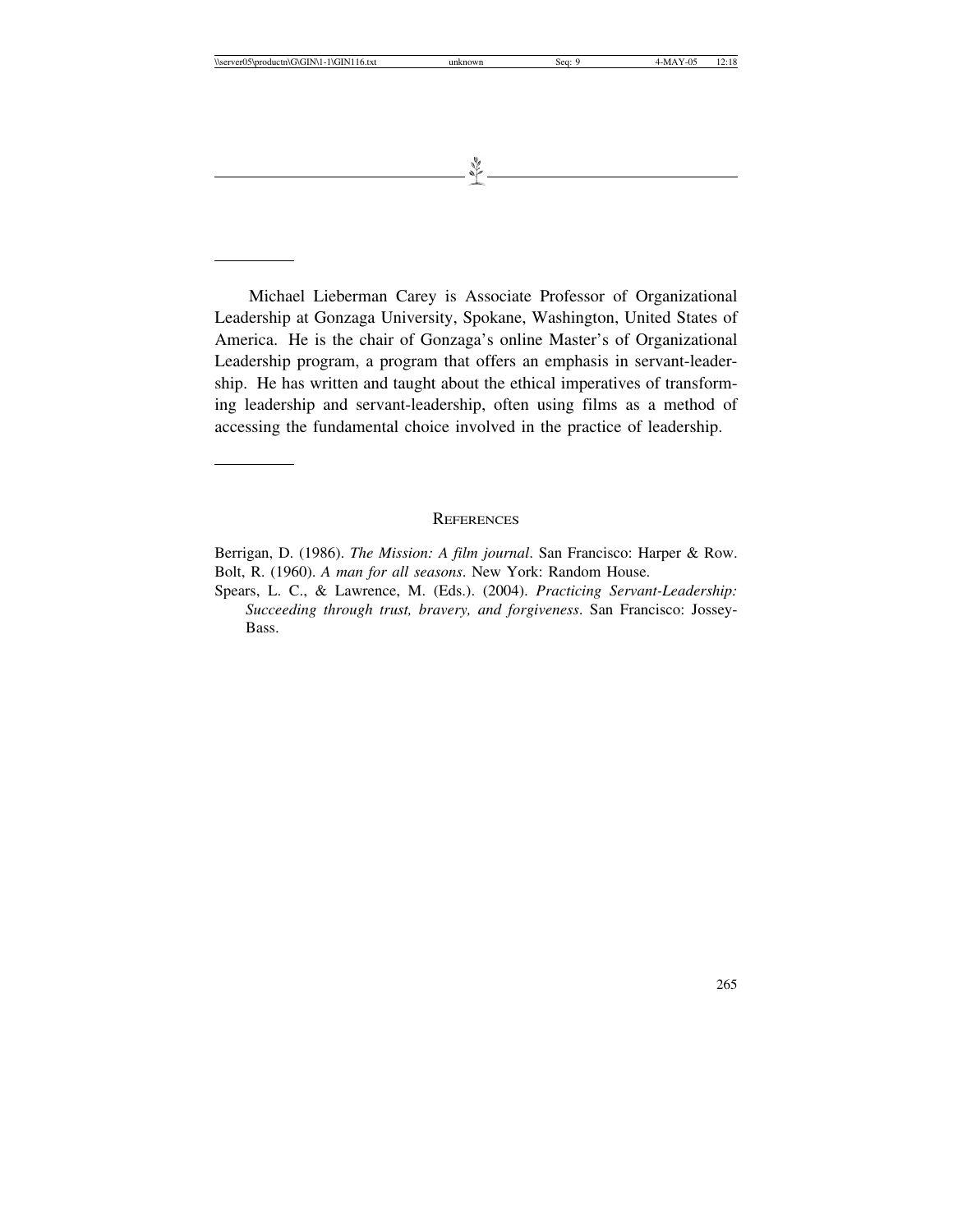| \1-1\GIN116.txt<br>roductn\G\GIN\1<br>\\server\<br>7) DL<br>VCLUJ | known<br>unk | -10<br>sea | $\bf{N}$<br>17 L A<br> | -<br>$1 - 1$ |
|-------------------------------------------------------------------|--------------|------------|------------------------|--------------|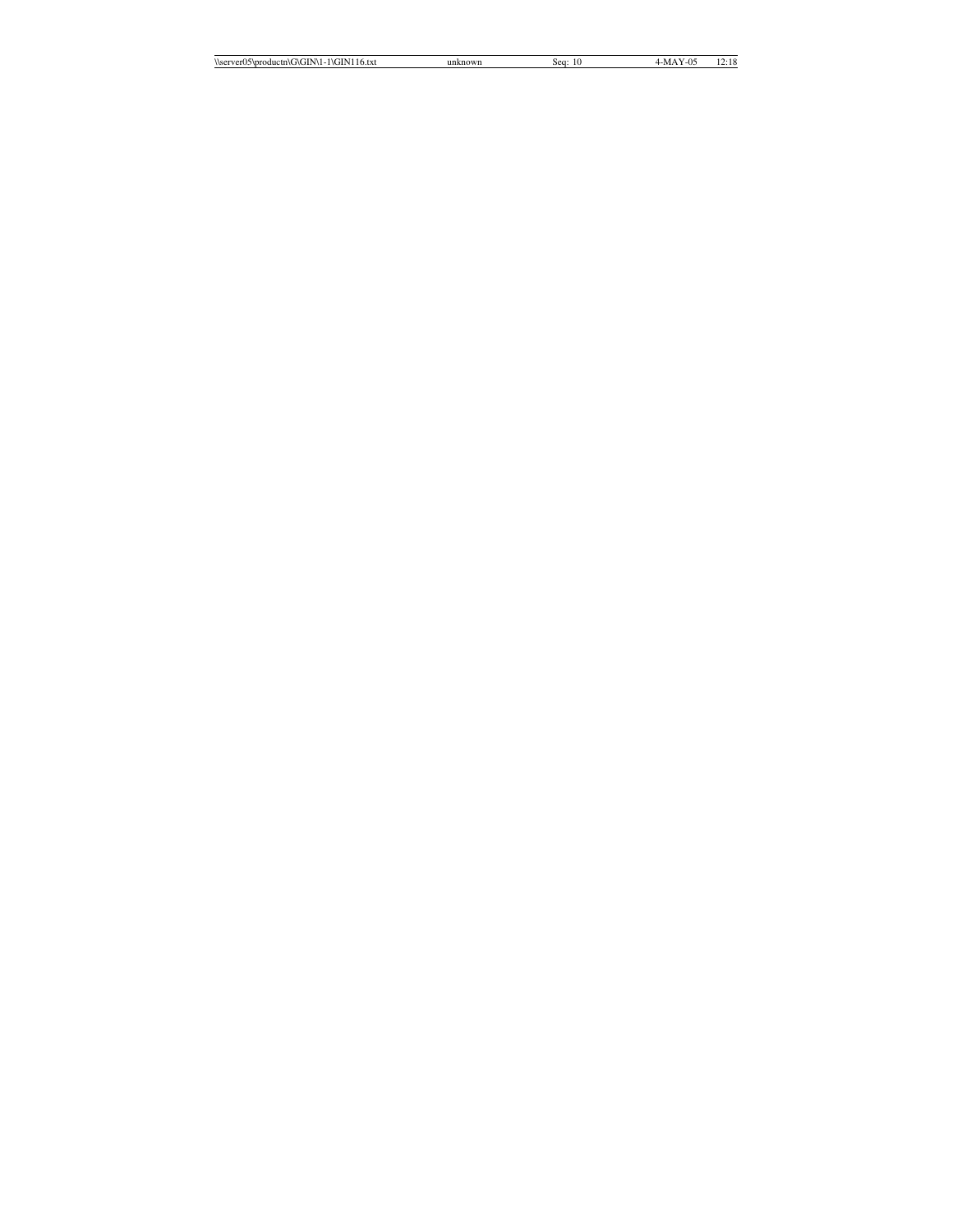

BOOK REVIEW— PRACTICING SERVANT-LEADERSHIP: SUCCEEDING THROUGH TRUST, BRAVERY, AND FORGIVENESS (EDITED BY LARRY SPEARS AND MICHELE LAWRENCE, JOSSEY BASS, 2004. HARDBACK, \$28)

> —MICHAEL LIEBERMAN CAREY GONZAGA UNIVERSITY

In his seminal piece "The Servant as Leader," Robert K. Greenleaf wrote:

A new moral principle is emerging, which holds that the only authority deserving one's allegiance is that which is freely and knowingly granted by the led to the leader in response to, and in proportion to, the clearly evident servant stature of the leader.

Thirty-five years later, Greenleaf's words appear again within a short excerpt from this essay entitled, "Who Is the Servant-Leader?", which serves as the lead chapter in the recently published *Practicing Servant-Leadership: Succeeding Through Trust, Bravery, and Forgiveness*. For many years, those of us—practitioners, scholars, and teachers alike—who have been inspired by the writings of Greenleaf have looked to the Greenleaf Center for Servant-Leadership, and to the Center's President and CEO, Larry Spears specifically, for resources to put the ideals of servant-leadership into practice. In this collection of essays, the Greenleaf Center for Servant-Leadership, Larry Spears and co-editor Michele Lawrence present us with a tremendous aid to both theory and practice.

The majority of the resources in this collection are from the *Voices of Servant-Leadership Series*, booklets published twice per year since 1991 by the Greenleaf Center for Servant-Leadership. Provision of these booklets has been in the tradition of Greenleaf's publication of his original essay on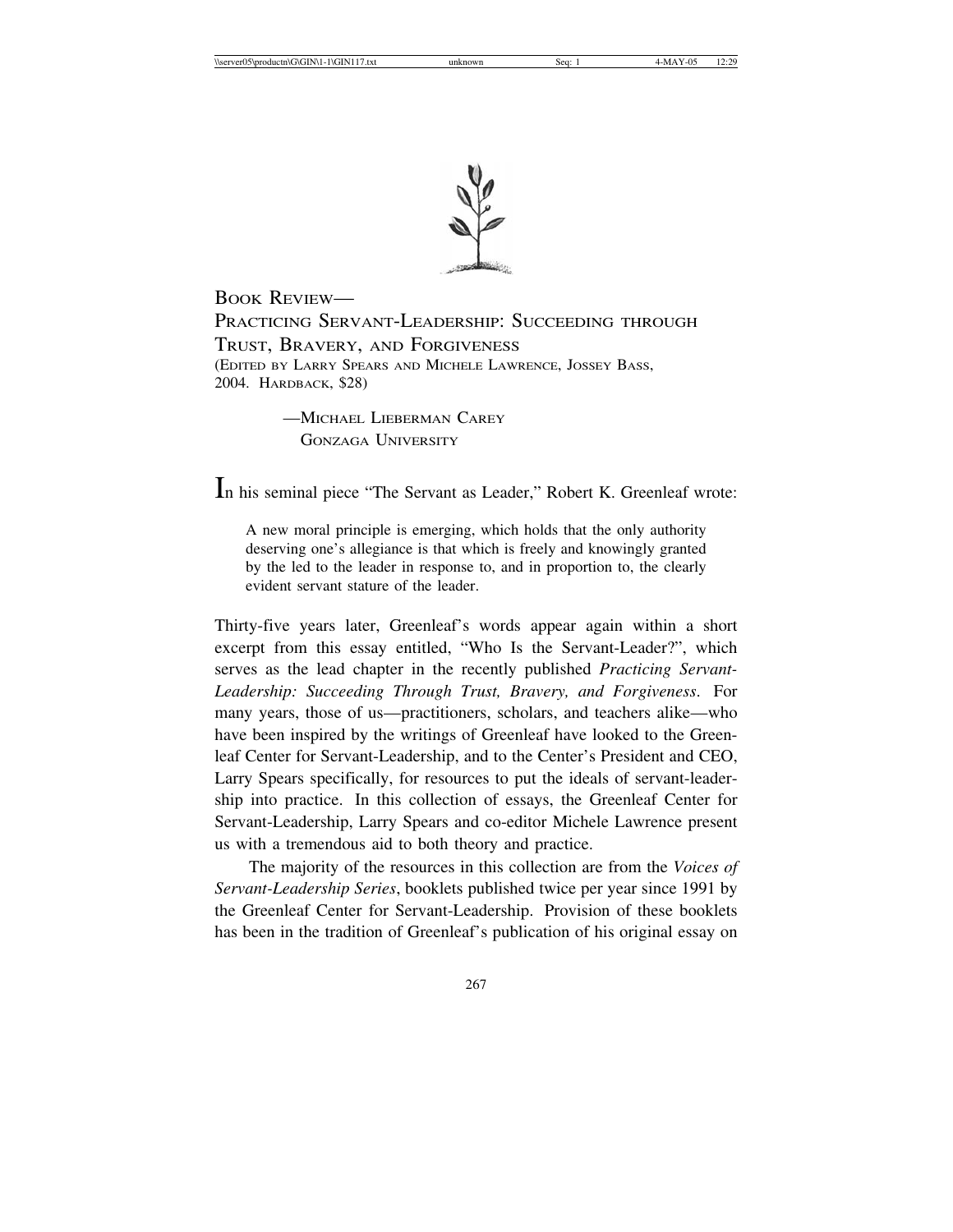| \\server05\productn\G\GIN\1-1\GIN117.txt | unknown | Seq: | $4-MAY-05$ | 12:29 |
|------------------------------------------|---------|------|------------|-------|
|                                          |         |      |            |       |
|                                          |         |      |            |       |
|                                          |         |      |            |       |
|                                          |         |      |            |       |
|                                          |         |      |            |       |

servant-leadership in 1970, but the time has clearly come to make these writings accessible to a wider audience. Larry Spears and Michele Lawrence did not simply bind the booklets together; they placed them in a natural order for the reader, gradually widening the circle of servantleadership's application from Greenleaf's theory to practice within a variety of organizational contexts.

The foreword to this new volume was written by Warren Bennis, and his sage remarks include references to our current war in Iraq and the evolving relationship between the United States and the international community. His final question, "Do you really want to lead?", is the perfect introduction to the content of the book, which provides guidance for those readers who answered "Yes!"

The first two chapters in the books are familiar to practitioners and teachers of servant-leadership: first is the short excerpt from Greenleaf's original essay noted above; second is Larry's Spears' foundational piece on the ten characteristics of servant-leadership. In the third chapter, John Carver draws upon his broad experience as a consultant for governing boards to present the qualities necessary for the board chair, the "servantleader of the servant-leaders." The next chapter, by James Autry, builds upon this foundation to link his experience as a magazine editor with the practice of any servant-leader; both have as their fundamental objective "to bring out the best of people's work, not to impose [one's] own work on it."

Following Autry's reflections is a re-examination of the ten characteristics of servant-leadership by Larry Spears and John Burkhardt, who is the former program director for leadership and higher education at the W. K. Kellogg Foundation. This chapter is an application of the ten characteristics to philanthropic institutions, but it broadens Spears' original concepts as well. John Bogle continues the focus of servant-leadership within specific organizational contexts in his chapter based upon experience in a major mutual funds company; he accomplishes a masterful distillation of Greenleaf's writing from a business perspective. The next chapter effectively examines the dynamics of servant-leadership as experienced in a col-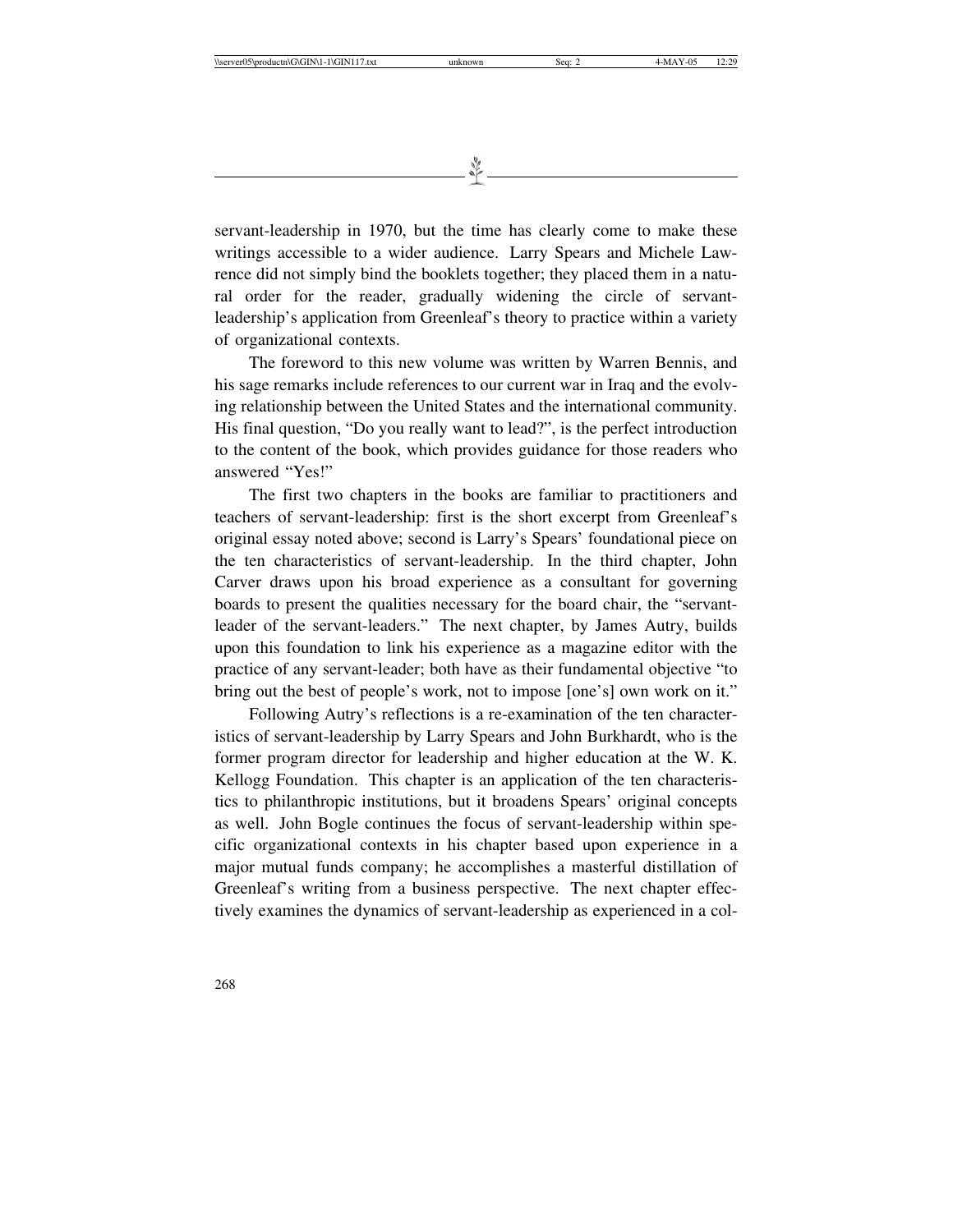| \\server05\productn\G\GIN\1-1\GIN117.txt | unknown | Seq: $3$ | $4-MAY-05$ | 12:29 |
|------------------------------------------|---------|----------|------------|-------|
|                                          |         |          |            |       |
|                                          |         |          |            |       |
|                                          |         |          |            |       |
|                                          |         |          |            |       |
|                                          |         |          |            |       |
|                                          |         |          |            |       |

laborative effort between the Greenleaf Center for Servant-Leadership and the National Association for Community Leadership, written from the perspective of the latter's president and CEO, Wendell J. Walls.

Don DeGraaf, Colin Tilley, and Larry Neal further expand on both the theory and practice of Spears' ten characteristics, especially in management and service delivery. Following their contributions, David Specht and Richard Broholm apply a theological lens to the portrait of institutions as both living systems and as servants. Daniel Kim expands this use of systems theory—especially "Total Quality" approaches—to present the concept of foresight as an ethical issue in light of the fact that, as Greenleaf wrote, "The failure (or refusal) of a leader to foresee may be viewed as an ethical failure." Following this is the very moving chapter by Shann Ferch (included also in this inaugural edition of *The International Journal of Servant-Leadership*) on our capacity as humans to be broken by our faults and to seek meaningful change as a result; he illustrates this concept with engaging stories both from his own life and from major political events of our times.

The final chapter is an interview by Larry Spears and John Noble with Margaret Wheatley, a piece which integrates many different threads of ideas into a coherent explanation of the essential importance of relationships to the practice of servant-leadership. In her concluding remarks, Wheatley says, "The concept of servant-leadership must move from an interesting idea in the public imagination toward the realization that this is the only way we can move forward."

This interview provides a perfect ending to an essential collection of practical reflections on servant-leadership. All of the works showcased in this rich volume cast light upon the question posed in the preface: "Do you really want to lead?" In response to his own question, Bennis writes: "In the end, if you choose to lead others as a servant-leader, then my best advice is this: Be brave. Be kind." These are much-needed words, shedding light on an indispensable vision not only of a leadership concept, but also, significantly, of a way of life for our time.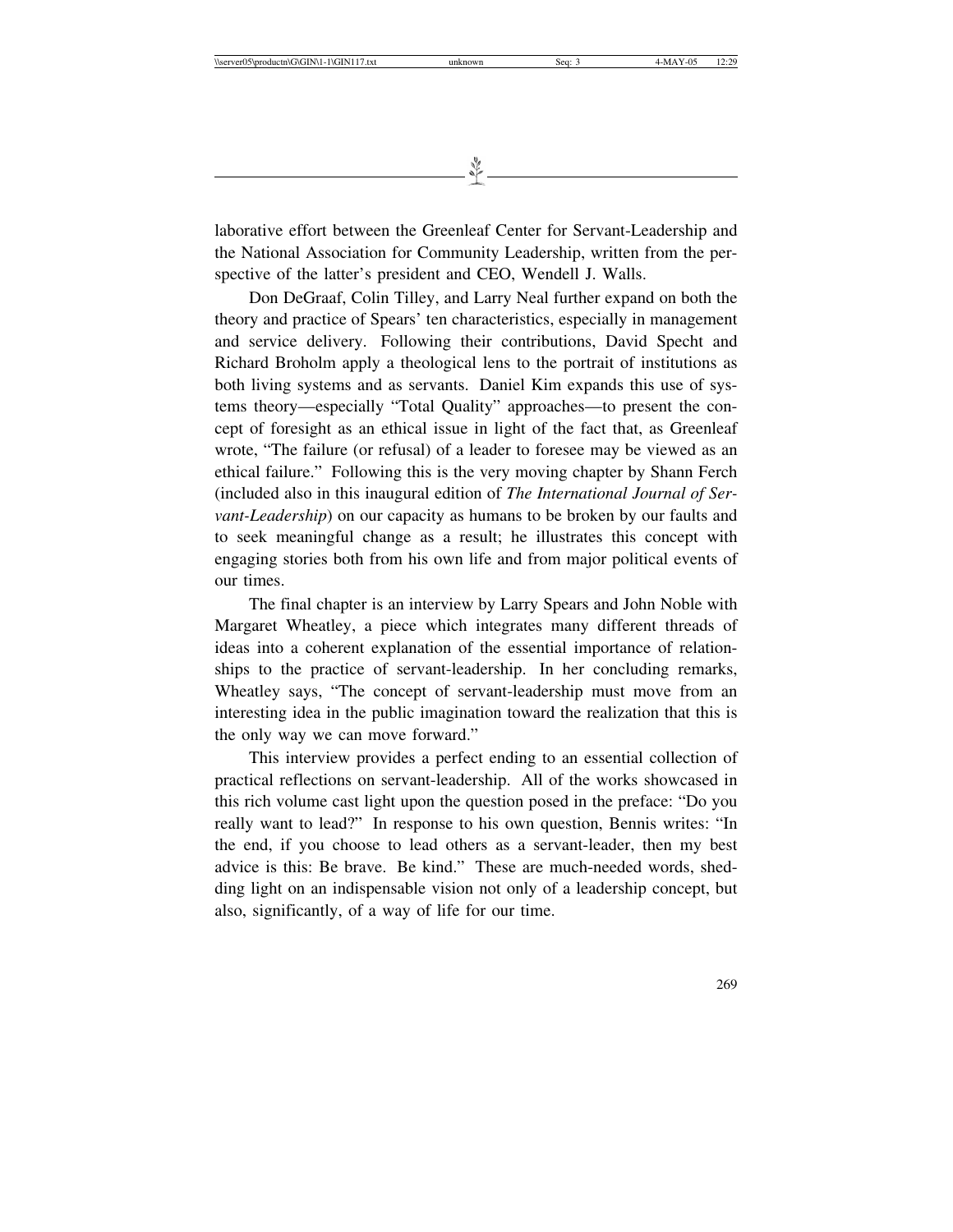| \\server05\productn\G\GIN\1-1\GIN117.txt | unknown           | Seq: $4$ | $4-MAY-05$ | 12:29 |
|------------------------------------------|-------------------|----------|------------|-------|
|                                          |                   |          |            |       |
|                                          |                   |          |            |       |
|                                          |                   |          |            |       |
|                                          |                   |          |            |       |
|                                          |                   |          |            |       |
|                                          |                   |          |            |       |
|                                          | $\mathscr{A}$     |          |            |       |
|                                          | a                 |          |            |       |
|                                          | <b>Contractor</b> |          |            |       |
|                                          |                   |          |            |       |

Michael Lieberman Carey is Associate Professor of Organizational Leadership at Gonzaga University, Spokane, Washington, United States of America. He is the chair of Gonzaga's online Master's of Organizational Leadership program, a program that offers an emphasis in servant-leadership. He has written and taught about the ethical imperatives of transforming leadership and servant-leadership, often using films as a method of accessing the fundamental choice involved in the practice of leadership.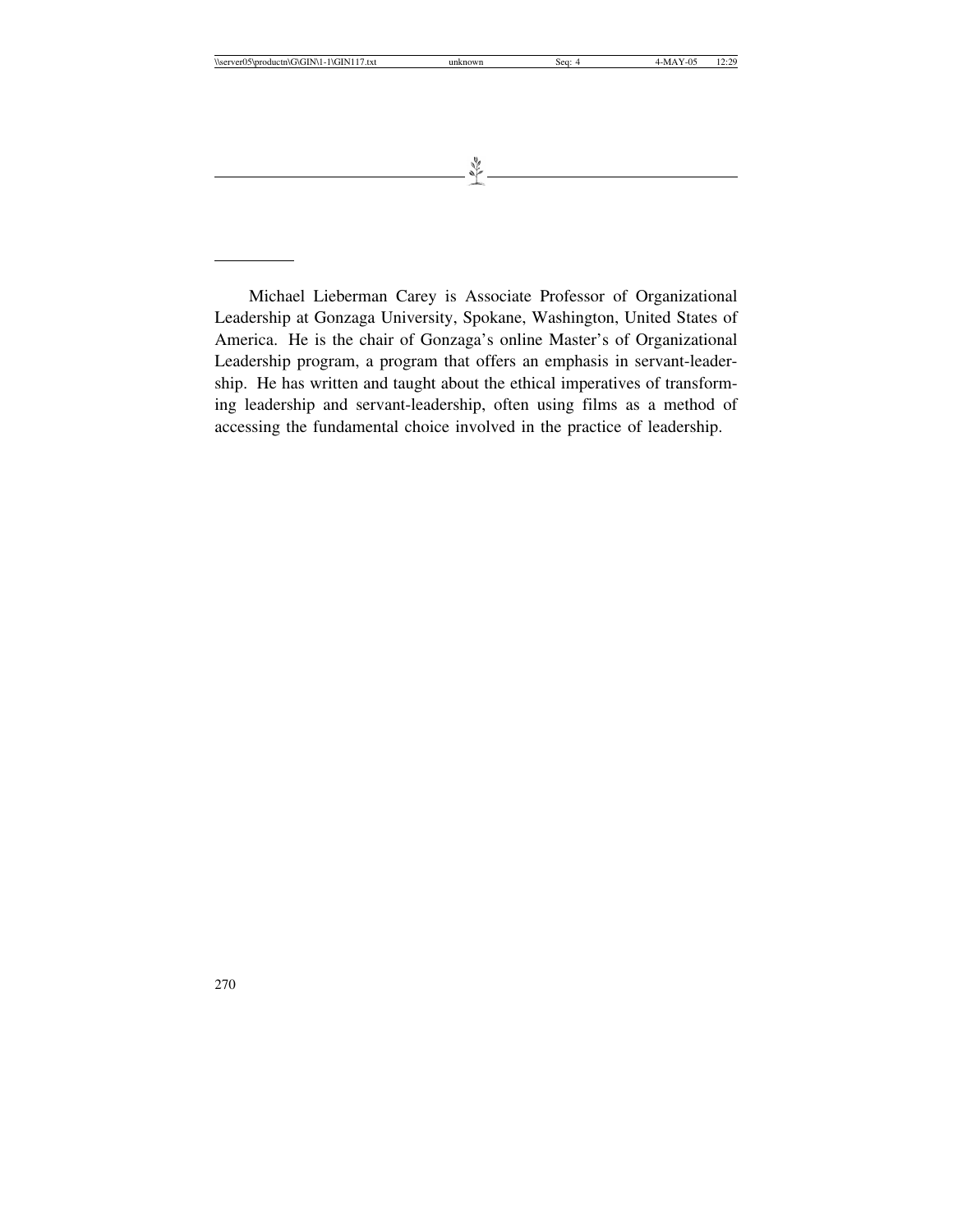#### **THE INTERNATIONAL JOURNAL OF SERVANT-LEADERSHIP GONZAGA UNIVERSITY IN COLLABORATION WITH THE GREENLEAF CENTER FOR SERVANT-LEADERSHIP**

#### **ADVISORY AND CONTRIBUTING AUTHORS BOARD**

*Senior Advisory Editor* **Larry Spears** President & CEO, Greenleaf Center for Servant-Leadership

> *Assistant Editor and Advisory Board Liaison* **Michele Lawrence** Greenleaf Center for Servant-Leadership

> > *Editor* **Shann Ferch** Professor, Leadership Studies Gonzaga University

*Corporate Partnerships Liaison* **Mary McFarland** Dean, School of Professional Studies Gonzaga University

**James A. Autry** Author & Consultant

**Warren Bennis** Author, & Professor, Marshall School of Business, University of Southern California

**Ken Blanchard** Author & Business Consultant

**Peter Block** Author & Consultant

**David Cooperrider** Author, & Professor, Weatherhead School of Management, Case Western Reserve University

**Stephen Covey** Author, & Cofounder/Co-Chairman, FranklinCovey Company

**Max DePree** Author & Leadership Consultant

**Ronald Heifetz** Author, & Cofounder, Center for Public Leadership, Harvard University

**Joseph Jaworski** Author, & Cofounder, Global Leadership Initiative, & Chairman, Generon Consulting **Jim Kouzes** Author, & Executive Fellow, Leavey School of Business, Santa Clara University

**Ann McGee-Cooper** Author & Leadership Consultant

**C. William Pollard** Author & Leadership Consultant

**Barry Posner** Author, Dean & Professor of Leadership, Leavey School of Business, Santa Clara University

**Peter Senge** Author, & Senior Lecturer, Sloan School of Management, Massachusetts Institute of Technology

**Robert Spitzer** Author, & President, Gonzaga University

**Larry Spears** Author, President & CEO, Greenleaf Center for Servant-Leadership

**Margaret Wheatley** Author, & President Emeritus, Berkana Institute

**Danah Zohar** Author, Management Educator, & Physicist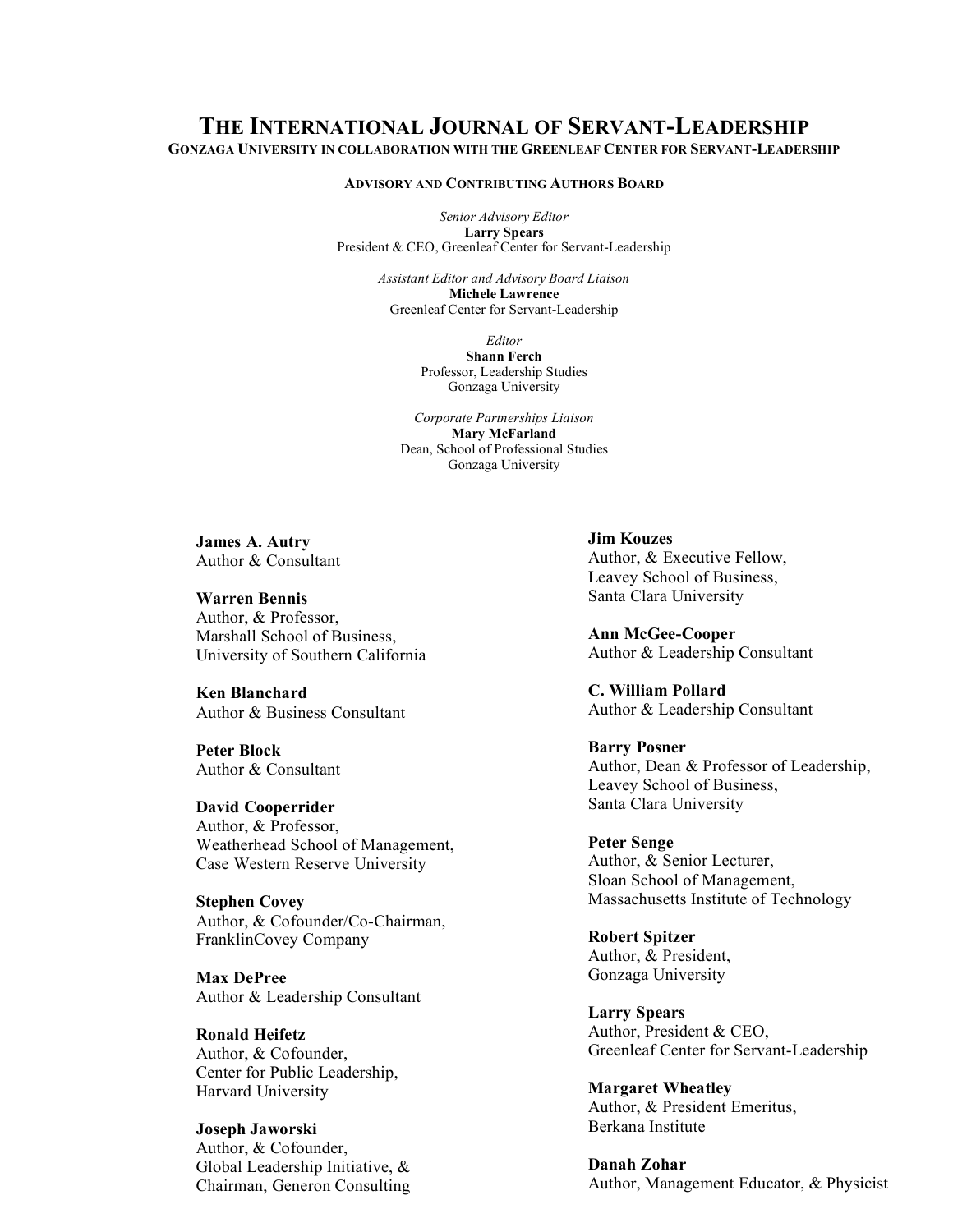# **INTERNATIONAL JOURNAL OF SERVANT-LEADERSHIP**

# **ADVISORY AND CONTRIBUTING AUTHORS BOARD**

## *James A. Autry*

### **Life & Work**

James A. Autry retired in 1992 as president of the Meredith Magazine Group. In addition to *Love and Profit,* which won the Johnson, Smith and Knisely Award in 1992, Mr. Autry is the author of two previous books of poetry, *Nights Under a Tin Roof* and *Life After Mississippi*, and was one of the poets featured in Bill Moyers' PBS special series, *The Power of the Word.*

### *Warren Bennis*

### **Reinventing Leadership**

Warren Bennis is distinguished professor of Business Administration at the University of Southern California. He is the author of *On Becoming a Leader* and *Why Leaders Can't Lead*, and has co-authored *Leaders: Strategies for Change*. He has served in an advisory position to four U.S. presidents, as a faculty member, as a consultant, and as a university president.

## *Ken Blanchard*

#### **The Heart of a Leader**

Ken Blanchard has impacted the day-to-day management of people and companies around the world as a prominent, gregarious, sought-after author, speaker, and business consultant. Ken's best-selling book, *The One Minute Manager*, co-authored with Spencer Johnson, has sold more than one million copies worldwide. Ken is chief spiritual officer of the Ken Blanchard Companies. He is also visiting lecturer at his alma mater, Cornell University, where he received his BA and Ph.D. degrees.

### *Peter Block* **The Answer to How Is Yes: Acting on What Matters**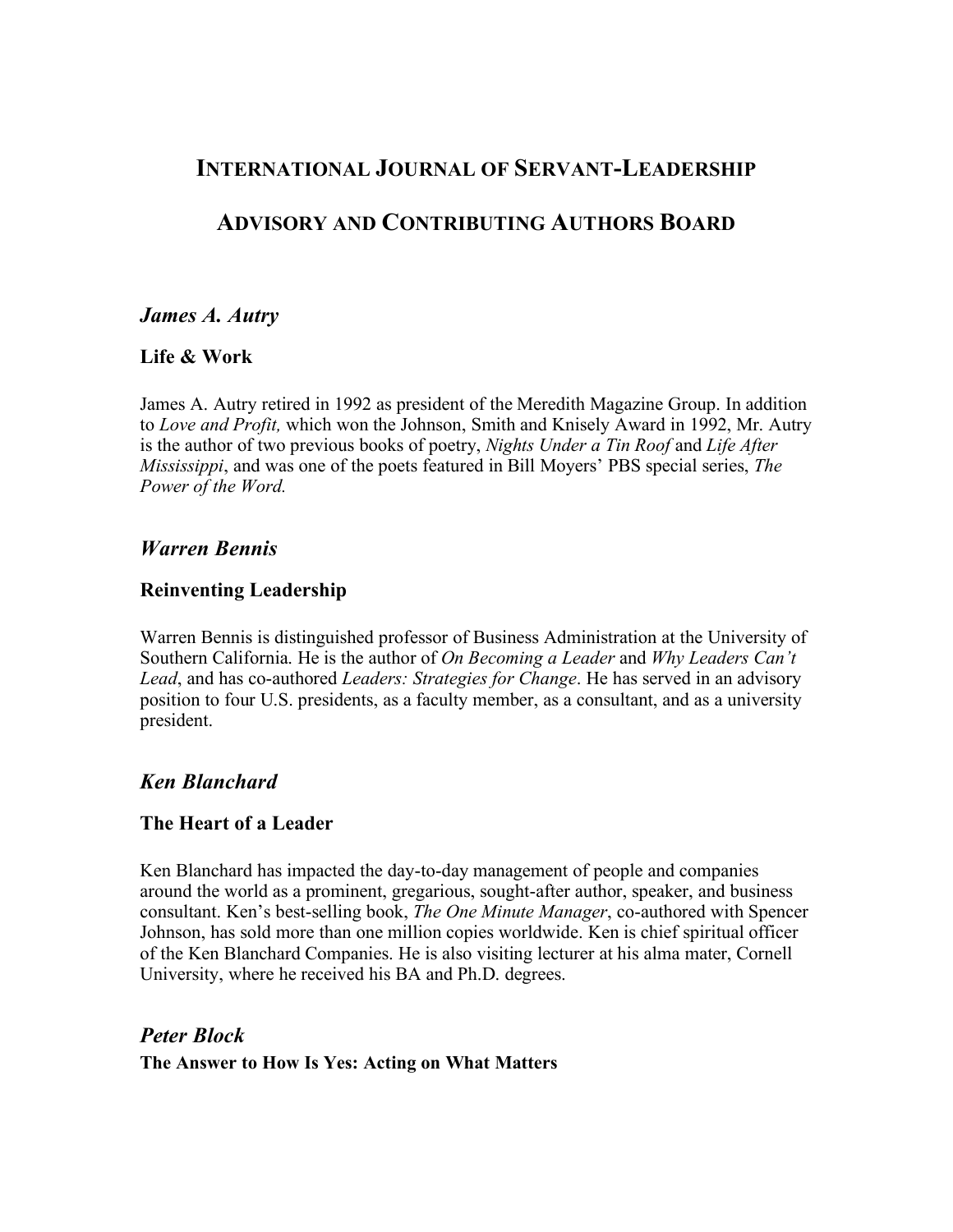Peter Block's work is about empowerment, stewardship, chosen accountability, and the reconciliation of community. He is the recipient of the first place 2004 Members' Choice Award by the Organization Development Network, which recognized *Flawless Consulting* (1999) as the most influential book for OD practitioners over the past 40 years. He helps create workplaces and communities that work for all. His books offer an alternative to the patriarchal beliefs that dominate our culture and his work brings change into the world through consent and connectedness rather than through mandate and force.

# *David Cooperrider*

## **Appreciative Inquiry Handbook**

Dr. David Cooperrider is professor and chair of the SIGMA Program for Human Cooperation and Global Action at the Weatherhead School of Management at Case Western Reserve University. He has served as researcher and consultant to a wide variety of organizations. These projects are inspired by the Appreciative Inquiry (AI) methodology, of which he is co-originator. He has been recipient of *Best Paper of the Year Awards* at the Academy of Management.

## *Stephen Covey*

#### **First Things First Every Day**

Stephen R. Covey is an internationally respected leadership authority and co-chairman of Franklin Covey Company. He holds an MBA from Harvard and a doctorate from Brigham Young University, where he was professor of organizational behavior and business management, and also served as director of university relations and assistant to the president. Dr. Covey is author of several acclaimed books, including *The 7 Habits of Highly Effective People,* which has been on top of the bestseller lists.

## *Max DePree*

## **Leading without Power**

Max DePree writes from forty years of experience in the corporate world, almost as many in the non-profit world, and nineteen years as a grandparent. DePree is chairman emeritus of Herman Miller, Inc., a member of Fortune magazine's National Business Hall of Fame, and a recipient of the Business Enterprise Trust's Lifetime Achievement Award. He has served on the boards of Fuller Theological Seminary, Hope College, and Worlds of Hope. DePree is also a member of the Advisory Board of the Peter F. Drucker Foundation for Nonprofit Management.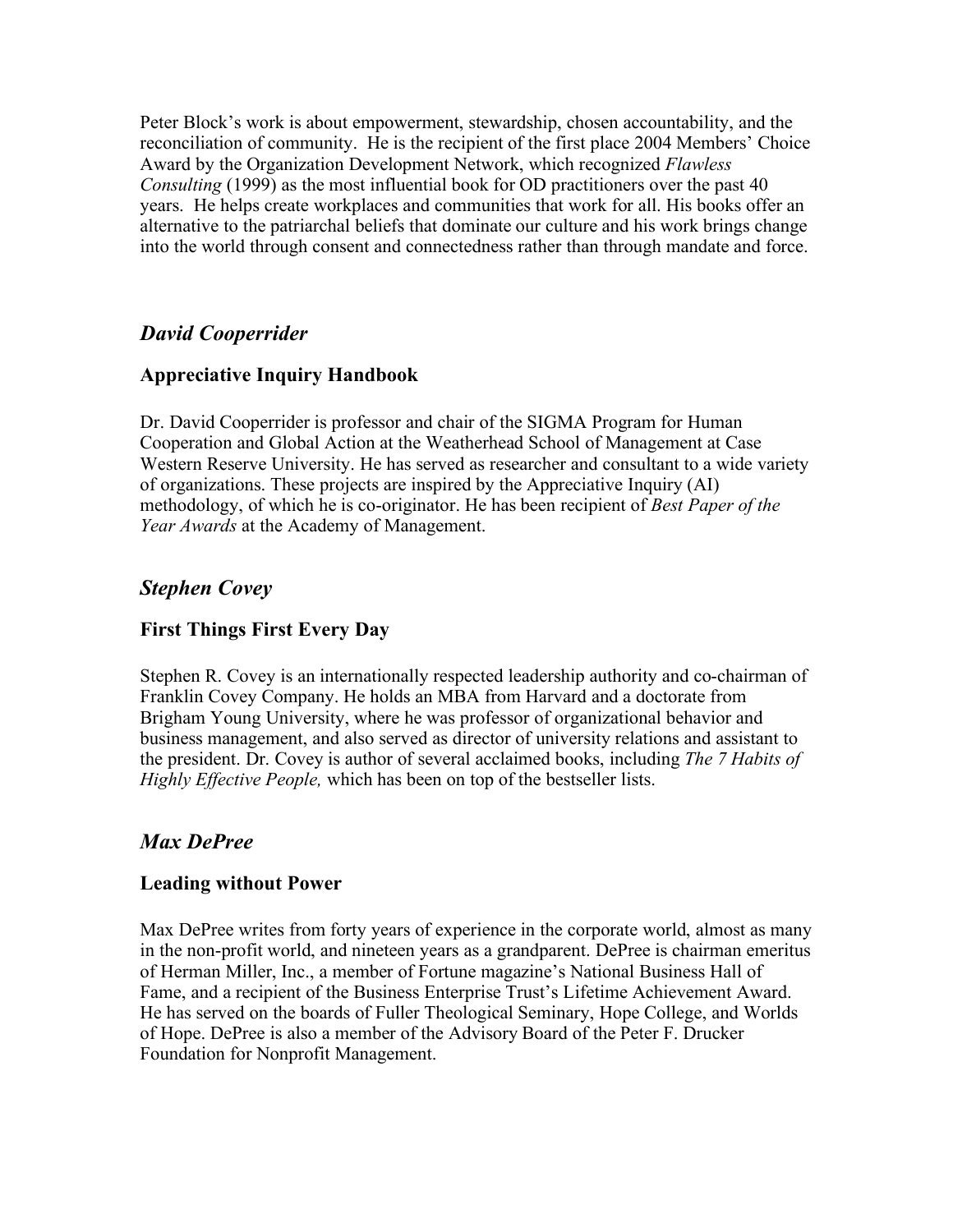## *Shann R. Ferch*

#### **Practicing Servant-Leadership: Succeeding through trust, bravery, and forgiveness**

Shann R. Ferch is Professor of Leadership Studies with the Doctoral Program in Leadership Studies at Gonzaga University. His essay "Servant-Leadership, Forgiveness, and Social Justice" was selected for the nationally-acclaimed Voices of Servant-Leadership Series, and he is a contributing author to *Practicing Servant-Leadership: Succeeding through trust, bravery, and forgiveness*, edited by Larry Spears and Michele Lawrence. Dr. Ferch's work in leadership and the human will to forgive and reconcile has appeared in scientific journals internationally.

## *Ronald A. Heifetz*

#### **Leadership on the Line**

Ronald A. Heifetz, Cofounder of the Center for Public Leadership at Harvard University's John F. Kennedy School of Government, is renowned worldwide for his seminal work on the practice and teaching of leadership. His widely acclaimed book, *Leadership without Easy Answers*, has been translated into many languages and is currently in its twelfth printing. A graduate of Columbia University, Harvard Medical School, and the John F. Kennedy School of Government, Heifetz is both a physician and a cellist (he studied with Gregor Piatigorsky).

## *Joseph Jaworski*

#### **Synchronicity: The Inner Path of Leadership**

As founder of the American Leadership Forum, Joseph Jaworski espouses the value of servant leadership, which calls for leadership that is relationship-oriented, creative, and constructive. He began his professional career as an attorney, and was later invited to join the Royal Dutch/Shell group of companies in London, to lead Shell's renowned team of scenario planners. Thereafter he returned to the U.S. as a senior fellow and a member of the Board of Governors with the MIT Center for Organizational Learning. His current focus is on helping leaders and organizations develop the capacity for emergent futures.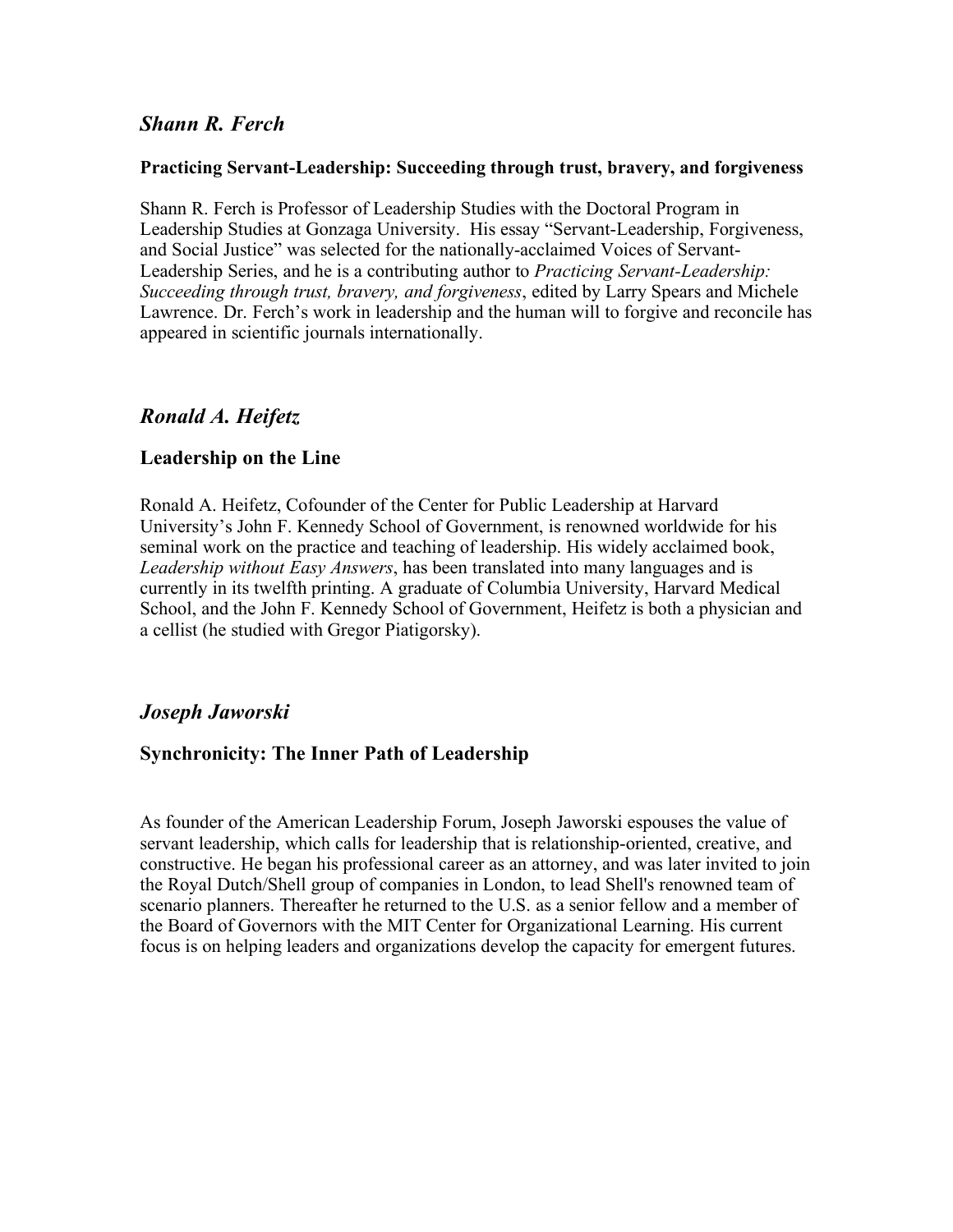## *James M. Kouzes*

## **Credibility**

James Kouzes is president of the TPG/Learning Systems, a company in the Tom Peters group. Kouzes and his colleagues have developed such innovative programs as "The Leadership Challenge Workshop," "The Credibility Factor Workshop," "Leadership Is Everyone's Business," and "The Liberation Management Workshop." Kouzes is author of numerous articles and chapters in edited volumes on management education, leadership, and organizational development. He also coauthored *The Leadership Challenge*.

## *Ann McGee-Cooper*

### **You Don't Have to Go Home from Work Exhausted**

Dr. Ann McGee-Cooper is heralded as "the Pied Piper of corporate America" and as a "prophet in the business wilderness" and is a widely sought-after speaker and business consultant. McGee-Cooper has authored two other books, *Time Management for Unmanageable People* and *Building Brain Power*. She has a doctorate from Columbia University based on a self-conceived, interdisciplinary program in creative problem solving.

## *C. William Pollard*

#### **The Soul of the Firm**

C. William Pollard is Chairman and CEO of the ServiceMaster Company. ServiceMaster has been recognized by Fortune, the Wall Street Journal, and The Financial Times as one of the most respected companies in the world, and is ranked the No. 1 service company among the Fortune 500. Pollard speaks, writes, and teaches on management and ethics, and is author of the best-selling *The Soul of the Firm*.

## *Barry Posner*

#### **Credibility**

Barry Z. Posner is Professor of Organizational Behavior at the Leavey School of Business and Administration at Santa Clara University. Posner is an internationally renowned scholar who has published more than eighty research and practitioner-oriented articles. In addition to coauthoring *Credibility*, he has also coauthored *The Leadership Challenge*, *Getting the Job Done* and *Managing Project Teams and Task Forces to Success*. Posner received his Ph.D. degree from the University of Massachusetts, Amherst, in organizational behavior and administrative theory.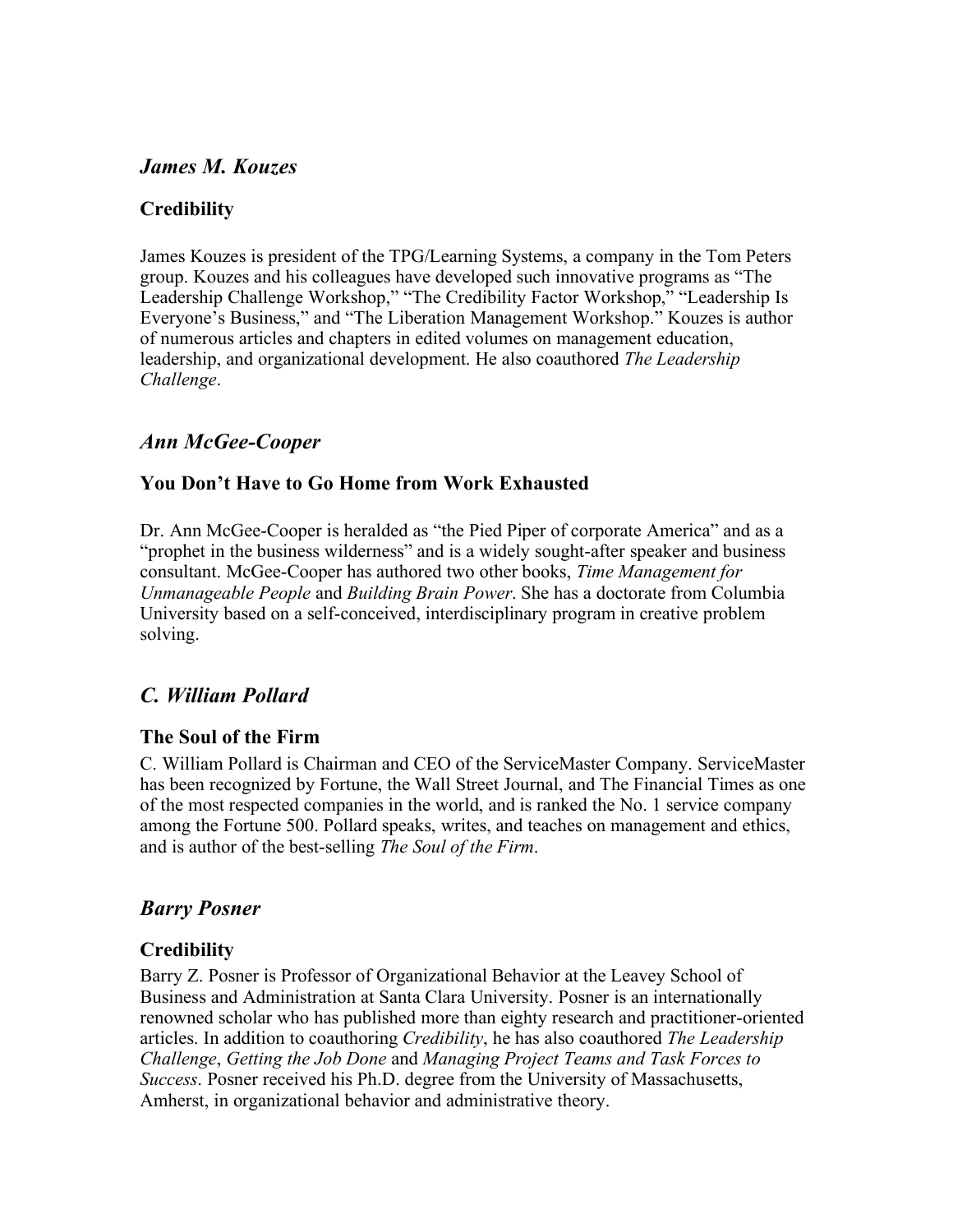## *Peter Senge*

#### **Schools that Learn**

Peter Senge is a senior lecturer at the Massachusetts Institute of Technology's Sloan School of Business. He is the author of *The Fifth Discipline: The Art and Practice of the Learning Organization*. He has lectured extensively throughout the world and worked with leaders in business, education, health care, and government. He received his B.S. in engineering from Stanford, and an M.S. in social systems modeling and a Ph.D. in management from MIT.

# *Larry Spears*

### **Practicing Servant-Leadership: Succeeding through Trust, Bravery, and Forgiveness**

Larry C. Spears has served as President & CEO of the Robert K. Greenleaf Center for Servant-Leadership since 1990. He has edited or co-edited nine books on servantleadership, as well as the contemporary essay series, *Voices of Servant-Leadership*. Under his leadership, The Greenleaf Center has experienced tremendous growth and influence, now with eleven offices located around the world, in Australia/New Zealand, Brazil, Canada, Japan, Korea, the Netherlands, the Philippines, Singapore, South Africa, the United Kingdom, and the United States.

# *Robert Spitzer, SJ*

# **The Spirit of Leadership**

Robert Spitzer, SJ, is the president of Gonzaga University. Father Spitzer received a B.B.A. from Gonzaga University, an M.A. in philosophy from St. Louis University, an M.Div. in Theology from the Gregorian University in Rome, a Th.M. in scripture from the Weston School (Cambridge), anda Ph.D. in philosophy from the Catholic University of America. His recent books are: *The Spirit of Leadership: Optimizing Creativity and Change in Organizations* and *Healing the Culture: A Commonsense Philosophy of Happiness, Freedom, and The Life Issues*. His interests are ethics in organizations and the culture, metaphysics, ontology of physics, and the dialogue between faith and reason.

*Margaret Wheatley*

#### **Leadership and the New Science**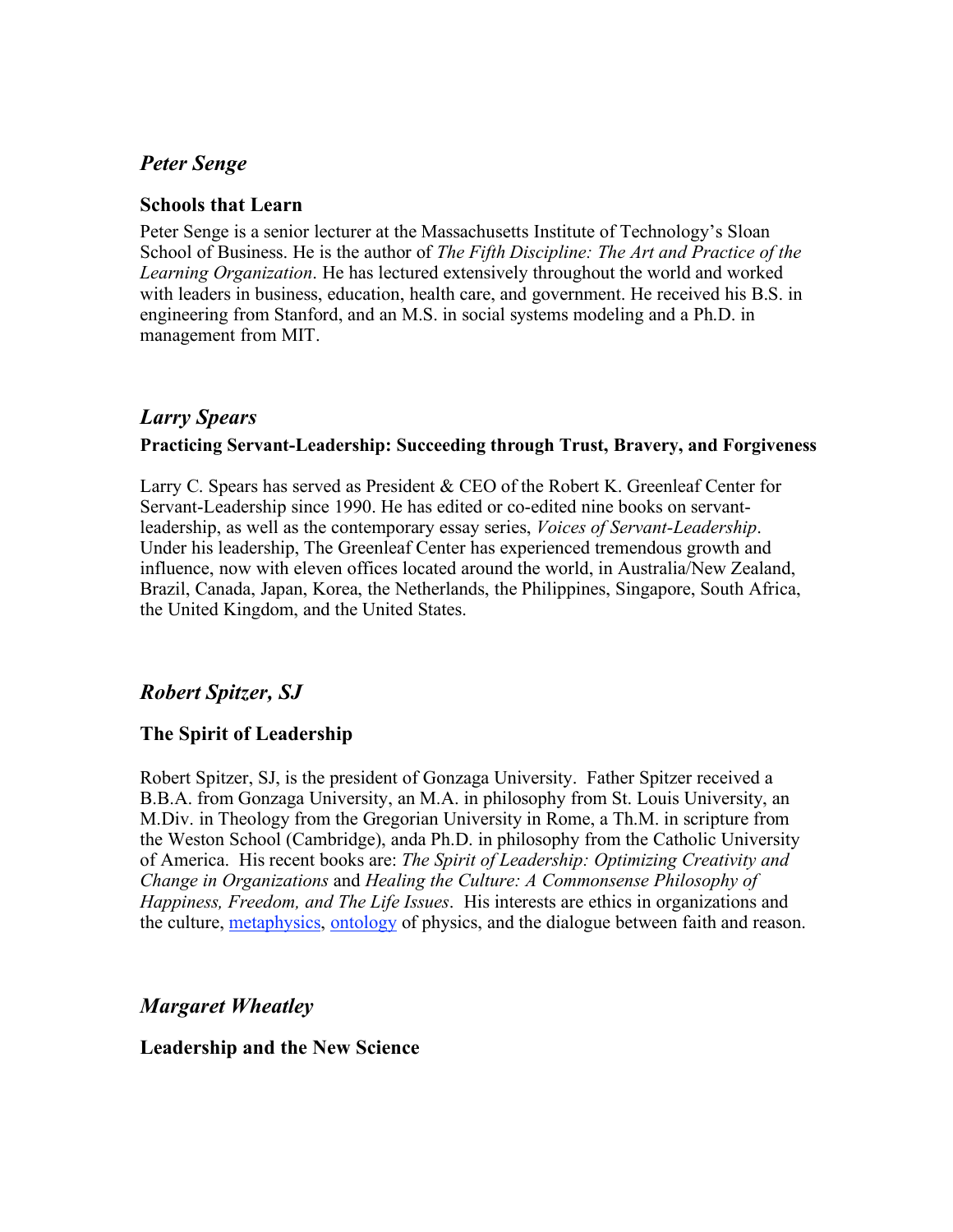Margaret Wheatley has worked for organizations of all types, on all continents, and is a committed global citizen. Her aspiration is to help create organizations and communities where people are seen as the blessing, not the problem. She is president emeritus of The Berkana Institute (www.berkana.org), a charitable global foundation supporting lifeaffirming leaders around the world. Dr. Wheatley has been an organizational consultant since 1973, as well as a professor of management in two graduate business programs. She received an M.A. in systems thinking from New York University, and her doctorate in organizational behavior from Harvard University.

# *Danah Zohar*

## **SQ—Spiritual Intelligence**

Danah Zohar was born and educated in the United States. She studied Physics and Philosophy at MIT, and then did her postgraduate work in Philosophy, Religion & Psychology at Harvard University. She is the author, with Ian Marshall, of the best-sellers *The Quantum Self* and *The Quantum Society*. In 1997 she and Ian Marshall published *Who's Afraid of Schrödinger's Cat?*, a survey of 20<sup>th</sup>-century scientific ideas, and her business book, *ReWiring the Corporate Brain*. Her latest book is *SQ--Spiritual Intelligence, the Ultimate Intelligence*. She teaches in the Oxford Strategic Leadership Program at Oxford University. She lives in Oxford, England.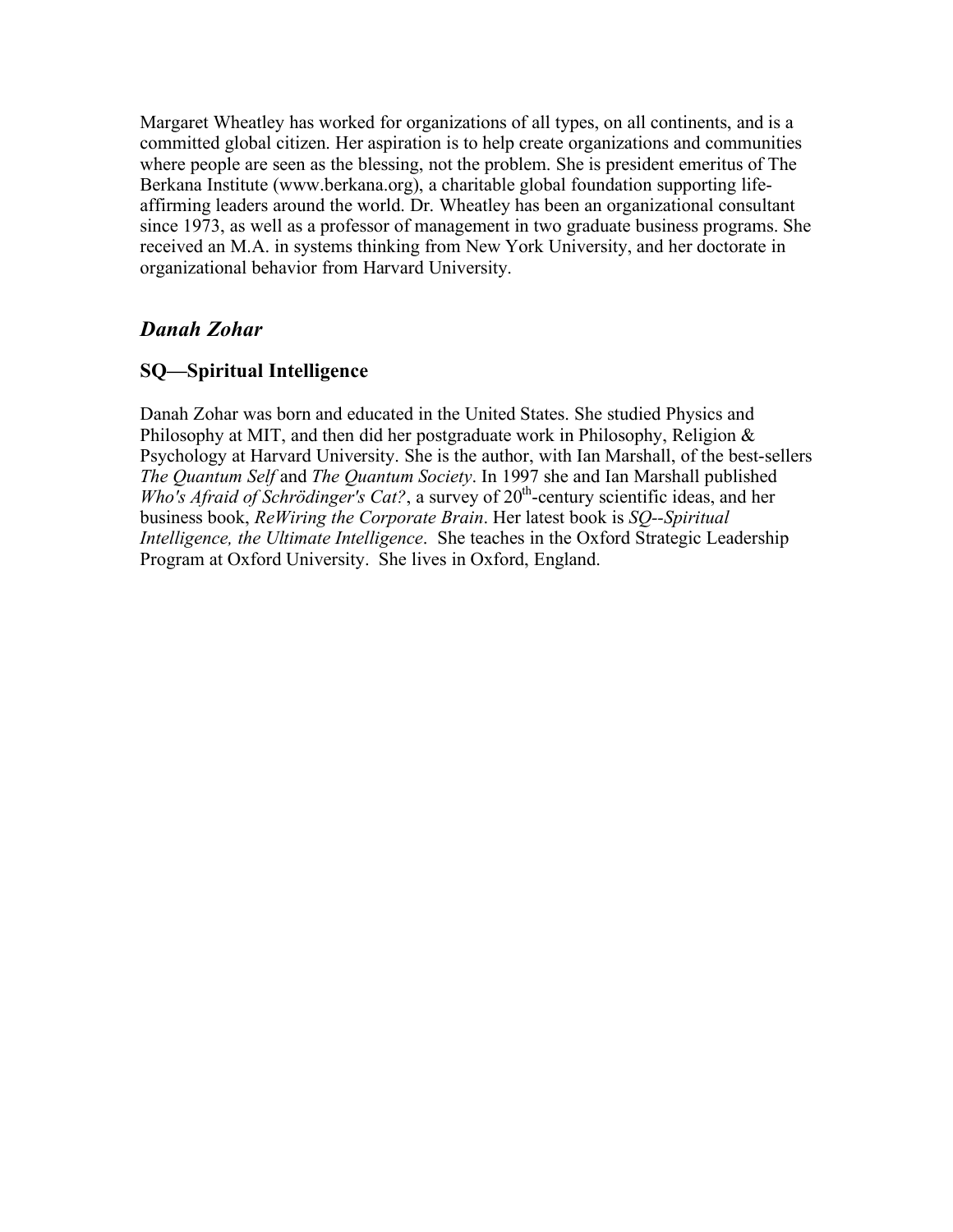#### References

- Autry, J. A. (1994). *Life and work: A manager's search for meaning*. New York, NY: William Morrow and Company.
- Bennis, W., & Townsend, T. (1997). *Reinventing leadership: Strategies to empower the organization*. New York, NY: Quill, William Morrow.
- Blanchard, K. (1999). *The heart of a leader: Insights on the art of influence*. Tulsa, OK: Honor Press.
- Block, P. (2002). *The Answer to How Is Yes: Acting on What Matters*. San Francisco, CA: Berrett-Koehler.
- Cooperrider, D., Whitney, D., & Stavros, J. (2003). *Appreciative inquiry handbook: The first in a series of AI workbooks for leaders of change*. Bedford Heights, OH: Lakeshore Publishers, Inc.
- Covey, S.R. (1997). *First things first every day*. New York, NY: Fireside.
- DePree, M. (1997). *Leading without power: Finding hope in serving community*. San Francisco, CA: Jossey-Bass.
- Heifetz, R.A., and Linsky, M. (2002). *Leadership on the line: Staying alive through the dangers of leading.* Boston, MA: Harvard Business School Press.
- Jaworski, J. (1996). *Synchronicity: The inner path of leadership*. San Francisco, CA: Berrett-Koehler.
- Kouzes, J.M., and Posner, B.Z. (1993). *Credibility: How leaders gain and lose it, why people demand it*. San Francisco, CA: Jossey-Bass.
- McGee-Cooper, A., Trammell, D., Lau, B. (1990). *You don't have to go home from work exhausted: The energy engineering approach*. Dallas, TX: Bowen & Rogers.
- Pollard, C.W. (1996). *The soul of the firm*. Grand Rapids, MI: Zondervan Publishing House.
- Posner, B. (2003), Kouzes, J.M. first author. *Credibility: How leaders gain and lose it, why people demand it*. San Francisco, CA: Jossey-Bass.
- Senge, P., Cambron-McCabe, N., Lucas, T., Smith, B., Dutton, J., Kleiner, A. (2000). *Schools that learn: A fifth discipline fieldbook for educators, parents, and everyone who cares about education*. New York, NY: Doubleday.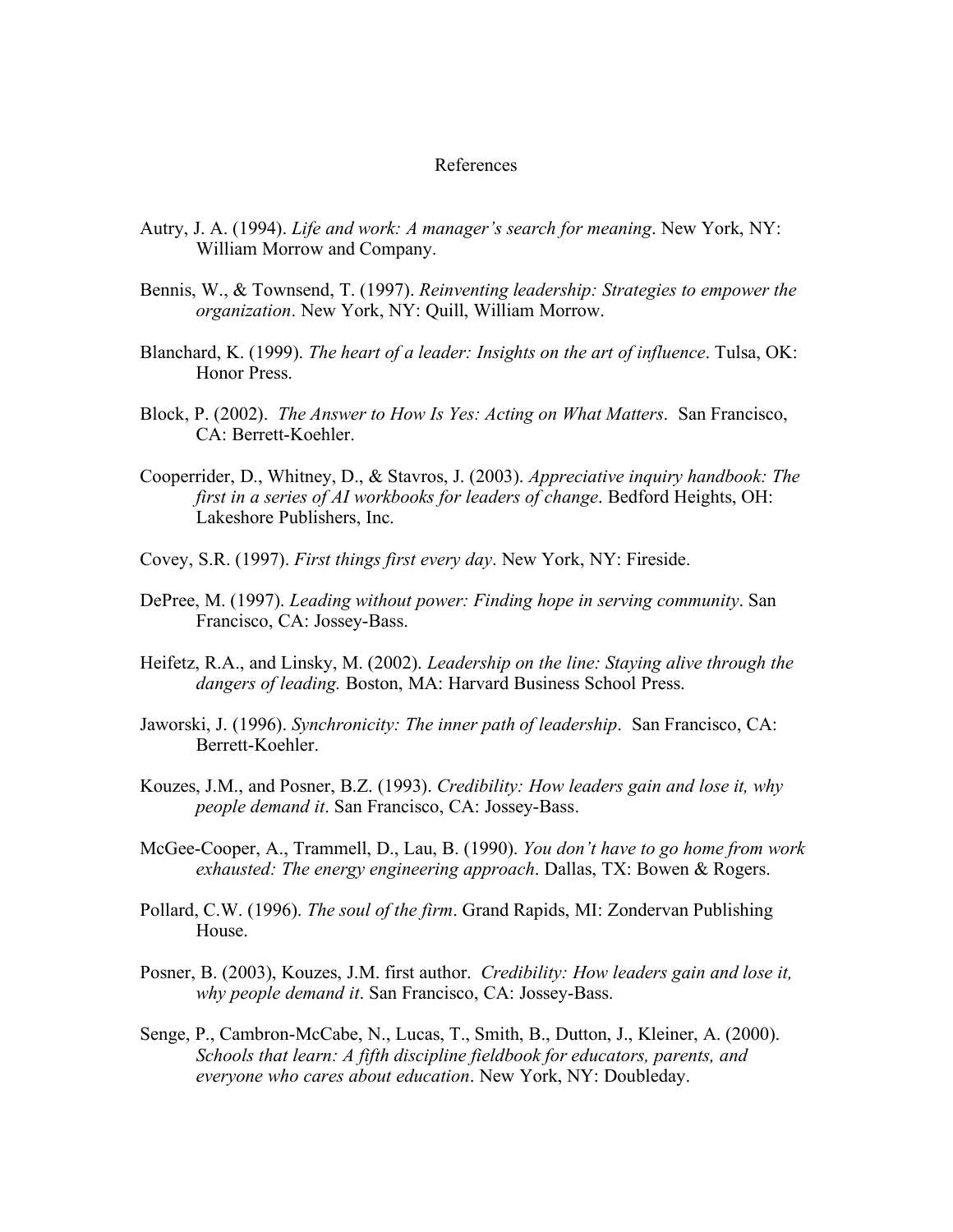- Spears, L. (2004). *Practicing Servant Leadership: Succeeding Through Trust, Bravery, and Forgiveness*, Larry C. Spears and Michele Lawrence, Editors. San Francisco, CA: Jossey-Bass.
- Spitzer, R. (2000). *The Spirit of Leadership: Optimizing Creativity and Change in Organizations*. Provo UT: Executive Excellence Publishers.
- Wheatley, M. (1999). *Leadership and the new science.* (2nd ed.). San Francisco, CA: Berrett-Koehler.
- Zohar, D. & Marshall, I. (2000). *SQ—Spiritual Intelligence the Ultimate Intelligence*. London: UK: Bloomsbury Publishing.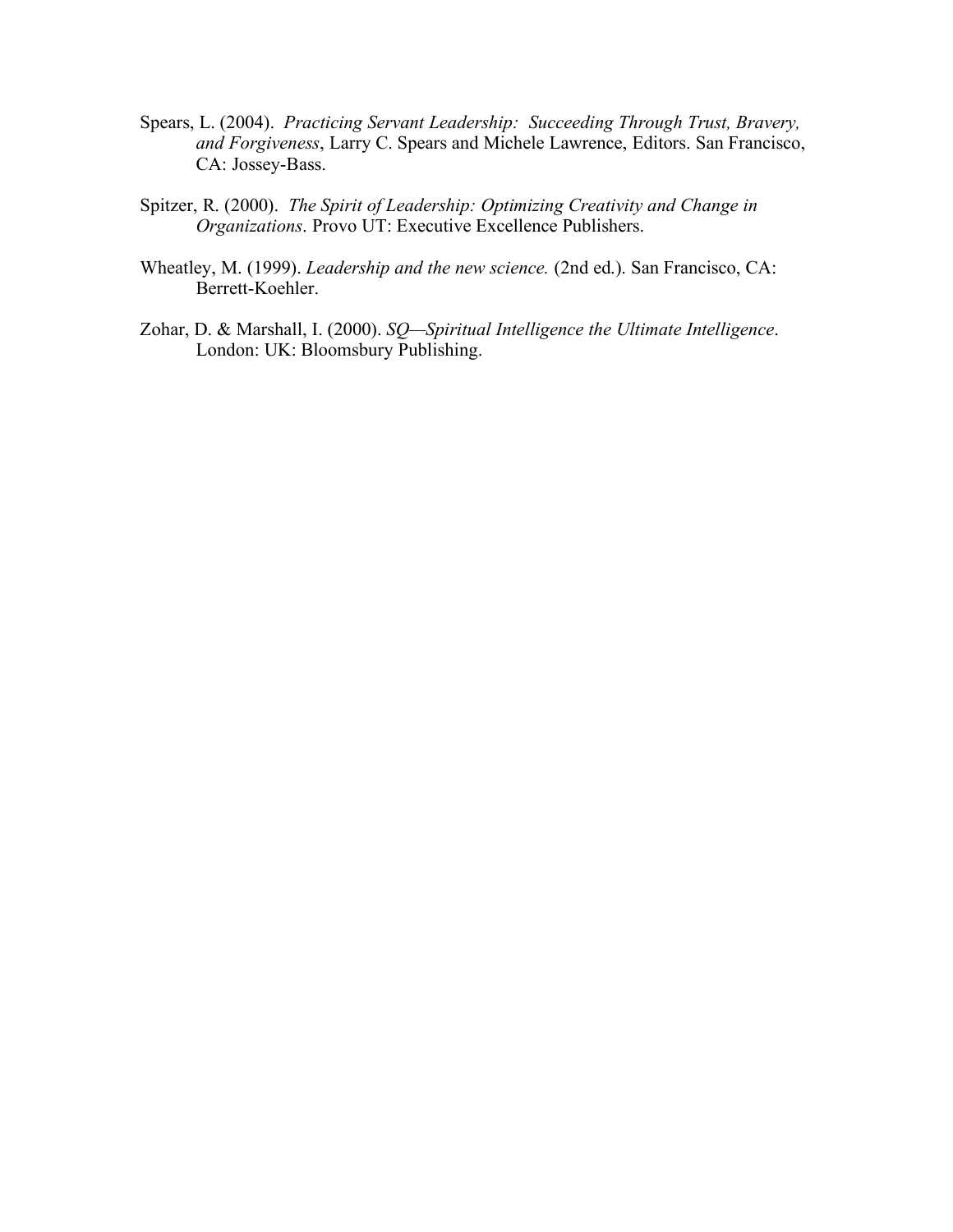

A PLACE FOR POETRY\_\_\_\_\_\_

## WHAT PERSONNEL HANDBOOKS NEVER TELL YOU

—JAMES A. AUTRY, *Love and Profit: The Art of Caring Leadership,* 1991

They leave a lot out of the personnel handbooks. Dying, for instance. You can find funeral leave but you can't find dying. You can't find what to do when a guy you've worked with since you both were pups looks you in the eye and says something about hope and chemotherapy. No phrases, no triplicate forms, no rating systems. Seminars won't do it and it's too late for a new policy on sabbaticals.

They don't tell you about eye contact and how easily it slips away when a woman who lost a breast says, "They didn't get it at all." You can find essays on motivation but the business schools don't teach what the good manager says to keep people taking up the slack while someone steals a little more time at the hospital. There's no help from those tapes you pop into the player